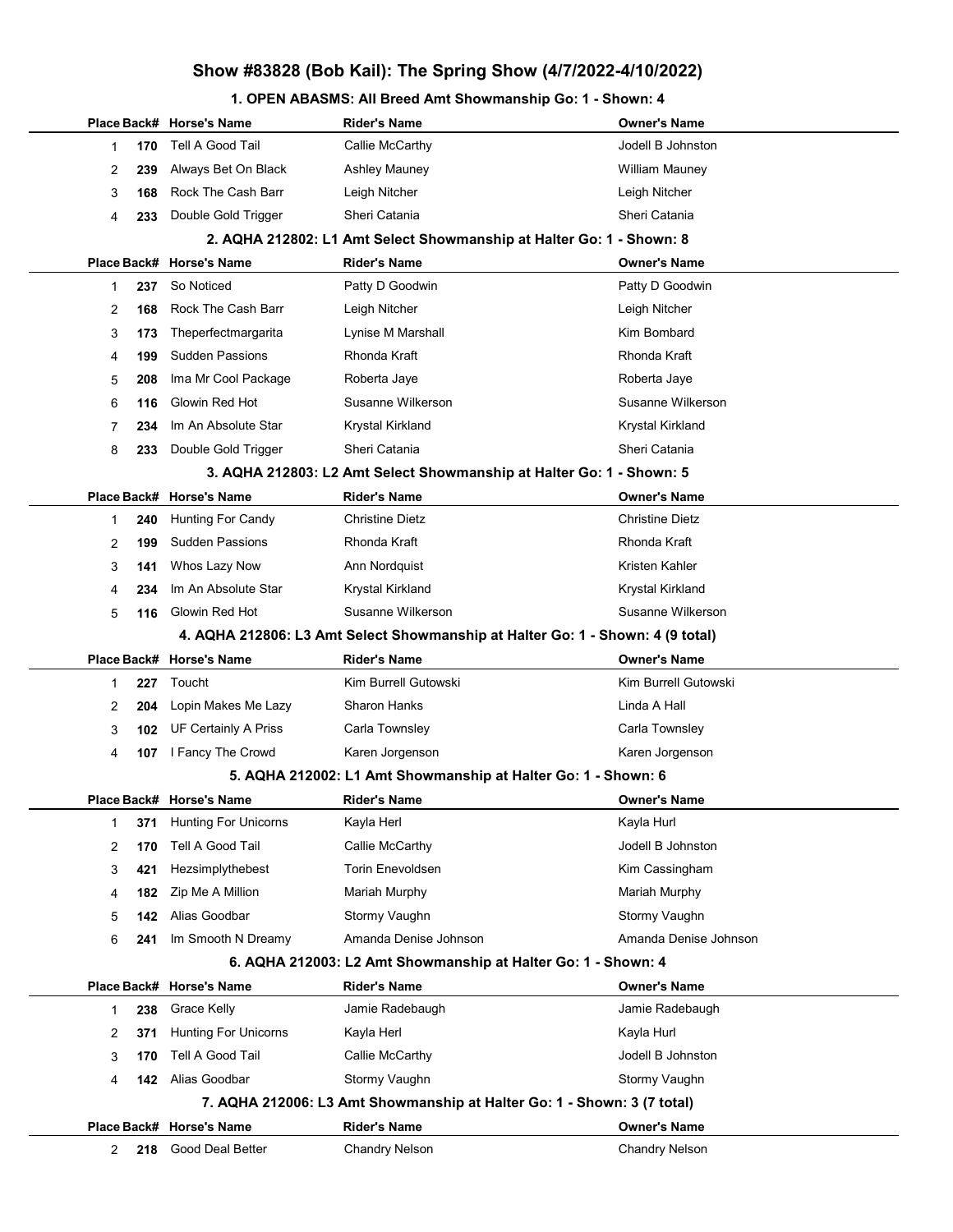|    |     |                          | Show #83828 (Bob Kail): The Spring Show (4/7/2022-4/10/2022)                |                                |
|----|-----|--------------------------|-----------------------------------------------------------------------------|--------------------------------|
| 3  | 181 | Lazy Lookin Lady         | Morgan Brickham                                                             | <b>Brickham Quarter Horses</b> |
| 5  | 224 | Too Lazy To Pay          | <b>Russell Keith Mueller</b>                                                | <b>Russell Keith Mueller</b>   |
|    |     |                          | 8. OPEN ABYSMS: All Breed Youth Showmanship Go: 1 - Shown: 6                |                                |
|    |     | Place Back# Horse's Name | <b>Rider's Name</b>                                                         | <b>Owner's Name</b>            |
| 1  | 249 | Powderandlead            | Alana Marie Stanton                                                         | Susanne Lilly                  |
| 2  | 153 | Skai Fall                | Hozanah Hanon                                                               | Elizabeth Hanon                |
| 3  | 339 | Lazy Intentions          | London Liner                                                                | Lorren And Barry Tarp          |
| 4  | 225 | <b>LF Black Gold</b>     | <b>Cadence Coates</b>                                                       | <b>Cadence Coates</b>          |
| 5  | 254 | Zip N Pulsion            | Maddie Dawson                                                               | Mike And Laura Dawson          |
| DQ | 157 | Hesjustalovemachine      | Elizabeth Vinson                                                            | Dallas Zaloudek                |
|    |     |                          | 9. AQHA 412002: L1 Youth Showmanship at Halter Go: 1 - Shown: 19            |                                |
|    |     | Place Back# Horse's Name | <b>Rider's Name</b>                                                         | <b>Owner's Name</b>            |
| 1  | 339 | Lazy Intentions          | London Liner                                                                | Lorren And Barry Tarp          |
| 2  | 230 | Hot Lil Assets           | Piper Keller                                                                | Heather Leigh Keller           |
| 3  | 247 | A Passing 747            | Lyla Martin                                                                 | Lindsay & Lyla Maratin         |
| 4  | 157 | Hesjustalovemachine      | Elizabeth Vinson                                                            | Dallas Zaloudek                |
| 5  | 263 | <b>Justin Beamer</b>     | Samantha Heilers                                                            | Amanda Heilers                 |
| 6  | 364 | Machine Shopping         | Madilyn Marie Bradley                                                       | Madilyn Marie Bradley          |
| 7  | 224 | Too Lazy To Pay          | <b>Brooklyn Mueller</b>                                                     | <b>Russell Keith Mueller</b>   |
| 8  | 259 | Chips Hoofin Slow        | Simone West                                                                 | Simone West                    |
| 9  | 260 | A Lazy Cowboy            | <b>Hattie Vanburskirk</b>                                                   |                                |
|    |     |                          | 10. AQHA 412003: L2 Youth Showmanship at Halter Go: 1 - Shown: 10           |                                |
|    |     | Place Back# Horse's Name | <b>Rider's Name</b>                                                         | <b>Owner's Name</b>            |
| 1  | 372 | One Of The Cool Kids     | <b>Madison Grace Dolan</b>                                                  | <b>Madison Grace Dolan</b>     |
| 2  | 247 | A Passing 747            | Lyla Martin                                                                 | Lindsay & Lyla Maratin         |
| 3  | 339 | Lazy Intentions          | London Liner                                                                | Lorren And Barry Tarp          |
| 4  | 259 | Chips Hoofin Slow        | Simone West                                                                 | Simone West                    |
| 5  | 261 | <b>Truly That Simple</b> | ELLIE KATE WILBURN                                                          |                                |
| 6  | 153 | Skai Fall                | Hozanah Hanon                                                               | Elizabeth Hanon                |
|    |     |                          | 11. AQHA 412006: L3 Youth Showmanship at Halter Go: 1 - Shown: 4 (14 total) |                                |
|    |     | Place Back# Horse's Name | <b>Rider's Name</b>                                                         | <b>Owner's Name</b>            |
| 2  | 250 | Interestedin Outlaws     | Alana Marie Stanton                                                         | Bobbie Jo Stanton              |
| 3  | 246 | Presleys Got Rhythm      | Kelly Coonce                                                                | Katie Coonce                   |
| 4  | 230 | <b>Hot Lil Assets</b>    | Piper Keller                                                                | Heather Leigh Keller           |
| 10 | 260 | A Lazy Cowboy            | <b>Hattie Vanburskirk</b>                                                   |                                |
|    |     |                          | 13. OPEN SFHUS: Small Fry Hunter Under Saddle Go: 1 - Shown: 3              |                                |
|    |     | Place Back# Horse's Name | <b>Rider's Name</b>                                                         | <b>Owner's Name</b>            |
| 1  | 280 | Hot In My Blue Jeans     | Finley Faith Magdeburg                                                      | Finley Faith Magdeburg         |
| 2  | 182 | Zip Me A Million         | Emma Rothlein                                                               | Mariah Murphy                  |
| 3  | 319 | Double DeeInvestment     | Harper Black                                                                | Harper Black                   |
|    |     |                          | 14. OPEN SFHSE: Small Fry Hunt Seat Equitation Go: 1 - Shown: 2             |                                |
|    |     | Place Back# Horse's Name | <b>Rider's Name</b>                                                         | <b>Owner's Name</b>            |
| 1  | 319 | Double DeeInvestment     | Harper Black                                                                | Harper Black                   |
| 2  | 182 | Zip Me A Million         | Emma Rothlein                                                               | Mariah Murphy                  |
|    |     |                          | 15. AQHA 444102: L1 Youth Walk Trot Hunter Under Saddle Go: 1 - Shown: 5    |                                |
|    |     | Place Back# Horse's Name | <b>Rider's Name</b>                                                         | <b>Owner's Name</b>            |
|    |     |                          |                                                                             |                                |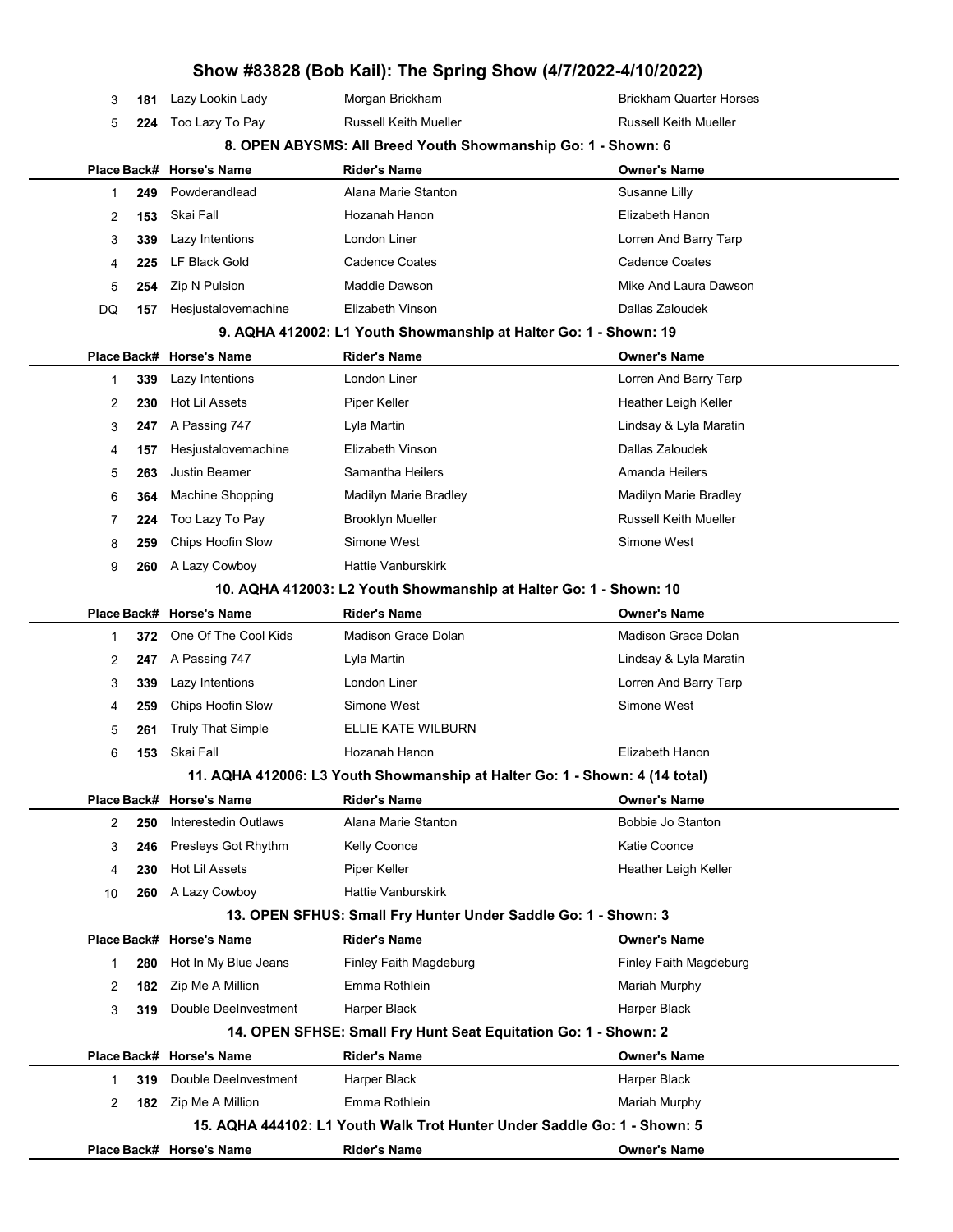| Show #83828 (Bob Kail): The Spring Show (4/7/2022-4/10/2022) |     |                           |                                                                        |                                 |  |
|--------------------------------------------------------------|-----|---------------------------|------------------------------------------------------------------------|---------------------------------|--|
| 1                                                            | 280 | Hot In My Blue Jeans      | Finley Faith Magdeburg                                                 | Finley Faith Magdeburg          |  |
| 2                                                            | 224 | Too Lazy To Pay           | <b>Brooklyn Mueller</b>                                                | <b>Russell Keith Mueller</b>    |  |
| 3                                                            | 257 | All About That Lope       | Maddie Dawson                                                          | Diana E Warden                  |  |
| 4                                                            | 319 | Double DeeInvestment      | Harper Black                                                           | Harper Black                    |  |
| 5                                                            | 286 | <b>Hubbout A Shoutout</b> | <b>Claire Allen</b>                                                    | Chris And Renee Leggett-        |  |
|                                                              |     |                           | 16. AQHA 244102: L1 Amt Walk Trot Hunter Under Saddle Go: 1 - Shown: 2 |                                 |  |
|                                                              |     | Place Back# Horse's Name  | <b>Rider's Name</b>                                                    | <b>Owner's Name</b>             |  |
| 1                                                            | 168 | Rock The Cash Barr        | Leigh Nitcher                                                          | Leigh Nitcher                   |  |
| 2                                                            | 537 | Alianna                   | <b>Beverly Burak</b>                                                   | <b>Beverly Burak</b>            |  |
|                                                              |     |                           | 17. AQHA 144004: L1 Hunter Under Saddle Go: 1 - Shown: 7               |                                 |  |
|                                                              |     | Place Back# Horse's Name  | <b>Rider's Name</b>                                                    | <b>Owner's Name</b>             |  |
| 1                                                            | 267 | You Red Me All Wrong      | Kristin L Pokluda                                                      | Kristin L Pokluda               |  |
| 2                                                            | 103 | Look Here Im Hot          | Leslie Vagneur Lange                                                   | Jean F And Gerald F Swiss       |  |
| 3                                                            | 221 | The Suddeninvestment      | Sarah Nicole Keith                                                     | Leslie Penkhus                  |  |
| 4                                                            | 178 | The Iron Outlaw           | Claire Marcell                                                         | Jeanne Hammell Reed             |  |
| 5                                                            | 278 | One Notch Above           | Renee Tidwell                                                          | Emma Verplank                   |  |
| 6                                                            | 311 | Photo Chute               | Stacey A Roberson                                                      | Annette L Cline                 |  |
|                                                              |     |                           | 18. OPEN ABYHUS: All Breed Youth Hunter Under Saddle Go: 1 - Shown: 5  |                                 |  |
|                                                              |     | Place Back# Horse's Name  | <b>Rider's Name</b>                                                    | <b>Owner's Name</b>             |  |
| 1                                                            | 249 | Powderandlead             | Alana Marie Stanton                                                    | Susanne Lilly                   |  |
| 2                                                            | 216 | Achieve Only Blue         | Haleigh Miller                                                         | Leslie Ann Reynolds             |  |
| 3                                                            | 263 | <b>Justin Beamer</b>      | Samantha Heilers                                                       | Amanda Heilers                  |  |
| 4                                                            | 285 | Wee Do Chocolate          | Camille E Kennedy                                                      | Anne Kennedy                    |  |
| 5                                                            | 225 | LF Black Gold             | <b>Cadence Coates</b>                                                  | <b>Cadence Coates</b>           |  |
|                                                              |     |                           | 19. AQHA 444002: L1 Youth Hunter Under Saddle Go: 1 - Shown: 9         |                                 |  |
|                                                              |     | Place Back# Horse's Name  | <b>Rider's Name</b>                                                    | <b>Owner's Name</b>             |  |
| 1                                                            | 276 | Hes Not Justa Rumor       | Lily Corbin                                                            | Victoria Corbin                 |  |
| 2                                                            | 216 | Achieve Only Blue         | Haleigh Miller                                                         | Leslie Ann Reynolds             |  |
| 3                                                            | 175 | Ionlydazzleformoney       | Caroline Lynn Herman                                                   | <b>Superior Care Management</b> |  |
| 4                                                            | 265 | <b>Big Time Goodbar</b>   | Renna Laughlin                                                         | Melinda Laughlin                |  |
| 5                                                            | 159 | RR Its Suddenly Nite      | Ella Kate Herman                                                       | <b>Superior Care Management</b> |  |
| 6                                                            | 212 | The Krymsun Ryde          | Avery Newsom                                                           | Avery Newsom                    |  |
| 7                                                            | 260 | A Lazy Cowboy             | <b>Hattie Vanburskirk</b>                                              |                                 |  |
| 8                                                            | 229 | A Certain Red VETTE       | <b>Grace Riley</b>                                                     | <b>Walt Hulse</b>               |  |
|                                                              |     |                           | 20. AQHA 444000: Youth Hunter Under Saddle Go: 1 - Shown: 7            |                                 |  |
|                                                              |     | Place Back# Horse's Name  | <b>Rider's Name</b>                                                    | <b>Owner's Name</b>             |  |
| 1                                                            | 276 | Hes Not Justa Rumor       | Lily Corbin                                                            | Victoria Corbin                 |  |
| 2                                                            | 279 | A Midnight Cowboy         | Emma DeJong                                                            | Emma DeJong                     |  |
| 3                                                            | 216 | Achieve Only Blue         | Haleigh Miller                                                         | Leslie Ann Reynolds             |  |
| 4                                                            | 263 | <b>Justin Beamer</b>      | Samantha Heilers                                                       | Amanda Heilers                  |  |
| 5                                                            | 372 | One Of The Cool Kids      | Madison Grace Dolan                                                    | Madison Grace Dolan             |  |
| 6                                                            | 339 | Lazy Intentions           | London Liner                                                           | Lorren And Barry Tarp           |  |
| 7                                                            | 152 | The Right Mechanic        | Addison Lynn Langley                                                   | Anna & Jimmy Langley            |  |
|                                                              |     |                           | 21. AQHA 144000: Hunter Under Saddle Go: 1 - Shown: 10                 |                                 |  |
|                                                              |     | Place Back# Horse's Name  | <b>Rider's Name</b>                                                    | <b>Owner's Name</b>             |  |
| 1                                                            | 256 | Im Always Sleepy          | Farley Mclendon                                                        | Rebecca Edward                  |  |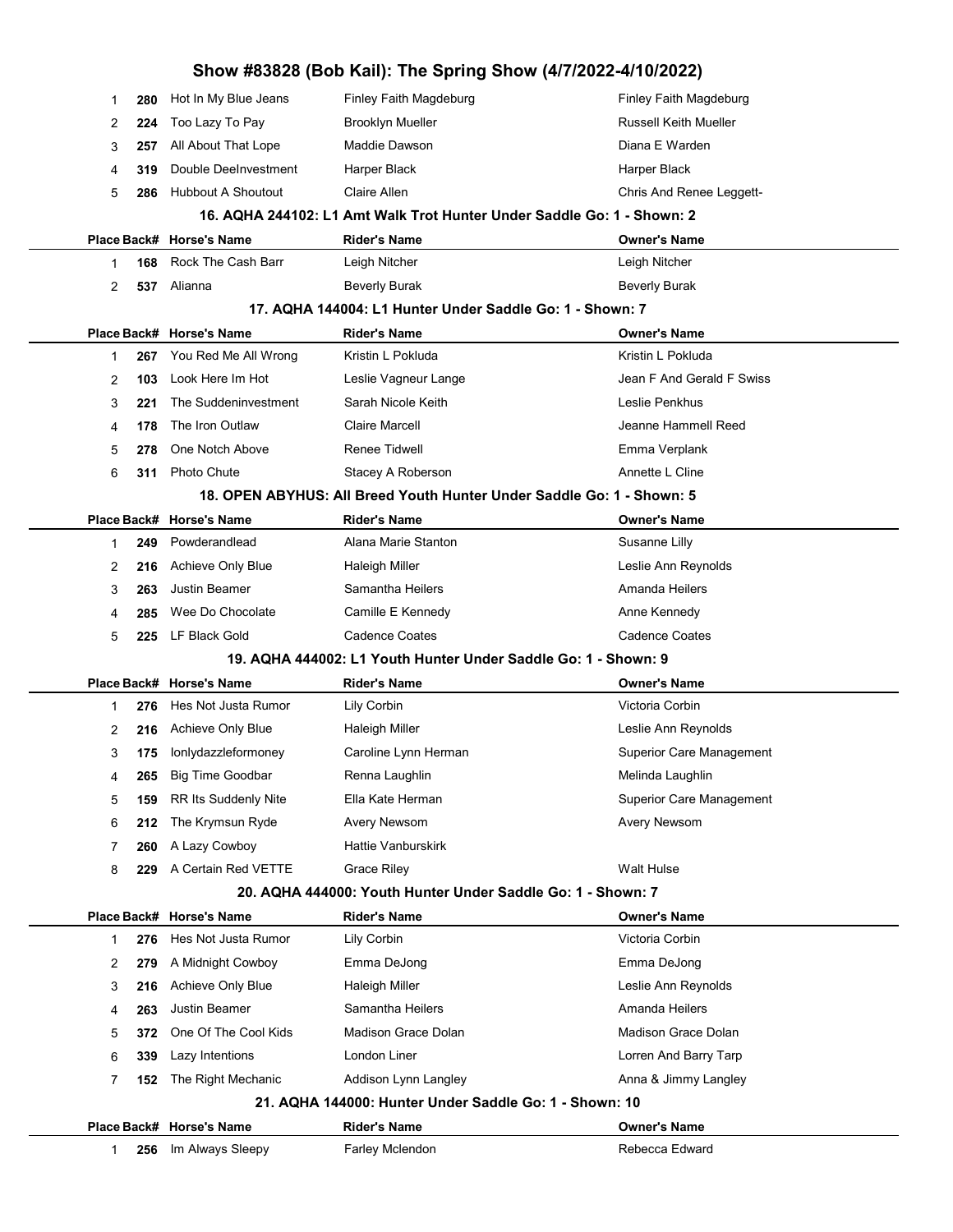|              | 269 | Al Ways Couture                                 | Stacey A Roberson                                                                    | Dr. Kimberly M Roark                         |
|--------------|-----|-------------------------------------------------|--------------------------------------------------------------------------------------|----------------------------------------------|
| 2            | 103 | Look Here Im Hot                                | Leslie Vagneur Lange                                                                 | Jean F And Gerald F Swiss                    |
| 3            |     | Only Roger                                      | Kevin Dukes                                                                          | <b>Marilyn Swick</b>                         |
| 4            | 137 | <b>Gunnz N Roses</b>                            | Kim L Neas                                                                           | Kim L Neas                                   |
| 5            | 277 | The Suddeninvestment                            | Sarah Nicole Keith                                                                   | Leslie Penkhus                               |
| 6            | 221 | U Better Believe It                             | Kristin L Pokluda                                                                    | David Beck                                   |
| 7            | 251 |                                                 |                                                                                      | Jeanne Hammell Reed                          |
| 8            | 178 | The Iron Outlaw                                 | <b>Claire Marcell</b>                                                                |                                              |
| 9            | 278 | One Notch Above                                 | Renee Tidwell<br>22. OPEN ABAHUS: All Breed Amt Hunter Under Saddle Go: 1 - Shown: 1 | Emma Verplank                                |
|              |     |                                                 |                                                                                      |                                              |
| 1            | 239 | Place Back# Horse's Name<br>Always Bet On Black | <b>Rider's Name</b><br><b>Ashley Mauney</b>                                          | <b>Owner's Name</b><br><b>William Mauney</b> |
|              |     |                                                 | 23. AQHA 244002: L1 Amt Hunter Under Saddle Go: 1 - Shown: 8                         |                                              |
|              |     | Place Back# Horse's Name                        | <b>Rider's Name</b>                                                                  | <b>Owner's Name</b>                          |
| 1            | 273 | Cuz Im Da Best                                  | Kelsey Garcia                                                                        | Reese Garcia                                 |
| 2            | 219 | Justa Lazy Mouse                                | Christina Hansen                                                                     | Christina Hansen                             |
| 3            | 125 | Pretensioso                                     | Lisa Foreman Stewart                                                                 | Lisa Foreman Stewart                         |
| 4            | 421 | Hezsimplythebest                                | <b>Torin Enevoldsen</b>                                                              | Kim Cassingham                               |
| 5            | 264 | Zippen In My Sleep                              | Sarah Clymer                                                                         | Sarah Clymer                                 |
| 6            | 134 | Hez Too Hot                                     | Elizabeth Gall                                                                       | Elizabeth Gall                               |
| 7            | 171 | Mr Tall Dark N Hot                              | <b>Kate Barnes</b>                                                                   | Ashlyn Landy                                 |
| 8            | 165 | Krymsun Outlaw                                  | Dawn Jindrich                                                                        | Dawn Jindrich                                |
|              |     |                                                 | 25. AQHA 244000: Amt Hunter Under Saddle Go: 1 - Shown: 7                            |                                              |
|              |     |                                                 |                                                                                      |                                              |
|              |     | Place Back# Horse's Name                        | <b>Rider's Name</b>                                                                  | <b>Owner's Name</b>                          |
| 1            | 269 | Al Ways Couture                                 | Dr Kimberly M Roark                                                                  | Dr. Kimberly M Roark                         |
| 2            | 277 | <b>Gunnz N Roses</b>                            | Kim L Neas                                                                           | Kim L Neas                                   |
| 3            | 219 | Justa Lazy Mouse                                | Christina Hansen                                                                     | Christina Hansen                             |
| 4            | 273 | Cuz Im Da Best                                  | Kelsey Garcia                                                                        | Reese Garcia                                 |
| 5            | 204 | Lopin Makes Me Lazy                             | <b>Sharon Hanks</b>                                                                  | Linda A Hall                                 |
| 6            | 536 | Hoo Loves Chocolate                             | Stephanie Manhardt                                                                   |                                              |
| 7            | 278 | One Notch Above                                 | Emma Verplank                                                                        | Emma Verplank                                |
|              |     |                                                 | 26. AQHA 452002: L1 Youth Hunt Seat Equitation Go: 1 - Shown: 11                     |                                              |
|              |     | Place Back# Horse's Name                        | <b>Rider's Name</b>                                                                  | <b>Owner's Name</b>                          |
| $\mathbf{1}$ | 263 | <b>Justin Beamer</b>                            | Samantha Heilers                                                                     | Amanda Heilers                               |
| 2            | 339 | Lazy Intentions                                 | London Liner                                                                         | Lorren And Barry Tarp                        |
| 3            | 175 | lonlydazzleformoney                             | Caroline Lynn Herman                                                                 | <b>Superior Care Management</b>              |
| 4            | 133 | Definition Of Lazy                              | Ava Glenn                                                                            | Ava Glenn                                    |
| 5            | 265 | <b>Big Time Goodbar</b>                         | Renna Laughlin                                                                       | Melinda Laughlin                             |
| 6            | 283 | Rock N All Night                                | Avery Grace Adamson                                                                  | Avery Grace Adamson                          |
| 7            | 259 | Chips Hoofin Slow                               | Simone West                                                                          | Simone West                                  |
| 8            | 212 | The Krymsun Ryde                                | <b>Avery Newsom</b>                                                                  | Avery Newsom                                 |
|              |     |                                                 | 27. AQHA 452000: Youth Hunt Seat Equitation Go: 1 - Shown: 8                         |                                              |
|              |     | Place Back# Horse's Name                        | <b>Rider's Name</b>                                                                  | <b>Owner's Name</b>                          |
| 1            | 230 | Hot Lil Assets                                  | Piper Keller                                                                         | Heather Leigh Keller                         |
| 2            | 372 | One Of The Cool Kids                            | Madison Grace Dolan                                                                  | <b>Madison Grace Dolan</b>                   |
| 3            | 276 | Hes Not Justa Rumor                             | Lily Corbin                                                                          | Victoria Corbin                              |
| 4            | 250 | Interestedin Outlaws                            | Alana Marie Stanton                                                                  | Bobbie Jo Stanton                            |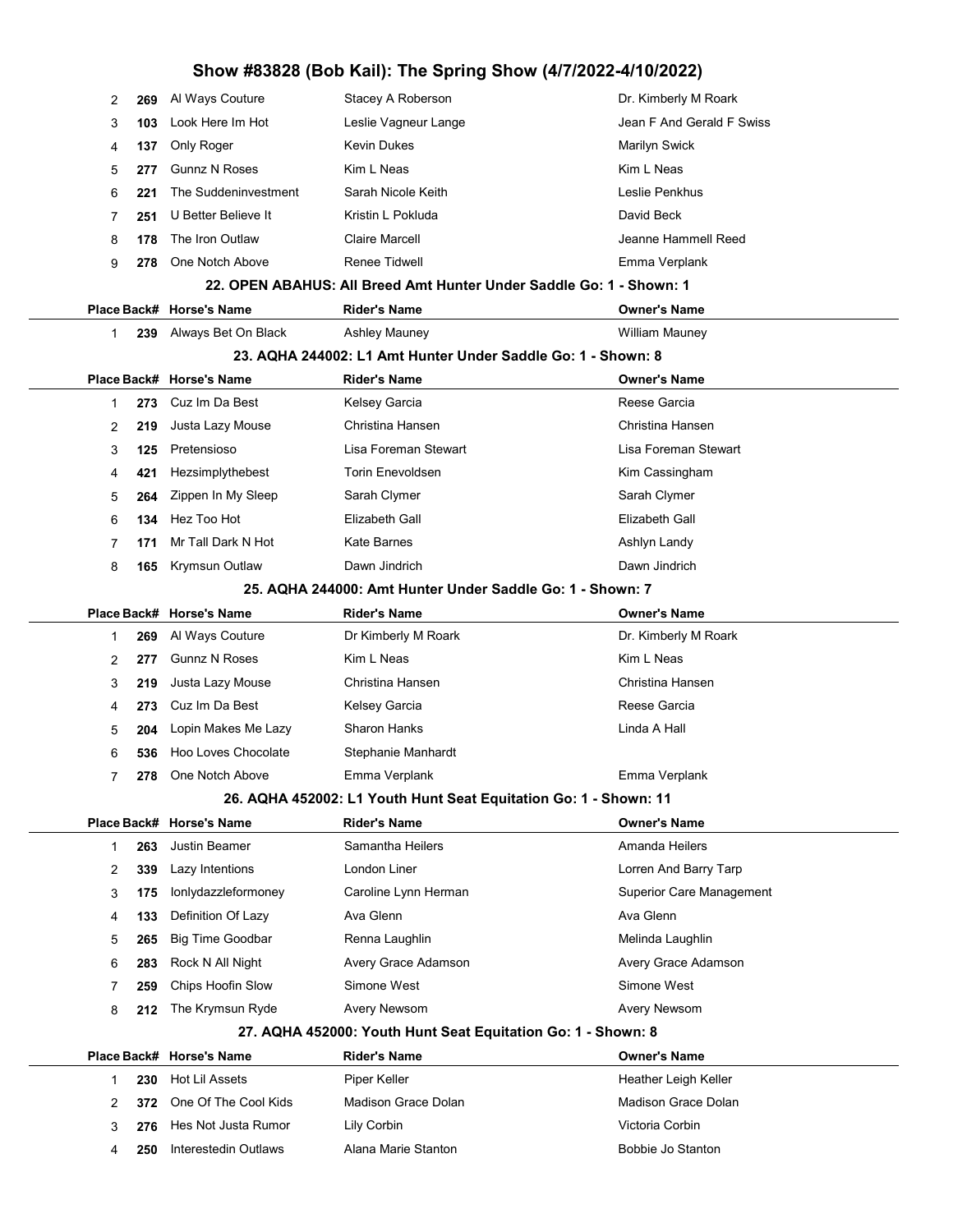|                | Show #83828 (Bob Kail): The Spring Show (4/7/2022-4/10/2022) |                            |                                                                                    |                              |  |
|----------------|--------------------------------------------------------------|----------------------------|------------------------------------------------------------------------------------|------------------------------|--|
| 5              | 263                                                          | <b>Justin Beamer</b>       | Samantha Heilers                                                                   | Amanda Heilers               |  |
| 6              | 216                                                          | <b>Achieve Only Blue</b>   | <b>Haleigh Miller</b>                                                              | Leslie Ann Reynolds          |  |
| 7              | 265                                                          | <b>Big Time Goodbar</b>    | Renna Laughlin                                                                     | Melinda Laughlin             |  |
| DQ             | 283                                                          | Rock N All Night           | Avery Grace Adamson                                                                | Avery Grace Adamson          |  |
|                |                                                              |                            | 28. OPEN ABYHSE: All Breed Youth Hunt Seat Equitation Go: 1 - Shown: 2             |                              |  |
|                |                                                              | Place Back# Horse's Name   | <b>Rider's Name</b>                                                                | <b>Owner's Name</b>          |  |
| $\mathbf 1$    | 249                                                          | Powderandlead              | Alana Marie Stanton                                                                | Susanne Lilly                |  |
| 2              | 285                                                          | Wee Do Chocolate           | Camille E Kennedy                                                                  | Anne Kennedy                 |  |
|                |                                                              |                            | 29. AQHA 452102: L1 Youth Walk Trot Hunt Seat Equitation Go: 1 - Shown: 3          |                              |  |
|                |                                                              | Place Back# Horse's Name   | <b>Rider's Name</b>                                                                | <b>Owner's Name</b>          |  |
| $\mathbf 1$    | 257                                                          | All About That Lope        | Maddie Dawson                                                                      | Diana E Warden               |  |
| 2              | 319                                                          | Double DeeInvestment       | Harper Black                                                                       | Harper Black                 |  |
| 3              | 224                                                          | Too Lazy To Pay            | <b>Brooklyn Mueller</b>                                                            | <b>Russell Keith Mueller</b> |  |
|                |                                                              |                            | 31. AQHA 252002: L1 Amt Hunt Seat Equitation Go: 1 - Shown: 7                      |                              |  |
|                |                                                              | Place Back# Horse's Name   | <b>Rider's Name</b>                                                                | <b>Owner's Name</b>          |  |
| 1              | 421                                                          | Hezsimplythebest           | <b>Torin Enevoldsen</b>                                                            | Kim Cassingham               |  |
| 2              | 264                                                          | Zippen In My Sleep         | Sarah Clymer                                                                       | Sarah Clymer                 |  |
| 3              | 311                                                          | Photo Chute                | Annette L Cline                                                                    | Annette L Cline              |  |
| 4              | 116                                                          | Glowin Red Hot             | Susanne Wilkerson                                                                  | Susanne Wilkerson            |  |
| 5              | 237                                                          | So Noticed                 | Patty D Goodwin                                                                    | Patty D Goodwin              |  |
| 6              | 208                                                          | Ima Mr Cool Package        | Roberta Jaye                                                                       | Roberta Jaye                 |  |
| $\overline{7}$ | 273                                                          | Cuz Im Da Best             | Kelsey Garcia                                                                      | Reese Garcia                 |  |
|                |                                                              |                            | 32. AQHA 252800: Amt Select Hunt Seat Equitation Go: 1 - Shown: 4                  |                              |  |
|                |                                                              | Place Back# Horse's Name   | <b>Rider's Name</b>                                                                | <b>Owner's Name</b>          |  |
|                |                                                              |                            |                                                                                    |                              |  |
| $\mathbf 1$    | 107                                                          | I Fancy The Crowd          | Karen Jorgenson                                                                    | Karen Jorgenson              |  |
| 2              | 204                                                          | Lopin Makes Me Lazy        | <b>Sharon Hanks</b>                                                                | Linda A Hall                 |  |
| 3              | 311                                                          | Photo Chute                | Annette L Cline                                                                    | Annette L Cline              |  |
| 4              | 125                                                          | Pretensioso                | Lisa Foreman Stewart                                                               | Lisa Foreman Stewart         |  |
|                |                                                              |                            | 33. AQHA 252000: Amt Hunt Seat Equitation Go: 1 - Shown: 6                         |                              |  |
|                |                                                              | Place Back# Horse's Name   | <b>Rider's Name</b>                                                                | Owner's Name                 |  |
| $\mathbf 1$    | 210                                                          | <b>CP President Cahill</b> | Janislynn Dorris                                                                   | Nick And Janislynn Dorris    |  |
| 2              | 536                                                          | Hoo Loves Chocolate        | Stephanie Manhardt                                                                 |                              |  |
| 3              | 269                                                          | Al Ways Couture            | Dr Kimberly M Roark                                                                | Dr. Kimberly M Roark         |  |
| 4              | 273                                                          | Cuz Im Da Best             | Kelsey Garcia                                                                      | Reese Garcia                 |  |
| 5              | 292                                                          | Only After You             | Millie Landon                                                                      | Tara Landon                  |  |
| DQ             | 264                                                          | Zippen In My Sleep         | Sarah Clymer                                                                       | Sarah Clymer                 |  |
|                |                                                              | Place Back# Horse's Name   | 34. OPEN ABORT: All Breed Open Ranch Trail Go: 1 - Shown: 5<br><b>Rider's Name</b> | Owner's Name                 |  |
| $\mathbf{1}$   | 255                                                          | Magnums Artful Dream       | Ellie Mae Sliss                                                                    | Sharon Mclendon              |  |
| 2              | 293                                                          | Steppin N Chips            | Jake Huston                                                                        |                              |  |
| 3              | 317                                                          | Classic San Badger         | Eleanor Hartman                                                                    |                              |  |
| 4              | 330                                                          | MMB Whimpys Top Chic       | Marki Huston                                                                       |                              |  |
| OP15           | 248                                                          | Heaven Sent A Chick        | Alison Muzyka                                                                      | Jennifer Jackson             |  |
|                |                                                              |                            | 35. AQHA 110909: Ranch Trail Go: 1 - Shown: 12                                     |                              |  |
|                |                                                              | Place Back# Horse's Name   | <b>Rider's Name</b>                                                                | <b>Owner's Name</b>          |  |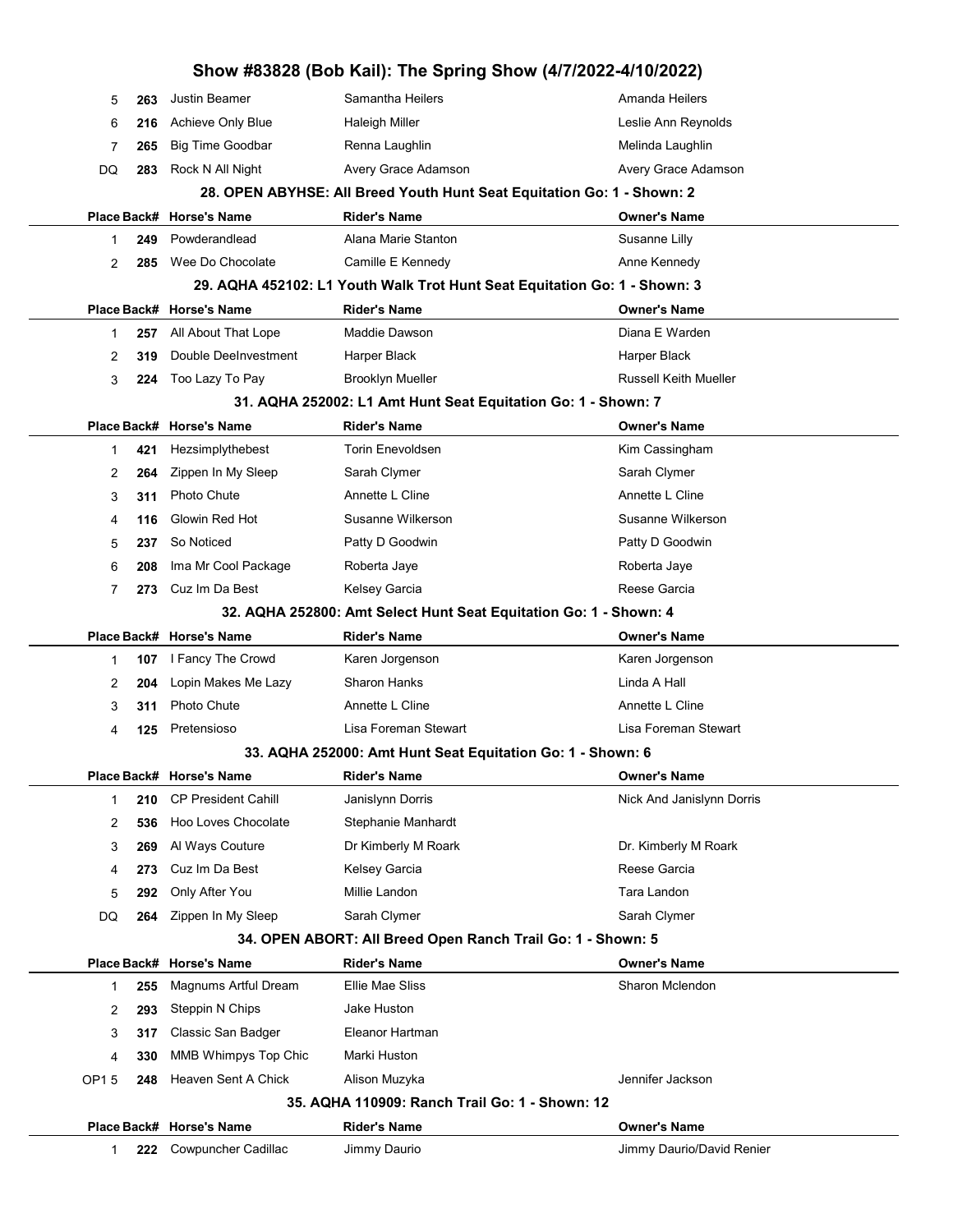| 2      | 167 | GunpowderNMoonshine         | Stacey A Roberson                                            | Erin Hart                     |
|--------|-----|-----------------------------|--------------------------------------------------------------|-------------------------------|
| 3      | 213 | Banjo Rain                  | Denise Daugherty                                             | Denise Daugherty              |
| 4      | 248 | Heaven Sent A Chick         | Alison Muzyka                                                | Jennifer Jackson              |
| 5      | 113 | <b>Smart Little Lights</b>  | <b>Butch Campbell</b>                                        | Patricia L Clements           |
| 6      | 312 | Playboys Shining            | Sandy Bendele                                                | <b>Bendele Quarter Horses</b> |
| 7      | 288 | Double This Surprise        | <b>Butch Campbell</b>                                        | Dana E Wiebe                  |
| 8      | 198 | Cant Stop The Dream         | Debbie Zinser                                                | Debbie Zinser                 |
| 9      | 302 | <b>Chocolate Chexed</b>     | Carrie Cook                                                  | Tangie R Denzer               |
| 10     | 351 | <b>Custom Conquistador</b>  | Sherri A Tearney                                             | Sherri &/or Phil Tearney      |
| 11     | 255 | Magnums Artful Dream        | <b>Ellie Mae Sliss</b>                                       | Sharon Mclendon               |
| 12     | 197 | Shine Ima Shine             | Debbie Zinser                                                | Debbie Zinser                 |
|        |     |                             | 36. AQHA 410909: Youth Ranch Trail Go: 1 - Shown: 4          |                               |
|        |     | Place Back# Horse's Name    | <b>Rider's Name</b>                                          | <b>Owner's Name</b>           |
| 1      | 293 | Steppin N Chips             | Jake Huston                                                  |                               |
| 2      | 320 | Possumbility                | Kameelah Anderson                                            | Kameelah Anderson             |
| 3      | 247 | A Passing 747               | Lyla Martin                                                  | Lindsay & Lyla Maratin        |
| 4      | 255 | <b>Magnums Artful Dream</b> | Ellie Mae Sliss                                              | Sharon Mclendon               |
|        |     |                             | 37. AQHA 210909: Amt Ranch Trail Go: 1 - Shown: 14           |                               |
|        |     | Place Back# Horse's Name    | <b>Rider's Name</b>                                          | Owner's Name                  |
| 1      | 213 | Banjo Rain                  | Denise Daugherty                                             | Denise Daugherty              |
| 2      | 222 | Cowpuncher Cadillac         | David Renier                                                 | Jimmy Daurio/David Renier     |
| 3      | 167 | GunpowderNMoonshine         | Erin Marie Hart                                              | Erin Hart                     |
| 4      | 351 | <b>Custom Conquistador</b>  | Sherri A Tearney                                             | Sherri &/or Phil Tearney      |
| 5      | 302 | <b>Chocolate Chexed</b>     | Tangie R Denzer                                              | Tangie R Denzer               |
| 6      | 312 | <b>Playboys Shining</b>     | Sandy Bendele                                                | <b>Bendele Quarter Horses</b> |
| 7      | 160 | Gunna Cash Big Chex         | Susan Mattox                                                 | <b>Susan Mattox</b>           |
| 8      | 198 | Cant Stop The Dream         | Debbie Zinser                                                | Debbie Zinser                 |
| 9      | 197 | Shine Ima Shine             | Debbie Zinser                                                | Debbie Zinser                 |
| 10     | 169 | Chics Want My Number        | Jodell B Johnston                                            | Jodell B Johnston             |
| 11     | 290 | <b>JNP Swift Sue</b>        | Casey Mizer                                                  | Jett Mizer                    |
| 12     | 184 | <b>Cromed Out Affair</b>    | Karen Stell                                                  | Karen Stell                   |
| OP1 13 | 288 | Double This Surprise        | Dana E Wiebe                                                 | Dana E Wiebe                  |
| OP1 14 | 326 | Magnums Shining Rey         | Miranda L Ruleford                                           | Miranda L Ruleford            |
|        |     |                             | 38. OPEN ABORR: All Breed Open Ranch Riding Go: 1 - Shown: 7 |                               |
|        |     | Place Back# Horse's Name    | <b>Rider's Name</b>                                          | Owner's Name                  |
| 0      | 331 | Lil Pep N My Step           | Mandie L House                                               | Mandie L House                |
| 1      | 139 | The Witch Dr                | Leslie Vagneur Lange                                         | Roxanne Doogan                |
| 2      | 299 | Kachina Tag N Chex          | Patty Campbell                                               | Dana E Wiebe                  |
| 3      | 309 | Pw Blu Boon                 | Michael Keller                                               | Janie Dvorak-Compton          |
| 4      | 308 | Inferno Smoking Gun         | Michael Keller                                               | Angie Watts Schmeck           |
| 5      | 334 | Boon Shooter 10             | Britani Di Santi                                             | Britani Di Santi              |
|        |     |                             | 39. AQHA 143004: L1 Ranch Riding Go: 1 - Shown: 14           |                               |
|        |     | Place Back# Horse's Name    | <b>Rider's Name</b>                                          | Owner's Name                  |
| 1      | 349 | <b>Cattin For Diamonds</b>  | Bud Lyon                                                     | Shannon And Hershel Reid      |
| 2      | 350 | <b>Later Haters</b>         | Bud Lyon                                                     | <b>Bud Lyon</b>               |
| 3      | 139 | The Witch Dr                | Leslie Vagneur Lange                                         | Roxanne Doogan                |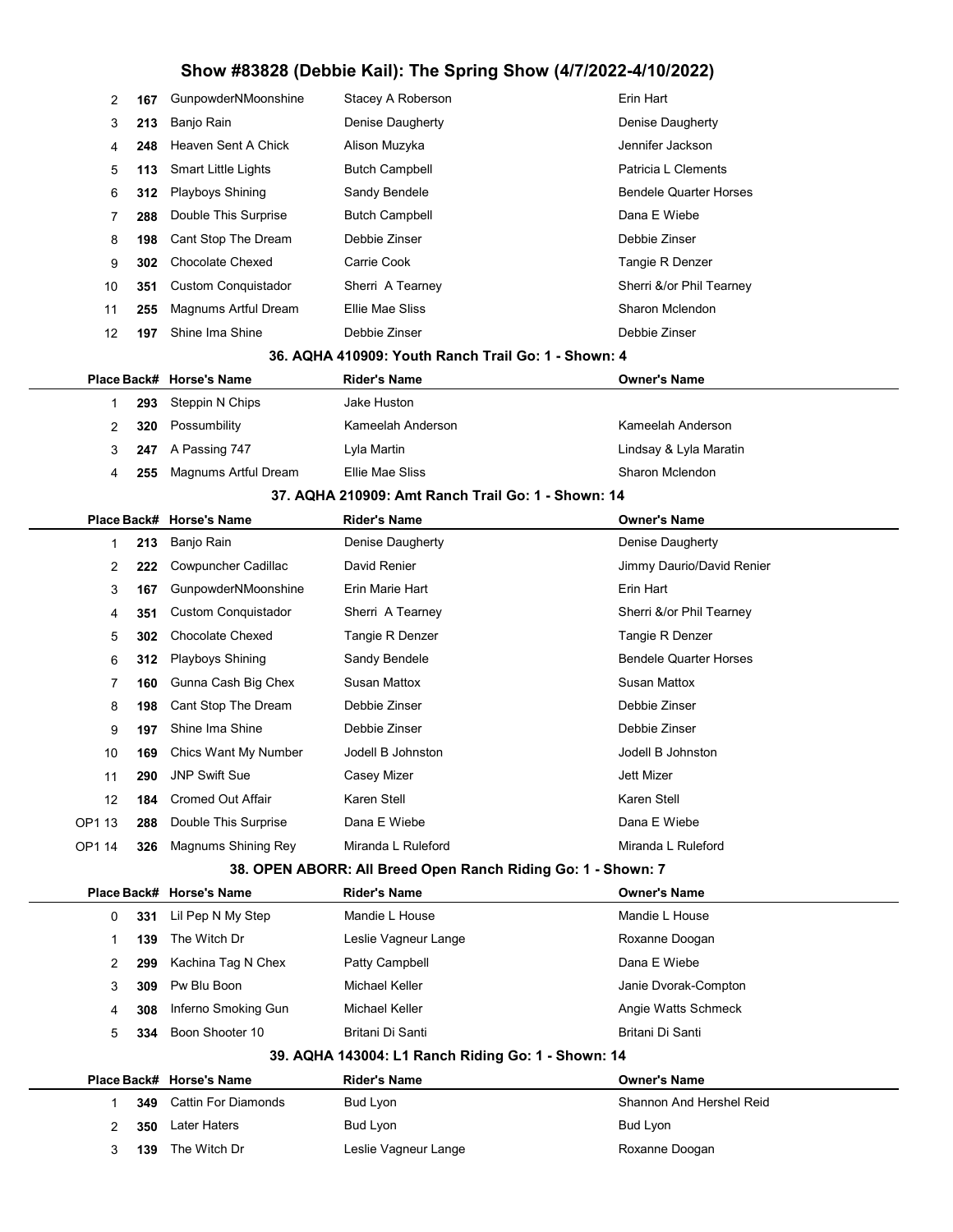| 4  | 113 | <b>Smart Little Lights</b> | <b>Butch Campbell</b> | Patricia L Clements  |
|----|-----|----------------------------|-----------------------|----------------------|
| 5  | 381 | <b>Tom Collins</b>         | Stacey A Roberson     |                      |
| 6  | 331 | Lil Pep N My Step          | Mandie L House        | Mandie L House       |
| 7  | 310 | Chex Out My Dough          | Kerry K Papendick     | Kerry K Papendick    |
| 8  | 334 | Boon Shooter 10            | Britani Di Santi      | Britani Di Santi     |
| 9  | 308 | Inferno Smoking Gun        | Michael Keller        | Angie Watts Schmeck  |
| 10 | 177 | The Yeti                   | Claire Marcell        | Pamela Quakenbush    |
| 11 | 309 | Pw Blu Boon                | Michael Keller        | Janie Dvorak-Compton |
| 12 | 255 | Magnums Artful Dream       | Ellie Mae Sliss       | Sharon Mclendon      |
| 13 | 329 | To Much Drama              | Leonard Berryhill     | <b>Walter Hulse</b>  |
| DQ | 248 | Heaven Sent A Chick        | Lindsay E Treece      | Jennifer Jackson     |

#### 40. AQHA 143000: Ranch Riding Go: 1 - Shown: 18

|    |     | Place Back# Horse's Name   | <b>Rider's Name</b>   | <b>Owner's Name</b>       |
|----|-----|----------------------------|-----------------------|---------------------------|
|    | 349 | <b>Cattin For Diamonds</b> | Bud Lyon              | Shannon And Hershel Reid  |
| 2  | 350 | Later Haters               | Bud Lyon              | Bud Lyon                  |
| 3  | 113 | <b>Smart Little Lights</b> | <b>Butch Campbell</b> | Patricia L Clements       |
| 4  | 309 | Pw Blu Boon                | Michael Keller        | Janie Dvorak-Compton      |
| 5  | 374 | Stargazer                  | <b>Rusty Dare</b>     | Michell Anne Kimball      |
| 6  | 324 | Viva La Voodoo             | <b>Clint Ramsey</b>   | Cathy Atchley             |
| 7  | 373 | Donatella Style            | <b>Rusty Dare</b>     | Michell Anne Kimball      |
| 8  | 302 | <b>Chocolate Chexed</b>    | Carrie Cook           | Tangie R Denzer           |
| 9  | 308 | Inferno Smoking Gun        | Michael Keller        | Angie Watts Schmeck       |
| 10 | 198 | Cant Stop The Dream        | Debbie Zinser         | Debbie Zinser             |
| 11 | 375 | Ten Steps Ahead            | <b>Rusty Dare</b>     | Kath Loan Koranda         |
| 12 | 197 | Shine Ima Shine            | Debbie Zinser         | Debbie Zinser             |
| 13 | 184 | <b>Cromed Out Affair</b>   | Karen Stell           | Karen Stell               |
| 14 | 322 | Docs Sweet Zan             | Michael Keller        | Louis And Peggy Missel    |
| DQ | 167 | GunpowderNMoonshine        | Stacey A Roberson     | Erin Hart                 |
| DQ | 222 | Cowpuncher Cadillac        | Jimmy Daurio          | Jimmy Daurio/David Renier |
|    |     |                            |                       |                           |

#### 41. OPEN ABARR: All Breed Amt Ranch Riding Go: 1 - Shown: 4

|  |     | Place Back# Horse's Name   | Rider's Name       | <b>Owner's Name</b> |
|--|-----|----------------------------|--------------------|---------------------|
|  |     | 213 Banjo Rain             | Denise Daugherty   | Denise Daugherty    |
|  | 209 | <b>SNU Hustlin Twister</b> | Nick Dorris        |                     |
|  |     | 313 Lil Shot Of Patron     | Lauren Bowen       | Lauren Bowen        |
|  | 323 | Justa Freckled Syline      | <b>Beth Lanier</b> |                     |

#### 42. AQHA 243002: L1 Amt Ranch Riding Go: 1 - Shown: 8

|    |                                                            | Place Back# Horse's Name   | <b>Rider's Name</b> | <b>Owner's Name</b>           |  |  |
|----|------------------------------------------------------------|----------------------------|---------------------|-------------------------------|--|--|
|    | 312                                                        | Playboys Shining           | Sandy Bendele       | <b>Bendele Quarter Horses</b> |  |  |
|    | 209                                                        | <b>SNU Hustlin Twister</b> | Nick Dorris         |                               |  |  |
| 3  | 313                                                        | Lil Shot Of Patron         | Lauren Bowen        | Lauren Bowen                  |  |  |
| 4  | 322                                                        | Docs Sweet Zan             | Louis W Missel      | Louis And Peggy Missel        |  |  |
| 5  | 169                                                        | Chics Want My Number       | Jodell B Johnston   | Jodell B Johnston             |  |  |
| 6. | 295                                                        | Spookamatic                | Kaylee Dufreshe     | Top Fuel LLC                  |  |  |
|    | 296                                                        | Sierras Lucky Notion       | Kaylee Dufreshe     | Top Fuel LLC                  |  |  |
|    | 43. AQHA 243800: Amt Select Ranch Riding Go: 1 - Shown: 13 |                            |                     |                               |  |  |
|    |                                                            | Place Back# Horse's Name   | <b>Rider's Name</b> | <b>Owner's Name</b>           |  |  |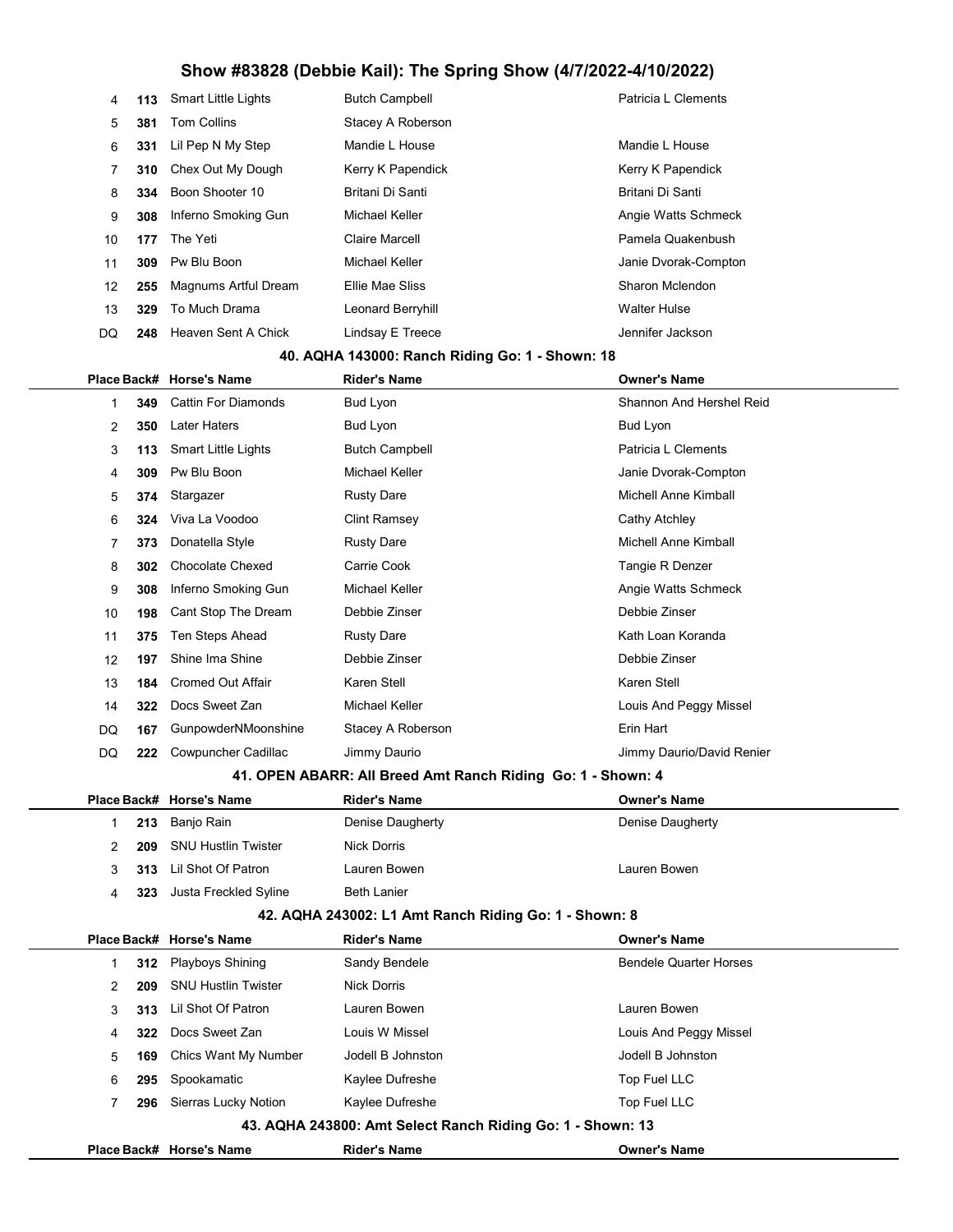| 1           | 213 | Banjo Rain                                  | Denise Daugherty                                              | Denise Daugherty                     |
|-------------|-----|---------------------------------------------|---------------------------------------------------------------|--------------------------------------|
| 2           | 310 | Chex Out My Dough                           | Kerry K Papendick                                             | Kerry K Papendick                    |
| 3           | 160 | Gunna Cash Big Chex                         | <b>Susan Mattox</b>                                           | <b>Susan Mattox</b>                  |
| 4           | 197 | Shine Ima Shine                             | Debbie Zinser                                                 | Debbie Zinser                        |
| 5           | 288 | Double This Surprise                        | Dana E Wiebe                                                  | Dana E Wiebe                         |
| 6           | 312 | Playboys Shining                            | Sandy Bendele                                                 | <b>Bendele Quarter Horses</b>        |
| 7           | 299 | Kachina Tag N Chex                          | Dana E Wiebe                                                  | Dana E Wiebe                         |
| 8           | 184 | <b>Cromed Out Affair</b>                    | Karen Stell                                                   | Karen Stell                          |
| 9           | 222 | Cowpuncher Cadillac                         | David Renier                                                  | Jimmy Daurio/David Renier            |
| 10          | 169 | Chics Want My Number                        | Jodell B Johnston                                             | Jodell B Johnston                    |
| 11          | 198 | Cant Stop The Dream                         | Debbie Zinser                                                 | Debbie Zinser                        |
| 12          | 351 | <b>Custom Conquistador</b>                  | Sherri A Tearney                                              | Sherri &/or Phil Tearney             |
| 13          | 322 | Docs Sweet Zan                              | Louis W Missel                                                | Louis And Peggy Missel               |
|             |     |                                             | 44. AQHA 243000: Amt Ranch Riding Go: 1 - Shown: 5            |                                      |
| Place Back# |     | <b>Horse's Name</b>                         | <b>Rider's Name</b>                                           | <b>Owner's Name</b>                  |
| 1           | 302 | <b>Chocolate Chexed</b>                     | Tangie R Denzer                                               | Tangie R Denzer                      |
| 2           | 209 | <b>SNU Hustlin Twister</b>                  | <b>Nick Dorris</b>                                            |                                      |
| 3           | 167 | <b>GunpowderNMoonshine</b>                  | Erin Marie Hart                                               | Erin Hart                            |
| 4           | 326 | Magnums Shining Rey                         | Miranda L Ruleford                                            | Miranda L Ruleford                   |
| 5           | 313 | Lil Shot Of Patron                          | Lauren Bowen                                                  | Lauren Bowen                         |
|             |     |                                             | 45. OPEN ABYRR: All Breed Youth Ranch Riding Go: 1 - Shown: 4 |                                      |
|             |     | Place Back# Horse's Name                    | <b>Rider's Name</b>                                           | <b>Owner's Name</b>                  |
| $\mathbf 1$ | 325 | <b>SLJ Ruf Like Juice</b>                   | Charli Dupree                                                 | Charli Dupree                        |
| 2           | 293 | Steppin N Chips                             | Jake Huston                                                   |                                      |
| 3           | 285 | Wee Do Chocolate                            | Camille E Kennedy                                             | Anne Kennedy                         |
| 4           | 317 | Classic San Badger                          | Eleanor Hartman                                               |                                      |
|             |     |                                             | 46. AQHA 443002: L1 Youth Ranch Riding Go: 1 - Shown: 4       |                                      |
|             |     | Place Back# Horse's Name                    | <b>Rider's Name</b>                                           | <b>Owner's Name</b>                  |
| 1           | 293 | Steppin N Chips                             | Jake Huston                                                   |                                      |
| 2           |     | 255 Magnums Artful Dream                    | Ellie Mae Sliss                                               | Sharon Mclendon                      |
| 3           | 247 | A Passing 747                               | Lyla Martin                                                   | Lindsay & Lyla Maratin               |
| 4           | 314 | Chic Witha Magnum                           | Rosemary Hartman                                              |                                      |
|             |     |                                             | 47. AQHA 443000: Youth Ranch Riding Go: 1 - Shown: 7          |                                      |
|             |     | Place Back# Horse's Name                    | <b>Rider's Name</b>                                           | <b>Owner's Name</b>                  |
| 1           | 247 | A Passing 747                               | Lyla Martin                                                   | Lindsay & Lyla Maratin               |
| 2           | 314 | Chic Witha Magnum                           | Rosemary Hartman                                              |                                      |
| 3           | 293 | Steppin N Chips                             | Jake Huston                                                   |                                      |
| 4           | 262 | Come On Lets Cruise                         | ELLIE KATE WILBURN                                            | ELLIE KATE WILBURN                   |
| 5           | 320 | Possumbility                                | Kameelah Anderson                                             | Kameelah Anderson                    |
| 6           | 321 | SS Goldschlager                             | Kendal Sheppard                                               |                                      |
| 7           | 255 | Magnums Artful Dream                        | Ellie Mae Sliss                                               | Sharon Mclendon                      |
|             |     |                                             | 48. AQHA 134000: Reining Go: 1 - Shown: 18                    |                                      |
| Place Back# |     | <b>Horse's Name</b><br>Smart Voodoo Brother | <b>Rider's Name</b><br>Bud Lyon                               | <b>Owner's Name</b><br>Sheila Richey |
| 1           | 354 | Gotta Magic Gun                             | Bud Lyon                                                      | Hector Pacheco                       |
| 2           | 353 |                                             |                                                               | Miranda L Ruleford                   |
| 3           | 326 | Magnums Shining Rey                         | <b>Clint Ramsey</b>                                           |                                      |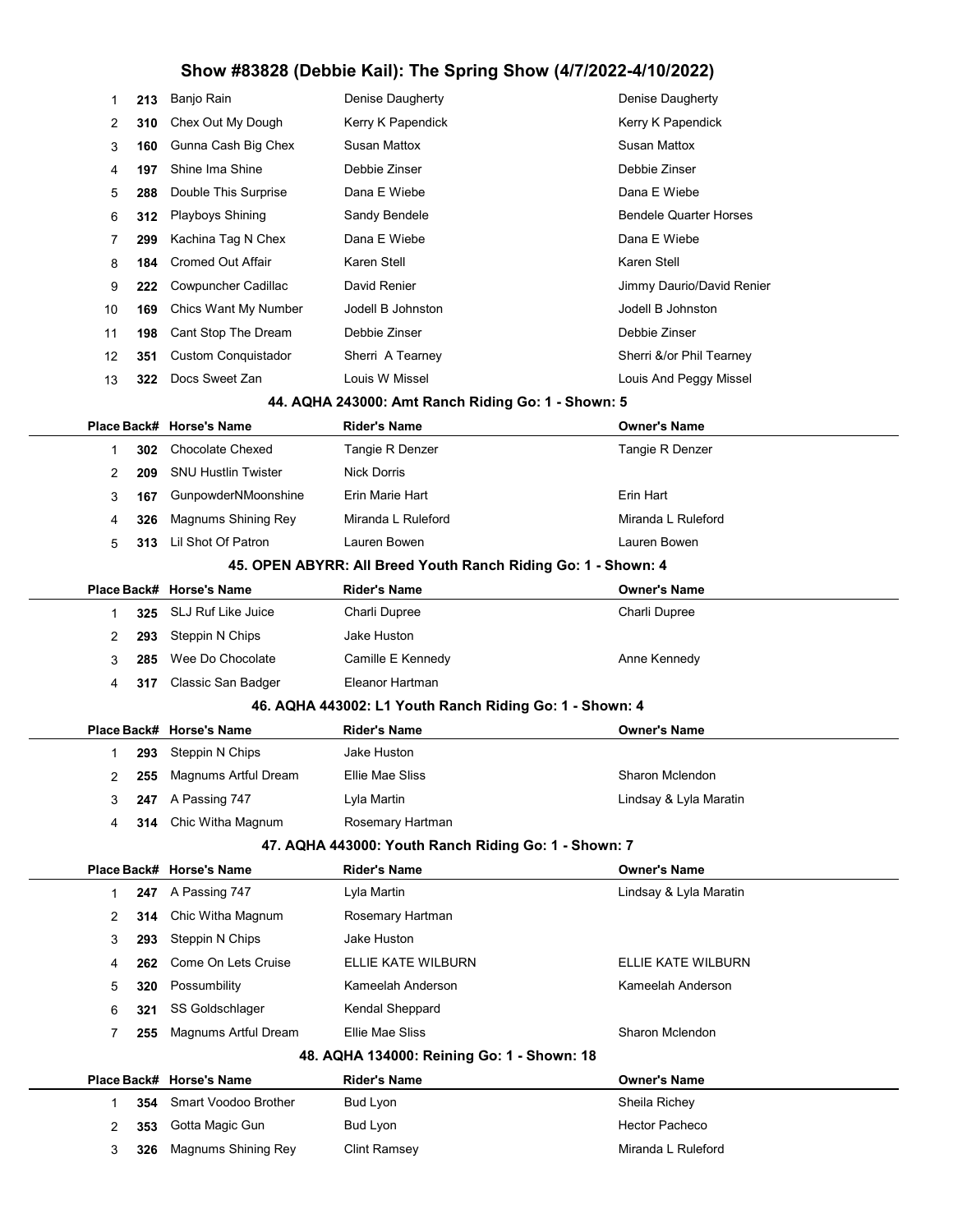|                |     |                            | - - - - - - - - - - - <sub>-</sub> -                   |                         |
|----------------|-----|----------------------------|--------------------------------------------------------|-------------------------|
| 4              | 327 | K R Retro                  | Clint Ramsey                                           | Miranda L Ruleford      |
| 5              | 385 | Rufin Up The Chics         | Jacob Harris                                           | <b>Elizabeth Harris</b> |
| 6              | 169 | Chics Want My Number       | Jodell B Johnston                                      | Jodell B Johnston       |
| 7              | 380 | Einsteins Harleguin        | Chris Woolsey                                          |                         |
| 8              | 198 | Cant Stop The Dream        | Debbie Zinser                                          | Debbie Zinser           |
| 9              | 290 | <b>JNP Swift Sue</b>       | Jennifer Harshbarger                                   | <b>Jett Mizer</b>       |
| 10             | 294 | <b>Watch Dogg</b>          | <b>Travis Fisher</b>                                   | Top Fuel LLC            |
| 11             | 187 | Flashy Vegas Lights        | Jennifer Harshbarger                                   | Sherri Keys             |
| 12             | 287 | The Rio Thing              | Jennifer Harshbarger                                   | Jennifer Harshbarger    |
| DQ             | 387 | Smartly Loaded Gun         | Chris Woolsey                                          | Lindsey R Wedlake       |
| DQ             | 386 | Shiny Trailer Trash        | Elizabeth Harris                                       | <b>Elizabeth Harris</b> |
| DQ             | 369 | Trashya Shine              | Michael Keller                                         | Sakari Jade Wilkinson   |
|                |     |                            | 49. AQHA 234800: Amt Select Reining Go: 1 - Shown: 4   |                         |
|                |     | Place Back# Horse's Name   | <b>Rider's Name</b>                                    | <b>Owner's Name</b>     |
| 1              | 169 | Chics Want My Number       | Jodell B Johnston                                      | Jodell B Johnston       |
| 2              | 417 | Whiskey N Honey            | Lee Redding                                            | Lee Redding             |
| 3              | 187 | Flashy Vegas Lights        | Sherri L Keys                                          | Sherri Keys             |
| 4              | 184 | Cromed Out Affair          | Karen Stell                                            | Karen Stell             |
|                |     |                            | 50. AQHA 234000: Amt Reining Go: 1 - Shown: 3          |                         |
|                |     | Place Back# Horse's Name   | <b>Rider's Name</b>                                    | <b>Owner's Name</b>     |
| 1              | 198 | Cant Stop The Dream        | Debbie Zinser                                          | Debbie Zinser           |
| DQ             | 387 | Smartly Loaded Gun         | Lindsey R Wedlake                                      | Lindsey R Wedlake       |
| DQ             | 197 | Shine Ima Shine            | Debbie Zinser                                          | Debbie Zinser           |
|                |     |                            | 51. AQHA 434000: Youth Reining Go: 1 - Shown: 7        |                         |
|                |     | Place Back# Horse's Name   | <b>Rider's Name</b>                                    | <b>Owner's Name</b>     |
| 1              | 385 | Rufin Up The Chics         | Jacob Harris                                           | <b>Elizabeth Harris</b> |
| 2              | 321 | SS Goldschlager            | Kendal Sheppard                                        |                         |
| 3              | 386 | <b>Shiny Trailer Trash</b> | Jacob Harris                                           | <b>Elizabeth Harris</b> |
| 4              | 314 | Chic Witha Magnum          | Rosemary Hartman                                       |                         |
| $\ddot{\circ}$ | 320 | Possumbility               | Kameelah Anderson                                      | Kameelah Anderson       |
| 6              | 369 | Trashya Shine              | Sakari Jade Wilkinson                                  | Sakari Jade Wilkinson   |
| DQ             | 228 | Rey Town                   | Savvy Ganzkow                                          | Savvy Ganzkow           |
|                |     |                            | 52. AQHA 238802: L1 Amt Select Trail Go: 1 - Shown: 11 |                         |
|                |     | Place Back# Horse's Name   | <b>Rider's Name</b>                                    | <b>Owner's Name</b>     |
| 1              | 173 | Theperfectmargarita        | Lynise M Marshall                                      | Kim Bombard             |
| 2              | 237 | So Noticed                 | Patty D Goodwin                                        | Patty D Goodwin         |
| 3              | 147 | Kiss Me Im Lazy            | Marcia Gillespie                                       | Marcia Gillespie        |
| 4              | 174 | Just Becuz Im Lazy         | Tamie L Richey                                         | Tamie L Richey          |
| 5              | 126 | Pass The Black Gold        | Cynthia Roth                                           | Cynthia Roth            |
| 6              | 166 | Itza Slam Dunk             | Pamela Wilson                                          | Pamela Wilson           |
| 7              | 252 | Mighto Machine             | Joanne Lollis                                          | Joanne Lollis           |
| 8              | 199 | <b>Sudden Passions</b>     | Rhonda Kraft                                           | Rhonda Kraft            |
| 9              | 158 | Sheza Potential Diva       | Robin Otto                                             | Robin Otto              |
| DQ             | 122 | Hitt The Jackpot           | Cynthia Carden                                         | Cynthia Carden          |

53. AQHA 238803: L2 Amt Select Trail Go: 1 - Shown: 11

Place Back# Horse's Name **Rider's Name Communist Communist Communist** Owner's Name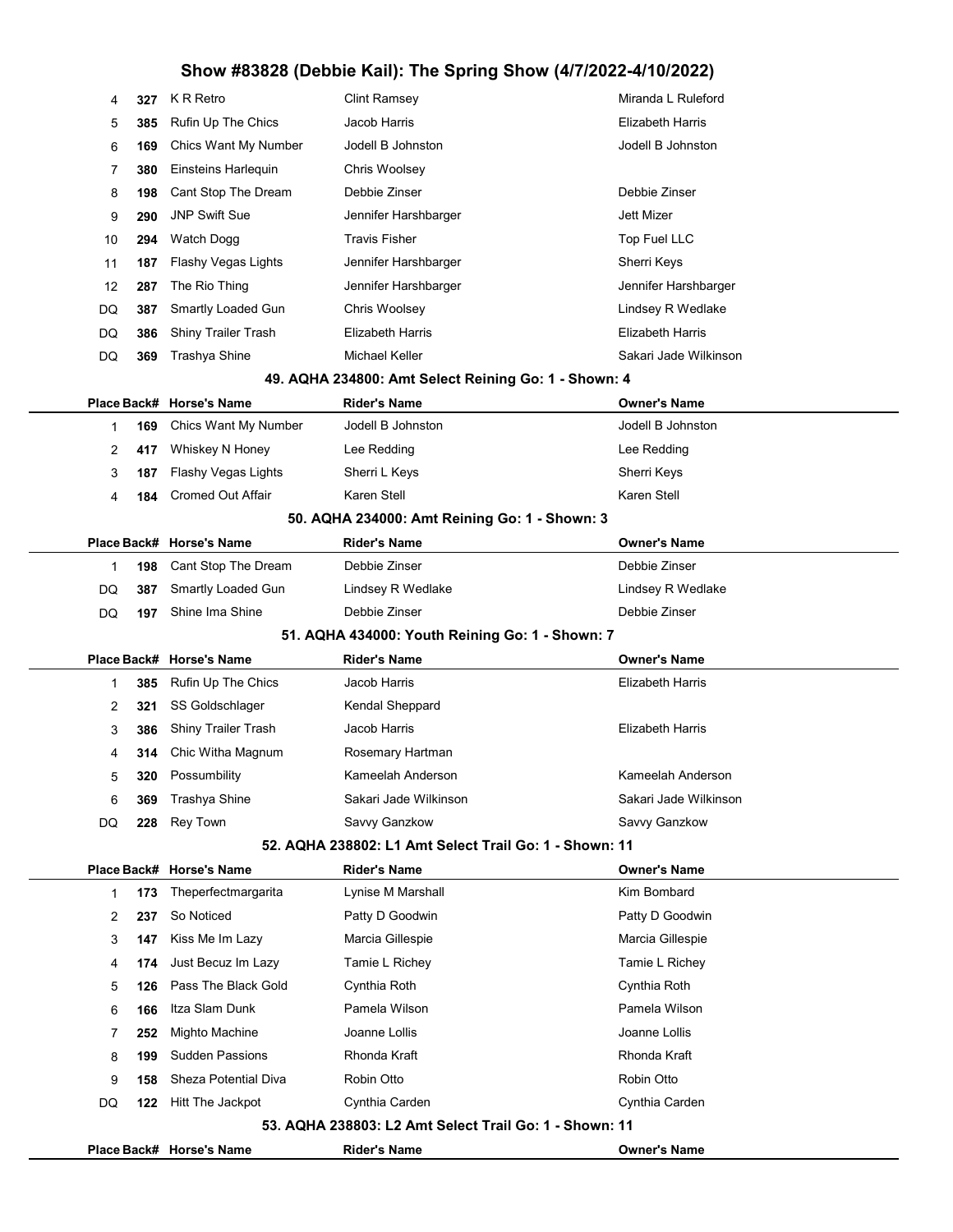| Patricia L Clements<br>Patricia L Clements<br>So Dang Lazy<br>2<br>110<br>Pass The Black Gold<br>Cynthia Roth<br>Cynthia Roth<br>3<br>126<br><b>Western Dreams</b><br>Cynthia Keeton Rosson<br>Cynthia Rosson<br>155<br>4<br>Just Becuz Im Lazy<br>Tamie L Richey<br>Tamie L Richey<br>5<br>174<br>So Noticed<br>Patty D Goodwin<br>Patty D Goodwin<br>6<br>237<br>Kiss Me Im Lazy<br>Marcia Gillespie<br>Marcia Gillespie<br>7<br>147<br>Itza Slam Dunk<br>Pamela Wilson<br>Pamela Wilson<br>8<br>166<br>Jean Swiss<br>Jean F And Gerald F Swiss<br>Look Here Im Hot<br>9<br>103<br>Mighto Machine<br>Joanne Lollis<br>Joanne Lollis<br>10<br>252<br>The Perfect Martini<br>Jean Swiss<br>Jean F And Gerald F Swiss<br>DQ<br>104<br>54. AQHA 238806: L3 Amt Select Trail Go: 1 - Shown: 7 (18 total)<br><b>Rider's Name</b><br>Place Back# Horse's Name<br><b>Owner's Name</b><br>Robert D Huver II<br>Rob And Jane Huver<br>All But Sudden<br>119<br>1<br>Susan Wilson<br>Susan Wilson<br>Zippin A Breeze<br>2<br>132<br>Pf Put It N Park<br>Carla Townsley<br>Carla Townsley<br>3<br>101<br>Kim Burrell Gutowski<br>Kim Burrell Gutowski<br>Toucht<br>6<br>227<br>Irresistibly Hot<br>Debra Sharp<br>R Kirk &/Or Debra Sharp<br>9<br>202<br>55. AQHA 238002: L1 Amt Trail Go: 1 - Shown: 6<br>Place Back# Horse's Name<br><b>Rider's Name</b><br><b>Owner's Name</b><br>Christina Hansen<br>Christina Hansen<br>Justa Lazy Mouse<br>219<br>1<br>Robert Jerome Herman<br>RR Its Suddenly Nite<br><b>Superior Care Management</b><br>2<br>159<br>Justa Touch To Much<br>Allison Bowen<br>Allison Bowen<br>3<br>200<br>Zippen In My Sleep<br>Sarah Clymer<br>Sarah Clymer<br>4<br>264<br><b>Hunting For Unicorns</b><br>Kayla Herl<br>Kayla Hurl<br>5<br>371<br>Im An Absolute Star<br>Krystal Kirkland<br>DQ<br>Krystal Kirkland<br>234<br>56. AQHA 238003: L2 Amt Trail Go: 1 - Shown: 9<br><b>Owner's Name</b><br>Place Back# Horse's Name<br><b>Rider's Name</b><br><b>Best One Around</b><br>Heather Van Hooser<br>Heather Van Hooser<br>281<br>1<br>Dun Ben Noticed<br>Dr Shelley Dawn Grissom<br>Dr Shelley Dawn Grissom<br>2<br>154<br><b>CP President Cahill</b><br>Janislynn Dorris<br>Nick And Janislynn Dorris<br>3<br>210<br>Gabrielle M Lofton<br>Gabrielle M Lofton<br>Herecomeshoneybooboo<br>129<br>4<br>VS Code Of Gold<br>Gabrielle M Lofton<br><b>Brittany Morgan</b><br>5<br>131<br><b>Hunting For Unicorns</b><br>Kayla Herl<br>Kayla Hurl<br>6<br>371<br>Justa Lazy Mouse<br>Christina Hansen<br>Christina Hansen<br>DQ<br>219<br>57. AQHA 238006: L3 Amt Trail Go: 1 - Shown: 5 (14 total)<br>Place Back# Horse's Name<br><b>Rider's Name</b><br><b>Owner's Name</b><br><b>Rumors In The Dark</b><br>Kendra Whitney<br>Kendra Whitney<br>2<br>140<br>Quick Dun N Steady<br><b>Hayley Kittler</b><br><b>Hayley Kittler</b><br>3<br>243<br><b>Russell Keith Mueller</b><br>Too Lazy To Pay<br>Russell Keith Mueller<br>5<br>224<br>Willy Good Breeze<br>Morgan Brickham<br><b>Brickham Quarter Horses</b><br>9<br>180<br>58. OPEN ABATR: All Breed Amt Trail Go: 1 - Shown: 11<br>Place Back# Horse's Name<br><b>Rider's Name</b><br><b>Owner's Name</b><br>Gabrielle M Lofton<br>Gabrielle M Lofton<br>Herecomeshoneybooboo<br>129<br>1<br>Hez Kool<br>Connie L Holtz<br>Connie L Holtz<br>2<br>163<br><b>Rumors In The Dark</b><br>Kendra Whitney<br>Kendra Whitney<br>3<br>140 | 1 | 163 | Hez Kool | Connie L Holtz | Connie L Holtz |
|---------------------------------------------------------------------------------------------------------------------------------------------------------------------------------------------------------------------------------------------------------------------------------------------------------------------------------------------------------------------------------------------------------------------------------------------------------------------------------------------------------------------------------------------------------------------------------------------------------------------------------------------------------------------------------------------------------------------------------------------------------------------------------------------------------------------------------------------------------------------------------------------------------------------------------------------------------------------------------------------------------------------------------------------------------------------------------------------------------------------------------------------------------------------------------------------------------------------------------------------------------------------------------------------------------------------------------------------------------------------------------------------------------------------------------------------------------------------------------------------------------------------------------------------------------------------------------------------------------------------------------------------------------------------------------------------------------------------------------------------------------------------------------------------------------------------------------------------------------------------------------------------------------------------------------------------------------------------------------------------------------------------------------------------------------------------------------------------------------------------------------------------------------------------------------------------------------------------------------------------------------------------------------------------------------------------------------------------------------------------------------------------------------------------------------------------------------------------------------------------------------------------------------------------------------------------------------------------------------------------------------------------------------------------------------------------------------------------------------------------------------------------------------------------------------------------------------------------------------------------------------------------------------------------------------------------------------------------------------------------------------------------------------------------------------------------------------------------------------------------------------------------------------------------------------------------------------------------------------------------------------------------------------------------------------------------------------------------------------------------------------------------------------|---|-----|----------|----------------|----------------|
|                                                                                                                                                                                                                                                                                                                                                                                                                                                                                                                                                                                                                                                                                                                                                                                                                                                                                                                                                                                                                                                                                                                                                                                                                                                                                                                                                                                                                                                                                                                                                                                                                                                                                                                                                                                                                                                                                                                                                                                                                                                                                                                                                                                                                                                                                                                                                                                                                                                                                                                                                                                                                                                                                                                                                                                                                                                                                                                                                                                                                                                                                                                                                                                                                                                                                                                                                                                                         |   |     |          |                |                |
|                                                                                                                                                                                                                                                                                                                                                                                                                                                                                                                                                                                                                                                                                                                                                                                                                                                                                                                                                                                                                                                                                                                                                                                                                                                                                                                                                                                                                                                                                                                                                                                                                                                                                                                                                                                                                                                                                                                                                                                                                                                                                                                                                                                                                                                                                                                                                                                                                                                                                                                                                                                                                                                                                                                                                                                                                                                                                                                                                                                                                                                                                                                                                                                                                                                                                                                                                                                                         |   |     |          |                |                |
|                                                                                                                                                                                                                                                                                                                                                                                                                                                                                                                                                                                                                                                                                                                                                                                                                                                                                                                                                                                                                                                                                                                                                                                                                                                                                                                                                                                                                                                                                                                                                                                                                                                                                                                                                                                                                                                                                                                                                                                                                                                                                                                                                                                                                                                                                                                                                                                                                                                                                                                                                                                                                                                                                                                                                                                                                                                                                                                                                                                                                                                                                                                                                                                                                                                                                                                                                                                                         |   |     |          |                |                |
|                                                                                                                                                                                                                                                                                                                                                                                                                                                                                                                                                                                                                                                                                                                                                                                                                                                                                                                                                                                                                                                                                                                                                                                                                                                                                                                                                                                                                                                                                                                                                                                                                                                                                                                                                                                                                                                                                                                                                                                                                                                                                                                                                                                                                                                                                                                                                                                                                                                                                                                                                                                                                                                                                                                                                                                                                                                                                                                                                                                                                                                                                                                                                                                                                                                                                                                                                                                                         |   |     |          |                |                |
|                                                                                                                                                                                                                                                                                                                                                                                                                                                                                                                                                                                                                                                                                                                                                                                                                                                                                                                                                                                                                                                                                                                                                                                                                                                                                                                                                                                                                                                                                                                                                                                                                                                                                                                                                                                                                                                                                                                                                                                                                                                                                                                                                                                                                                                                                                                                                                                                                                                                                                                                                                                                                                                                                                                                                                                                                                                                                                                                                                                                                                                                                                                                                                                                                                                                                                                                                                                                         |   |     |          |                |                |
|                                                                                                                                                                                                                                                                                                                                                                                                                                                                                                                                                                                                                                                                                                                                                                                                                                                                                                                                                                                                                                                                                                                                                                                                                                                                                                                                                                                                                                                                                                                                                                                                                                                                                                                                                                                                                                                                                                                                                                                                                                                                                                                                                                                                                                                                                                                                                                                                                                                                                                                                                                                                                                                                                                                                                                                                                                                                                                                                                                                                                                                                                                                                                                                                                                                                                                                                                                                                         |   |     |          |                |                |
|                                                                                                                                                                                                                                                                                                                                                                                                                                                                                                                                                                                                                                                                                                                                                                                                                                                                                                                                                                                                                                                                                                                                                                                                                                                                                                                                                                                                                                                                                                                                                                                                                                                                                                                                                                                                                                                                                                                                                                                                                                                                                                                                                                                                                                                                                                                                                                                                                                                                                                                                                                                                                                                                                                                                                                                                                                                                                                                                                                                                                                                                                                                                                                                                                                                                                                                                                                                                         |   |     |          |                |                |
|                                                                                                                                                                                                                                                                                                                                                                                                                                                                                                                                                                                                                                                                                                                                                                                                                                                                                                                                                                                                                                                                                                                                                                                                                                                                                                                                                                                                                                                                                                                                                                                                                                                                                                                                                                                                                                                                                                                                                                                                                                                                                                                                                                                                                                                                                                                                                                                                                                                                                                                                                                                                                                                                                                                                                                                                                                                                                                                                                                                                                                                                                                                                                                                                                                                                                                                                                                                                         |   |     |          |                |                |
|                                                                                                                                                                                                                                                                                                                                                                                                                                                                                                                                                                                                                                                                                                                                                                                                                                                                                                                                                                                                                                                                                                                                                                                                                                                                                                                                                                                                                                                                                                                                                                                                                                                                                                                                                                                                                                                                                                                                                                                                                                                                                                                                                                                                                                                                                                                                                                                                                                                                                                                                                                                                                                                                                                                                                                                                                                                                                                                                                                                                                                                                                                                                                                                                                                                                                                                                                                                                         |   |     |          |                |                |
|                                                                                                                                                                                                                                                                                                                                                                                                                                                                                                                                                                                                                                                                                                                                                                                                                                                                                                                                                                                                                                                                                                                                                                                                                                                                                                                                                                                                                                                                                                                                                                                                                                                                                                                                                                                                                                                                                                                                                                                                                                                                                                                                                                                                                                                                                                                                                                                                                                                                                                                                                                                                                                                                                                                                                                                                                                                                                                                                                                                                                                                                                                                                                                                                                                                                                                                                                                                                         |   |     |          |                |                |
|                                                                                                                                                                                                                                                                                                                                                                                                                                                                                                                                                                                                                                                                                                                                                                                                                                                                                                                                                                                                                                                                                                                                                                                                                                                                                                                                                                                                                                                                                                                                                                                                                                                                                                                                                                                                                                                                                                                                                                                                                                                                                                                                                                                                                                                                                                                                                                                                                                                                                                                                                                                                                                                                                                                                                                                                                                                                                                                                                                                                                                                                                                                                                                                                                                                                                                                                                                                                         |   |     |          |                |                |
|                                                                                                                                                                                                                                                                                                                                                                                                                                                                                                                                                                                                                                                                                                                                                                                                                                                                                                                                                                                                                                                                                                                                                                                                                                                                                                                                                                                                                                                                                                                                                                                                                                                                                                                                                                                                                                                                                                                                                                                                                                                                                                                                                                                                                                                                                                                                                                                                                                                                                                                                                                                                                                                                                                                                                                                                                                                                                                                                                                                                                                                                                                                                                                                                                                                                                                                                                                                                         |   |     |          |                |                |
|                                                                                                                                                                                                                                                                                                                                                                                                                                                                                                                                                                                                                                                                                                                                                                                                                                                                                                                                                                                                                                                                                                                                                                                                                                                                                                                                                                                                                                                                                                                                                                                                                                                                                                                                                                                                                                                                                                                                                                                                                                                                                                                                                                                                                                                                                                                                                                                                                                                                                                                                                                                                                                                                                                                                                                                                                                                                                                                                                                                                                                                                                                                                                                                                                                                                                                                                                                                                         |   |     |          |                |                |
|                                                                                                                                                                                                                                                                                                                                                                                                                                                                                                                                                                                                                                                                                                                                                                                                                                                                                                                                                                                                                                                                                                                                                                                                                                                                                                                                                                                                                                                                                                                                                                                                                                                                                                                                                                                                                                                                                                                                                                                                                                                                                                                                                                                                                                                                                                                                                                                                                                                                                                                                                                                                                                                                                                                                                                                                                                                                                                                                                                                                                                                                                                                                                                                                                                                                                                                                                                                                         |   |     |          |                |                |
|                                                                                                                                                                                                                                                                                                                                                                                                                                                                                                                                                                                                                                                                                                                                                                                                                                                                                                                                                                                                                                                                                                                                                                                                                                                                                                                                                                                                                                                                                                                                                                                                                                                                                                                                                                                                                                                                                                                                                                                                                                                                                                                                                                                                                                                                                                                                                                                                                                                                                                                                                                                                                                                                                                                                                                                                                                                                                                                                                                                                                                                                                                                                                                                                                                                                                                                                                                                                         |   |     |          |                |                |
|                                                                                                                                                                                                                                                                                                                                                                                                                                                                                                                                                                                                                                                                                                                                                                                                                                                                                                                                                                                                                                                                                                                                                                                                                                                                                                                                                                                                                                                                                                                                                                                                                                                                                                                                                                                                                                                                                                                                                                                                                                                                                                                                                                                                                                                                                                                                                                                                                                                                                                                                                                                                                                                                                                                                                                                                                                                                                                                                                                                                                                                                                                                                                                                                                                                                                                                                                                                                         |   |     |          |                |                |
|                                                                                                                                                                                                                                                                                                                                                                                                                                                                                                                                                                                                                                                                                                                                                                                                                                                                                                                                                                                                                                                                                                                                                                                                                                                                                                                                                                                                                                                                                                                                                                                                                                                                                                                                                                                                                                                                                                                                                                                                                                                                                                                                                                                                                                                                                                                                                                                                                                                                                                                                                                                                                                                                                                                                                                                                                                                                                                                                                                                                                                                                                                                                                                                                                                                                                                                                                                                                         |   |     |          |                |                |
|                                                                                                                                                                                                                                                                                                                                                                                                                                                                                                                                                                                                                                                                                                                                                                                                                                                                                                                                                                                                                                                                                                                                                                                                                                                                                                                                                                                                                                                                                                                                                                                                                                                                                                                                                                                                                                                                                                                                                                                                                                                                                                                                                                                                                                                                                                                                                                                                                                                                                                                                                                                                                                                                                                                                                                                                                                                                                                                                                                                                                                                                                                                                                                                                                                                                                                                                                                                                         |   |     |          |                |                |
|                                                                                                                                                                                                                                                                                                                                                                                                                                                                                                                                                                                                                                                                                                                                                                                                                                                                                                                                                                                                                                                                                                                                                                                                                                                                                                                                                                                                                                                                                                                                                                                                                                                                                                                                                                                                                                                                                                                                                                                                                                                                                                                                                                                                                                                                                                                                                                                                                                                                                                                                                                                                                                                                                                                                                                                                                                                                                                                                                                                                                                                                                                                                                                                                                                                                                                                                                                                                         |   |     |          |                |                |
|                                                                                                                                                                                                                                                                                                                                                                                                                                                                                                                                                                                                                                                                                                                                                                                                                                                                                                                                                                                                                                                                                                                                                                                                                                                                                                                                                                                                                                                                                                                                                                                                                                                                                                                                                                                                                                                                                                                                                                                                                                                                                                                                                                                                                                                                                                                                                                                                                                                                                                                                                                                                                                                                                                                                                                                                                                                                                                                                                                                                                                                                                                                                                                                                                                                                                                                                                                                                         |   |     |          |                |                |
|                                                                                                                                                                                                                                                                                                                                                                                                                                                                                                                                                                                                                                                                                                                                                                                                                                                                                                                                                                                                                                                                                                                                                                                                                                                                                                                                                                                                                                                                                                                                                                                                                                                                                                                                                                                                                                                                                                                                                                                                                                                                                                                                                                                                                                                                                                                                                                                                                                                                                                                                                                                                                                                                                                                                                                                                                                                                                                                                                                                                                                                                                                                                                                                                                                                                                                                                                                                                         |   |     |          |                |                |
|                                                                                                                                                                                                                                                                                                                                                                                                                                                                                                                                                                                                                                                                                                                                                                                                                                                                                                                                                                                                                                                                                                                                                                                                                                                                                                                                                                                                                                                                                                                                                                                                                                                                                                                                                                                                                                                                                                                                                                                                                                                                                                                                                                                                                                                                                                                                                                                                                                                                                                                                                                                                                                                                                                                                                                                                                                                                                                                                                                                                                                                                                                                                                                                                                                                                                                                                                                                                         |   |     |          |                |                |
|                                                                                                                                                                                                                                                                                                                                                                                                                                                                                                                                                                                                                                                                                                                                                                                                                                                                                                                                                                                                                                                                                                                                                                                                                                                                                                                                                                                                                                                                                                                                                                                                                                                                                                                                                                                                                                                                                                                                                                                                                                                                                                                                                                                                                                                                                                                                                                                                                                                                                                                                                                                                                                                                                                                                                                                                                                                                                                                                                                                                                                                                                                                                                                                                                                                                                                                                                                                                         |   |     |          |                |                |
|                                                                                                                                                                                                                                                                                                                                                                                                                                                                                                                                                                                                                                                                                                                                                                                                                                                                                                                                                                                                                                                                                                                                                                                                                                                                                                                                                                                                                                                                                                                                                                                                                                                                                                                                                                                                                                                                                                                                                                                                                                                                                                                                                                                                                                                                                                                                                                                                                                                                                                                                                                                                                                                                                                                                                                                                                                                                                                                                                                                                                                                                                                                                                                                                                                                                                                                                                                                                         |   |     |          |                |                |
|                                                                                                                                                                                                                                                                                                                                                                                                                                                                                                                                                                                                                                                                                                                                                                                                                                                                                                                                                                                                                                                                                                                                                                                                                                                                                                                                                                                                                                                                                                                                                                                                                                                                                                                                                                                                                                                                                                                                                                                                                                                                                                                                                                                                                                                                                                                                                                                                                                                                                                                                                                                                                                                                                                                                                                                                                                                                                                                                                                                                                                                                                                                                                                                                                                                                                                                                                                                                         |   |     |          |                |                |
|                                                                                                                                                                                                                                                                                                                                                                                                                                                                                                                                                                                                                                                                                                                                                                                                                                                                                                                                                                                                                                                                                                                                                                                                                                                                                                                                                                                                                                                                                                                                                                                                                                                                                                                                                                                                                                                                                                                                                                                                                                                                                                                                                                                                                                                                                                                                                                                                                                                                                                                                                                                                                                                                                                                                                                                                                                                                                                                                                                                                                                                                                                                                                                                                                                                                                                                                                                                                         |   |     |          |                |                |
|                                                                                                                                                                                                                                                                                                                                                                                                                                                                                                                                                                                                                                                                                                                                                                                                                                                                                                                                                                                                                                                                                                                                                                                                                                                                                                                                                                                                                                                                                                                                                                                                                                                                                                                                                                                                                                                                                                                                                                                                                                                                                                                                                                                                                                                                                                                                                                                                                                                                                                                                                                                                                                                                                                                                                                                                                                                                                                                                                                                                                                                                                                                                                                                                                                                                                                                                                                                                         |   |     |          |                |                |
|                                                                                                                                                                                                                                                                                                                                                                                                                                                                                                                                                                                                                                                                                                                                                                                                                                                                                                                                                                                                                                                                                                                                                                                                                                                                                                                                                                                                                                                                                                                                                                                                                                                                                                                                                                                                                                                                                                                                                                                                                                                                                                                                                                                                                                                                                                                                                                                                                                                                                                                                                                                                                                                                                                                                                                                                                                                                                                                                                                                                                                                                                                                                                                                                                                                                                                                                                                                                         |   |     |          |                |                |
|                                                                                                                                                                                                                                                                                                                                                                                                                                                                                                                                                                                                                                                                                                                                                                                                                                                                                                                                                                                                                                                                                                                                                                                                                                                                                                                                                                                                                                                                                                                                                                                                                                                                                                                                                                                                                                                                                                                                                                                                                                                                                                                                                                                                                                                                                                                                                                                                                                                                                                                                                                                                                                                                                                                                                                                                                                                                                                                                                                                                                                                                                                                                                                                                                                                                                                                                                                                                         |   |     |          |                |                |
|                                                                                                                                                                                                                                                                                                                                                                                                                                                                                                                                                                                                                                                                                                                                                                                                                                                                                                                                                                                                                                                                                                                                                                                                                                                                                                                                                                                                                                                                                                                                                                                                                                                                                                                                                                                                                                                                                                                                                                                                                                                                                                                                                                                                                                                                                                                                                                                                                                                                                                                                                                                                                                                                                                                                                                                                                                                                                                                                                                                                                                                                                                                                                                                                                                                                                                                                                                                                         |   |     |          |                |                |
|                                                                                                                                                                                                                                                                                                                                                                                                                                                                                                                                                                                                                                                                                                                                                                                                                                                                                                                                                                                                                                                                                                                                                                                                                                                                                                                                                                                                                                                                                                                                                                                                                                                                                                                                                                                                                                                                                                                                                                                                                                                                                                                                                                                                                                                                                                                                                                                                                                                                                                                                                                                                                                                                                                                                                                                                                                                                                                                                                                                                                                                                                                                                                                                                                                                                                                                                                                                                         |   |     |          |                |                |
|                                                                                                                                                                                                                                                                                                                                                                                                                                                                                                                                                                                                                                                                                                                                                                                                                                                                                                                                                                                                                                                                                                                                                                                                                                                                                                                                                                                                                                                                                                                                                                                                                                                                                                                                                                                                                                                                                                                                                                                                                                                                                                                                                                                                                                                                                                                                                                                                                                                                                                                                                                                                                                                                                                                                                                                                                                                                                                                                                                                                                                                                                                                                                                                                                                                                                                                                                                                                         |   |     |          |                |                |
|                                                                                                                                                                                                                                                                                                                                                                                                                                                                                                                                                                                                                                                                                                                                                                                                                                                                                                                                                                                                                                                                                                                                                                                                                                                                                                                                                                                                                                                                                                                                                                                                                                                                                                                                                                                                                                                                                                                                                                                                                                                                                                                                                                                                                                                                                                                                                                                                                                                                                                                                                                                                                                                                                                                                                                                                                                                                                                                                                                                                                                                                                                                                                                                                                                                                                                                                                                                                         |   |     |          |                |                |
|                                                                                                                                                                                                                                                                                                                                                                                                                                                                                                                                                                                                                                                                                                                                                                                                                                                                                                                                                                                                                                                                                                                                                                                                                                                                                                                                                                                                                                                                                                                                                                                                                                                                                                                                                                                                                                                                                                                                                                                                                                                                                                                                                                                                                                                                                                                                                                                                                                                                                                                                                                                                                                                                                                                                                                                                                                                                                                                                                                                                                                                                                                                                                                                                                                                                                                                                                                                                         |   |     |          |                |                |
|                                                                                                                                                                                                                                                                                                                                                                                                                                                                                                                                                                                                                                                                                                                                                                                                                                                                                                                                                                                                                                                                                                                                                                                                                                                                                                                                                                                                                                                                                                                                                                                                                                                                                                                                                                                                                                                                                                                                                                                                                                                                                                                                                                                                                                                                                                                                                                                                                                                                                                                                                                                                                                                                                                                                                                                                                                                                                                                                                                                                                                                                                                                                                                                                                                                                                                                                                                                                         |   |     |          |                |                |
|                                                                                                                                                                                                                                                                                                                                                                                                                                                                                                                                                                                                                                                                                                                                                                                                                                                                                                                                                                                                                                                                                                                                                                                                                                                                                                                                                                                                                                                                                                                                                                                                                                                                                                                                                                                                                                                                                                                                                                                                                                                                                                                                                                                                                                                                                                                                                                                                                                                                                                                                                                                                                                                                                                                                                                                                                                                                                                                                                                                                                                                                                                                                                                                                                                                                                                                                                                                                         |   |     |          |                |                |
|                                                                                                                                                                                                                                                                                                                                                                                                                                                                                                                                                                                                                                                                                                                                                                                                                                                                                                                                                                                                                                                                                                                                                                                                                                                                                                                                                                                                                                                                                                                                                                                                                                                                                                                                                                                                                                                                                                                                                                                                                                                                                                                                                                                                                                                                                                                                                                                                                                                                                                                                                                                                                                                                                                                                                                                                                                                                                                                                                                                                                                                                                                                                                                                                                                                                                                                                                                                                         |   |     |          |                |                |
|                                                                                                                                                                                                                                                                                                                                                                                                                                                                                                                                                                                                                                                                                                                                                                                                                                                                                                                                                                                                                                                                                                                                                                                                                                                                                                                                                                                                                                                                                                                                                                                                                                                                                                                                                                                                                                                                                                                                                                                                                                                                                                                                                                                                                                                                                                                                                                                                                                                                                                                                                                                                                                                                                                                                                                                                                                                                                                                                                                                                                                                                                                                                                                                                                                                                                                                                                                                                         |   |     |          |                |                |
|                                                                                                                                                                                                                                                                                                                                                                                                                                                                                                                                                                                                                                                                                                                                                                                                                                                                                                                                                                                                                                                                                                                                                                                                                                                                                                                                                                                                                                                                                                                                                                                                                                                                                                                                                                                                                                                                                                                                                                                                                                                                                                                                                                                                                                                                                                                                                                                                                                                                                                                                                                                                                                                                                                                                                                                                                                                                                                                                                                                                                                                                                                                                                                                                                                                                                                                                                                                                         |   |     |          |                |                |
|                                                                                                                                                                                                                                                                                                                                                                                                                                                                                                                                                                                                                                                                                                                                                                                                                                                                                                                                                                                                                                                                                                                                                                                                                                                                                                                                                                                                                                                                                                                                                                                                                                                                                                                                                                                                                                                                                                                                                                                                                                                                                                                                                                                                                                                                                                                                                                                                                                                                                                                                                                                                                                                                                                                                                                                                                                                                                                                                                                                                                                                                                                                                                                                                                                                                                                                                                                                                         |   |     |          |                |                |
|                                                                                                                                                                                                                                                                                                                                                                                                                                                                                                                                                                                                                                                                                                                                                                                                                                                                                                                                                                                                                                                                                                                                                                                                                                                                                                                                                                                                                                                                                                                                                                                                                                                                                                                                                                                                                                                                                                                                                                                                                                                                                                                                                                                                                                                                                                                                                                                                                                                                                                                                                                                                                                                                                                                                                                                                                                                                                                                                                                                                                                                                                                                                                                                                                                                                                                                                                                                                         |   |     |          |                |                |
|                                                                                                                                                                                                                                                                                                                                                                                                                                                                                                                                                                                                                                                                                                                                                                                                                                                                                                                                                                                                                                                                                                                                                                                                                                                                                                                                                                                                                                                                                                                                                                                                                                                                                                                                                                                                                                                                                                                                                                                                                                                                                                                                                                                                                                                                                                                                                                                                                                                                                                                                                                                                                                                                                                                                                                                                                                                                                                                                                                                                                                                                                                                                                                                                                                                                                                                                                                                                         |   |     |          |                |                |
|                                                                                                                                                                                                                                                                                                                                                                                                                                                                                                                                                                                                                                                                                                                                                                                                                                                                                                                                                                                                                                                                                                                                                                                                                                                                                                                                                                                                                                                                                                                                                                                                                                                                                                                                                                                                                                                                                                                                                                                                                                                                                                                                                                                                                                                                                                                                                                                                                                                                                                                                                                                                                                                                                                                                                                                                                                                                                                                                                                                                                                                                                                                                                                                                                                                                                                                                                                                                         |   |     |          |                |                |
|                                                                                                                                                                                                                                                                                                                                                                                                                                                                                                                                                                                                                                                                                                                                                                                                                                                                                                                                                                                                                                                                                                                                                                                                                                                                                                                                                                                                                                                                                                                                                                                                                                                                                                                                                                                                                                                                                                                                                                                                                                                                                                                                                                                                                                                                                                                                                                                                                                                                                                                                                                                                                                                                                                                                                                                                                                                                                                                                                                                                                                                                                                                                                                                                                                                                                                                                                                                                         |   |     |          |                |                |
|                                                                                                                                                                                                                                                                                                                                                                                                                                                                                                                                                                                                                                                                                                                                                                                                                                                                                                                                                                                                                                                                                                                                                                                                                                                                                                                                                                                                                                                                                                                                                                                                                                                                                                                                                                                                                                                                                                                                                                                                                                                                                                                                                                                                                                                                                                                                                                                                                                                                                                                                                                                                                                                                                                                                                                                                                                                                                                                                                                                                                                                                                                                                                                                                                                                                                                                                                                                                         |   |     |          |                |                |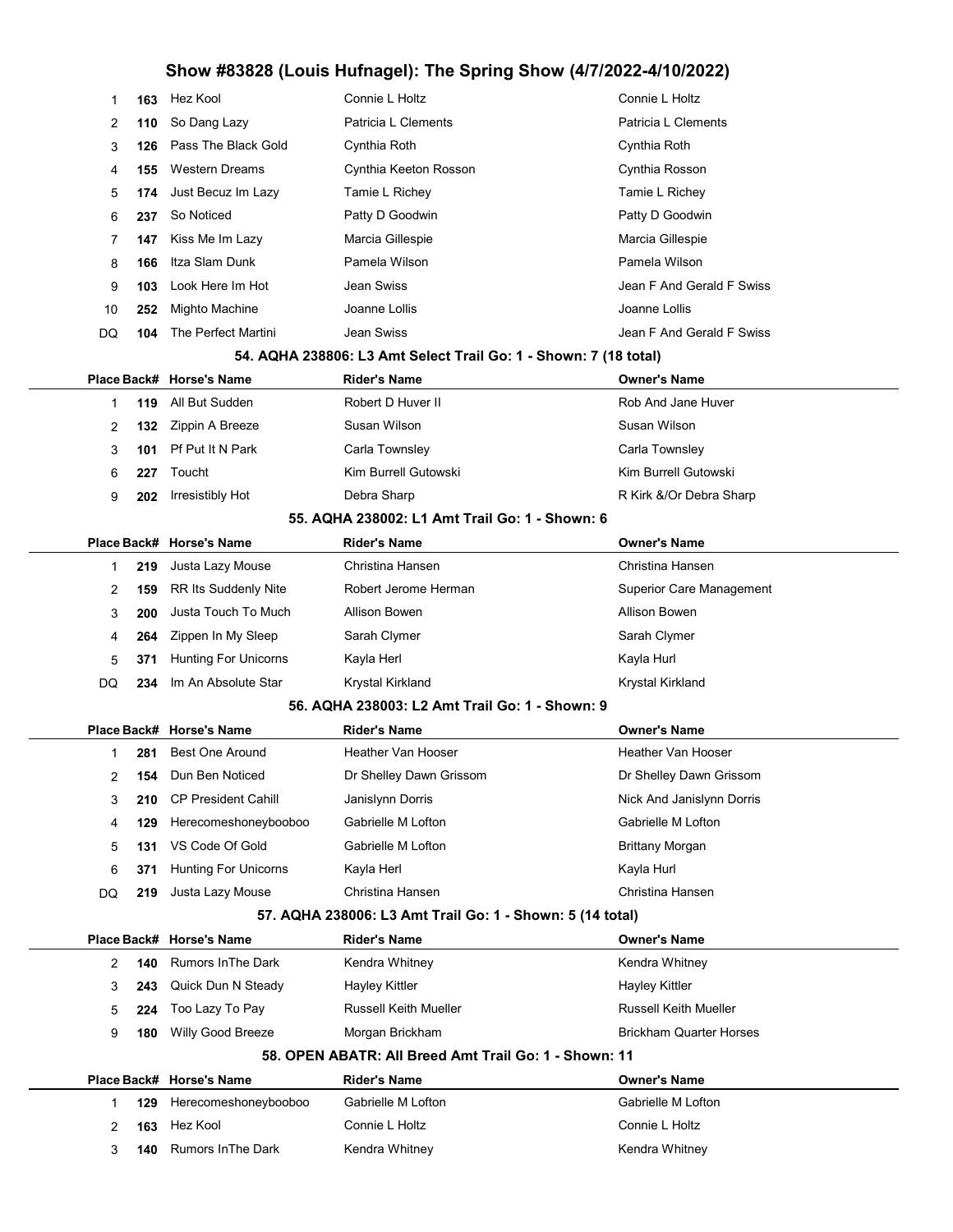| 4  |     | 272 Lopin A Hot Streak        | Kate Toomey Evans                           | Kate Toomey Evans       |
|----|-----|-------------------------------|---------------------------------------------|-------------------------|
| 5. |     | 154 Dun Ben Noticed           | Dr Shelley Dawn Grissom                     | Dr Shelley Dawn Grissom |
| 6  |     | <b>174</b> Just Becuz Im Lazy | Tamie L Richey                              | Tamie L Richey          |
|    |     | 132 Zippin A Breeze           | Susan Wilson                                | Susan Wilson            |
| 8  |     | 126 Pass The Black Gold       | Cynthia Roth                                | Cynthia Roth            |
| 9  | 162 | Vitals Are Good               | Cathy Seim                                  | Cathy Seim              |
| 10 | 131 | VS Code Of Gold               | Gabrielle M Lofton                          | <b>Brittany Morgan</b>  |
| 11 | 122 | Hitt The Jackpot              | Cynthia Carden                              | Cynthia Carden          |
|    |     |                               | 59. AQHA 138004: L1 Trail Go: 1 - Shown: 34 |                         |

## Place Back# Horse's Name Rider's Name Owner's Name 1 176 Mmade To Order **Matter State John Briggs Harley K Huff** Huff Huff Harley K Huff 2 238 Grace Kelly **Bradley D Ost** Chromogen Constants and Heradebaugh Chromogen Chromogen Chromogen Chromogen Chromogen Chromogen Chromogen Chromogen Chromogen Chromogen Chromogen Chromogen Chromogen Chromogen Chromogen Ch 3 179 Willy Invite Brady Beth Treptow Britannia Brickham Quarter Horses 4 205 To Cool To Be Hot Micah L Hansen Addisyn Brooke Albers 5 535 BADA BING BADA BLUE Caitlyn Champagne Carolyn Champagne Carolyn Champagne 6 232 Her Southern Best Bradley D Ost Contract Branderson 7 116 Glowin Red Hot **Alyssa M Casa** Susanne Wilkerson 8 107 I Fancy The Crowd Adam Blake Smith Karen Jorgenson 9 211 Bonnaroo Blue **Evan R Knapp Communist Communist Communist** Kathy Green 10 276 Hes Not Justa Rumor Nikkole L Riddle Nicola Corbin Victoria Corbin 11 145 Live Laugh And Lope Becky George Sherry Allen 12 266 Johnny Mechanic Micah L Hansen **Eva Voss** Eva Voss 13 108 Cabo Margarita **Becky George Patricia Rosier** Patricia Rosier 14 117 By All Means Duke Williams Duke Williams 15 **164** Gota Lota Lazy **Beth Treptow** Beth Beth A Brickham 16 130 Vs For Certain **Becky George Michelle Rod** Michelle Rod 17 203 Luck Of Tha Irish Micah L Hansen Christina Hansen Christina Hansen 18 242 To Kool Tobe Krymsun Katelyn Connolly Martha Lou Oltjen 19 257 All About That Lope Lindsay E Treece **Diana E Warden** 20 371 Hunting For Unicorns Chris Champagne The Chris Champagne Kayla Hurl 21 199 Sudden Passions Rhonda Kraft Rhonda Kraft 22 128 Lazy Patrick **Ashley N Dunbar-Clock** Gabrielle M Lofton 23 144 Follow The Girl Code Eric J Felt Eric Heritage Communication Control Actherine Lacasse 24 217 VS Bettin On Red Mandie L House Superior Care Management 25 223 Only In De Moonlight Eric J Felt Eric Health Robin Loreth Robin Loreth 26 226 Red Betweenthe Lines Nikkole L Riddle Catherine Craig Catherine Craig DQ 172 Batt Gurl Katelyn Connolly Katelyn Connolly Kris Theiler DQ 244 SH Willy B Immortal Katelyn Connolly Kyleigh Heikes DQ 127 VS Flat Out Cool Ashley N Dunbar-Clock Bonnie Sheren DQ 143 RSVP In Red Eric J Felt Eric Helt Nadine Marie Joaquin

#### 60. AQHA 138100: Junior Trail Go: 1 - Shown: 12

|  |     | Place Back# Horse's Name  | <b>Rider's Name</b> | <b>Owner's Name</b> |
|--|-----|---------------------------|---------------------|---------------------|
|  |     | <b>176</b> Mmade To Order | John Briggs         | Harley K Huff       |
|  |     | 219 Justa Lazy Mouse      | Micah L Hansen      | Christina Hansen    |
|  |     | 243 Quick Dun N Steady    | Hayley Kittler      | Hayley Kittler      |
|  | 100 | Extremely Good To U       | Becky George        | Becky George        |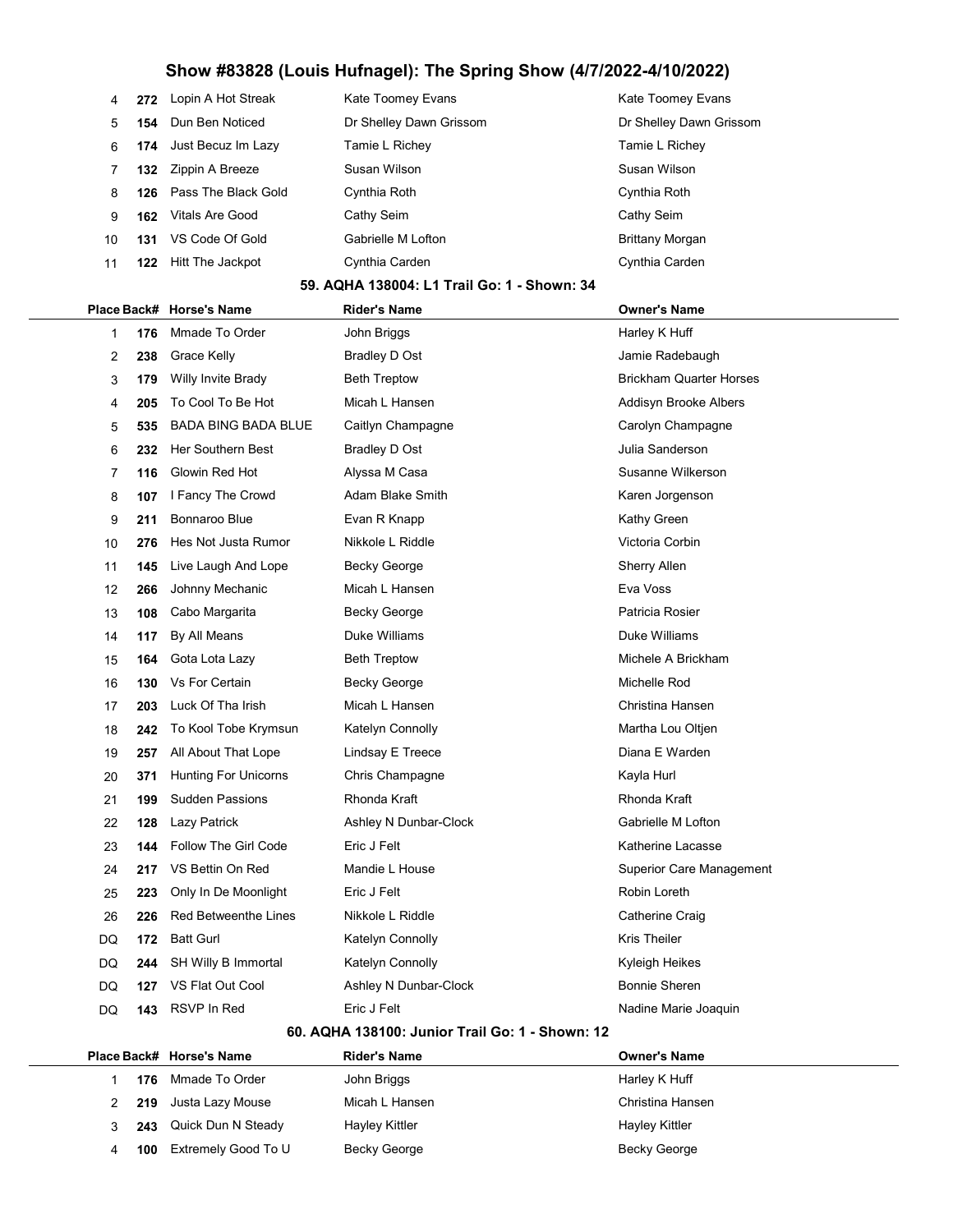|     | 5<br>131 | VS Code Of Gold            | Gabrielle M Lofton                                         | <b>Brittany Morgan</b>          |
|-----|----------|----------------------------|------------------------------------------------------------|---------------------------------|
|     | 6<br>128 | Lazy Patrick               | Gabrielle M Lofton                                         | Gabrielle M Lofton              |
|     | 7<br>112 | South Beech                | Becky George                                               | Kate Upton                      |
| 8   | 135      | Ima Southern Thing         | Becky George                                               | Carolyn Alexander               |
| DQ  | 179      | Willy Invite Brady         | <b>Beth Treptow</b>                                        | <b>Brickham Quarter Horses</b>  |
| DQ  | 203      | Luck Of Tha Irish          | Micah L Hansen                                             | Christina Hansen                |
| DQ  | 117      | By All Means               | Duke Williams                                              | Duke Williams                   |
| DQ  |          | 204 Lopin Makes Me Lazy    | John Briggs                                                | Linda A Hall                    |
|     |          |                            | 61. OPEN SFTRL: Small Fry Trail Go: 1 - Shown: 1           |                                 |
|     |          | Place Back# Horse's Name   | <b>Rider's Name</b>                                        | <b>Owner's Name</b>             |
|     | 1<br>201 | ZIPPINPISTOLGOODBAR        | <b>LAIKEN HANSEN</b>                                       | Christina Hansen                |
|     |          |                            | 62. AQHA 438102: L1 Youth Walk Trot Trail Go: 1 - Shown: 3 |                                 |
|     |          | Place Back# Horse's Name   | Rider's Name                                               | <b>Owner's Name</b>             |
|     | 266<br>1 | Johnny Mechanic            | Eva Voss                                                   | Eva Voss                        |
|     | 2<br>201 | ZIPPINPISTOLGOODBAR        | <b>LAIKEN HANSEN</b>                                       | Christina Hansen                |
|     |          |                            | 63. AQHA 238102: L1 Amt Walk Trot Trail Go: 1 - Shown: 3   |                                 |
|     |          | Place Back# Horse's Name   | Rider's Name                                               | <b>Owner's Name</b>             |
|     | 168<br>1 | Rock The Cash Barr         | Leigh Nitcher                                              | Leigh Nitcher                   |
|     | 2<br>146 | Bein Lazy                  | Lisa Lenaburg                                              | Lisa Lenaburg                   |
|     | 3<br>108 | Cabo Margarita             | Patricia Rosier                                            | Patricia Rosier                 |
|     |          |                            | 64. AQHA 438002: L1 Youth Trail Go: 1 - Shown: 7           |                                 |
|     |          | Place Back# Horse's Name   | Rider's Name                                               | <b>Owner's Name</b>             |
|     | 230<br>1 | Hot Lil Assets             | Piper Keller                                               | Heather Leigh Keller            |
|     | 2<br>151 | I Will Be Hot              | Addison Lynn Langley                                       | Anna & Jimmy Langley            |
|     | 3<br>229 | A Certain Red VETTE        | Grace Riley                                                | <b>Walt Hulse</b>               |
|     | 4<br>246 | Presleys Got Rhythm        | Kelly Coonce                                               | Katie Coonce                    |
|     | 5<br>159 | RR Its Suddenly Nite       | Ella Kate Herman                                           | <b>Superior Care Management</b> |
| DQ  | 175      | lonlydazzleformoney        | Caroline Lynn Herman                                       | <b>Superior Care Management</b> |
|     |          |                            | 65. AQHA 438003: L2 Youth Trail Go: 1 - Shown: 2           |                                 |
|     |          | Place Back# Horse's Name   | <b>Rider's Name</b>                                        | <b>Owner's Name</b>             |
|     | 535<br>1 | <b>BADA BING BADA BLUE</b> | Caitlyn Champagne                                          | Carolyn Champagne               |
|     | 2<br>246 | Presleys Got Rhythm        | Kelly Coonce                                               | Katie Coonce                    |
|     |          |                            | 66. AQHA 438006: L3 Youth Trail Go: 1 - Shown: 4 (6 total) |                                 |
|     |          | Place Back# Horse's Name   | <b>Rider's Name</b>                                        | <b>Owner's Name</b>             |
|     | 151<br>3 | I Will Be Hot              | Addison Lynn Langley                                       | Anna & Jimmy Langley            |
|     | 4<br>250 | Interestedin Outlaws       | Alana Marie Stanton                                        | Bobbie Jo Stanton               |
|     | 5<br>230 | Hot Lil Assets             | Piper Keller                                               | Heather Leigh Keller            |
|     | 6<br>229 | A Certain Red VETTE        | <b>Grace Riley</b>                                         | Walt Hulse                      |
|     |          |                            | 67. OPEN ABYTRL: All Breed Youth Trail Go: 1 - Shown: 2    |                                 |
|     |          | Place Back# Horse's Name   | <b>Rider's Name</b>                                        | <b>Owner's Name</b>             |
| DQT | 229      | A Certain Red VETTE        | <b>Grace Riley</b>                                         | <b>Walt Hulse</b>               |
| DQT | 266      | Johnny Mechanic            | Eva Voss                                                   | Eva Voss                        |
|     |          |                            | 68. AQHA 138200: Senior Trail Go: 1 - Shown: 29            |                                 |
|     |          | Place Back# Horse's Name   | Rider's Name                                               | <b>Owner's Name</b>             |
|     | 281<br>1 | <b>Best One Around</b>     | John Briggs                                                | Heather Van Hooser              |
|     | 2<br>237 | So Noticed                 | Jimmy Daurio                                               | Patty D Goodwin                 |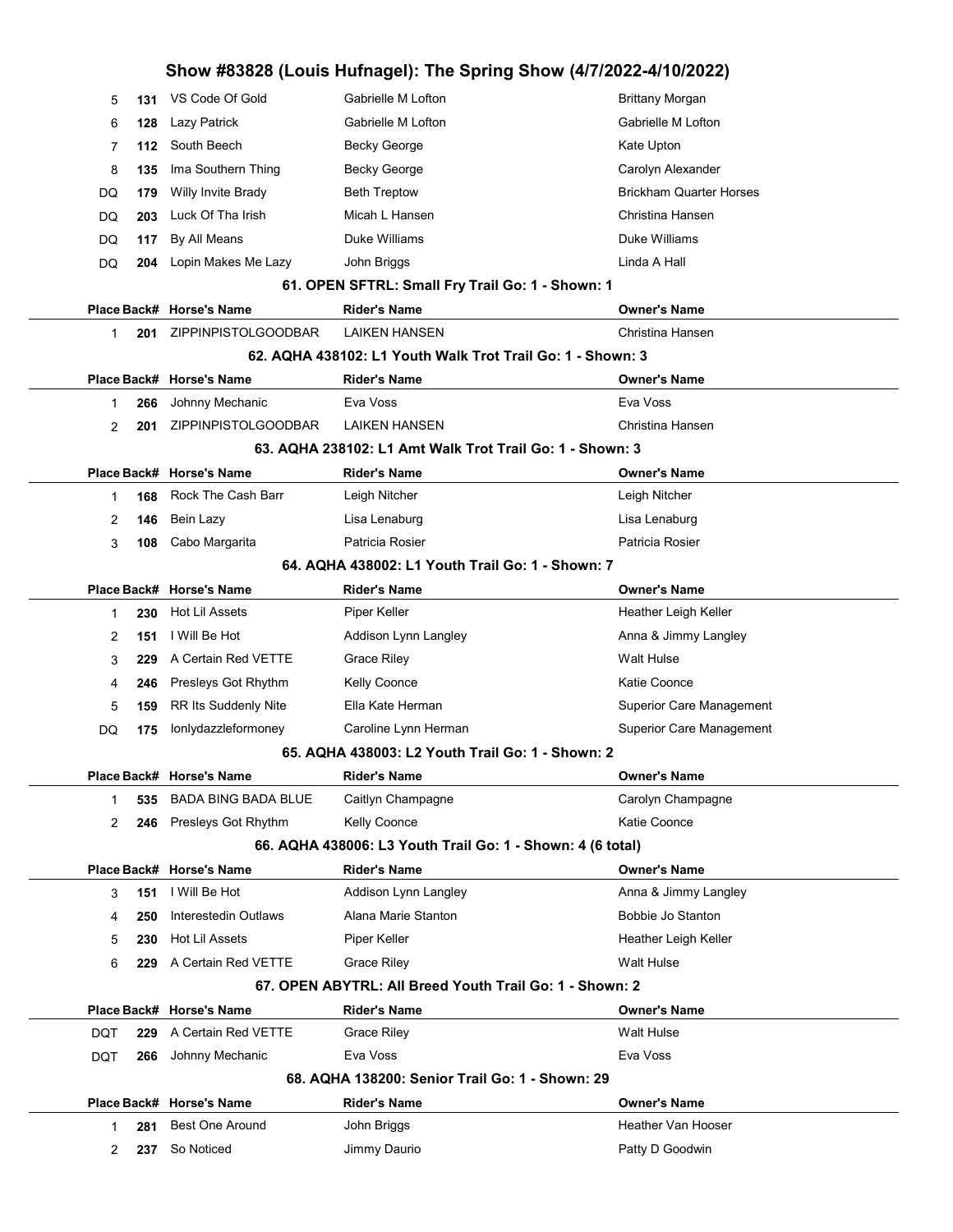| 3           | 140  | <b>Rumors In The Dark</b> | Kendra Whitney                                                      | Kendra Whitney                 |
|-------------|------|---------------------------|---------------------------------------------------------------------|--------------------------------|
| 4           | 122  | Hitt The Jackpot          | Ashley N Dunbar-Clock                                               | Cynthia Carden                 |
| 5           | 129  | Herecomeshoneybooboo      | Ashley N Dunbar-Clock                                               | Gabrielle M Lofton             |
| 6           | 205  | To Cool To Be Hot         | Micah L Hansen                                                      | Addisyn Brooke Albers          |
| 7           | 132  | Zippin A Breeze           | Ashley N Dunbar-Clock                                               | Susan Wilson                   |
| 8           | 123  | VS Fashion Show           | <b>Becky George</b>                                                 | Kate Upton                     |
| 9           | 101  | Pf Put It N Park          | Will L Knabenshue                                                   | Carla Townsley                 |
| 10          | 104  | The Perfect Martini       | Leslie Vagneur Lange                                                | Jean F And Gerald F Swiss      |
| 11          | 149  | Blaze Me Away             | Evan R Knapp                                                        | Ruth Knapp                     |
| 12          | 284  | Mr Mac Lucky              | Jimmy Daurio                                                        | Marty Lea Garcia               |
| 13          | 250  | Interestedin Outlaws      | Bobbie Jo Stanton                                                   | Bobbie Jo Stanton              |
| 14          | 109  | Pf Shy Guy                | Elizabeth Knabenshue                                                | Carly Epp                      |
| 15          | 227  | Toucht                    | Jimmy Daurio                                                        | Kim Burrell Gutowski           |
| 16          | 146  | Bein Lazy                 | Elizabeth Knabenshue                                                | Lisa Lenaburg                  |
| 17          | 246  | Presleys Got Rhythm       | Sabrina Seaboldt                                                    | Katie Coonce                   |
| 18          | 121  | No Nonsense               | Jeff A Mellott                                                      | Linn Wyatt                     |
| DQ          | 103  | Look Here Im Hot          | Leslie Vagneur Lange                                                | Jean F And Gerald F Swiss      |
| DQ          | 124  | Chip Off Good Bar         | Jeff A Mellott                                                      | Eric Moden                     |
|             |      |                           | 69. AQHA 475000: Youth Performance Halter Mares Go: 1 - Shown: 2    |                                |
|             |      | Place Back# Horse's Name  | <b>Rider's Name</b>                                                 | <b>Owner's Name</b>            |
| 1           | 250  | Interestedin Outlaws      | Alana Marie Stanton                                                 | Bobbie Jo Stanton              |
|             |      |                           | 70. AQHA 477000: Youth Performance Halter Geldings Go: 1 - Shown: 2 |                                |
|             |      | Place Back# Horse's Name  | <b>Rider's Name</b>                                                 | <b>Owner's Name</b>            |
| 1           | 201  | ZIPPINPISTOLGOODBAR       | LAIKEN HANSEN                                                       | Christina Hansen               |
| 2           | 276  | Hes Not Justa Rumor       | Lily Corbin                                                         | Victoria Corbin                |
|             |      |                           | 71. AQHA 275000: Amt Performance Halter Mares Go: 1 - Shown: 6      |                                |
|             |      | Place Back# Horse's Name  | Rider's Name                                                        | <b>Owner's Name</b>            |
| -1          | 202  | Irresistibly Hot          | Debra Sharp                                                         | R Kirk &/Or Debra Sharp        |
| 2           | 103  | Look Here Im Hot          | Jean Swiss                                                          | Jean F And Gerald F Swiss      |
| 3           | 362. | Always The Best RV        | Garrison Gene Phillis                                               | Garrison Gene Phillis          |
| 4           | 240  | <b>Hunting For Candy</b>  | Christine Dietz                                                     | Christine Dietz                |
| 5           | 181  | Lazy Lookin Lady          | Morgan Brickham                                                     | <b>Brickham Quarter Horses</b> |
| 6           | 219  | Justa Lazy Mouse          | Christina Hansen                                                    | Christina Hansen               |
|             |      |                           | 72. AQHA 277000: Amt Performance Halter Geldings Go: 1 - Shown: 19  |                                |
|             |      | Place Back# Horse's Name  | <b>Rider's Name</b>                                                 | <b>Owner's Name</b>            |
| $\mathbf 1$ | 140  | <b>Rumors In The Dark</b> | Kendra Whitney                                                      | Kendra Whitney                 |
| 2           | 165  | Krymsun Outlaw            | Dawn Jindrich                                                       | Dawn Jindrich                  |
| 3           | 200  | Justa Touch To Much       | Allison Bowen                                                       | Allison Bowen                  |
| 4           | 243  | Quick Dun N Steady        | <b>Hayley Kittler</b>                                               | Hayley Kittler                 |
| 5           | 311  | Photo Chute               | Annette L Cline                                                     | Annette L Cline                |
| 6           | 273  | Cuz Im Da Best            | Kelsey Garcia                                                       | Reese Garcia                   |
| 7           | 237  | So Noticed                | Patty D Goodwin                                                     | Patty D Goodwin                |
| 8           | 204  | Lopin Makes Me Lazy       | <b>Sharon Hanks</b>                                                 | Linda A Hall                   |
| 9           | 101  | Pf Put It N Park          | Carla Townsley                                                      | Carla Townsley                 |
|             |      |                           | 73. AQHA 273000: Amt Performance Halter Stallions Go: 1 - Shown: 1  |                                |
|             |      | Place Back# Horse's Name  | <b>Rider's Name</b>                                                 | <b>Owner's Name</b>            |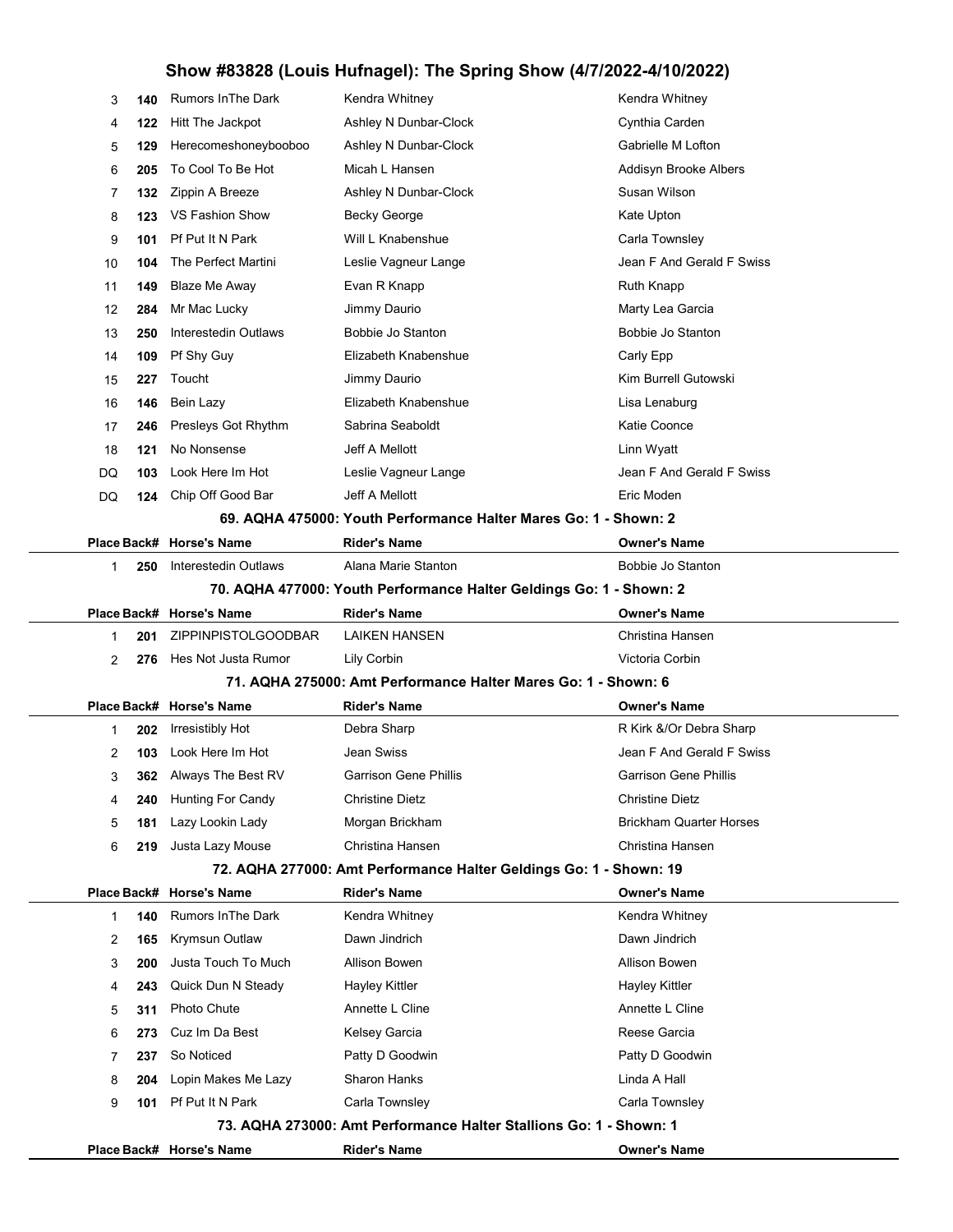|   |     |                            | Show #83828 (Bob Kail): The Spring Show (4/7/2022-4/10/2022)   |                              |
|---|-----|----------------------------|----------------------------------------------------------------|------------------------------|
| 1 | 278 | One Notch Above            | Emma Verplank                                                  | Emma Verplank                |
|   |     |                            | 74. AQHA 175000: Performance Halter Mares Go: 1 - Shown: 3     |                              |
|   |     | Place Back# Horse's Name   | <b>Rider's Name</b>                                            | <b>Owner's Name</b>          |
| 1 | 202 | <b>Irresistibly Hot</b>    | Micah L Hansen                                                 | R Kirk &/Or Debra Sharp      |
| 2 | 103 | Look Here Im Hot           | Leslie Vagneur Lange                                           | Jean F And Gerald F Swiss    |
| 3 | 362 | Always The Best RV         | Karissa Rose Tapia                                             | <b>Garrison Gene Phillis</b> |
|   |     |                            | 75. AQHA 177000: Performance Halter Geldings Go: 1 - Shown: 5  |                              |
|   |     | Place Back# Horse's Name   | <b>Rider's Name</b>                                            | <b>Owner's Name</b>          |
| 1 | 140 | <b>Rumors In The Dark</b>  | Leslie Vagneur Lange                                           | Kendra Whitney               |
| 2 | 165 | Krymsun Outlaw             | Dawn Jindrich                                                  | Dawn Jindrich                |
| 3 | 137 | Only Roger                 | <b>Kevin Dukes</b>                                             | Marilyn Swick                |
| 4 | 311 | <b>Photo Chute</b>         | Stacey A Roberson                                              | Annette L Cline              |
| 5 | 101 | Pf Put It N Park           | Elizabeth Knabenshue                                           | Carla Townsley               |
|   |     |                            | 76. AQHA 173000: Performance Halter Stallions Go: 1 - Shown: 3 |                              |
|   |     | Place Back# Horse's Name   | <b>Rider's Name</b>                                            | <b>Owner's Name</b>          |
| 1 | 491 | Spoonful Blues             | Kirt Wingate                                                   | Jim Loftin                   |
| 2 | 298 | Dexter 77                  | Jake Walker                                                    |                              |
| 3 | 278 | One Notch Above            | Renee Tidwell                                                  | Emma Verplank                |
|   |     |                            | 78. AQHA 405500: Youth Two Yr Old Mares Go: 1 - Shown: 1       |                              |
|   |     | Place Back# Horse's Name   | <b>Rider's Name</b>                                            | <b>Owner's Name</b>          |
| 1 | 444 | She Has Secretes           | McKenna Gibson                                                 | Carolyn Stewart              |
|   |     |                            | 80. AQHA 405700: Youth Aged Mares Go: 1 - Shown: 1             |                              |
|   |     | Place Back# Horse's Name   | <b>Rider's Name</b>                                            | <b>Owner's Name</b>          |
| 1 |     | 153 Skai Fall              | Hozanah Hanon                                                  | Elizabeth Hanon              |
|   |     |                            | 83. AQHA 205400: Amt Yearling Mares Go: 1 - Shown: 2           |                              |
|   |     | Place Back# Horse's Name   | <b>Rider's Name</b>                                            | <b>Owner's Name</b>          |
| 1 | 418 | Oh Pinch Me                | Lon Smallwood                                                  |                              |
| 2 | 442 | <b>KR Chocolate Kisses</b> | Jeffery Wesley                                                 | Jeffery Wesley               |
|   |     |                            | 84. AQHA 205500: Amt Two Yr Old Mares Go: 1 - Shown: 2         |                              |
|   |     | Place Back# Horse's Name   | Rider's Name                                                   | <b>Owner's Name</b>          |
| 1 | 444 | She Has Secretes           | Cara McMillian-Gibson                                          | Carolyn Stewart              |
| 2 | 415 | Ultrasuade                 | Sally Ann Sullivan                                             |                              |
|   |     |                            | 85. AQHA 205600: Amt Three Yr Old Mares Go: 1 - Shown: 1       |                              |
|   |     | Place Back# Horse's Name   | <b>Rider's Name</b>                                            | <b>Owner's Name</b>          |
| 1 |     | 366 NL Leather N Lace      | <b>Christie Anne Brown</b>                                     | <b>Christie Anne Brown</b>   |
|   |     |                            | 86. AQHA 205700: Amt Aged Mares Go: 1 - Shown: 3               |                              |
|   |     | Place Back# Horse's Name   | <b>Rider's Name</b>                                            | <b>Owner's Name</b>          |
| 1 | 452 | MagniFicense               | Dan Fox                                                        | Dan Fox                      |
| 2 | 436 | <b>Pretty Charming</b>     | Pam Taylor                                                     |                              |
| 3 | 168 | Rock The Cash Barr         | Leigh Nitcher                                                  | Leigh Nitcher                |
|   |     |                            | 89. AQHA 105400: Yearling Mares Go: 1 - Shown: 3               |                              |
|   |     | Place Back# Horse's Name   | <b>Rider's Name</b>                                            | <b>Owner's Name</b>          |
| 1 | 418 | Oh Pinch Me                | Kathy Smallwood                                                |                              |
| 2 | 445 | <b>KR Dancin All Night</b> | Monte Horn                                                     | Carolyn Stewart              |
| 3 | 442 | <b>KR Chocolate Kisses</b> | Jeffery Wesley                                                 | Jeffery Wesley               |
|   |     |                            | 90. AQHA 105500: Two Yr Old Mares Go: 1 - Shown: 3             |                              |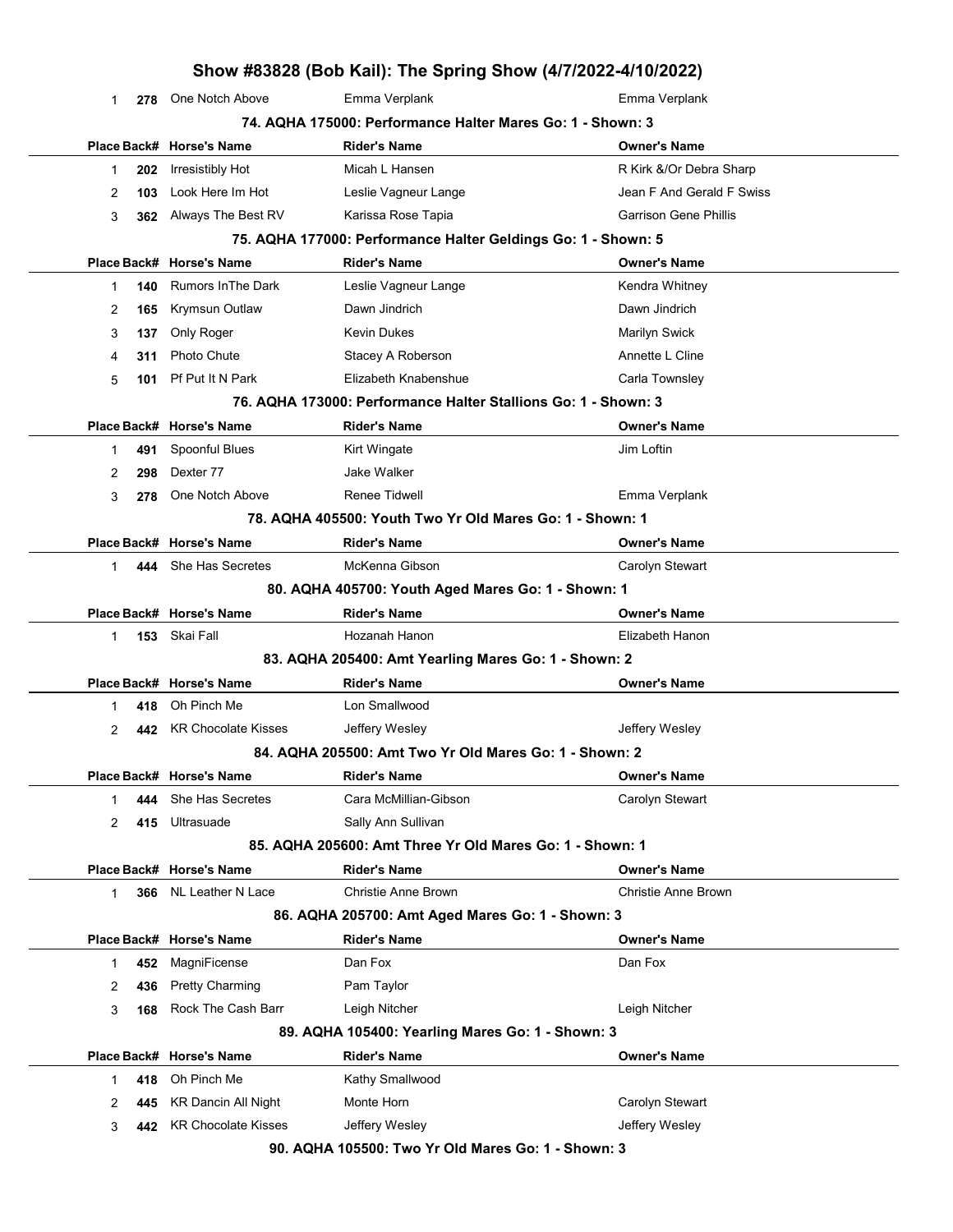|              |     | Place Back# Horse's Name | Rider's Name                                                  | <b>Owner's Name</b>        |
|--------------|-----|--------------------------|---------------------------------------------------------------|----------------------------|
| 1            | 439 | Omymy                    | Jason Smith                                                   |                            |
| 2            |     | 444 She Has Secretes     | Monte Horn                                                    | Carolyn Stewart            |
| 3            |     | 415 Ultrasuade           | P Keith Longacre                                              |                            |
|              |     |                          | 91. AQHA 105600: Three Yr Old Mares Go: 1 - Shown: 3          |                            |
|              |     | Place Back# Horse's Name | <b>Rider's Name</b>                                           | <b>Owner's Name</b>        |
| 1            |     | 434   Gotta Fancy Secret | Mike McMillian                                                | F Rogers/Frieda Rogers And |
| 2            | 366 | NL Leather N Lace        | P Keith Longacre                                              | Christie Anne Brown        |
| 3            |     | 379 Limited Edition Lexi | Nikki Longacre                                                |                            |
|              |     |                          | 92. AQHA 105700: Aged Mares Go: 1 - Shown: 2                  |                            |
|              |     | Place Back# Horse's Name | <b>Rider's Name</b>                                           | <b>Owner's Name</b>        |
| 1            | 452 | MagniFicense             | Luke Castle ()                                                | Dan Fox                    |
| 2            |     | 436 Pretty Charming      | Jason Smith                                                   |                            |
|              |     |                          | 97. AQHA 407600: Youth Three Yr Old Geldings Go: 1 - Shown: 2 |                            |
|              |     | Place Back# Horse's Name | <b>Rider's Name</b>                                           | <b>Owner's Name</b>        |
| 1            | 443 | Legends Secret           | McKenna Gibson                                                | Carolyn Stewart            |
| 2            | 513 | Big Kiddin Kid           | Macey Standridge                                              | Charles Or Linda Cline     |
|              |     |                          | 98. AQHA 407700: Youth Aged Geldings Go: 1 - Shown: 2         |                            |
|              |     | Place Back# Horse's Name | <b>Rider's Name</b>                                           | <b>Owner's Name</b>        |
| 1            |     | 514 Always Kiddin Around | Macey Standridge                                              | Charles Or Linda Cline     |
| 2            | 265 | <b>Big Time Goodbar</b>  | Reagan Laughlin                                               | Melinda Laughlin           |
|              |     |                          | 102. AQHA 207500: Amt Two Yr Old Geldings Go: 1 - Shown: 1    |                            |
|              |     | Place Back# Horse's Name | <b>Rider's Name</b>                                           | <b>Owner's Name</b>        |
| $\mathbf{1}$ |     | 437 Mud Bubbles          | Pam Taylor                                                    |                            |
|              |     |                          | 103. AQHA 207600: Amt Three Yr Old Geldings Go: 1 - Shown: 1  |                            |
|              |     | Place Back# Horse's Name | <b>Rider's Name</b>                                           | <b>Owner's Name</b>        |
| 1            |     | 443 Legends Secret       | Cara McMillian-Gibson                                         | Carolyn Stewart            |
|              |     |                          | 104. AQHA 207700: Amt Aged Geldings Go: 1 - Shown: 2          |                            |
|              |     | Place Back# Horse's Name | <b>Rider's Name</b>                                           | <b>Owner's Name</b>        |
| 1.           |     | <b>345</b> E Ventually   | Robert Jerome Herman                                          | Superior Care Management   |
| 2            |     | 435 Gotta Ante Up        | Lauren M Portman                                              | Anita Wiescamp             |
|              |     |                          | 107. AQHA 107400: Yearling Geldings Go: 1 - Shown: 1          |                            |
|              |     | Place Back# Horse's Name | <b>Rider's Name</b>                                           | <b>Owner's Name</b>        |
| 1            |     | 433 I Spy                | Mike McMillian                                                | Rebecca D Natress          |
|              |     |                          | 108. AQHA 107500: Two Yr Old Geldings Go: 1 - Shown: 2        |                            |
|              |     | Place Back# Horse's Name | <b>Rider's Name</b>                                           | <b>Owner's Name</b>        |
| 1            | 437 | Mud Bubbles              | Jason Smith                                                   |                            |
| 2            |     | 512 Serious Kidder       | Lindsay Black                                                 | Charles Or Linda Cline     |
|              |     |                          | 109. AQHA 107600: Three Yr Old Geldings Go: 1 - Shown: 2      |                            |
|              |     | Place Back# Horse's Name | <b>Rider's Name</b>                                           | <b>Owner's Name</b>        |
| 1            | 443 | Legends Secret           | Monte Horn                                                    | Carolyn Stewart            |
| 2            | 513 | Big Kiddin Kid           | Amber Wright                                                  | Charles Or Linda Cline     |
|              |     |                          | 110. AQHA 107700: Aged Geldings Go: 1 - Shown: 3              |                            |
|              |     | Place Back# Horse's Name | <b>Rider's Name</b>                                           | <b>Owner's Name</b>        |
| 1            |     | 514 Always Kiddin Around | Lindsay Black                                                 | Charles Or Linda Cline     |
| 2            | 435 | Gotta Ante Up            | Mike McMillian                                                | Anita Wiescamp             |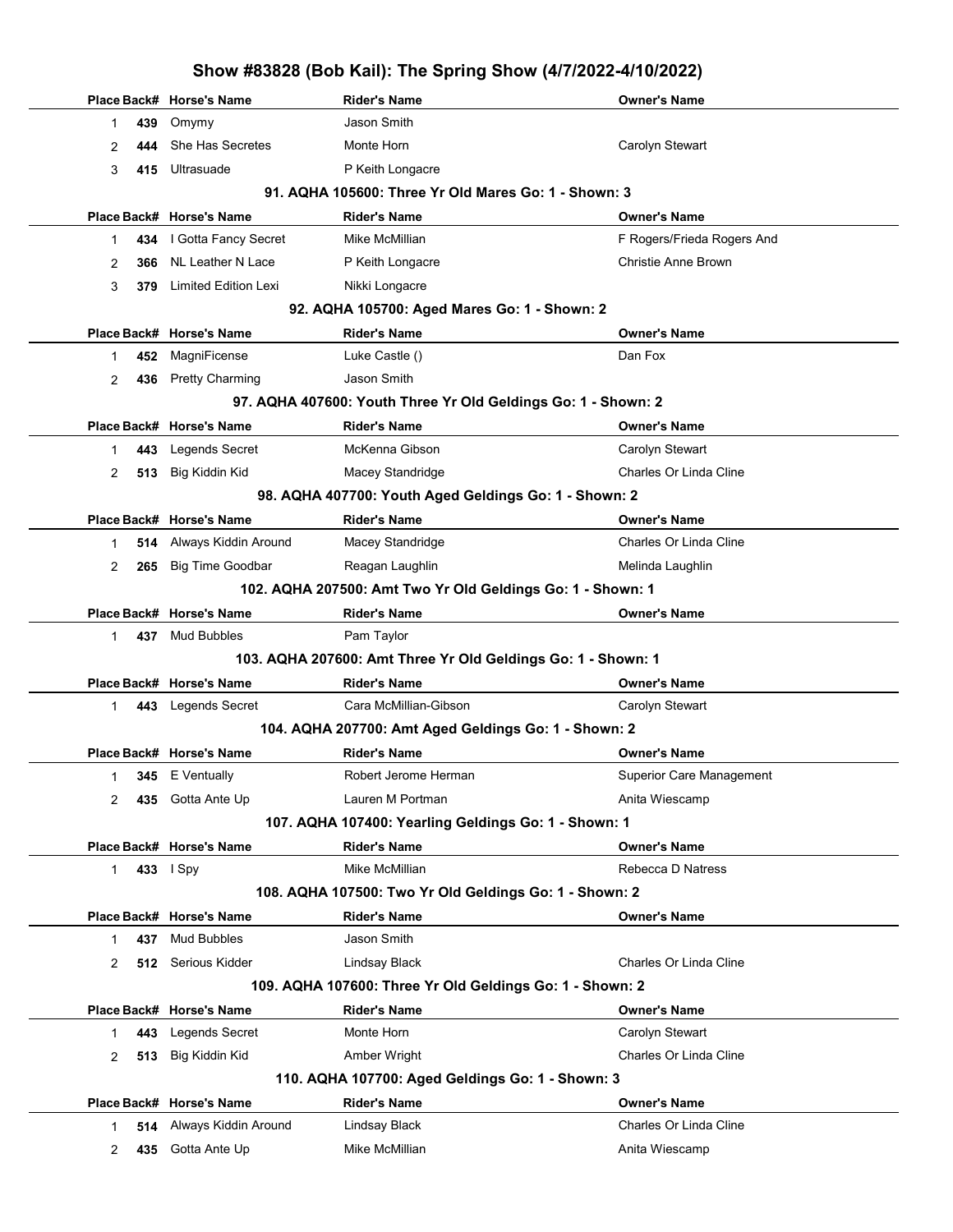|    |     |                             | Show #83828 (Bob Kail): The Spring Show (4/7/2022-4/10/2022) |                                 |
|----|-----|-----------------------------|--------------------------------------------------------------|---------------------------------|
| 3  | 265 | <b>Big Time Goodbar</b>     | Melinda Laughlin                                             | Melinda Laughlin                |
|    |     |                             | 113. AQHA 203100: Amt Yearling Stallions Go: 1 - Shown: 1    |                                 |
|    |     | Place Back# Horse's Name    | <b>Rider's Name</b>                                          | <b>Owner's Name</b>             |
| 1  | 416 | Prominence                  | Dan Fox                                                      | Dan Fox                         |
|    |     |                             | 119. AQHA 103100: Yearling Stallions Go: 1 - Shown: 3        |                                 |
|    |     | Place Back# Horse's Name    | <b>Rider's Name</b>                                          | <b>Owner's Name</b>             |
| 1. | 416 | Prominence                  | <b>Tim Finkenbinder</b>                                      | Dan Fox                         |
| 2  | 451 | Am I Kiddin You             | Luke Castle ()                                               | Charles Or Linda Cline          |
| 3  | 419 | Spectacular                 | Kathy Smallwood                                              |                                 |
|    |     |                             | 120. AQHA 103200: Two Yr Old Stallions Go: 1 - Shown: 1      |                                 |
|    |     | Place Back# Horse's Name    | <b>Rider's Name</b>                                          | <b>Owner's Name</b>             |
| 1. | 431 | IAm The One And Only        | Mike McMillian                                               | Jannee And Dominic Pugliani     |
|    |     |                             | 136. AQHA 154000: Pleasure Driving Go: 1 - Shown: 2          |                                 |
|    |     | Place Back# Horse's Name    | <b>Rider's Name</b>                                          | <b>Owner's Name</b>             |
| 1  | 269 | Al Ways Couture             | Stacey A Roberson                                            | Dr. Kimberly M Roark            |
| 2  | 136 | Zip N The Dreams            | Kevin Dukes                                                  | Annelise Sophiea                |
|    |     |                             | 138. AQHA 136004: L1 Western Riding Go: 1 - Shown: 11        |                                 |
|    |     | Place Back# Horse's Name    | <b>Rider's Name</b>                                          | <b>Owner's Name</b>             |
| 1  | 158 | <b>Sheza Potential Diva</b> | Leonard Berryhill                                            | Robin Otto                      |
| 2  | 147 | Kiss Me Im Lazy             | Mandie L House                                               | Marcia Gillespie                |
| 3  | 150 | Goin Nowhere Fast           | Leonard Berryhill                                            | Anna & Jimmy Langley            |
| 4  | 156 | Shes One Na Million         | Will L Knabenshue                                            | Cynthia Keeton Rosson           |
| 5  | 206 | Lopin For The Ladys         | Micah L Hansen                                               | Julianne Hornig                 |
| 6  | 205 | To Cool To Be Hot           | Micah L Hansen                                               | Addisyn Brooke Albers           |
| 7  | 118 | Dont I Look Good            | Alyssa M Casa                                                | Ashley Rutledge Roberts         |
| 8  | 217 | VS Bettin On Red            | Leonard Berryhill                                            | <b>Superior Care Management</b> |
| 9  | 123 | <b>VS Fashion Show</b>      | Becky George                                                 | Kate Upton                      |
| DQ | 131 | VS Code Of Gold             | Ashley N Dunbar-Clock                                        | <b>Brittany Morgan</b>          |
| DQ | 126 | Pass The Black Gold         | Ashley N Dunbar-Clock                                        | Cynthia Roth                    |
|    |     |                             | 140. AQHA 236002: L1 Amt Western Riding Go: 1 - Shown: 7     |                                 |
|    |     | Place Back# Horse's Name    | <b>Rider's Name</b>                                          | <b>Owner's Name</b>             |
| 1  | 237 | So Noticed                  | Patty D Goodwin                                              | Patty D Goodwin                 |
| 2  | 272 | Lopin A Hot Streak          | Kate Toomey Evans                                            | Kate Toomey Evans               |
| 3  | 159 | RR Its Suddenly Nite        | Robert Jerome Herman                                         | <b>Superior Care Management</b> |
| 4  | 252 | Mighto Machine              | Joanne Lollis                                                | Joanne Lollis                   |
| 5  | 126 | Pass The Black Gold         | Cynthia Roth                                                 | Cynthia Roth                    |
| 6  | 163 | Hez Kool                    | Connie L Holtz                                               | Connie L Holtz                  |
| DQ | 227 | Toucht                      | Kim Burrell Gutowski                                         | Kim Burrell Gutowski            |
|    |     |                             | 141. AQHA 436002: L1 Youth Western Riding Go: 1 - Shown: 6   |                                 |
|    |     | Place Back# Horse's Name    | <b>Rider's Name</b>                                          | <b>Owner's Name</b>             |
| 1  | 151 | I Will Be Hot               | Addison Lynn Langley                                         | Anna & Jimmy Langley            |
| 2  | 535 | <b>BADA BING BADA BLUE</b>  | Caitlyn Champagne                                            | Carolyn Champagne               |
| 3  | 157 | Hesjustalovemachine         | Elizabeth Vinson                                             | Dallas Zaloudek                 |
| 4  | 159 | RR Its Suddenly Nite        | Caroline Lynn Herman                                         | Superior Care Management        |
| DQ | 229 | A Certain Red VETTE         | <b>Grace Riley</b>                                           | Walt Hulse                      |
| DQ | 230 | Hot Lil Assets              | Piper Keller                                                 | Heather Leigh Keller            |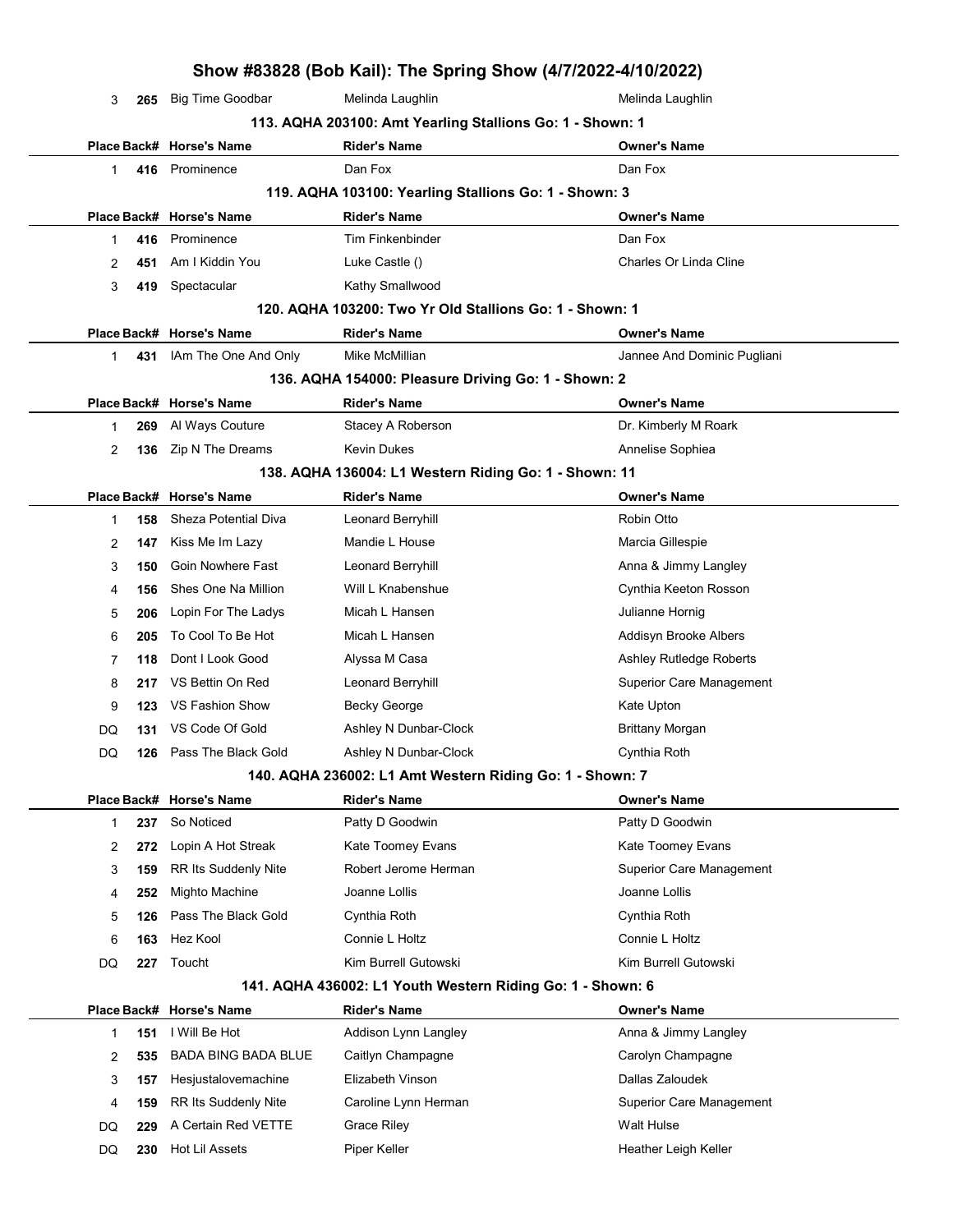### 143. AQHA 236000: Amt Western Riding Go: 1 - Shown: 5

|              |     | Place Back# Horse's Name   | <b>Rider's Name</b>                                                  | <b>Owner's Name</b>             |
|--------------|-----|----------------------------|----------------------------------------------------------------------|---------------------------------|
| 1            | 154 | Dun Ben Noticed            | Dr Shelley Dawn Grissom                                              | Dr Shelley Dawn Grissom         |
| 2            | 272 | Lopin A Hot Streak         | Kate Toomey Evans                                                    | Kate Toomey Evans               |
| 3            | 156 | Shes One Na Million        | Cynthia Keeton Rosson                                                | Cynthia Keeton Rosson           |
| 4            | 101 | Pf Put It N Park           | Carla Townsley                                                       | Carla Townsley                  |
|              |     |                            | 144. AQHA 436000: Youth Western Riding Go: 1 - Shown: 3              |                                 |
|              |     | Place Back# Horse's Name   | <b>Rider's Name</b>                                                  | <b>Owner's Name</b>             |
| 1            | 230 | <b>Hot Lil Assets</b>      | Piper Keller                                                         | Heather Leigh Keller            |
| 2            | 151 | I Will Be Hot              | Addison Lynn Langley                                                 | Anna & Jimmy Langley            |
| DQ           | 535 | BADA BING BADA BLUE        | Caitlyn Champagne                                                    | Carolyn Champagne               |
|              |     |                            | 145. AQHA 136200: Senior Western Riding Go: 1 - Shown: 12            |                                 |
|              |     | Place Back# Horse's Name   | <b>Rider's Name</b>                                                  | <b>Owner's Name</b>             |
| 1            | 284 | Mr Mac Lucky               | Jimmy Daurio                                                         | Marty Lea Garcia                |
| 2            | 158 | Sheza Potential Diva       | Leonard Berryhill                                                    | Robin Otto                      |
| 3            | 237 | So Noticed                 | Jimmy Daurio                                                         | Patty D Goodwin                 |
| 4            | 292 | Only After You             | Bradley D Ost                                                        | Tara Landon                     |
| 5            | 102 | UF Certainly A Priss       | Will L Knabenshue                                                    | Carla Townsley                  |
| 6            | 163 | Hez Kool                   | Leslie Vagneur Lange                                                 | Connie L Holtz                  |
| 7            | 206 | Lopin For The Ladys        | Micah L Hansen                                                       | Julianne Hornig                 |
| 8            | 101 | Pf Put It N Park           | Will L Knabenshue                                                    | Carla Townsley                  |
| 9            | 156 | Shes One Na Million        | Cynthia Keeton Rosson                                                | Cynthia Keeton Rosson           |
| 10           | 376 | Triple X                   | Candace Jussen                                                       | Candace Jussen                  |
| DQ           | 122 | Hitt The Jackpot           | Ashley N Dunbar-Clock                                                | Cynthia Carden                  |
| DQ           | 217 | VS Bettin On Red           | Leonard Berryhill                                                    | <b>Superior Care Management</b> |
|              |     |                            | 146. AQHA 142004: L1 Western Pleasure Go: 1 - Shown: 6               |                                 |
|              |     | Place Back# Horse's Name   | <b>Rider's Name</b>                                                  | <b>Owner's Name</b>             |
| 1            | 362 | Always The Best RV         | Eric J Felt                                                          | <b>Garrison Gene Phillis</b>    |
| 2            | 266 | Johnny Mechanic            | Micah L Hansen                                                       | Eva Voss                        |
| 3            | 105 | Iceing On The Cake         | Will L Knabenshue                                                    | Donna C Nichols                 |
| 4            | 253 | <b>Classic Potential</b>   | Alison Muzyka                                                        | John Pawelek                    |
| 5            | 347 | Batt Girl Don't Cry        | Mike Hoeppner                                                        |                                 |
| 6            | 547 | Shes A Cool Gal            | Mikayla McCoy                                                        | Walt Hulse                      |
|              |     |                            | 147. AQHA 242102: L1 Amt Walk Trot Western Pleasure Go: 1 - Shown: 8 |                                 |
|              |     | Place Back# Horse's Name   | <b>Rider's Name</b>                                                  | <b>Owner's Name</b>             |
| 1            | 421 | Hezsimplythebest           | Kim Cassingham                                                       | Kim Cassingham                  |
| 2            | 235 | Look At Him Strut          | Linda Herrick                                                        | Linda Herrick                   |
| 3            | 367 | <b>Flashin My Martinis</b> | <b>Tammy Sanders</b>                                                 | <b>Tammy Sanders</b>            |
| 4            | 241 | Im Smooth N Dreamy         | Amanda Denise Johnson                                                | Amanda Denise Johnson           |
| 5            | 146 | Bein Lazy                  | Lisa Lenaburg                                                        | Lisa Lenaburg                   |
| 6            | 546 | Dreamin Of Whiskey         | Kayleena Crites                                                      |                                 |
| 7            | 307 | Sweethart Invitation       | Jayden Kreska                                                        | Jayden Kreska                   |
| 8            | 168 | Rock The Cash Barr         | Leigh Nitcher                                                        | Leigh Nitcher                   |
|              |     |                            | 148. OPEN ABAWP: All Breed Amt Western Pleasure Go: 1 - Shown: 4     |                                 |
|              |     | Place Back# Horse's Name   | <b>Rider's Name</b>                                                  | <b>Owner's Name</b>             |
| $\mathbf{1}$ | 306 | Impulse Of Hope            | Katie Tellor                                                         | <b>Katie Tellor</b>             |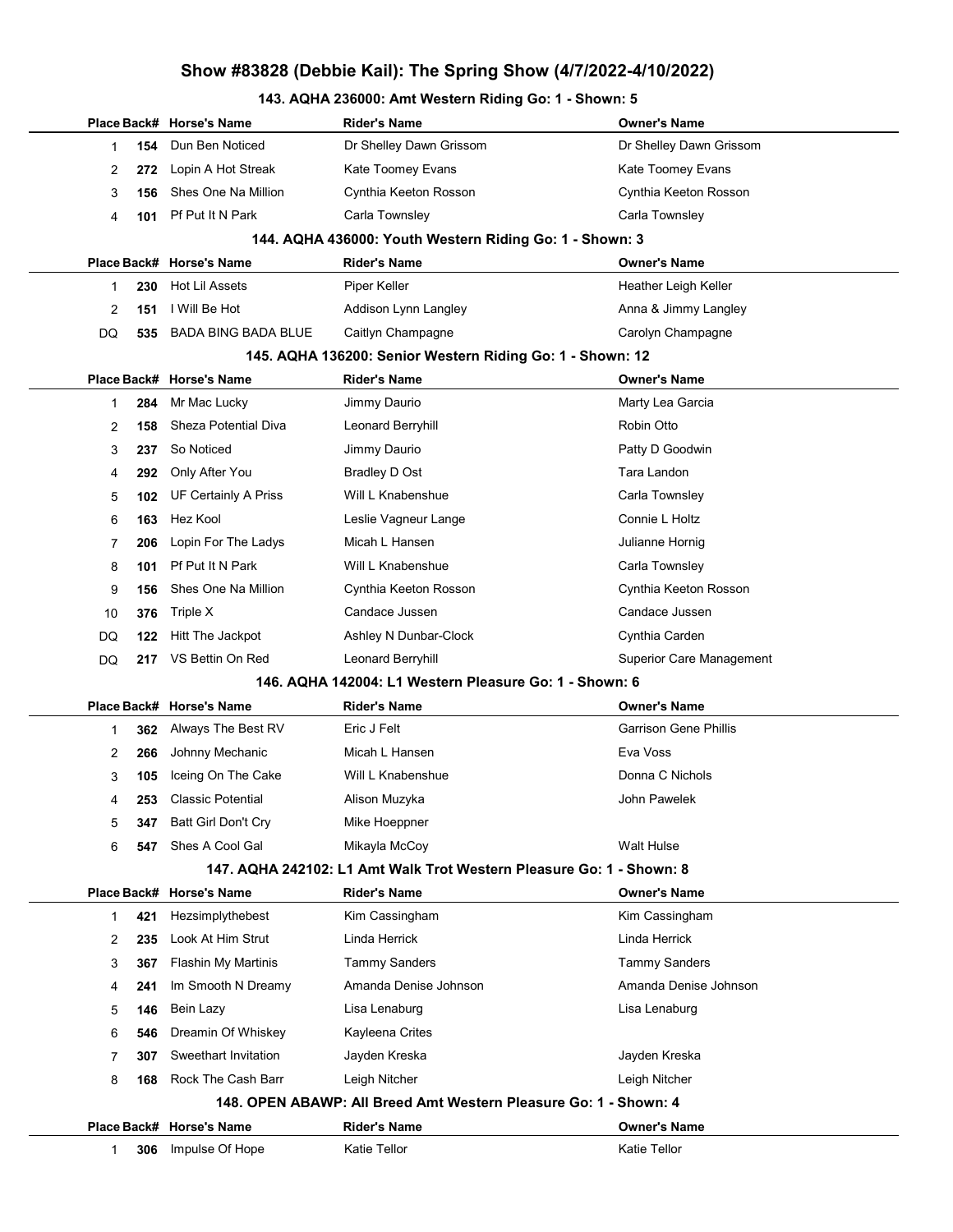| 2         | 338 | <b>Pistoll Pete</b>        | <b>Haley Adams</b>                                                     | <b>Haley Adams</b>              |
|-----------|-----|----------------------------|------------------------------------------------------------------------|---------------------------------|
| 3         | 162 | Vitals Are Good            | Cathy Seim                                                             | Cathy Seim                      |
|           |     |                            | 149. AQHA 242802: L1 Amt Select Western Pleasure Go: 1 - Shown: 9      |                                 |
|           |     | Place Back# Horse's Name   | <b>Rider's Name</b>                                                    | Owner's Name                    |
| 1         | 126 | Pass The Black Gold        | Cynthia Roth                                                           | Cynthia Roth                    |
| 2         | 158 | Sheza Potential Diva       | Robin Otto                                                             | Robin Otto                      |
| 3         | 215 | <b>Huntin The Flatline</b> | Linda A Hall                                                           | Linda A Hall                    |
| 4         | 125 | Pretensioso                | Lisa Foreman Stewart                                                   | Lisa Foreman Stewart            |
| 5         | 377 | The Whiskey Mmade Me       | Kathy Hood                                                             | Kathy Hood                      |
| 6         | 245 | Lopin Miss Penny           | Kimberly Dawn Gartman                                                  | <b>Hayley Kittler</b>           |
| 7         | 291 | Shes Certainly Lazy        | Tina King                                                              | Tina King                       |
| 8         | 104 | The Perfect Martini        | Jean Swiss                                                             | Jean F And Gerald F Swiss       |
| 9         | 115 | Ww Sudden Impulse          | Suzanne Tyler                                                          | Suzanne Tyler                   |
|           |     |                            | 150. AQHA 242800: Amt Select Western Pleasure Go: 1 - Shown: 4         |                                 |
|           |     | Place Back# Horse's Name   | <b>Rider's Name</b>                                                    | <b>Owner's Name</b>             |
| 1         | 126 | Pass The Black Gold        | Cynthia Roth                                                           | Cynthia Roth                    |
| 2         | 122 | Hitt The Jackpot           | Cynthia Carden                                                         | Cynthia Carden                  |
| 3         | 125 | Pretensioso                | Lisa Foreman Stewart                                                   | Lisa Foreman Stewart            |
| 4         | 227 | Toucht                     | Kim Burrell Gutowski                                                   | Kim Burrell Gutowski            |
|           |     |                            | 151. AQHA 142100: Junior Western Pleasure Go: 1 - Shown: 3             |                                 |
|           |     | Place Back# Horse's Name   | <b>Rider's Name</b>                                                    | <b>Owner's Name</b>             |
| 1         | 363 | Dreams Made Of This        | Eric J Felt                                                            | Nadine Marie Joaquin            |
| 2         | 365 | Venture South              | Adam Blake Smith                                                       | Stacy Muzljakovich              |
| DQ        | 105 | Iceing On The Cake         | Will L Knabenshue                                                      | Donna C Nichols                 |
|           |     |                            | 152. AQHA 242002: L1 Amt Western Pleasure Go: 1 - Shown: 6             |                                 |
|           |     | Place Back# Horse's Name   | <b>Rider's Name</b>                                                    | <b>Owner's Name</b>             |
| 1         | 316 | Whoose On First            | Leane K Capps                                                          | Leane K Capps                   |
| 2         | 306 | Impulse Of Hope            | <b>Katie Tellor</b>                                                    | <b>Katie Tellor</b>             |
| 3         | 200 | Justa Touch To Much        | Allison Bowen                                                          | Allison Bowen                   |
| $\Lambda$ | 338 | Pistoll Pete               | <b>Haley Adams</b>                                                     | <b>Haley Adams</b>              |
| 5         | 264 | Zippen In My Sleep         | Sarah Clymer                                                           | Sarah Clymer                    |
| 6         | 142 | Alias Goodbar              | Stormy Vaughn                                                          | Stormy Vaughn                   |
|           |     |                            | 153. AQHA 242000: Amt Western Pleasure Go: 1 - Shown: 6                |                                 |
|           |     | Place Back# Horse's Name   | <b>Rider's Name</b>                                                    | <b>Owner's Name</b>             |
| 1         | 219 | Justa Lazy Mouse           | Christina Hansen                                                       | Christina Hansen                |
| 2         | 140 | <b>Rumors In The Dark</b>  | Kendra Whitney                                                         | Kendra Whitney                  |
| 3         | 217 | VS Bettin On Red           | Robert Jerome Herman                                                   | <b>Superior Care Management</b> |
| 4         | 243 | Quick Dun N Steady         | <b>Hayley Kittler</b>                                                  | Hayley Kittler                  |
| 5         | 224 | Too Lazy To Pay            | <b>Russell Keith Mueller</b>                                           | <b>Russell Keith Mueller</b>    |
|           |     |                            | 154. AQHA 442102: L1 Youth Walk Trot Western Pleasure Go: 1 - Shown: 6 |                                 |
|           |     | Place Back# Horse's Name   | <b>Rider's Name</b>                                                    | Owner's Name                    |
| 1         | 271 | <b>Shez Pebbles</b>        | Mia Spingola                                                           |                                 |
| 2         | 224 | Too Lazy To Pay            | <b>Brooklyn Mueller</b>                                                | <b>Russell Keith Mueller</b>    |
| 3         | 201 | ZIPPINPISTOLGOODBAR        | <b>LAIKEN HANSEN</b>                                                   | Christina Hansen                |
| 4         | 257 | All About That Lope        | Maddie Dawson                                                          | Diana E Warden                  |
| 5         | 261 | <b>Truly That Simple</b>   | Emma Frick                                                             |                                 |
|           |     |                            |                                                                        |                                 |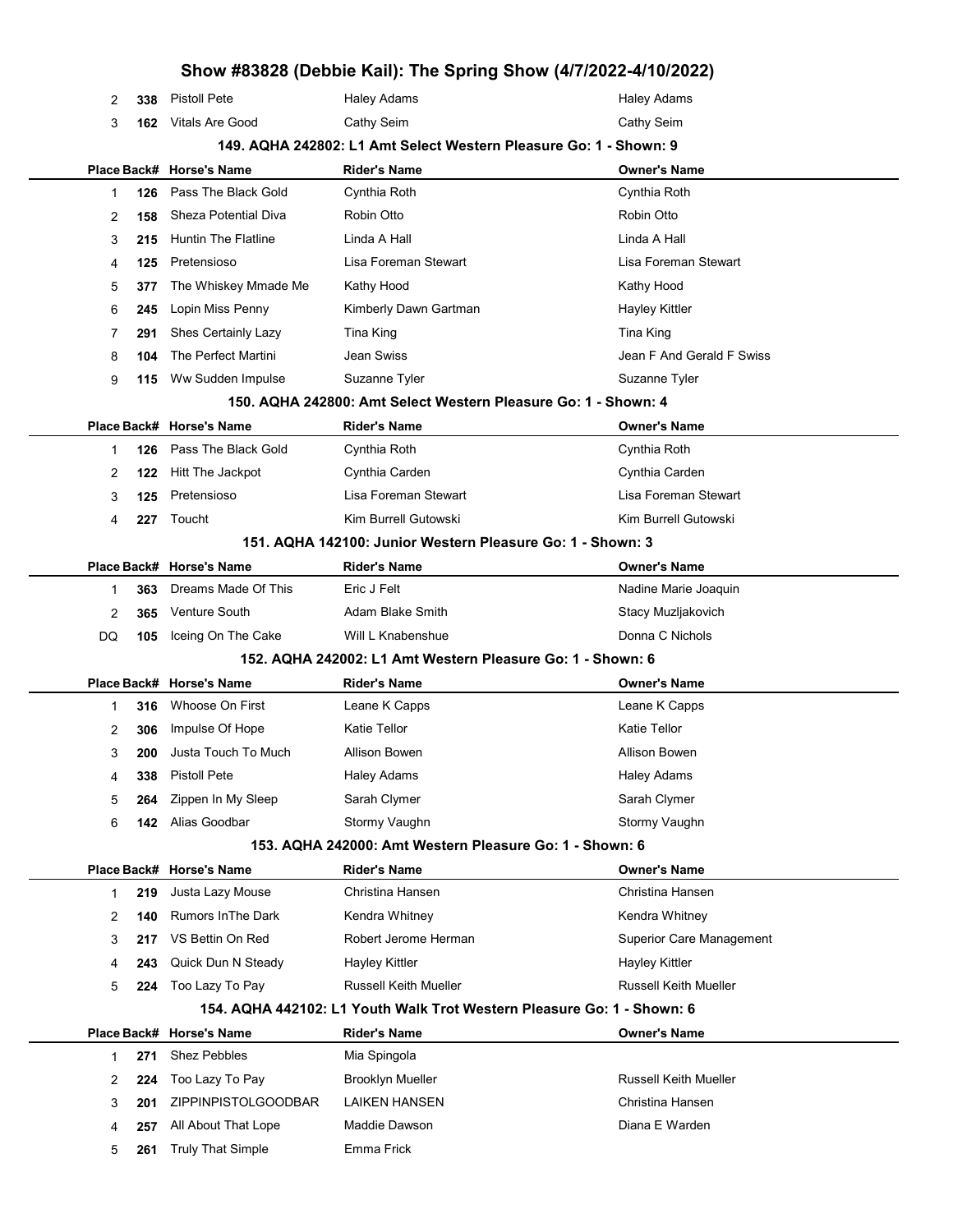|              |     |                                                | Show #83828 (Debbie Kail): The Spring Show (4/7/2022-4/10/2022)    |                                        |
|--------------|-----|------------------------------------------------|--------------------------------------------------------------------|----------------------------------------|
| 6            |     | 153 Skai Fall                                  | Hozanah Hanon                                                      | Elizabeth Hanon                        |
|              |     |                                                | 155. OPEN ABYWP: All Breed Youth Western Pleasure Go: 1 - Shown: 2 |                                        |
|              |     | Place Back# Horse's Name                       | Rider's Name                                                       | <b>Owner's Name</b>                    |
| 1            | 266 | Johnny Mechanic                                | Eva Voss                                                           | Eva Voss                               |
| 2            | 225 | LF Black Gold                                  | <b>Cadence Coates</b>                                              | <b>Cadence Coates</b>                  |
|              |     |                                                | 156. AQHA 442002: L1 Youth Western Pleasure Go: 1 - Shown: 5       |                                        |
|              |     | Place Back# Horse's Name                       | Rider's Name                                                       | <b>Owner's Name</b>                    |
| 1            | 276 | Hes Not Justa Rumor                            | Lily Corbin                                                        | Victoria Corbin                        |
| 2            | 266 | Johnny Mechanic                                | Eva Voss                                                           | Eva Voss                               |
| 3            | 196 | Vital Signs R Stable                           | Ella Kate Herman                                                   | <b>Superior Care Management</b>        |
| 4            | 265 | <b>Big Time Goodbar</b>                        | Renna Laughlin                                                     | Melinda Laughlin                       |
|              |     |                                                | 157. AQHA 442000: Youth Western Pleasure Go: 1 - Shown: 2          |                                        |
|              |     | Place Back# Horse's Name                       | Rider's Name                                                       | <b>Owner's Name</b>                    |
| 1            | 175 | lonlydazzleformoney                            | Caroline Lynn Herman                                               | <b>Superior Care Management</b>        |
| 2            | 276 | Hes Not Justa Rumor                            | Lily Corbin                                                        | Victoria Corbin                        |
|              |     |                                                | 158. AQHA 142200: Senior Western Pleasure Go: 1 - Shown: 7         |                                        |
|              |     | Place Back# Horse's Name                       | Rider's Name                                                       | <b>Owner's Name</b>                    |
| 1            | 205 | To Cool To Be Hot                              | Micah L Hansen                                                     | Addisyn Brooke Albers                  |
| 2            | 140 | <b>Rumors In The Dark</b>                      | Leslie Vagneur Lange                                               | Kendra Whitney                         |
| 3            | 361 | One Code Of Red                                | Eric J Felt                                                        | Robin Loreth                           |
| 4            | 316 | Whoose On First                                | Adam Blake Smith                                                   | Leane K Capps                          |
| 5            | 175 | lonlydazzleformoney                            | Caroline Lynn Herman                                               | <b>Superior Care Management</b>        |
| DQ           | 270 | PS Bringin The Bucks                           | Stacey A Roberson                                                  | Natalie Ward                           |
| DQ           | 122 | Hitt The Jackpot                               | Ashley N Dunbar-Clock                                              | Cynthia Carden                         |
|              |     |                                                | 159. OPEN SFWP: Small Fry Western Pleasure Go: 1 - Shown: 3        |                                        |
|              |     | Place Back# Horse's Name                       | <b>Rider's Name</b>                                                | Owner's Name                           |
| 1            | 280 | Hot In My Blue Jeans                           | Finley Faith Magdeburg                                             | Finley Faith Magdeburg                 |
| 2            | 201 | <b>ZIPPINPISTOLGOODBAR</b>                     | LAIKEN HANSEN                                                      | Christina Hansen                       |
| 3            | 319 | Double DeeInvestment                           | Harper Black                                                       | Harper Black                           |
|              |     |                                                | 160. OPEN SFHMS: Small Fry Horsemanship Go: 1 - Shown: 3           |                                        |
|              |     | Place Back# Horse's Name                       | <b>Rider's Name</b>                                                | <b>Owner's Name</b>                    |
| $\mathbf 1$  | 280 | Hot In My Blue Jeans                           | Finley Faith Magdeburg                                             | Finley Faith Magdeburg                 |
| 2            | 201 | ZIPPINPISTOLGOODBAR                            | <b>LAIKEN HANSEN</b>                                               | Christina Hansen                       |
| 3            | 319 | Double DeeInvestment                           | <b>Harper Black</b>                                                | Harper Black                           |
|              |     |                                                | 161. AQHA 440102: L1 Youth Walk Trot Horsemanship Go: 1 - Shown: 4 |                                        |
|              |     | Place Back# Horse's Name<br>Skai Fall          | <b>Rider's Name</b><br>Hozanah Hanon                               | <b>Owner's Name</b><br>Elizabeth Hanon |
| $\mathbf{1}$ | 153 |                                                | <b>Brooklyn Mueller</b>                                            | <b>Russell Keith Mueller</b>           |
| 2            | 224 | Too Lazy To Pay                                | Emma Frick                                                         |                                        |
| 3            | 261 | <b>Truly That Simple</b>                       | Maddie Dawson                                                      | Diana E Warden                         |
| 4            | 257 | All About That Lope                            | 162. AQHA 240102: L1 Amt Walk Trot Horsemanship Go: 1 - Shown: 5   |                                        |
|              |     |                                                |                                                                    |                                        |
| $\mathbf 1$  | 168 | Place Back# Horse's Name<br>Rock The Cash Barr | <b>Rider's Name</b><br>Leigh Nitcher                               | Owner's Name<br>Leigh Nitcher          |
| 2            | 235 | Look At Him Strut                              | Linda Herrick                                                      | Linda Herrick                          |
| 3            | 315 | Sheza Blazing Zip                              | Leane K Capps                                                      | Leane K Capps                          |
|              | 307 | Sweethart Invitation                           | Jayden Kreska                                                      | Jayden Kreska                          |
| 4            |     |                                                |                                                                    |                                        |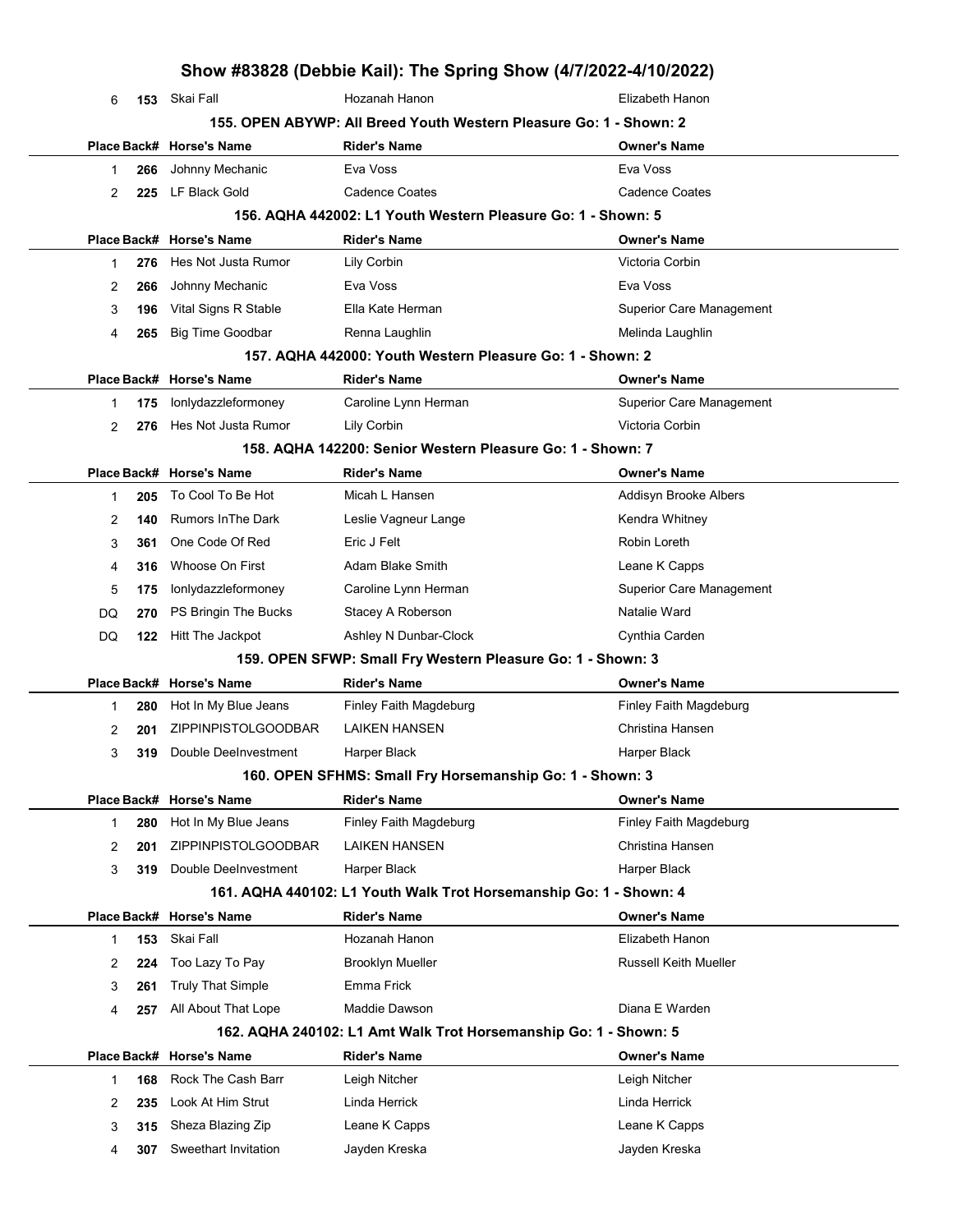| 5            | 146 | Bein Lazy                   | Lisa Lenaburg                                                                    | Lisa Lenaburg           |
|--------------|-----|-----------------------------|----------------------------------------------------------------------------------|-------------------------|
|              |     |                             | 163. OPEN ABAHMS: All Breed Amt Horsemanship Go: 1 - Shown: 6                    |                         |
|              |     | Place Back# Horse's Name    | <b>Rider's Name</b>                                                              | <b>Owner's Name</b>     |
| 1            | 239 | Always Bet On Black         | Ashley Mauney                                                                    | <b>William Mauney</b>   |
| 2            | 162 | Vitals Are Good             | Cathy Seim                                                                       | Cathy Seim              |
| 3            | 141 | Whos Lazy Now               | Ann Nordquist                                                                    | Kristen Kahler          |
| 4            | 233 | Double Gold Trigger         | Sheri Catania                                                                    | Sheri Catania           |
| 5            | 170 | Tell A Good Tail            | Callie McCarthy                                                                  | Jodell B Johnston       |
| 6            | 332 | Asleep At Last              | Kodi Yorman                                                                      | Kodi Yorman             |
|              |     |                             | 164. AQHA 240802: L1 Amt Select Western Horsemanship Go: 1 - Shown: 15           |                         |
|              |     | Place Back# Horse's Name    | <b>Rider's Name</b>                                                              | <b>Owner's Name</b>     |
| 1            | 126 | Pass The Black Gold         | Cynthia Roth                                                                     | Cynthia Roth            |
| 2            | 116 | Glowin Red Hot              | Susanne Wilkerson                                                                | Susanne Wilkerson       |
| 3            | 311 | <b>Photo Chute</b>          | Annette L Cline                                                                  | Annette L Cline         |
| 4            | 147 | Kiss Me Im Lazy             | Marcia Gillespie                                                                 | Marcia Gillespie        |
| 5            | 377 | The Whiskey Mmade Me        | Kathy Hood                                                                       | Kathy Hood              |
| 6            | 173 | Theperfectmargarita         | Lynise M Marshall                                                                | Kim Bombard             |
| 7            | 234 | Im An Absolute Star         | Krystal Kirkland                                                                 | Krystal Kirkland        |
| 8            | 291 | Shes Certainly Lazy         | Tina King                                                                        | Tina King               |
| 9            | 166 | Itza Slam Dunk              | Pamela Wilson                                                                    | Pamela Wilson           |
|              |     |                             | 165. AQHA 240803: L2 Amt Select Western Horsemanship Go: 1 - Shown: 15           |                         |
|              |     | Place Back# Horse's Name    | <b>Rider's Name</b>                                                              | <b>Owner's Name</b>     |
| 1            | 237 | So Noticed                  | Patty D Goodwin                                                                  | Patty D Goodwin         |
| 2            | 163 | Hez Kool                    | Connie L Holtz                                                                   | Connie L Holtz          |
| 3            | 233 | Double Gold Trigger         | Sheri Catania                                                                    | Sheri Catania           |
| 4            | 141 | Whos Lazy Now               | Ann Nordquist                                                                    | Kristen Kahler          |
| 5            | 125 | Pretensioso                 | Lisa Foreman Stewart                                                             | Lisa Foreman Stewart    |
| 6            | 147 | Kiss Me Im Lazy             | Marcia Gillespie                                                                 | Marcia Gillespie        |
| 7            | 202 | Irresistibly Hot            | Debra Sharp                                                                      | R Kirk &/Or Debra Sharp |
|              |     |                             | 166. AQHA 240806: L3 Amt Select Western Horsemanship Go: 1 - Shown: 2 (17 total) |                         |
|              |     | Place Back# Horse's Name    | <b>Rider's Name</b>                                                              | Owner's Name            |
| 1            | 227 | Toucht                      | Kim Burrell Gutowski                                                             | Kim Burrell Gutowski    |
| 2            | 231 | A Martini Girl              | Heather Leigh Keller                                                             | Heather Leigh Keller    |
|              |     |                             | 167. AQHA 240002: L1 Amt Western Horsemanship Go: 1 - Shown: 8                   |                         |
|              |     | Place Back# Horse's Name    | <b>Rider's Name</b>                                                              | <b>Owner's Name</b>     |
| 1            | 384 | A Certain Luxury            | <b>Lindy Terry</b>                                                               | <b>Lindy Terry</b>      |
| 2            | 371 | <b>Hunting For Unicorns</b> | Kayla Herl                                                                       | Kayla Hurl              |
| 3            | 183 | VS Ride The Line            | Lindsey Sue York                                                                 | <b>Brenda Salsbury</b>  |
| 4            | 273 | Cuz Im Da Best              | Kelsey Garcia                                                                    | Reese Garcia            |
| 5            | 142 | Alias Goodbar               | Stormy Vaughn                                                                    | Stormy Vaughn           |
| 6            | 264 | Zippen In My Sleep          | Sarah Clymer                                                                     | Sarah Clymer            |
| 7            | 170 | Tell A Good Tail            | Callie McCarthy                                                                  | Jodell B Johnston       |
| 8            | 211 | Bonnaroo Blue               | Kathy Green                                                                      | Kathy Green             |
|              |     |                             | 168. AQHA 240003: L2 Amt Western Horsemanship Go: 1 - Shown: 11                  |                         |
|              |     | Place Back# Horse's Name    | <b>Rider's Name</b>                                                              | <b>Owner's Name</b>     |
| $\mathbf{1}$ | 243 | Quick Dun N Steady          | <b>Hayley Kittler</b>                                                            | <b>Hayley Kittler</b>   |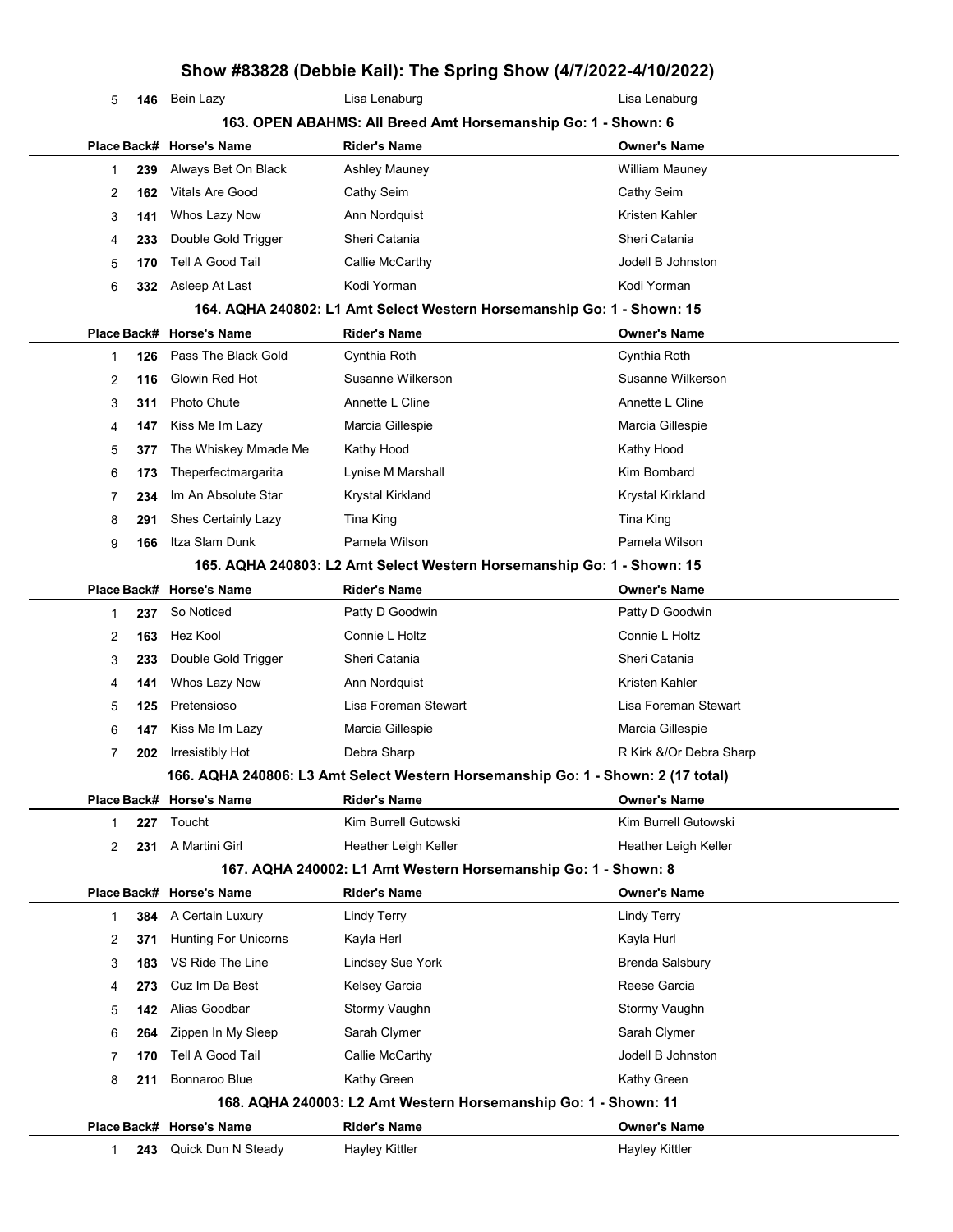| 2  | 210 | <b>CP President Cahill</b>                                        | Janislynn Dorris                                                            | Nick And Janislynn Dorris       |
|----|-----|-------------------------------------------------------------------|-----------------------------------------------------------------------------|---------------------------------|
| 3  | 176 | Mmade To Order                                                    | Harley K Huff                                                               | Harley K Huff                   |
| 4  | 219 | Justa Lazy Mouse                                                  | Christina Hansen                                                            | Christina Hansen                |
| 5  | 273 | Cuz Im Da Best                                                    | Kelsey Garcia                                                               | Reese Garcia                    |
| 6  | 200 | Justa Touch To Much                                               | Allison Bowen                                                               | Allison Bowen                   |
| 7  | 371 | <b>Hunting For Unicorns</b>                                       | Kayla Herl                                                                  | Kayla Hurl                      |
| 8  | 183 | VS Ride The Line                                                  | Lindsey Sue York                                                            | <b>Brenda Salsbury</b>          |
|    |     |                                                                   | 169. AQHA 240006: L3 Amt Western Horsemanship Go: 1 - Shown: 1 (12 total)   |                                 |
|    |     | Place Back# Horse's Name                                          | <b>Rider's Name</b>                                                         | <b>Owner's Name</b>             |
| 5  |     | 224 Too Lazy To Pay                                               | <b>Russell Keith Mueller</b>                                                | <b>Russell Keith Mueller</b>    |
|    |     |                                                                   | 170. OPEN ABYHMS: All Breed Youth Horsemanship Go: 1 - Shown: 4             |                                 |
|    |     | Place Back# Horse's Name                                          | <b>Rider's Name</b>                                                         | <b>Owner's Name</b>             |
| 1  | 339 | Lazy Intentions                                                   | London Liner                                                                | Lorren And Barry Tarp           |
| 2  | 157 | Hesjustalovemachine                                               | Elizabeth Vinson                                                            | Dallas Zaloudek                 |
| 3  | 225 | LF Black Gold                                                     | Cadence Coates                                                              | <b>Cadence Coates</b>           |
| 4  | 266 | Johnny Mechanic                                                   | Eva Voss                                                                    | Eva Voss                        |
|    |     | 171. AQHA 440002: L1 Youth Western Horsemanship Go: 1 - Shown: 16 |                                                                             |                                 |
|    |     | Place Back# Horse's Name                                          | <b>Rider's Name</b>                                                         | <b>Owner's Name</b>             |
| 1  | 339 | Lazy Intentions                                                   | London Liner                                                                | Lorren And Barry Tarp           |
| 2  | 151 | I Will Be Hot                                                     | Addison Lynn Langley                                                        | Anna & Jimmy Langley            |
| 3  | 175 | lonlydazzleformoney                                               | Caroline Lynn Herman                                                        | Superior Care Management        |
| 4  | 283 | Rock N All Night                                                  | Avery Grace Adamson                                                         | Avery Grace Adamson             |
| 5  | 133 | Definition Of Lazy                                                | Ava Glenn                                                                   | Ava Glenn                       |
| 6  | 364 | <b>Machine Shopping</b>                                           | Madilyn Marie Bradley                                                       | Madilyn Marie Bradley           |
| 7  | 229 | A Certain Red VETTE                                               | Grace Riley                                                                 | Walt Hulse                      |
| 8  | 212 | The Krymsun Ryde                                                  | <b>Avery Newsom</b>                                                         | Avery Newsom                    |
| 9  | 159 | RR Its Suddenly Nite                                              | Ella Kate Herman                                                            | <b>Superior Care Management</b> |
|    |     |                                                                   | 172. AQHA 440003: L2 Youth Western Horsemanship Go: 1 - Shown: 9            |                                 |
|    |     | Place Back# Horse's Name                                          | <b>Rider's Name</b>                                                         | <b>Owner's Name</b>             |
| 1. |     | 276 Hes Not Justa Rumor                                           | Lily Corbin                                                                 | Victoria Corbin                 |
| 2  | 283 | Rock N All Night                                                  | Avery Grace Adamson                                                         | Avery Grace Adamson             |
| 3  | 150 | Goin Nowhere Fast                                                 | Avery M Langley                                                             | Anna & Jimmy Langley            |
| 4  | 339 | Lazy Intentions                                                   | London Liner                                                                | Lorren And Barry Tarp           |
| 5  | 151 | I Will Be Hot                                                     | Addison Lynn Langley                                                        | Anna & Jimmy Langley            |
|    |     |                                                                   | 173. AQHA 440006: L3 Youth Western Horsemanship Go: 1 - Shown: 6 (15 total) |                                 |
|    |     | Place Back# Horse's Name                                          | <b>Rider's Name</b>                                                         | <b>Owner's Name</b>             |
| 1  | 231 | A Martini Girl                                                    | Tatum Keller                                                                | Heather Leigh Keller            |
| 2  | 270 | PS Bringin The Bucks                                              | June D Roberson                                                             | Natalie Ward                    |
| 3  | 230 | Hot Lil Assets                                                    | Piper Keller                                                                | Heather Leigh Keller            |
| 8  | 535 | <b>BADA BING BADA BLUE</b>                                        | Caitlyn Champagne                                                           | Carolyn Champagne               |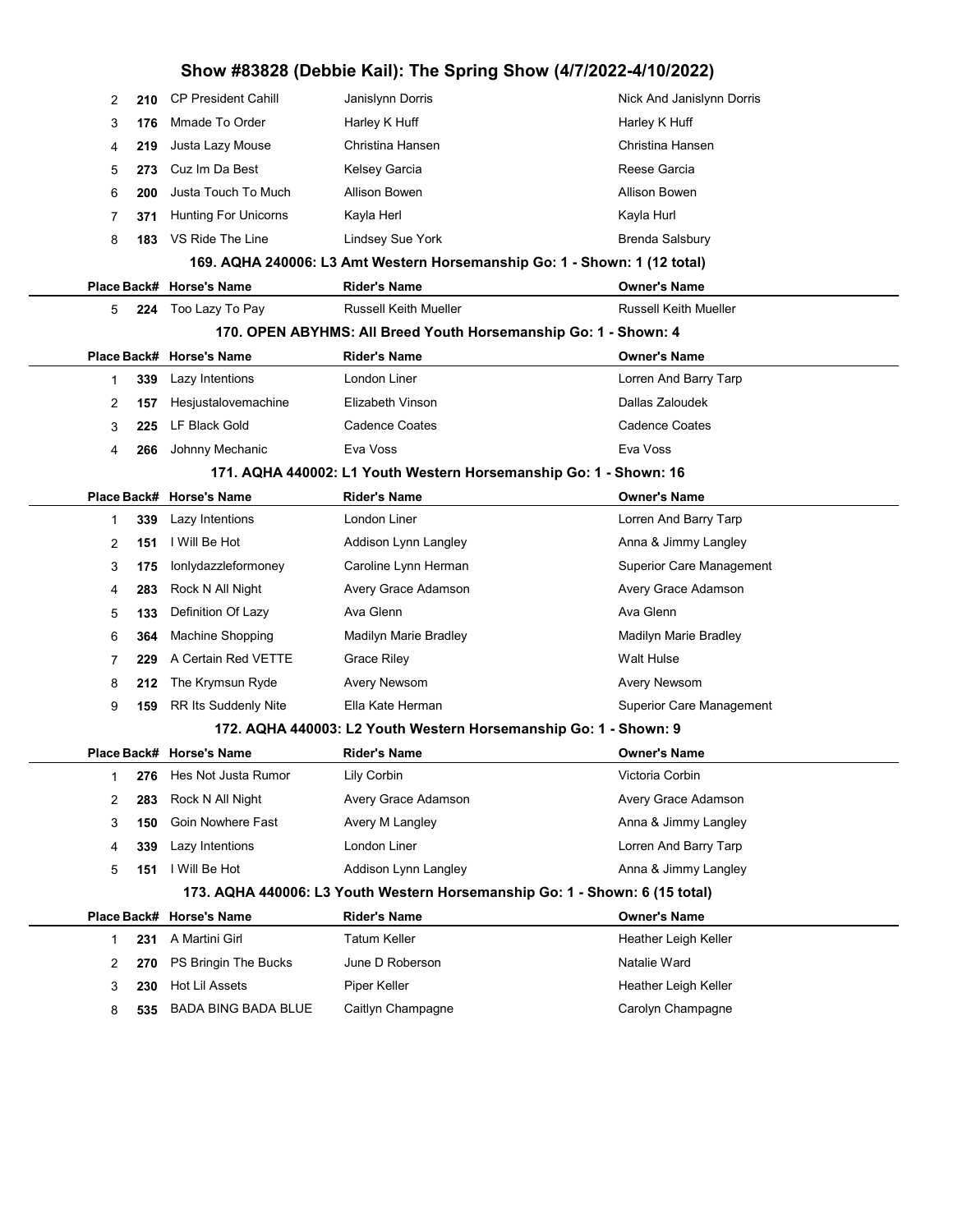#### 2. AQHA 212802: L1 Amt Select Showmanship at Halter Go: 1 - Shown: 8

|   |     | Place Back# Horse's Name    | <b>Rider's Name</b>                                                            | Owner's Name                   |
|---|-----|-----------------------------|--------------------------------------------------------------------------------|--------------------------------|
| 1 | 237 | So Noticed                  | Patty D Goodwin                                                                | Patty D Goodwin                |
| 2 | 199 | <b>Sudden Passions</b>      | Rhonda Kraft                                                                   | Rhonda Kraft                   |
| 3 | 208 | Ima Mr Cool Package         | Roberta Jaye                                                                   | Roberta Jaye                   |
| 4 | 168 | Rock The Cash Barr          | Leigh Nitcher                                                                  | Leigh Nitcher                  |
| 5 | 116 | Glowin Red Hot              | Susanne Wilkerson                                                              | Susanne Wilkerson              |
| 6 | 234 | Im An Absolute Star         | Krystal Kirkland                                                               | Krystal Kirkland               |
| 7 | 233 | Double Gold Trigger         | Sheri Catania                                                                  | Sheri Catania                  |
| 8 | 173 | Theperfectmargarita         | Lynise M Marshall                                                              | Kim Bombard                    |
|   |     |                             | 3. AQHA 212803: L2 Amt Select Showmanship at Halter Go: 1 - Shown: 5           |                                |
|   |     | Place Back# Horse's Name    | <b>Rider's Name</b>                                                            | <b>Owner's Name</b>            |
| 1 | 240 | Hunting For Candy           | <b>Christine Dietz</b>                                                         | <b>Christine Dietz</b>         |
| 2 | 199 | <b>Sudden Passions</b>      | Rhonda Kraft                                                                   | Rhonda Kraft                   |
| 3 | 141 | Whos Lazy Now               | Ann Nordquist                                                                  | Kristen Kahler                 |
| 4 | 116 | Glowin Red Hot              | Susanne Wilkerson                                                              | Susanne Wilkerson              |
| 5 | 234 | Im An Absolute Star         | Krystal Kirkland                                                               | Krystal Kirkland               |
|   |     |                             | 4. AQHA 212806: L3 Amt Select Showmanship at Halter Go: 1 - Shown: 4 (9 total) |                                |
|   |     | Place Back# Horse's Name    | <b>Rider's Name</b>                                                            | <b>Owner's Name</b>            |
| 1 | 227 | Toucht                      | Kim Burrell Gutowski                                                           | Kim Burrell Gutowski           |
| 2 | 102 | UF Certainly A Priss        | Carla Townsley                                                                 | Carla Townsley                 |
| 3 | 204 | Lopin Makes Me Lazy         | <b>Sharon Hanks</b>                                                            | Linda A Hall                   |
| 4 | 107 | I Fancy The Crowd           | Karen Jorgenson                                                                | Karen Jorgenson                |
|   |     |                             | 5. AQHA 212002: L1 Amt Showmanship at Halter Go: 1 - Shown: 6                  |                                |
|   |     | Place Back# Horse's Name    | <b>Rider's Name</b>                                                            | <b>Owner's Name</b>            |
| 1 | 371 | <b>Hunting For Unicorns</b> | Kayla Herl                                                                     | Kayla Hurl                     |
| 2 | 170 | Tell A Good Tail            | Callie McCarthy                                                                | Jodell B Johnston              |
| 3 | 421 | Hezsimplythebest            | Torin Enevoldsen                                                               | Kim Cassingham                 |
| 4 | 182 | Zip Me A Million            | Mariah Murphy                                                                  | Mariah Murphy                  |
| 5 | 241 | Im Smooth N Dreamy          | Amanda Denise Johnson                                                          | Amanda Denise Johnson          |
| 6 | 142 | Alias Goodbar               | Stormy Vaughn                                                                  | Stormy Vaughn                  |
|   |     |                             | 6. AQHA 212003: L2 Amt Showmanship at Halter Go: 1 - Shown: 4                  |                                |
|   |     | Place Back# Horse's Name    | <b>Rider's Name</b>                                                            | <b>Owner's Name</b>            |
| 1 | 238 | <b>Grace Kelly</b>          | Jamie Radebaugh                                                                | Jamie Radebaugh                |
| 2 | 371 | <b>Hunting For Unicorns</b> | Kayla Herl                                                                     | Kayla Hurl                     |
| 3 | 170 | Tell A Good Tail            | Callie McCarthy                                                                | Jodell B Johnston              |
| 4 | 142 | Alias Goodbar               | Stormy Vaughn                                                                  | Stormy Vaughn                  |
|   |     |                             | 7. AQHA 212006: L3 Amt Showmanship at Halter Go: 1 - Shown: 3 (7 total)        |                                |
|   |     | Place Back# Horse's Name    | <b>Rider's Name</b>                                                            | <b>Owner's Name</b>            |
| 1 |     | 218 Good Deal Better        | <b>Chandry Nelson</b>                                                          | <b>Chandry Nelson</b>          |
| 2 | 181 | Lazy Lookin Lady            | Morgan Brickham                                                                | <b>Brickham Quarter Horses</b> |
| 7 | 224 | Too Lazy To Pay             | <b>Russell Keith Mueller</b>                                                   | <b>Russell Keith Mueller</b>   |
|   |     |                             | 8. OPEN ABYSMS: All Breed Youth Showmanship Go: 1 - Shown: 6                   |                                |
|   |     | Place Back# Horse's Name    | <b>Rider's Name</b>                                                            | <b>Owner's Name</b>            |
| 1 | 249 | Powderandlead               | Alana Marie Stanton                                                            | Susanne Lilly                  |
| 2 |     | <b>153</b> Skai Fall        | Hozanah Hanon                                                                  | Elizabeth Hanon                |
|   |     |                             |                                                                                |                                |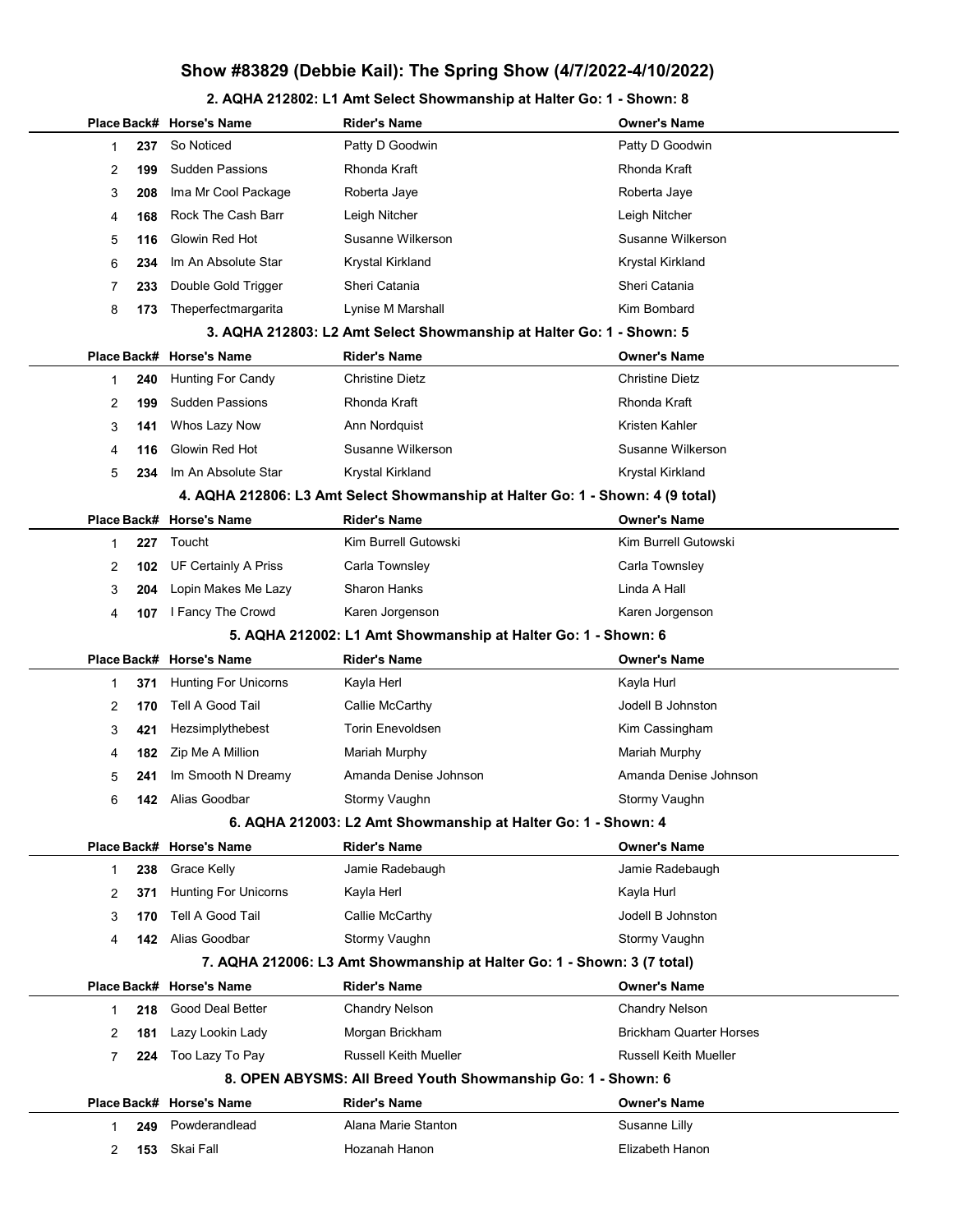|    | 3<br>339 | Lazy Intentions                                                             | London Liner                                                             | Lorren And Barry Tarp        |
|----|----------|-----------------------------------------------------------------------------|--------------------------------------------------------------------------|------------------------------|
|    | 254<br>4 | Zip N Pulsion                                                               | Maddie Dawson                                                            | Mike And Laura Dawson        |
|    | 5<br>225 | LF Black Gold                                                               | <b>Cadence Coates</b>                                                    | <b>Cadence Coates</b>        |
| DQ | 157      | Hesjustalovemachine                                                         | Elizabeth Vinson                                                         | Dallas Zaloudek              |
|    |          |                                                                             | 9. AQHA 412002: L1 Youth Showmanship at Halter Go: 1 - Shown: 19         |                              |
|    |          | Place Back# Horse's Name                                                    | <b>Rider's Name</b>                                                      | <b>Owner's Name</b>          |
|    | 364<br>1 | Machine Shopping                                                            | Madilyn Marie Bradley                                                    | Madilyn Marie Bradley        |
|    | 230<br>2 | Hot Lil Assets                                                              | Piper Keller                                                             | Heather Leigh Keller         |
|    | 3<br>265 | <b>Big Time Goodbar</b>                                                     | Renna Laughlin                                                           | Melinda Laughlin             |
|    | 247<br>4 | A Passing 747                                                               | Lyla Martin                                                              | Lindsay & Lyla Maratin       |
|    | 5<br>339 | Lazy Intentions                                                             | London Liner                                                             | Lorren And Barry Tarp        |
|    | 6<br>263 | <b>Justin Beamer</b>                                                        | Samantha Heilers                                                         | Amanda Heilers               |
|    | 7<br>157 | Hesjustalovemachine                                                         | Elizabeth Vinson                                                         | Dallas Zaloudek              |
|    | 8<br>260 | A Lazy Cowboy                                                               | <b>Hattie Vanburskirk</b>                                                |                              |
|    | 9<br>224 | Too Lazy To Pay                                                             | <b>Brooklyn Mueller</b>                                                  | <b>Russell Keith Mueller</b> |
|    |          |                                                                             | 10. AQHA 412003: L2 Youth Showmanship at Halter Go: 1 - Shown: 10        |                              |
|    |          | Place Back# Horse's Name                                                    | <b>Rider's Name</b>                                                      | <b>Owner's Name</b>          |
|    | 372<br>1 | One Of The Cool Kids                                                        | Madison Grace Dolan                                                      | Madison Grace Dolan          |
|    | 364<br>2 | Machine Shopping                                                            | Madilyn Marie Bradley                                                    | Madilyn Marie Bradley        |
|    | 3<br>265 | <b>Big Time Goodbar</b>                                                     | Renna Laughlin                                                           | Melinda Laughlin             |
|    | 339<br>4 | Lazy Intentions                                                             | London Liner                                                             | Lorren And Barry Tarp        |
|    | 5<br>247 | A Passing 747                                                               | Lyla Martin                                                              | Lindsay & Lyla Maratin       |
|    | 6<br>153 | Skai Fall                                                                   | Hozanah Hanon                                                            | Elizabeth Hanon              |
|    | 7<br>535 | <b>BADA BING BADA BLUE</b>                                                  | Caitlyn Champagne                                                        | Carolyn Champagne            |
|    |          | 11. AQHA 412006: L3 Youth Showmanship at Halter Go: 1 - Shown: 4 (14 total) |                                                                          |                              |
|    |          | Place Back# Horse's Name                                                    | <b>Rider's Name</b>                                                      | <b>Owner's Name</b>          |
|    | 2<br>250 | Interestedin Outlaws                                                        | Alana Marie Stanton                                                      | Bobbie Jo Stanton            |
|    | 3<br>230 | Hot Lil Assets                                                              | Piper Keller                                                             | Heather Leigh Keller         |
|    | 4<br>246 | Presleys Got Rhythm                                                         | <b>Kelly Coonce</b>                                                      | Katie Coonce                 |
|    |          |                                                                             | 13. OPEN SFHUS: Small Fry Hunter Under Saddle Go: 1 - Shown: 3           |                              |
|    |          | Place Back# Horse's Name                                                    | <b>Rider's Name</b>                                                      | <b>Owner's Name</b>          |
|    | 280<br>1 | Hot In My Blue Jeans                                                        | Finley Faith Magdeburg                                                   | Finley Faith Magdeburg       |
|    | 182<br>2 | Zip Me A Million                                                            | Emma Rothlein                                                            | Mariah Murphy                |
|    | 3<br>319 | Double DeeInvestment                                                        | Harper Black                                                             | Harper Black                 |
|    |          |                                                                             | 14. OPEN SFHSE: Small Fry Hunt Seat Equitation Go: 1 - Shown: 2          |                              |
|    |          | Place Back# Horse's Name                                                    | <b>Rider's Name</b>                                                      | <b>Owner's Name</b>          |
|    | 319<br>1 | Double DeeInvestment                                                        | Harper Black                                                             | Harper Black                 |
|    | 2        | <b>182</b> Zip Me A Million                                                 | Emma Rothlein                                                            | Mariah Murphy                |
|    |          |                                                                             | 15. AQHA 444102: L1 Youth Walk Trot Hunter Under Saddle Go: 1 - Shown: 5 |                              |
|    |          | Place Back# Horse's Name                                                    | <b>Rider's Name</b>                                                      | <b>Owner's Name</b>          |
|    | 280<br>1 | Hot In My Blue Jeans                                                        | Finley Faith Magdeburg                                                   | Finley Faith Magdeburg       |
|    | 2<br>257 | All About That Lope                                                         | Maddie Dawson                                                            | Diana E Warden               |
|    | 3<br>224 | Too Lazy To Pay                                                             | <b>Brooklyn Mueller</b>                                                  | <b>Russell Keith Mueller</b> |
|    | 286<br>4 | <b>Hubbout A Shoutout</b>                                                   | Claire Allen                                                             | Chris And Renee Leggett-     |
|    | 5<br>319 | Double DeeInvestment                                                        | Harper Black                                                             | Harper Black                 |
|    |          |                                                                             |                                                                          |                              |

16. AQHA 244102: L1 Amt Walk Trot Hunter Under Saddle Go: 1 - Shown: 2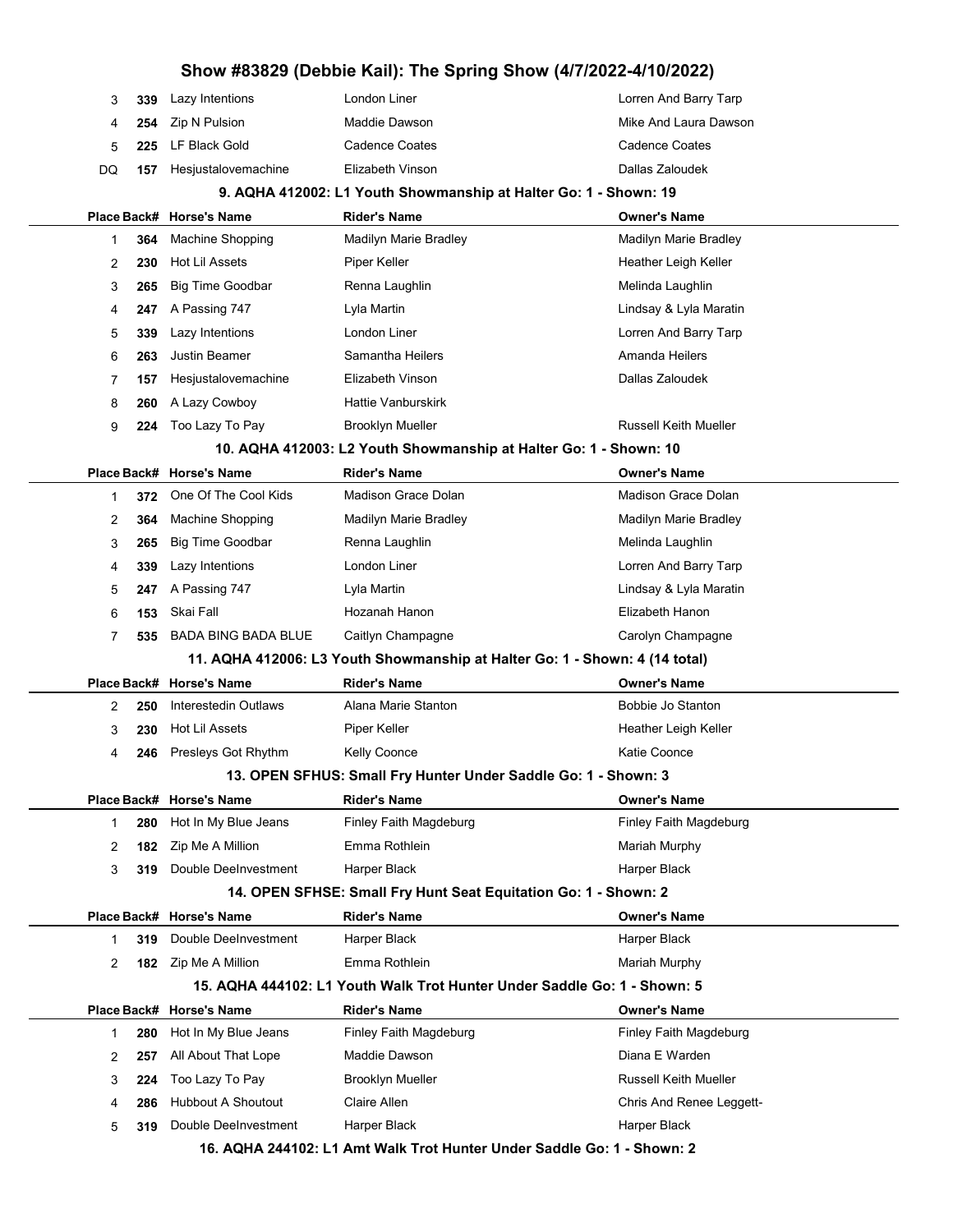|                                                          |     | Place Back# Horse's Name | <b>Rider's Name</b>                                            | Owner's Name                    |
|----------------------------------------------------------|-----|--------------------------|----------------------------------------------------------------|---------------------------------|
| 1                                                        | 537 | Alianna                  | <b>Beverly Burak</b>                                           | <b>Beverly Burak</b>            |
| 2                                                        | 168 | Rock The Cash Barr       | Leigh Nitcher                                                  | Leigh Nitcher                   |
| 17. AQHA 144004: L1 Hunter Under Saddle Go: 1 - Shown: 7 |     |                          |                                                                |                                 |
|                                                          |     | Place Back# Horse's Name | <b>Rider's Name</b>                                            | Owner's Name                    |
| 1                                                        | 267 | You Red Me All Wrong     | Kristin L Pokluda                                              | Kristin L Pokluda               |
| 2                                                        | 103 | Look Here Im Hot         | Leslie Vagneur Lange                                           | Jean F And Gerald F Swiss       |
| 3                                                        | 221 | The Suddeninvestment     | Sarah Nicole Keith                                             | Leslie Penkhus                  |
| 4                                                        | 178 | The Iron Outlaw          | <b>Claire Marcell</b>                                          | Jeanne Hammell Reed             |
| 5                                                        | 311 | <b>Photo Chute</b>       | Stacey A Roberson                                              | Annette L Cline                 |
| 6                                                        | 278 | One Notch Above          | Renee Tidwell                                                  | Emma Verplank                   |
|                                                          |     |                          | 19. AQHA 444002: L1 Youth Hunter Under Saddle Go: 1 - Shown: 9 |                                 |
|                                                          |     | Place Back# Horse's Name | <b>Rider's Name</b>                                            | Owner's Name                    |
| 1                                                        | 276 | Hes Not Justa Rumor      | Lily Corbin                                                    | Victoria Corbin                 |
| 2                                                        | 216 | Achieve Only Blue        | <b>Haleigh Miller</b>                                          | Leslie Ann Reynolds             |
| 3                                                        | 212 | The Krymsun Ryde         | Avery Newsom                                                   | Avery Newsom                    |
| 4                                                        | 265 | <b>Big Time Goodbar</b>  | Renna Laughlin                                                 | Melinda Laughlin                |
| 5                                                        | 175 | Ionlydazzleformoney      | Caroline Lynn Herman                                           | <b>Superior Care Management</b> |
| 6                                                        | 159 | RR Its Suddenly Nite     | Ella Kate Herman                                               | <b>Superior Care Management</b> |
| 7                                                        | 260 | A Lazy Cowboy            | <b>Hattie Vanburskirk</b>                                      |                                 |
| 8                                                        | 229 | A Certain Red VETTE      | <b>Grace Riley</b>                                             | <b>Walt Hulse</b>               |
|                                                          |     |                          | 20. AQHA 444000: Youth Hunter Under Saddle Go: 1 - Shown: 7    |                                 |
|                                                          |     | Place Back# Horse's Name | <b>Rider's Name</b>                                            | <b>Owner's Name</b>             |
| 1                                                        | 276 | Hes Not Justa Rumor      | Lily Corbin                                                    | Victoria Corbin                 |
| 2                                                        | 372 | One Of The Cool Kids     | <b>Madison Grace Dolan</b>                                     | Madison Grace Dolan             |
| 3                                                        | 263 | Justin Beamer            | Samantha Heilers                                               | Amanda Heilers                  |
| 4                                                        | 216 | Achieve Only Blue        | <b>Haleigh Miller</b>                                          | Leslie Ann Reynolds             |
| 5                                                        | 339 | Lazy Intentions          | London Liner                                                   | Lorren And Barry Tarp           |
| 6                                                        | 279 | A Midnight Cowboy        | Emma DeJong                                                    | Emma DeJong                     |
| 7                                                        | 152 | The Right Mechanic       | Addison Lynn Langley                                           | Anna & Jimmy Langley            |
|                                                          |     |                          | 21. AQHA 144000: Hunter Under Saddle Go: 1 - Shown: 10         |                                 |
|                                                          |     | Place Back# Horse's Name | <b>Rider's Name</b>                                            | Owner's Name                    |
| 1                                                        | 256 | Im Always Sleepy         | Farley Mclendon                                                | Rebecca Edward                  |
| 2                                                        | 137 | Only Roger               | Kevin Dukes                                                    | Marilyn Swick                   |
| 3                                                        | 269 | Al Ways Couture          | Stacey A Roberson                                              | Dr. Kimberly M Roark            |
| 4                                                        | 103 | Look Here Im Hot         | Leslie Vagneur Lange                                           | Jean F And Gerald F Swiss       |
| 5                                                        | 251 | U Better Believe It      | Kristin L Pokluda                                              | David Beck                      |
| 6                                                        | 178 | The Iron Outlaw          | <b>Claire Marcell</b>                                          | Jeanne Hammell Reed             |
| 7                                                        | 221 | The Suddeninvestment     | Sarah Nicole Keith                                             | Leslie Penkhus                  |
| 8                                                        | 277 | <b>Gunnz N Roses</b>     | Kim L Neas                                                     | Kim L Neas                      |
| 9                                                        | 278 | One Notch Above          | Renee Tidwell                                                  | Emma Verplank                   |
|                                                          |     |                          | 23. AQHA 244002: L1 Amt Hunter Under Saddle Go: 1 - Shown: 8   |                                 |
|                                                          |     | Place Back# Horse's Name | <b>Rider's Name</b>                                            | Owner's Name                    |
| 1                                                        | 219 | Justa Lazy Mouse         | Christina Hansen                                               | Christina Hansen                |
| 2                                                        | 273 | Cuz Im Da Best           | Kelsey Garcia                                                  | Reese Garcia                    |
| 3                                                        | 125 | Pretensioso              | Lisa Foreman Stewart                                           | Lisa Foreman Stewart            |
|                                                          |     |                          |                                                                |                                 |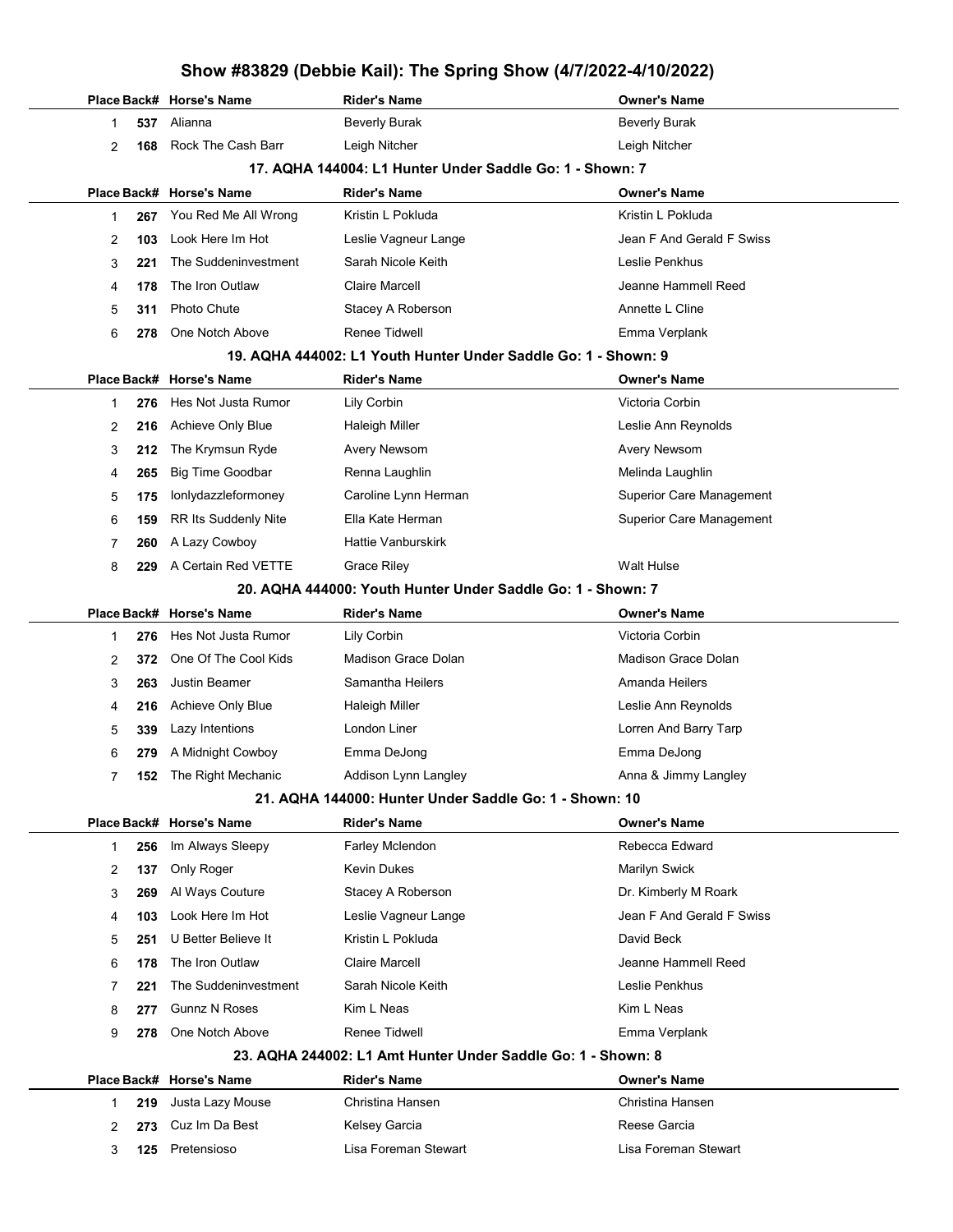| 4  | 421 | Hezsimplythebest            | <b>Torin Enevoldsen</b>                                                   | Kim Cassingham               |
|----|-----|-----------------------------|---------------------------------------------------------------------------|------------------------------|
| 5  | 264 | Zippen In My Sleep          | Sarah Clymer                                                              | Sarah Clymer                 |
| 6  | 134 | Hez Too Hot                 | Elizabeth Gall                                                            | Elizabeth Gall               |
| 7  | 171 | Mr Tall Dark N Hot          | <b>Kate Barnes</b>                                                        | Ashlyn Landy                 |
| 8  | 165 | <b>Krymsun Outlaw</b>       | Dawn Jindrich                                                             | Dawn Jindrich                |
|    |     |                             | 25. AQHA 244000: Amt Hunter Under Saddle Go: 1 - Shown: 7                 |                              |
|    |     | Place Back# Horse's Name    | <b>Rider's Name</b>                                                       | <b>Owner's Name</b>          |
| 1  | 219 | Justa Lazy Mouse            | Christina Hansen                                                          | Christina Hansen             |
| 2  | 269 | Al Ways Couture             | Dr Kimberly M Roark                                                       | Dr. Kimberly M Roark         |
| 3  | 273 | Cuz Im Da Best              | Kelsey Garcia                                                             | Reese Garcia                 |
| 4  | 204 | Lopin Makes Me Lazy         | <b>Sharon Hanks</b>                                                       | Linda A Hall                 |
| 5  | 536 | Hoo Loves Chocolate         | Stephanie Manhardt                                                        |                              |
| 6  | 277 | <b>Gunnz N Roses</b>        | Kim L Neas                                                                | Kim L Neas                   |
| 7  | 278 | One Notch Above             | Emma Verplank                                                             | Emma Verplank                |
|    |     |                             | 26. AQHA 452002: L1 Youth Hunt Seat Equitation Go: 1 - Shown: 11          |                              |
|    |     | Place Back# Horse's Name    | <b>Rider's Name</b>                                                       | <b>Owner's Name</b>          |
| 1  | 263 | <b>Justin Beamer</b>        | Samantha Heilers                                                          | Amanda Heilers               |
| 2  | 133 | Definition Of Lazy          | Ava Glenn                                                                 | Ava Glenn                    |
| 3  | 339 | Lazy Intentions             | London Liner                                                              | Lorren And Barry Tarp        |
| 4  | 175 | lonlydazzleformoney         | Caroline Lynn Herman                                                      | Superior Care Management     |
| 5  | 265 | <b>Big Time Goodbar</b>     | Renna Laughlin                                                            | Melinda Laughlin             |
| 6  | 283 | Rock N All Night            | Avery Grace Adamson                                                       | Avery Grace Adamson          |
| 7  | 259 | Chips Hoofin Slow           | Simone West                                                               | Simone West                  |
| 8  | 212 | The Krymsun Ryde            | Avery Newsom                                                              | Avery Newsom                 |
|    |     |                             | 27. AQHA 452000: Youth Hunt Seat Equitation Go: 1 - Shown: 8              |                              |
|    |     | Place Back# Horse's Name    | <b>Rider's Name</b>                                                       | <b>Owner's Name</b>          |
| 1  | 230 | Hot Lil Assets              | Piper Keller                                                              | Heather Leigh Keller         |
| 2  | 263 | <b>Justin Beamer</b>        | Samantha Heilers                                                          | Amanda Heilers               |
| 3  | 276 | Hes Not Justa Rumor         | Lily Corbin                                                               | Victoria Corbin              |
| 4  | 372 | One Of The Cool Kids        | Madison Grace Dolan                                                       | Madison Grace Dolan          |
| 5  | 250 | <b>Interestedin Outlaws</b> | Alana Marie Stanton                                                       | Bobbie Jo Stanton            |
| 6  | 216 | Achieve Only Blue           | Haleigh Miller                                                            | Leslie Ann Reynolds          |
| 7  | 265 | <b>Big Time Goodbar</b>     | Renna Laughlin                                                            | Melinda Laughlin             |
| DQ | 283 | Rock N All Night            | Avery Grace Adamson                                                       | Avery Grace Adamson          |
|    |     |                             | 29. AQHA 452102: L1 Youth Walk Trot Hunt Seat Equitation Go: 1 - Shown: 3 |                              |
|    |     | Place Back# Horse's Name    | <b>Rider's Name</b>                                                       | <b>Owner's Name</b>          |
| 1  | 319 | Double DeeInvestment        | Harper Black                                                              | Harper Black                 |
| 2  | 257 | All About That Lope         | Maddie Dawson                                                             | Diana E Warden               |
| 3  | 224 | Too Lazy To Pay             | <b>Brooklyn Mueller</b>                                                   | <b>Russell Keith Mueller</b> |
|    |     |                             | 30. AQHA 252102: L1 Amt Walk Trot Hunt Seat Equitation Go: 1 - Shown: 1   |                              |
|    |     | Place Back# Horse's Name    | <b>Rider's Name</b>                                                       | <b>Owner's Name</b>          |
| 1  | 168 | Rock The Cash Barr          | Leigh Nitcher                                                             | Leigh Nitcher                |
|    |     |                             | 31. AQHA 252002: L1 Amt Hunt Seat Equitation Go: 1 - Shown: 7             |                              |
|    |     | Place Back# Horse's Name    | <b>Rider's Name</b>                                                       | <b>Owner's Name</b>          |
| 1  | 421 | Hezsimplythebest            | <b>Torin Enevoldsen</b>                                                   | Kim Cassingham               |
| 2  | 237 | So Noticed                  | Patty D Goodwin                                                           | Patty D Goodwin              |
|    |     |                             |                                                                           |                              |

 $\overline{a}$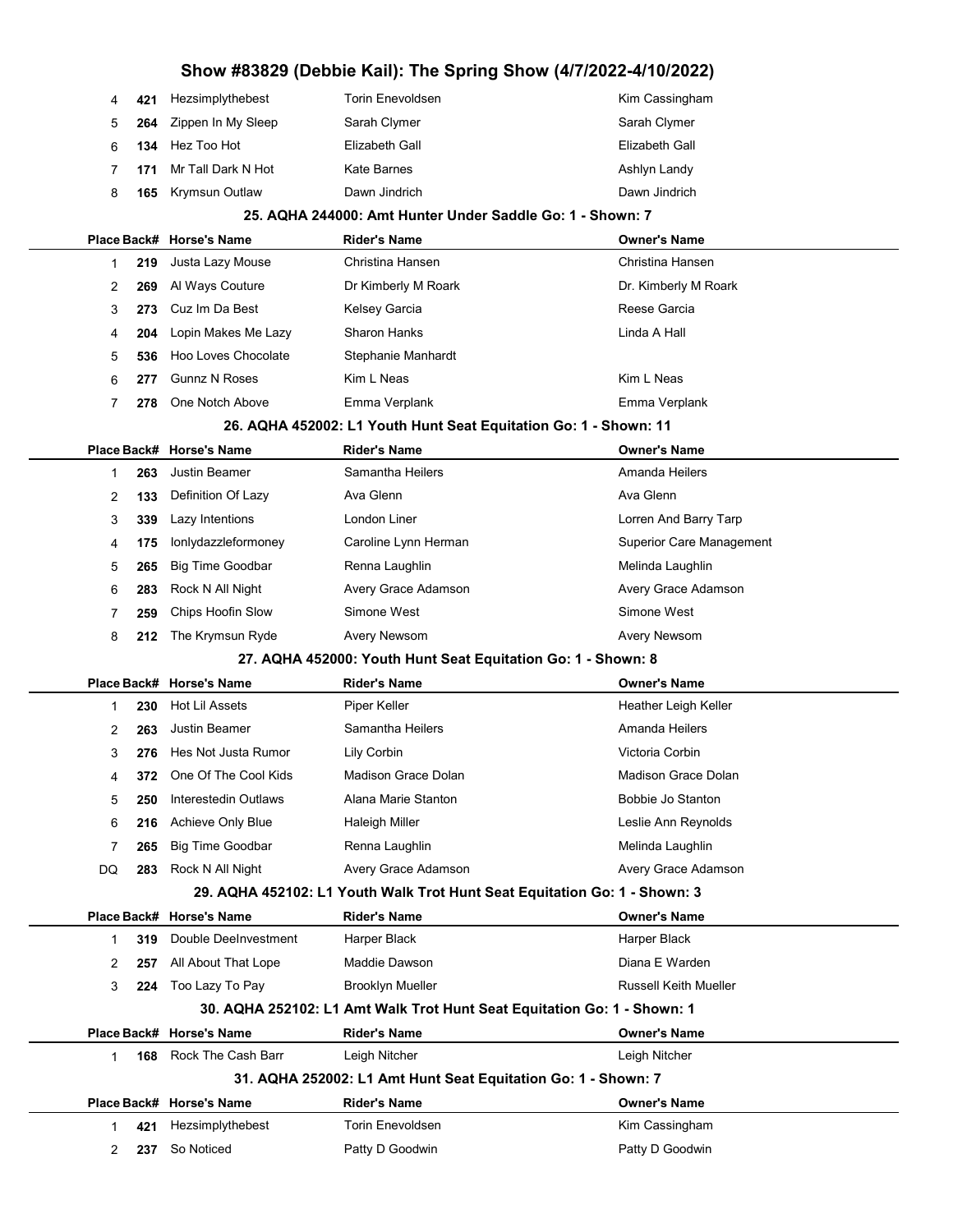| 3     | 116 | Glowin Red Hot              | Susanne Wilkerson                                                         | Susanne Wilkerson             |
|-------|-----|-----------------------------|---------------------------------------------------------------------------|-------------------------------|
| 4     | 311 | <b>Photo Chute</b>          | Annette L Cline                                                           | Annette L Cline               |
| 5     | 264 | Zippen In My Sleep          | Sarah Clymer                                                              | Sarah Clymer                  |
| 6     | 208 | Ima Mr Cool Package         | Roberta Jaye                                                              | Roberta Jaye                  |
| 7     | 273 | Cuz Im Da Best              | Kelsey Garcia                                                             | Reese Garcia                  |
|       |     |                             | 32. AQHA 252800: Amt Select Hunt Seat Equitation Go: 1 - Shown: 4         |                               |
|       |     | Place Back# Horse's Name    | <b>Rider's Name</b>                                                       | <b>Owner's Name</b>           |
| 1     | 204 | Lopin Makes Me Lazy         | <b>Sharon Hanks</b>                                                       | Linda A Hall                  |
| 2     | 107 | I Fancy The Crowd           | Karen Jorgenson                                                           | Karen Jorgenson               |
| 3     | 311 | <b>Photo Chute</b>          | Annette L Cline                                                           | Annette L Cline               |
| 4     | 125 | Pretensioso                 | Lisa Foreman Stewart                                                      | Lisa Foreman Stewart          |
|       |     |                             | 33. AQHA 252000: Amt Hunt Seat Equitation Go: 1 - Shown: 6                |                               |
|       |     | Place Back# Horse's Name    | <b>Rider's Name</b>                                                       | Owner's Name                  |
| 1     | 536 | Hoo Loves Chocolate         | Stephanie Manhardt                                                        |                               |
| 2     | 210 | <b>CP President Cahill</b>  | Janislynn Dorris                                                          | Nick And Janislynn Dorris     |
| 3     | 269 | Al Ways Couture             | Dr Kimberly M Roark                                                       | Dr. Kimberly M Roark          |
| 4     | 273 | Cuz Im Da Best              | Kelsey Garcia                                                             | Reese Garcia                  |
| 5     | 292 | Only After You              | Millie Landon                                                             | Tara Landon                   |
| DQ    | 264 | Zippen In My Sleep          | Sarah Clymer                                                              | Sarah Clymer                  |
|       |     |                             | 34. OPEN ABORT: All Breed Open Ranch Trail Go: 1 - Shown: 5               |                               |
|       |     | Place Back# Horse's Name    | <b>Rider's Name</b>                                                       | <b>Owner's Name</b>           |
| 1     | 255 | Magnums Artful Dream        | Ellie Mae Sliss                                                           | Sharon Mclendon               |
| 2     | 330 | MMB Whimpys Top Chic        | Marki Huston                                                              |                               |
|       | 317 | Classic San Badger          | Eleanor Hartman                                                           |                               |
| OP3+5 |     |                             |                                                                           |                               |
|       |     |                             | 35. AQHA 110909: Ranch Trail Go: 1 - Shown: 12                            |                               |
|       |     | Place Back# Horse's Name    | <b>Rider's Name</b>                                                       | <b>Owner's Name</b>           |
| 1     | 222 | Cowpuncher Cadillac         | Jimmy Daurio                                                              | Jimmy Daurio/David Renier     |
| 2     | 167 | GunpowderNMoonshine         | Stacey A Roberson                                                         | Erin Hart                     |
| 3     | 312 | <b>Playboys Shining</b>     | Sandy Bendele                                                             | <b>Bendele Quarter Horses</b> |
| 4     | 288 | Double This Surprise        | <b>Butch Campbell</b>                                                     | Dana E Wiebe                  |
| 5     | 113 | <b>Smart Little Lights</b>  | <b>Butch Campbell</b>                                                     | Patricia L Clements           |
| 6     | 213 | Banjo Rain                  | Denise Daugherty                                                          | Denise Daugherty              |
| 7     | 248 | Heaven Sent A Chick         | Alison Muzyka                                                             | Jennifer Jackson              |
| 8     | 255 | <b>Magnums Artful Dream</b> | Ellie Mae Sliss                                                           | Sharon Mclendon               |
| 9     | 198 | Cant Stop The Dream         | Debbie Zinser                                                             | Debbie Zinser                 |
| 10    | 302 | <b>Chocolate Chexed</b>     | Carrie Cook                                                               | Tangie R Denzer               |
| 11    | 351 | <b>Custom Conquistador</b>  | Sherri A Tearney                                                          | Sherri &/or Phil Tearney      |
| 12    | 197 | Shine Ima Shine             | Debbie Zinser                                                             | Debbie Zinser                 |
|       |     |                             | 36. AQHA 410909: Youth Ranch Trail Go: 1 - Shown: 4                       |                               |
|       |     | Place Back# Horse's Name    | <b>Rider's Name</b>                                                       | <b>Owner's Name</b>           |
| 1     | 293 | Steppin N Chips             | Jake Huston                                                               |                               |
| 2     | 255 | Magnums Artful Dream        | Ellie Mae Sliss                                                           | Sharon Mclendon               |
| 3     | 247 | A Passing 747               | Lyla Martin                                                               | Lindsay & Lyla Maratin        |
| 4     | 320 | Possumbility                | Kameelah Anderson                                                         | Kameelah Anderson             |
|       |     |                             | 37. AQHA 210909: Amt Ranch Trail Go: 1 - Shown: 14<br><b>Rider's Name</b> | <b>Owner's Name</b>           |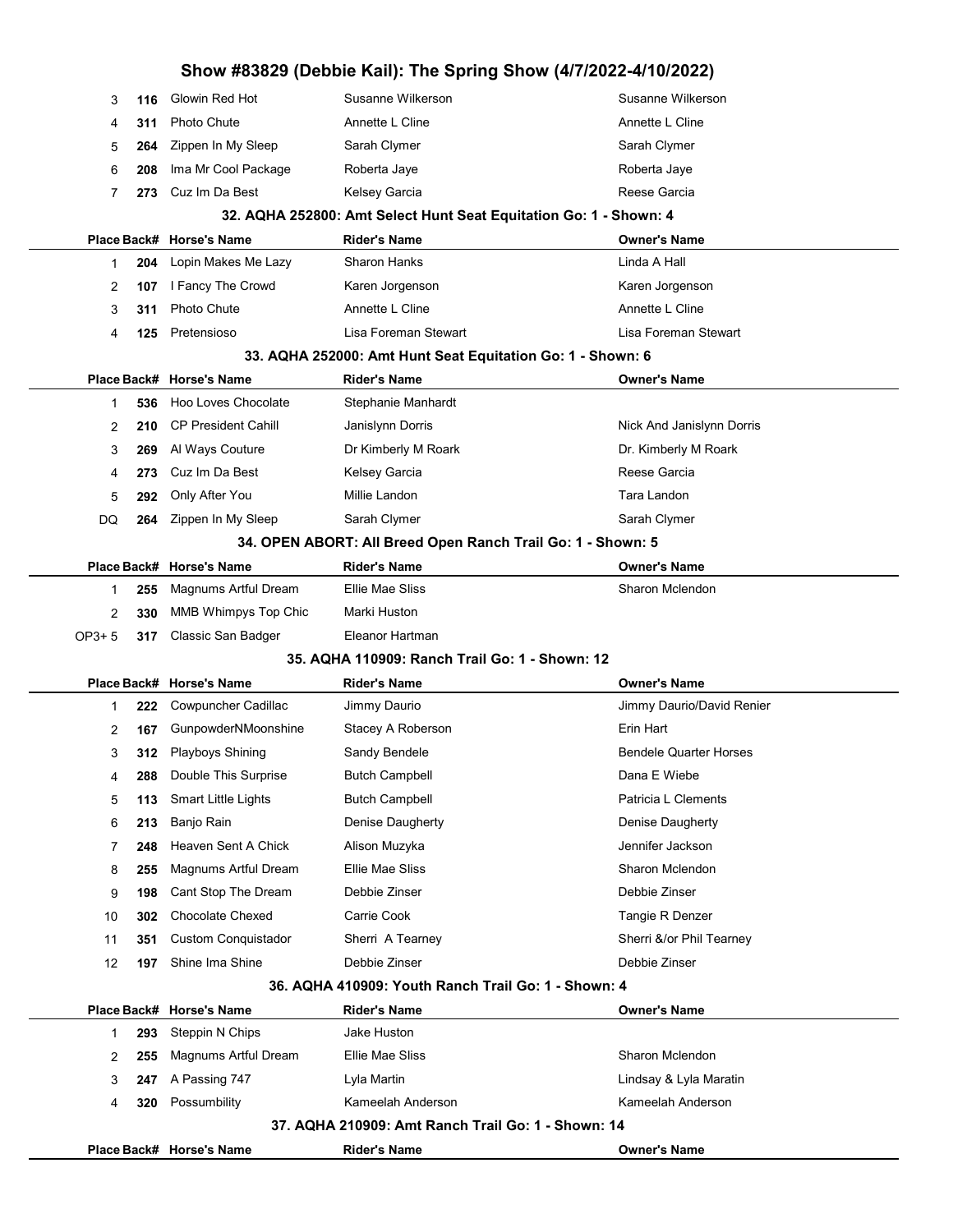| 1<br>2<br>3<br>4<br>5<br>6<br>7<br>8<br>9<br>10<br>11 | 349<br>113<br>381<br>139<br>308<br>334<br>350<br>255<br>310<br>309<br>177 | <b>Cattin For Diamonds</b><br><b>Smart Little Lights</b><br><b>Tom Collins</b><br>The Witch Dr<br>Inferno Smoking Gun<br>Boon Shooter 10<br><b>Later Haters</b><br>Magnums Artful Dream<br>Chex Out My Dough<br>Pw Blu Boon<br>The Yeti | Bud Lyon<br><b>Butch Campbell</b><br>Stacey A Roberson<br>Leslie Vagneur Lange<br>Michael Keller<br>Britani Di Santi<br>Bud Lyon<br>Ellie Mae Sliss<br>Kerry K Papendick<br>Michael Keller<br><b>Claire Marcell</b> | Shannon And Hershel Reid<br>Patricia L Clements<br>Roxanne Doogan<br>Angie Watts Schmeck<br>Britani Di Santi<br>Bud Lyon<br>Sharon Mclendon<br>Kerry K Papendick<br>Janie Dvorak-Compton<br>Pamela Quakenbush |  |
|-------------------------------------------------------|---------------------------------------------------------------------------|-----------------------------------------------------------------------------------------------------------------------------------------------------------------------------------------------------------------------------------------|---------------------------------------------------------------------------------------------------------------------------------------------------------------------------------------------------------------------|---------------------------------------------------------------------------------------------------------------------------------------------------------------------------------------------------------------|--|
|                                                       |                                                                           |                                                                                                                                                                                                                                         |                                                                                                                                                                                                                     |                                                                                                                                                                                                               |  |
|                                                       |                                                                           |                                                                                                                                                                                                                                         |                                                                                                                                                                                                                     |                                                                                                                                                                                                               |  |
|                                                       |                                                                           |                                                                                                                                                                                                                                         |                                                                                                                                                                                                                     |                                                                                                                                                                                                               |  |
|                                                       |                                                                           |                                                                                                                                                                                                                                         |                                                                                                                                                                                                                     |                                                                                                                                                                                                               |  |
|                                                       |                                                                           |                                                                                                                                                                                                                                         |                                                                                                                                                                                                                     |                                                                                                                                                                                                               |  |
|                                                       |                                                                           |                                                                                                                                                                                                                                         |                                                                                                                                                                                                                     |                                                                                                                                                                                                               |  |
|                                                       |                                                                           |                                                                                                                                                                                                                                         |                                                                                                                                                                                                                     |                                                                                                                                                                                                               |  |
|                                                       |                                                                           |                                                                                                                                                                                                                                         |                                                                                                                                                                                                                     |                                                                                                                                                                                                               |  |
|                                                       |                                                                           |                                                                                                                                                                                                                                         |                                                                                                                                                                                                                     |                                                                                                                                                                                                               |  |
|                                                       |                                                                           |                                                                                                                                                                                                                                         |                                                                                                                                                                                                                     |                                                                                                                                                                                                               |  |
|                                                       |                                                                           |                                                                                                                                                                                                                                         |                                                                                                                                                                                                                     |                                                                                                                                                                                                               |  |
|                                                       |                                                                           | Place Back# Horse's Name                                                                                                                                                                                                                | <b>Rider's Name</b>                                                                                                                                                                                                 | <b>Owner's Name</b>                                                                                                                                                                                           |  |
|                                                       |                                                                           |                                                                                                                                                                                                                                         | 39. AQHA 143004: L1 Ranch Riding Go: 1 - Shown: 14                                                                                                                                                                  |                                                                                                                                                                                                               |  |
| 5                                                     | 334                                                                       | Boon Shooter 10                                                                                                                                                                                                                         | Britani Di Santi                                                                                                                                                                                                    | Britani Di Santi                                                                                                                                                                                              |  |
| 4                                                     | 308                                                                       | Inferno Smoking Gun                                                                                                                                                                                                                     | Michael Keller                                                                                                                                                                                                      | Angie Watts Schmeck                                                                                                                                                                                           |  |
| 3                                                     | 299                                                                       | Kachina Tag N Chex                                                                                                                                                                                                                      | Patty Campbell                                                                                                                                                                                                      | Dana E Wiebe                                                                                                                                                                                                  |  |
| 2                                                     | 309                                                                       | Pw Blu Boon                                                                                                                                                                                                                             | Michael Keller                                                                                                                                                                                                      | Janie Dvorak-Compton                                                                                                                                                                                          |  |
| 1                                                     | 139                                                                       | The Witch Dr                                                                                                                                                                                                                            | Leslie Vagneur Lange                                                                                                                                                                                                | Roxanne Doogan                                                                                                                                                                                                |  |
| 0                                                     | 331                                                                       | Lil Pep N My Step                                                                                                                                                                                                                       | Mandie L House                                                                                                                                                                                                      | Mandie L House                                                                                                                                                                                                |  |
|                                                       |                                                                           | Place Back# Horse's Name                                                                                                                                                                                                                | <b>Rider's Name</b>                                                                                                                                                                                                 | <b>Owner's Name</b>                                                                                                                                                                                           |  |
|                                                       |                                                                           |                                                                                                                                                                                                                                         | 38. OPEN ABORR: All Breed Open Ranch Riding Go: 1 - Shown: 7                                                                                                                                                        |                                                                                                                                                                                                               |  |
| OP2 14                                                | 326                                                                       | Magnums Shining Rey                                                                                                                                                                                                                     | Miranda L Ruleford                                                                                                                                                                                                  | Miranda L Ruleford                                                                                                                                                                                            |  |
| 13                                                    | 184                                                                       | <b>Cromed Out Affair</b>                                                                                                                                                                                                                | Karen Stell                                                                                                                                                                                                         | Karen Stell                                                                                                                                                                                                   |  |
| 12                                                    | 312                                                                       | Playboys Shining                                                                                                                                                                                                                        | Sandy Bendele                                                                                                                                                                                                       | <b>Bendele Quarter Horses</b>                                                                                                                                                                                 |  |
| 11                                                    | 169                                                                       | Chics Want My Number                                                                                                                                                                                                                    | Jodell B Johnston                                                                                                                                                                                                   | Jodell B Johnston                                                                                                                                                                                             |  |
| 10                                                    | 198                                                                       | Cant Stop The Dream                                                                                                                                                                                                                     | Debbie Zinser                                                                                                                                                                                                       | Debbie Zinser                                                                                                                                                                                                 |  |
| 9                                                     | 302                                                                       | <b>Chocolate Chexed</b>                                                                                                                                                                                                                 | Tangie R Denzer                                                                                                                                                                                                     | Tangie R Denzer                                                                                                                                                                                               |  |
| 8                                                     | 290                                                                       | <b>JNP Swift Sue</b>                                                                                                                                                                                                                    | Casey Mizer                                                                                                                                                                                                         | <b>Jett Mizer</b>                                                                                                                                                                                             |  |
| 7                                                     | 160                                                                       | Gunna Cash Big Chex                                                                                                                                                                                                                     | Susan Mattox                                                                                                                                                                                                        | <b>Susan Mattox</b>                                                                                                                                                                                           |  |
| 6                                                     | 288                                                                       | Double This Surprise                                                                                                                                                                                                                    | Dana E Wiebe                                                                                                                                                                                                        | Dana E Wiebe                                                                                                                                                                                                  |  |
| 5                                                     | 167                                                                       | GunpowderNMoonshine                                                                                                                                                                                                                     | Erin Marie Hart                                                                                                                                                                                                     | Erin Hart                                                                                                                                                                                                     |  |
| 4                                                     | 197                                                                       | Shine Ima Shine                                                                                                                                                                                                                         | Debbie Zinser                                                                                                                                                                                                       | Debbie Zinser                                                                                                                                                                                                 |  |
| 3                                                     | 351                                                                       | <b>Custom Conquistador</b>                                                                                                                                                                                                              | Sherri A Tearney                                                                                                                                                                                                    | Sherri &/or Phil Tearney                                                                                                                                                                                      |  |
| 2                                                     | 222                                                                       | Cowpuncher Cadillac                                                                                                                                                                                                                     | David Renier                                                                                                                                                                                                        | Jimmy Daurio/David Renier                                                                                                                                                                                     |  |
|                                                       | 213                                                                       | Banjo Rain                                                                                                                                                                                                                              | Denise Daugherty                                                                                                                                                                                                    | Denise Daugherty                                                                                                                                                                                              |  |

|    |     | Place Back# Horse's Name | <b>Rider's Name</b>   | <b>Owner's Name</b>      |
|----|-----|--------------------------|-----------------------|--------------------------|
|    | 113 | Smart Little Lights      | <b>Butch Campbell</b> | Patricia L Clements      |
|    | 349 | Cattin For Diamonds      | Bud Lyon              | Shannon And Hershel Reid |
| 3  |     | 374 Stargazer            | <b>Rusty Dare</b>     | Michell Anne Kimball     |
| 4  | 309 | Pw Blu Boon              | Michael Keller        | Janie Dvorak-Compton     |
| 5. | 324 | Viva La Voodoo           | Clint Ramsey          | Cathy Atchley            |
| 6  | 350 | Later Haters             | Bud Lyon              | <b>Bud Lyon</b>          |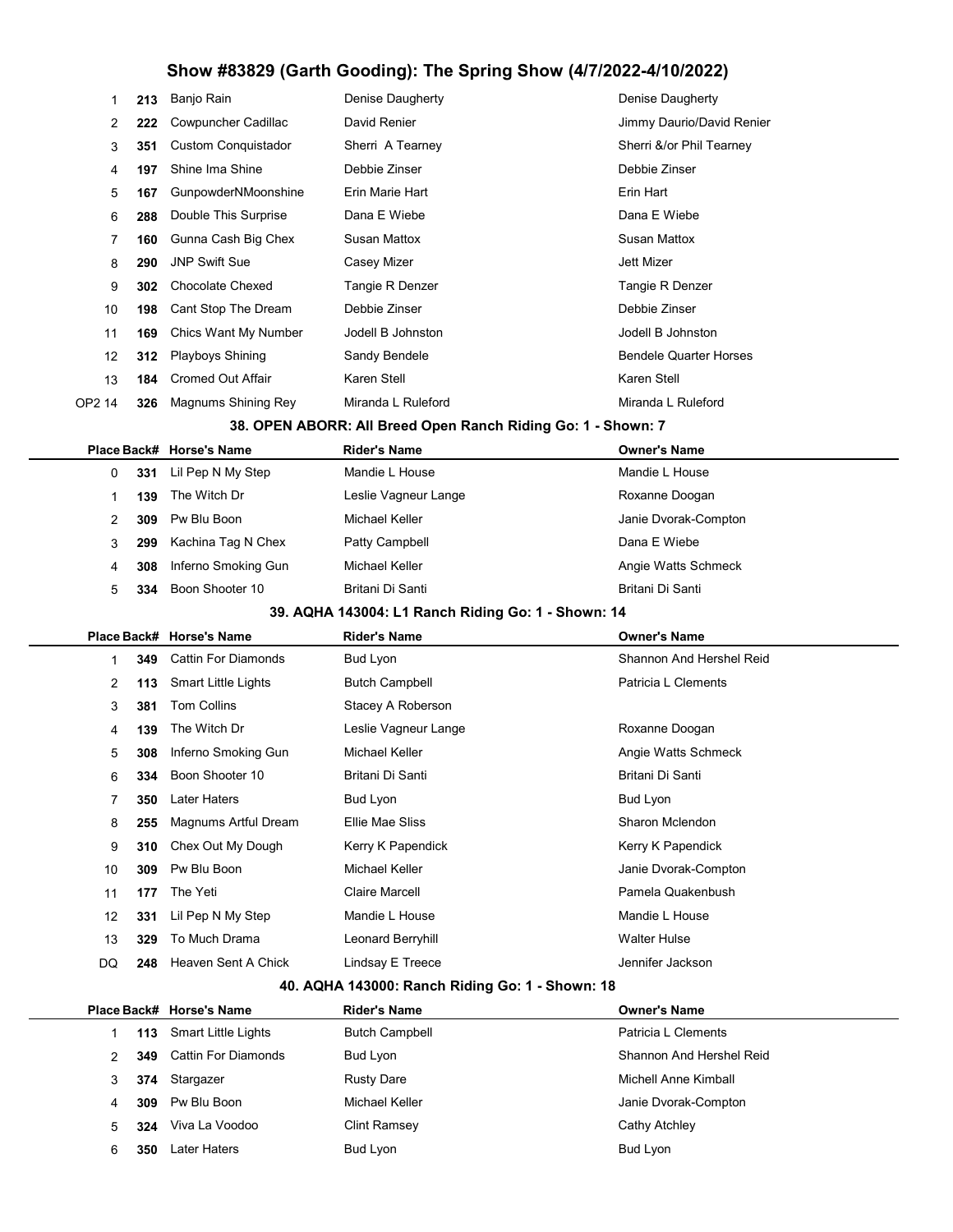| 7              | 308 | Inferno Smoking Gun        | <b>Michael Keller</b>                                       | Angie Watts Schmeck           |
|----------------|-----|----------------------------|-------------------------------------------------------------|-------------------------------|
| 8              | 302 | <b>Chocolate Chexed</b>    | Carrie Cook                                                 | Tangie R Denzer               |
| 9              | 373 | Donatella Style            | <b>Rusty Dare</b>                                           | Michell Anne Kimball          |
| 10             | 198 | Cant Stop The Dream        | Debbie Zinser                                               | Debbie Zinser                 |
| 11             | 375 | Ten Steps Ahead            | <b>Rusty Dare</b>                                           | Kath Loan Koranda             |
| 12             | 197 | Shine Ima Shine            | Debbie Zinser                                               | Debbie Zinser                 |
| 13             | 184 | <b>Cromed Out Affair</b>   | Karen Stell                                                 | Karen Stell                   |
| 14             | 322 | Docs Sweet Zan             | Michael Keller                                              | Louis And Peggy Missel        |
| DQ             | 167 | GunpowderNMoonshine        | Stacey A Roberson                                           | Erin Hart                     |
| DQ             | 222 | Cowpuncher Cadillac        | Jimmy Daurio                                                | Jimmy Daurio/David Renier     |
|                |     |                            | 41. OPEN ABARR: All Breed Amt Ranch Riding Go: 1 - Shown: 4 |                               |
| Place Back#    |     | <b>Horse's Name</b>        | <b>Rider's Name</b>                                         | <b>Owner's Name</b>           |
| 1              | 213 | Banjo Rain                 | Denise Daugherty                                            | Denise Daugherty              |
| 2              | 209 | <b>SNU Hustlin Twister</b> | <b>Nick Dorris</b>                                          |                               |
| 3              | 323 | Justa Freckled Syline      | <b>Beth Lanier</b>                                          |                               |
|                |     |                            | 42. AQHA 243002: L1 Amt Ranch Riding Go: 1 - Shown: 8       |                               |
|                |     | Place Back# Horse's Name   | <b>Rider's Name</b>                                         | Owner's Name                  |
| 1              | 295 | Spookamatic                | Kaylee Dufreshe                                             | Top Fuel LLC                  |
| 2              | 322 | Docs Sweet Zan             | Louis W Missel                                              | Louis And Peggy Missel        |
| 3              | 209 | <b>SNU Hustlin Twister</b> | <b>Nick Dorris</b>                                          |                               |
| 4              | 312 | <b>Playboys Shining</b>    | Sandy Bendele                                               | <b>Bendele Quarter Horses</b> |
| 5              | 169 | Chics Want My Number       | Jodell B Johnston                                           | Jodell B Johnston             |
| 6              | 313 | Lil Shot Of Patron         | Lauren Bowen                                                | Lauren Bowen                  |
| $\overline{7}$ | 296 | Sierras Lucky Notion       | Kaylee Dufreshe                                             | Top Fuel LLC                  |
|                |     |                            | 43. AQHA 243800: Amt Select Ranch Riding Go: 1 - Shown: 13  |                               |
| Place Back#    |     | <b>Horse's Name</b>        | <b>Rider's Name</b>                                         | <b>Owner's Name</b>           |
| 1              | 213 | Banjo Rain                 | Denise Daugherty                                            | Denise Daugherty              |
| 2              | 310 | Chex Out My Dough          | Kerry K Papendick                                           | Kerry K Papendick             |
| 3              | 288 | Double This Surprise       | Dana E Wiebe                                                | Dana E Wiebe                  |
| 4              | 197 | Shine Ima Shine            | Debbie Zinser                                               | Debbie Zinser                 |
| 5              | 160 | Gunna Cash Big Chex        | Susan Mattox                                                | <b>Susan Mattox</b>           |
| 6              | 198 | Cant Stop The Dream        | Debbie Zinser                                               | Debbie Zinser                 |
| 7              | 299 | Kachina Tag N Chex         | Dana E Wiebe                                                | Dana E Wiebe                  |
| 8              | 169 | Chics Want My Number       | Jodell B Johnston                                           | Jodell B Johnston             |
| 9              | 322 | Docs Sweet Zan             | Louis W Missel                                              | Louis And Peggy Missel        |
| 10             | 351 | <b>Custom Conquistador</b> | Sherri A Tearney                                            | Sherri &/or Phil Tearney      |
| 11             | 184 | <b>Cromed Out Affair</b>   | Karen Stell                                                 | Karen Stell                   |
| 12             | 312 | Playboys Shining           | Sandy Bendele                                               | <b>Bendele Quarter Horses</b> |
| 13             | 222 | Cowpuncher Cadillac        | David Renier                                                | Jimmy Daurio/David Renier     |
|                |     |                            | 44. AQHA 243000: Amt Ranch Riding Go: 1 - Shown: 5          |                               |
|                |     | Place Back# Horse's Name   | <b>Rider's Name</b>                                         | <b>Owner's Name</b>           |
| 1              | 167 | GunpowderNMoonshine        | Erin Marie Hart                                             | Erin Hart                     |

| 209 | SNU Hustlin Twister     | Nick Dorris        |                    |
|-----|-------------------------|--------------------|--------------------|
| 302 | Chocolate Chexed        | Tangie R Denzer    | Tangie R Denzer    |
|     | 326 Magnums Shining Rey | Miranda L Ruleford | Miranda L Ruleford |
|     | 313 Lil Shot Of Patron  | Lauren Bowen       | Lauren Bowen       |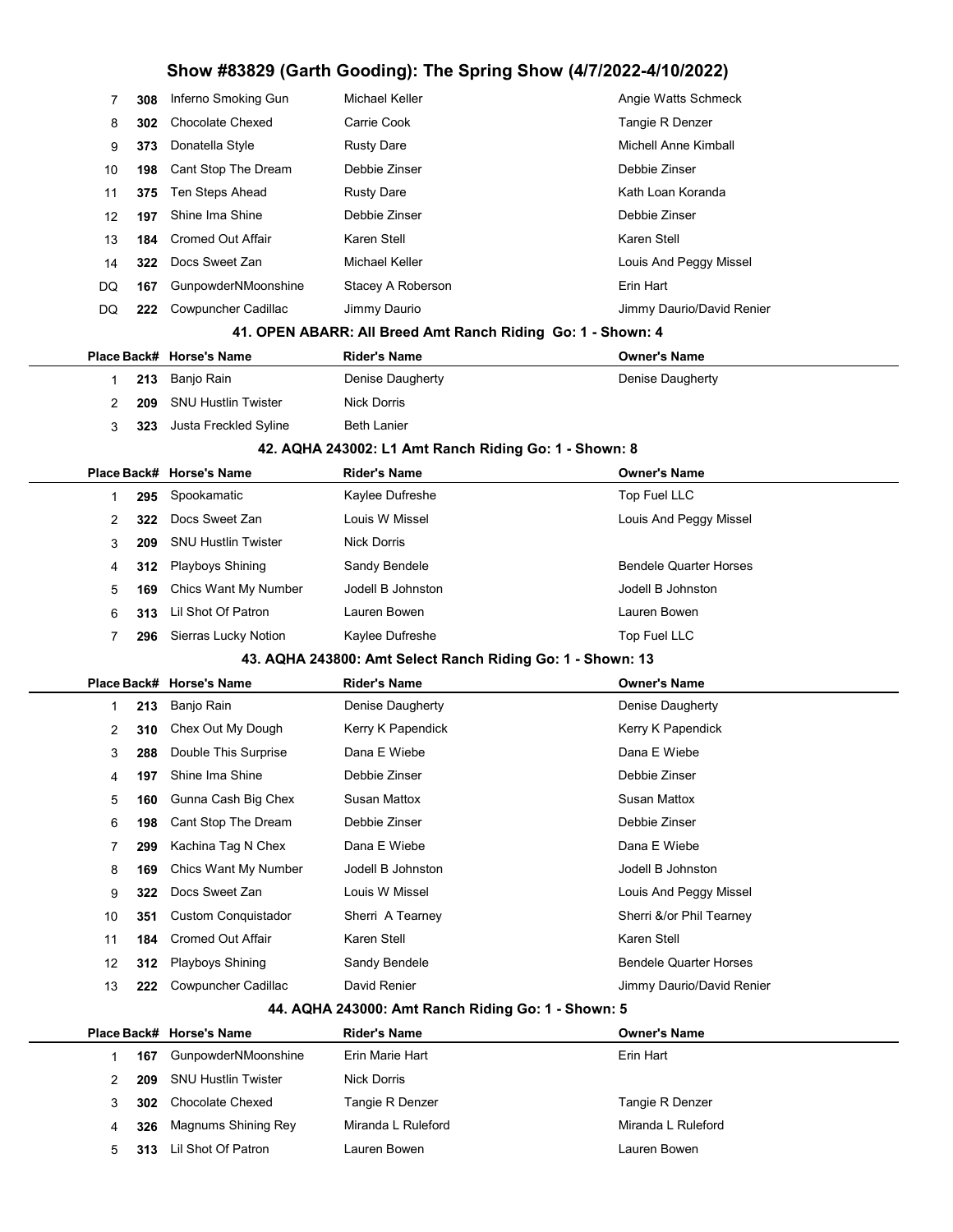### 45. OPEN ABYRR: All Breed Youth Ranch Riding Go: 1 - Shown: 4

|           | Place Back# Horse's Name  | Rider's Name                                            | <b>Owner's Name</b>     |
|-----------|---------------------------|---------------------------------------------------------|-------------------------|
| 325<br>1  | <b>SLJ Ruf Like Juice</b> | Charli Dupree                                           | Charli Dupree           |
| 2<br>293  | Steppin N Chips           | Jake Huston                                             |                         |
| 3<br>285  | Wee Do Chocolate          | Camille E Kennedy                                       | Anne Kennedy            |
| 4<br>317  | Classic San Badger        | Eleanor Hartman                                         |                         |
|           |                           | 46. AQHA 443002: L1 Youth Ranch Riding Go: 1 - Shown: 4 |                         |
|           | Place Back# Horse's Name  | <b>Rider's Name</b>                                     | <b>Owner's Name</b>     |
| 293<br>1  | Steppin N Chips           | Jake Huston                                             |                         |
| 2<br>255  | Magnums Artful Dream      | Ellie Mae Sliss                                         | Sharon Mclendon         |
| 3<br>247  | A Passing 747             | Lyla Martin                                             | Lindsay & Lyla Maratin  |
| 4         | 314 Chic Witha Magnum     | Rosemary Hartman                                        |                         |
|           |                           | 47. AQHA 443000: Youth Ranch Riding Go: 1 - Shown: 7    |                         |
|           | Place Back# Horse's Name  | Rider's Name                                            | <b>Owner's Name</b>     |
| 247<br>1  | A Passing 747             | Lyla Martin                                             | Lindsay & Lyla Maratin  |
| 2<br>293  | Steppin N Chips           | Jake Huston                                             |                         |
| 3<br>320  | Possumbility              | Kameelah Anderson                                       | Kameelah Anderson       |
| 4<br>314  | Chic Witha Magnum         | Rosemary Hartman                                        |                         |
| 5<br>262  | Come On Lets Cruise       | ELLIE KATE WILBURN                                      | ELLIE KATE WILBURN      |
| 6<br>255  | Magnums Artful Dream      | Ellie Mae Sliss                                         | Sharon Mclendon         |
| 7<br>321  | SS Goldschlager           | Kendal Sheppard                                         |                         |
|           |                           | 48. AQHA 134000: Reining Go: 1 - Shown: 18              |                         |
|           | Place Back# Horse's Name  | <b>Rider's Name</b>                                     | <b>Owner's Name</b>     |
| 354<br>1  | Smart Voodoo Brother      | Bud Lyon                                                | Sheila Richey           |
| 2<br>353  | Gotta Magic Gun           | Bud Lyon                                                | <b>Hector Pacheco</b>   |
| 3<br>327  | K R Retro                 | <b>Clint Ramsey</b>                                     | Miranda L Ruleford      |
| 326<br>4  | Magnums Shining Rey       | Clint Ramsey                                            | Miranda L Ruleford      |
| 5<br>385  | Rufin Up The Chics        | Jacob Harris                                            | Elizabeth Harris        |
| 6<br>380  | Einsteins Harlequin       | Chris Woolsey                                           |                         |
| 7<br>169  | Chics Want My Number      | Jodell B Johnston                                       | Jodell B Johnston       |
| 8<br>198  | Cant Stop The Dream       | Debbie Zinser                                           | Debbie Zinser           |
| 9<br>187  | Flashy Vegas Lights       | Jennifer Harshbarger                                    | Sherri Keys             |
| 10<br>290 | <b>JNP Swift Sue</b>      | Jennifer Harshbarger                                    | Jett Mizer              |
| 11<br>294 | Watch Dogg                | <b>Travis Fisher</b>                                    | Top Fuel LLC            |
| 12<br>287 | The Rio Thing             | Jennifer Harshbarger                                    | Jennifer Harshbarger    |
| DQ<br>387 | Smartly Loaded Gun        | Chris Woolsey                                           | Lindsey R Wedlake       |
| DQ<br>386 | Shiny Trailer Trash       | Elizabeth Harris                                        | <b>Elizabeth Harris</b> |
| DQ<br>369 | Trashya Shine             | Michael Keller                                          | Sakari Jade Wilkinson   |
|           |                           | 49. AQHA 234800: Amt Select Reining Go: 1 - Shown: 4    |                         |
|           | Place Back# Horse's Name  | <b>Rider's Name</b>                                     | <b>Owner's Name</b>     |
| 169<br>1  | Chics Want My Number      | Jodell B Johnston                                       | Jodell B Johnston       |
| 2<br>417  | Whiskey N Honey           | Lee Redding                                             | Lee Redding             |
| 3<br>187  | Flashy Vegas Lights       | Sherri L Keys                                           | Sherri Keys             |
| 184<br>4  | <b>Cromed Out Affair</b>  | Karen Stell                                             | Karen Stell             |
|           |                           | 50. AQHA 234000: Amt Reining Go: 1 - Shown: 3           |                         |
|           | Place Back# Horse's Name  | <b>Rider's Name</b>                                     | <b>Owner's Name</b>     |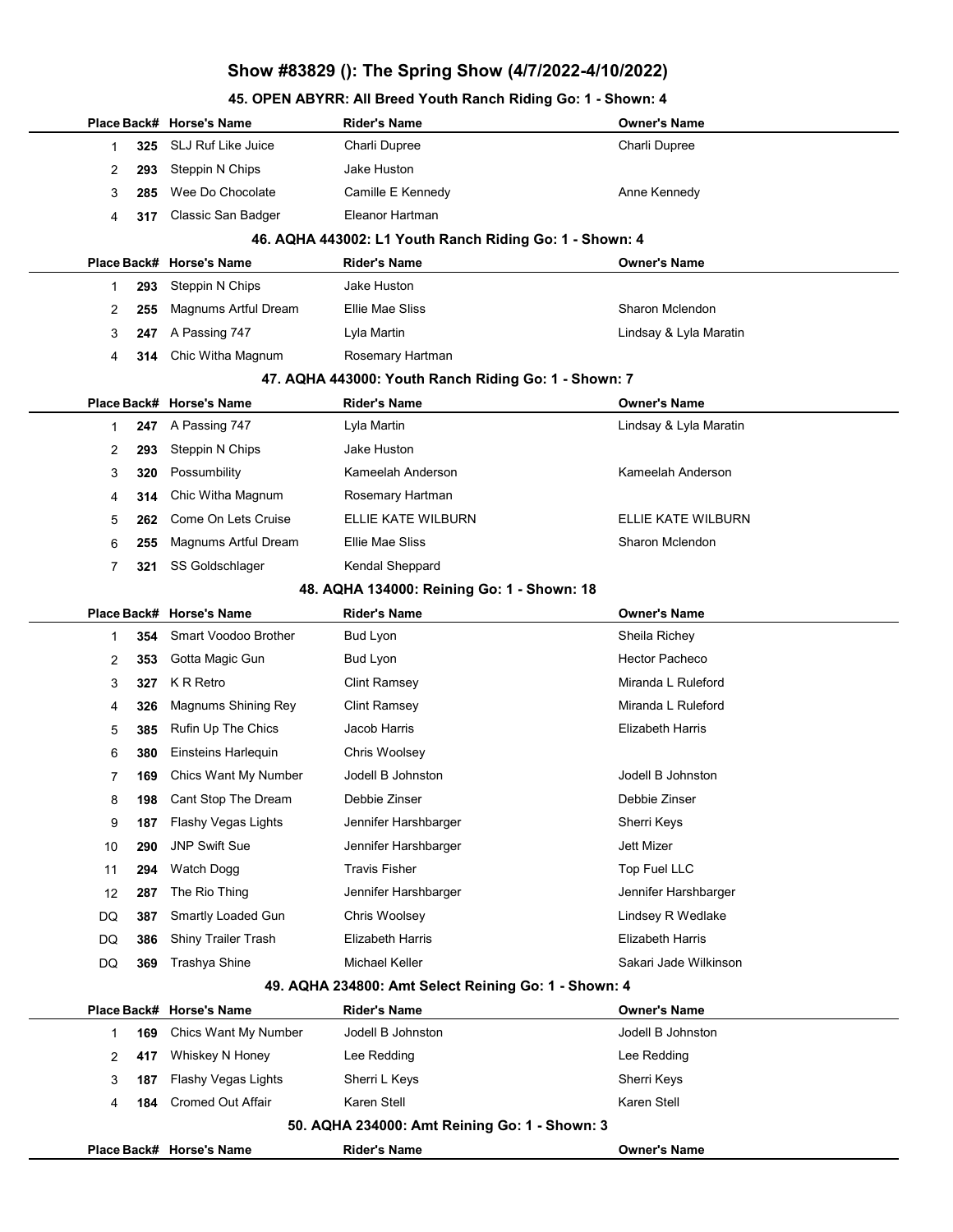| Show #83829 (Garth Gooding): The Spring Show (4/7/2022-4/10/2022) |     |                            |                                                                  |                           |
|-------------------------------------------------------------------|-----|----------------------------|------------------------------------------------------------------|---------------------------|
| 1                                                                 | 198 | Cant Stop The Dream        | Debbie Zinser                                                    | Debbie Zinser             |
| DQ                                                                | 387 | Smartly Loaded Gun         | Lindsey R Wedlake                                                | Lindsey R Wedlake         |
| DQ                                                                | 197 | Shine Ima Shine            | Debbie Zinser                                                    | Debbie Zinser             |
|                                                                   |     |                            | 51. AQHA 434000: Youth Reining Go: 1 - Shown: 7                  |                           |
|                                                                   |     | Place Back# Horse's Name   | <b>Rider's Name</b>                                              | <b>Owner's Name</b>       |
| 1                                                                 | 385 | Rufin Up The Chics         | Jacob Harris                                                     | <b>Elizabeth Harris</b>   |
| 2                                                                 | 386 | <b>Shiny Trailer Trash</b> | Jacob Harris                                                     | <b>Elizabeth Harris</b>   |
| 3                                                                 | 314 | Chic Witha Magnum          | Rosemary Hartman                                                 |                           |
| 4                                                                 | 320 | Possumbility               | Kameelah Anderson                                                | Kameelah Anderson         |
| 5                                                                 | 321 | SS Goldschlager            | Kendal Sheppard                                                  |                           |
| 6                                                                 | 369 | <b>Trashya Shine</b>       | Sakari Jade Wilkinson                                            | Sakari Jade Wilkinson     |
| DQ                                                                | 228 | <b>Rey Town</b>            | Savvy Ganzkow                                                    | Savvy Ganzkow             |
|                                                                   |     |                            | 52. AQHA 238802: L1 Amt Select Trail Go: 1 - Shown: 11           |                           |
|                                                                   |     | Place Back# Horse's Name   | <b>Rider's Name</b>                                              | <b>Owner's Name</b>       |
| 1                                                                 | 173 | Theperfectmargarita        | Lynise M Marshall                                                | Kim Bombard               |
| 2                                                                 | 237 | So Noticed                 | Patty D Goodwin                                                  | Patty D Goodwin           |
| 3                                                                 | 174 | Just Becuz Im Lazy         | Tamie L Richey                                                   | Tamie L Richey            |
| 4                                                                 | 147 | Kiss Me Im Lazy            | Marcia Gillespie                                                 | Marcia Gillespie          |
| 5                                                                 | 126 | Pass The Black Gold        | Cynthia Roth                                                     | Cynthia Roth              |
| 6                                                                 | 166 | Itza Slam Dunk             | Pamela Wilson                                                    | Pamela Wilson             |
| 7                                                                 | 252 | Mighto Machine             | Joanne Lollis                                                    | Joanne Lollis             |
| 8                                                                 | 199 | <b>Sudden Passions</b>     | Rhonda Kraft                                                     | Rhonda Kraft              |
| 9                                                                 | 158 | Sheza Potential Diva       | Robin Otto                                                       | Robin Otto                |
| OP1 10                                                            | 245 | Lopin Miss Penny           | Kimberly Dawn Gartman                                            | <b>Hayley Kittler</b>     |
| DQ                                                                | 122 | Hitt The Jackpot           | Cynthia Carden                                                   | Cynthia Carden            |
|                                                                   |     |                            | 53. AQHA 238803: L2 Amt Select Trail Go: 1 - Shown: 11           |                           |
|                                                                   |     | Place Back# Horse's Name   | <b>Rider's Name</b>                                              | <b>Owner's Name</b>       |
| 1                                                                 | 126 | Pass The Black Gold        | Cynthia Roth                                                     | Cynthia Roth              |
| 2                                                                 | 163 | Hez Kool                   | Connie L Holtz                                                   | Connie L Holtz            |
| 3                                                                 | 155 | <b>Western Dreams</b>      | Cynthia Keeton Rosson                                            | Cynthia Rosson            |
| 4                                                                 | 110 | So Dang Lazy               | Patricia L Clements                                              | Patricia L Clements       |
| 5                                                                 | 174 | Just Becuz Im Lazy         | Tamie L Richey                                                   | Tamie L Richey            |
| 6                                                                 | 147 | Kiss Me Im Lazy            | Marcia Gillespie                                                 | Marcia Gillespie          |
| 7                                                                 | 166 | Itza Slam Dunk             | Pamela Wilson                                                    | Pamela Wilson             |
| 8                                                                 | 237 | So Noticed                 | Patty D Goodwin                                                  | Patty D Goodwin           |
| 9                                                                 | 252 | Mighto Machine             | Joanne Lollis                                                    | Joanne Lollis             |
| 10                                                                | 103 | Look Here Im Hot           | Jean Swiss                                                       | Jean F And Gerald F Swiss |
| DQ                                                                | 104 | The Perfect Martini        | Jean Swiss                                                       | Jean F And Gerald F Swiss |
|                                                                   |     |                            | 54. AQHA 238806: L3 Amt Select Trail Go: 1 - Shown: 7 (18 total) |                           |
|                                                                   |     | Place Back# Horse's Name   | <b>Rider's Name</b>                                              | <b>Owner's Name</b>       |
| 1                                                                 | 101 | Pf Put It N Park           | Carla Townsley                                                   | Carla Townsley            |
| 2                                                                 | 227 | Toucht                     | Kim Burrell Gutowski                                             | Kim Burrell Gutowski      |
| 3                                                                 | 119 | All But Sudden             | Robert D Huver II                                                | Rob And Jane Huver        |
| 4                                                                 | 132 | Zippin A Breeze            | Susan Wilson                                                     | Susan Wilson              |

7 202 Irresistibly Hot Debra Sharp Debra Sharp R Kirk &/Or Debra Sharp

55. AQHA 238002: L1 Amt Trail Go: 1 - Shown: 6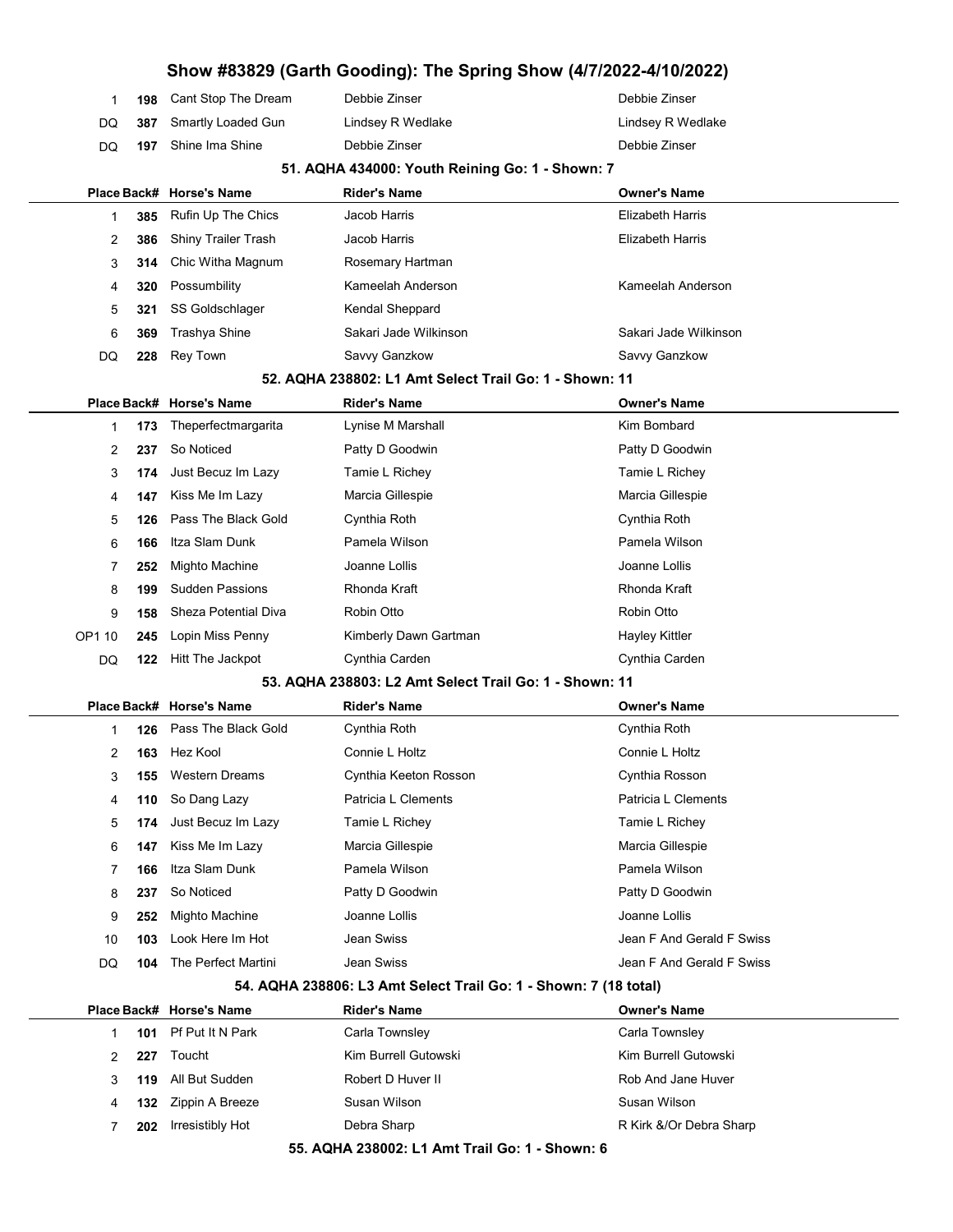|  |          |            | Place Back# Horse's Name                      | <b>Rider's Name</b>                                       | <b>Owner's Name</b>                    |
|--|----------|------------|-----------------------------------------------|-----------------------------------------------------------|----------------------------------------|
|  | 1        | 219        | Justa Lazy Mouse                              | Christina Hansen                                          | Christina Hansen                       |
|  | 2        | 200        | Justa Touch To Much                           | <b>Allison Bowen</b>                                      | Allison Bowen                          |
|  | 3        | 159        | RR Its Suddenly Nite                          | Robert Jerome Herman                                      | <b>Superior Care Management</b>        |
|  | 4        | 264        | Zippen In My Sleep                            | Sarah Clymer                                              | Sarah Clymer                           |
|  | 5        | 371        | <b>Hunting For Unicorns</b>                   | Kayla Herl                                                | Kayla Hurl                             |
|  | DQ       | 234        | Im An Absolute Star                           | Krystal Kirkland                                          | Krystal Kirkland                       |
|  |          |            |                                               | 56. AQHA 238003: L2 Amt Trail Go: 1 - Shown: 9            |                                        |
|  |          |            | Place Back# Horse's Name                      | <b>Rider's Name</b>                                       | <b>Owner's Name</b>                    |
|  | 1        | 281        | <b>Best One Around</b>                        | Heather Van Hooser                                        | Heather Van Hooser                     |
|  | 2        | 154        | Dun Ben Noticed                               | Dr Shelley Dawn Grissom                                   | Dr Shelley Dawn Grissom                |
|  | 3        | 210        | <b>CP President Cahill</b>                    | Janislynn Dorris                                          | Nick And Janislynn Dorris              |
|  | 4        | 131        | VS Code Of Gold                               | Gabrielle M Lofton                                        | <b>Brittany Morgan</b>                 |
|  | 5        | 129        | Herecomeshoneybooboo                          | Gabrielle M Lofton                                        | Gabrielle M Lofton                     |
|  | 6        | 371        | <b>Hunting For Unicorns</b>                   | Kayla Herl                                                | Kayla Hurl                             |
|  | DQ       | 219        | Justa Lazy Mouse                              | Christina Hansen                                          | Christina Hansen                       |
|  |          |            |                                               | 57. AQHA 238006: L3 Amt Trail Go: 1 - Shown: 5 (14 total) |                                        |
|  |          |            | Place Back# Horse's Name                      | <b>Rider's Name</b>                                       | Owner's Name                           |
|  | 1        | 243        | Quick Dun N Steady                            | <b>Hayley Kittler</b>                                     | Hayley Kittler                         |
|  | 3        | 140        | <b>Rumors In The Dark</b>                     | Kendra Whitney                                            | Kendra Whitney                         |
|  | 5        | 224        | Too Lazy To Pay                               | <b>Russell Keith Mueller</b>                              | <b>Russell Keith Mueller</b>           |
|  | 9        | 180        | Willy Good Breeze                             | Morgan Brickham                                           | <b>Brickham Quarter Horses</b>         |
|  |          |            |                                               | 59. AQHA 138004: L1 Trail Go: 1 - Shown: 34               |                                        |
|  |          |            |                                               |                                                           |                                        |
|  |          |            | Place Back# Horse's Name                      | Rider's Name                                              | Owner's Name                           |
|  | 1        | 232        | Her Southern Best                             | <b>Bradley D Ost</b>                                      | Julia Sanderson                        |
|  | 2        | 535        | <b>BADA BING BADA BLUE</b>                    | Caitlyn Champagne                                         | Carolyn Champagne                      |
|  | 3        | 205        | To Cool To Be Hot                             | Micah L Hansen                                            | Addisyn Brooke Albers                  |
|  | 4        | 176        | Mmade To Order                                | John Briggs                                               | Harley K Huff                          |
|  | 5        | 179        | Willy Invite Brady                            | <b>Beth Treptow</b>                                       | <b>Brickham Quarter Horses</b>         |
|  | 6        | 238        | Grace Kelly                                   | <b>Bradley D Ost</b>                                      | Jamie Radebaugh                        |
|  | 7        | 107        | I Fancy The Crowd                             | Adam Blake Smith                                          | Karen Jorgenson                        |
|  | 8        | 242        | To Kool Tobe Krymsun                          | Katelyn Connolly                                          | Martha Lou Oltjen                      |
|  | 9        | 112        | South Beech                                   | <b>Becky George</b>                                       | Kate Upton                             |
|  | 10       | 116        | Glowin Red Hot                                | Alyssa M Casa                                             | Susanne Wilkerson                      |
|  | 11       | 145        | Live Laugh And Lope                           | <b>Becky George</b>                                       | Sherry Allen                           |
|  | 12       | 276        | Hes Not Justa Rumor                           | Nikkole L Riddle                                          | Victoria Corbin                        |
|  |          |            | Bonnaroo Blue                                 |                                                           |                                        |
|  | 13       | 211        |                                               | Evan R Knapp                                              | Kathy Green<br>Duke Williams           |
|  | 14       | 117        | By All Means                                  | Duke Williams                                             | Eva Voss                               |
|  | 15       | 266        | Johnny Mechanic                               | Micah L Hansen                                            |                                        |
|  | 16       | 203        | Luck Of Tha Irish                             | Micah L Hansen                                            | Christina Hansen<br>Michele A Brickham |
|  | 17       | 164        | Gota Lota Lazy                                | <b>Beth Treptow</b>                                       |                                        |
|  | 18       | 108        | Cabo Margarita                                | Becky George                                              | Patricia Rosier                        |
|  | 19       | 371        | <b>Hunting For Unicorns</b>                   | Chris Champagne                                           | Kayla Hurl                             |
|  | 20       | 130        | Vs For Certain                                | <b>Becky George</b>                                       | Michelle Rod                           |
|  | 21<br>22 | 257<br>199 | All About That Lope<br><b>Sudden Passions</b> | Lindsay E Treece<br>Rhonda Kraft                          | Diana E Warden<br>Rhonda Kraft         |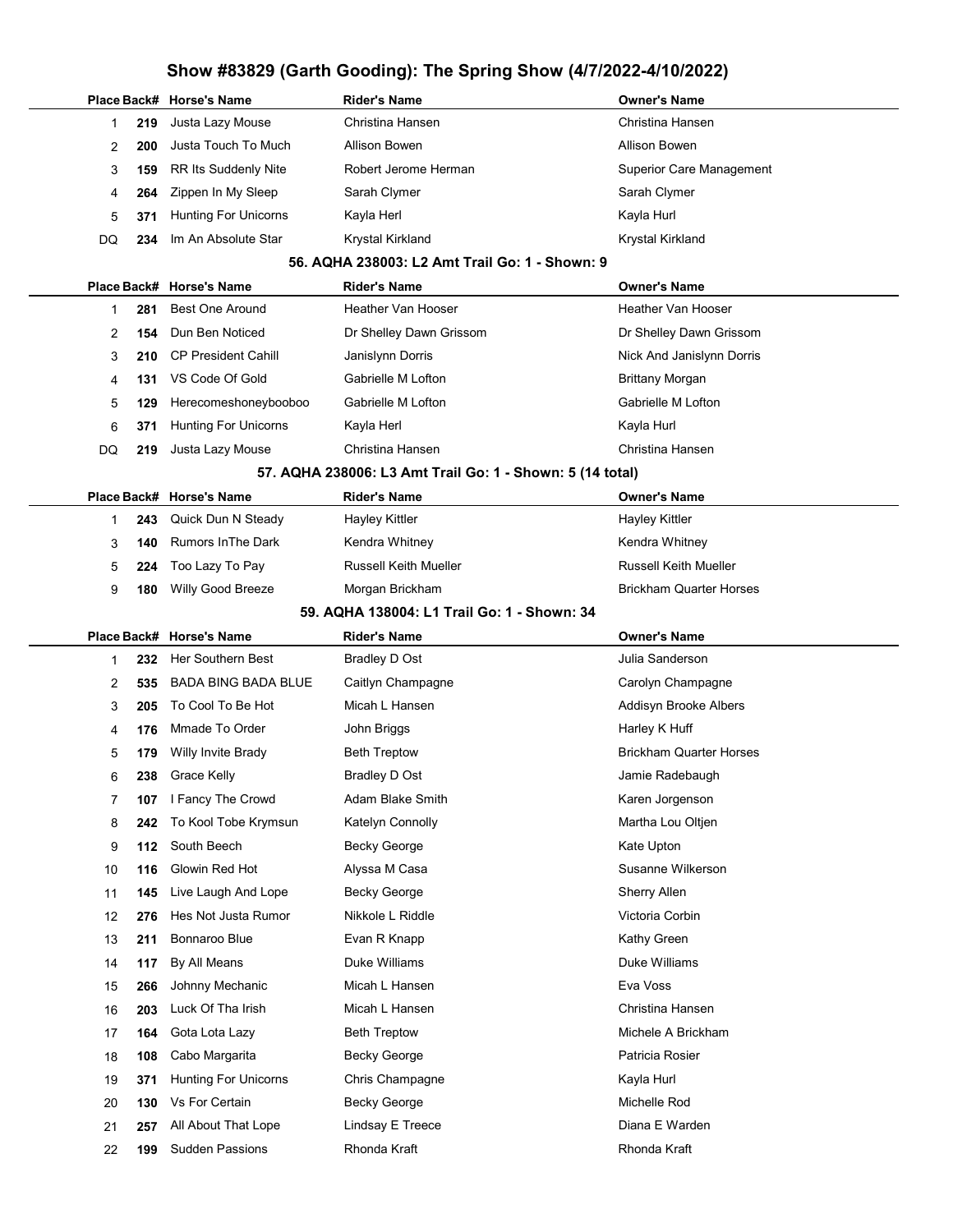|    | 23<br>217          | VS Bettin On Red            | Mandie L House                                             | <b>Superior Care Management</b> |
|----|--------------------|-----------------------------|------------------------------------------------------------|---------------------------------|
|    | 24<br>128          | Lazy Patrick                | Ashley N Dunbar-Clock                                      | Gabrielle M Lofton              |
|    | 25<br>223          | Only In De Moonlight        | Eric J Felt                                                | Robin Loreth                    |
|    | 144<br>26          | <b>Follow The Girl Code</b> | Eric J Felt                                                | Katherine Lacasse               |
|    | 27<br>226          | <b>Red Betweenthe Lines</b> | Nikkole L Riddle                                           | Catherine Craig                 |
| DQ | 172                | <b>Batt Gurl</b>            | Katelyn Connolly                                           | Kris Theiler                    |
| DQ | 244                | SH Willy B Immortal         | Katelyn Connolly                                           | Kyleigh Heikes                  |
| DQ | 127                | VS Flat Out Cool            | Ashley N Dunbar-Clock                                      | <b>Bonnie Sheren</b>            |
| DQ | 143                | RSVP In Red                 | Eric J Felt                                                | Nadine Marie Joaquin            |
|    |                    |                             | 60. AQHA 138100: Junior Trail Go: 1 - Shown: 12            |                                 |
|    |                    | Place Back# Horse's Name    | <b>Rider's Name</b>                                        | <b>Owner's Name</b>             |
|    | 219<br>1           | Justa Lazy Mouse            | Micah L Hansen                                             | Christina Hansen                |
|    | 2<br>176           | Mmade To Order              | John Briggs                                                | Harley K Huff                   |
|    | 3<br>100           | Extremely Good To U         | <b>Becky George</b>                                        | <b>Becky George</b>             |
|    | 4<br>243           | Quick Dun N Steady          | <b>Hayley Kittler</b>                                      | <b>Hayley Kittler</b>           |
|    | 5<br>131           | VS Code Of Gold             | Gabrielle M Lofton                                         | <b>Brittany Morgan</b>          |
|    | 6<br>128           | Lazy Patrick                | Gabrielle M Lofton                                         | Gabrielle M Lofton              |
|    | 7<br>112           | South Beech                 | <b>Becky George</b>                                        | Kate Upton                      |
|    | 8<br>135           | Ima Southern Thing          | <b>Becky George</b>                                        | Carolyn Alexander               |
| DQ | 179                | Willy Invite Brady          | <b>Beth Treptow</b>                                        | <b>Brickham Quarter Horses</b>  |
| DQ | 203                | Luck Of Tha Irish           | Micah L Hansen                                             | Christina Hansen                |
| DQ | 117                | By All Means                | Duke Williams                                              | Duke Williams                   |
| DQ | 204                | Lopin Makes Me Lazy         | John Briggs                                                | Linda A Hall                    |
|    |                    |                             | 61. OPEN SFTRL: Small Fry Trail Go: 1 - Shown: 1           |                                 |
|    |                    | Place Back# Horse's Name    | <b>Rider's Name</b>                                        | <b>Owner's Name</b>             |
|    | 1<br>201           | ZIPPINPISTOLGOODBAR         | <b>LAIKEN HANSEN</b>                                       | Christina Hansen                |
|    |                    |                             | 62. AQHA 438102: L1 Youth Walk Trot Trail Go: 1 - Shown: 3 |                                 |
|    |                    | Place Back# Horse's Name    | <b>Rider's Name</b>                                        | <b>Owner's Name</b>             |
|    | 266<br>1           | Johnny Mechanic             | Eva Voss                                                   | Eva Voss                        |
|    | 2<br>201           | ZIPPINPISTOLGOODBAR         | LAIKEN HANSEN                                              | Christina Hansen                |
|    |                    |                             | 63. AQHA 238102: L1 Amt Walk Trot Trail Go: 1 - Shown: 3   |                                 |
|    |                    | Place Back# Horse's Name    | <b>Rider's Name</b>                                        | Owner's Name                    |
|    | $\mathbf 1$<br>146 | Bein Lazy                   | Lisa Lenaburg                                              | Lisa Lenaburg                   |
|    | 168<br>2           | Rock The Cash Barr          | Leigh Nitcher                                              | Leigh Nitcher                   |
|    | 3<br>108           | Cabo Margarita              | Patricia Rosier                                            | Patricia Rosier                 |
|    |                    |                             | 64. AQHA 438002: L1 Youth Trail Go: 1 - Shown: 7           |                                 |
|    |                    | Place Back# Horse's Name    | <b>Rider's Name</b>                                        | Owner's Name                    |
|    | 246<br>1           | Presleys Got Rhythm         | Kelly Coonce                                               | Katie Coonce                    |
|    | 2<br>151           | I Will Be Hot               | Addison Lynn Langley                                       | Anna & Jimmy Langley            |
|    | 3<br>230           | Hot Lil Assets              | Piper Keller                                               | Heather Leigh Keller            |
|    | 4<br>229           | A Certain Red VETTE         | <b>Grace Riley</b>                                         | <b>Walt Hulse</b>               |
|    | 5<br>159           | RR Its Suddenly Nite        | Ella Kate Herman                                           | <b>Superior Care Management</b> |
| DQ | 175                | lonlydazzleformoney         | Caroline Lynn Herman                                       | <b>Superior Care Management</b> |
|    |                    |                             | 65. AQHA 438003: L2 Youth Trail Go: 1 - Shown: 2           |                                 |
|    |                    | Place Back# Horse's Name    | <b>Rider's Name</b>                                        | <b>Owner's Name</b>             |
|    | 1                  | 535 BADA BING BADA BLUE     | Caitlyn Champagne                                          | Carolyn Champagne               |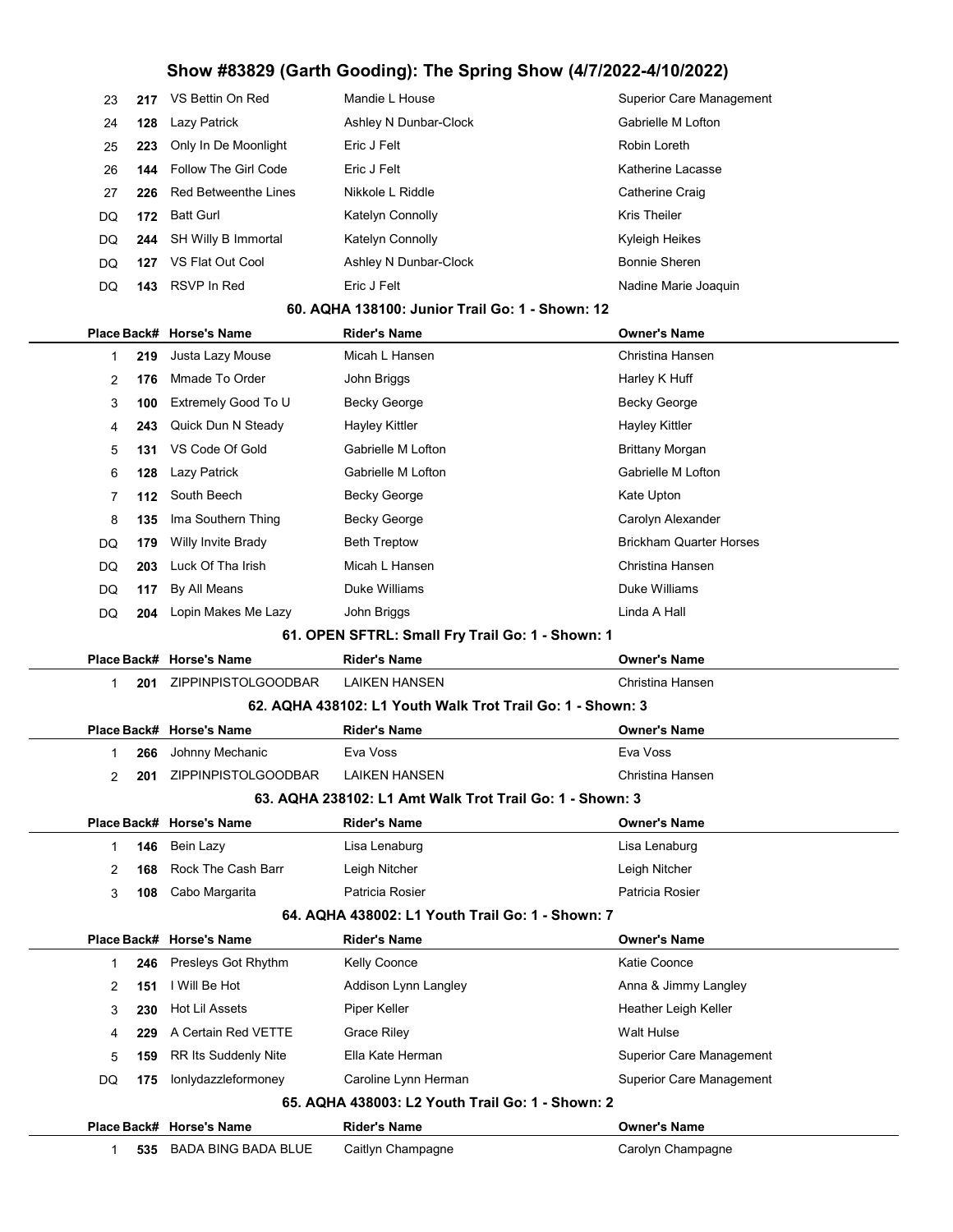| Silow #65629 (Garth Gooding): The Spring Show (4/7/2022-4/10/2022) |     |                          |                      |                      |  |  |
|--------------------------------------------------------------------|-----|--------------------------|----------------------|----------------------|--|--|
| $\mathcal{P}$                                                      | 246 | Presleys Got Rhythm      | <b>Kelly Coonce</b>  | Katie Coonce         |  |  |
| 66. AQHA 438006: L3 Youth Trail Go: 1 - Shown: 4 (6 total)         |     |                          |                      |                      |  |  |
|                                                                    |     | Place Back# Horse's Name | Rider's Name         | <b>Owner's Name</b>  |  |  |
| 3                                                                  | 151 | I Will Be Hot            | Addison Lynn Langley | Anna & Jimmy Langley |  |  |
| 4                                                                  | 250 | Interestedin Outlaws     | Alana Marie Stanton  | Bobbie Jo Stanton    |  |  |
| 5.                                                                 | 230 | Hot Lil Assets           | Piper Keller         | Heather Leigh Keller |  |  |
| 6                                                                  | 229 | A Certain Red VETTE      | <b>Grace Riley</b>   | Walt Hulse           |  |  |
|                                                                    |     |                          |                      |                      |  |  |

**Owner's Name** Walt Hulse

#### 67. OPEN ABYTRL: All Breed Youth Trail Go: 1 - Shown: 2

|     |  | Place Back# Horse's Name   | <b>Rider's Name</b> | Owner's I |
|-----|--|----------------------------|---------------------|-----------|
| DOT |  | 229 A Certain Red VETTE    | Grace Riley         | Walt Huls |
| DOT |  | <b>266</b> Johnny Mechanic | Eva Voss            | Eva Voss  |

#### 68. AQHA 138200: Senior Trail Go: 1 - Shown: 29

|              |                                                                  | Place Back# Horse's Name  | <b>Rider's Name</b>                                                 | <b>Owner's Name</b>          |
|--------------|------------------------------------------------------------------|---------------------------|---------------------------------------------------------------------|------------------------------|
| 1            | 281                                                              | <b>Best One Around</b>    | John Briggs                                                         | Heather Van Hooser           |
| 2            |                                                                  | 132 Zippin A Breeze       | Ashley N Dunbar-Clock                                               | Susan Wilson                 |
| 3            | 123                                                              | VS Fashion Show           | Becky George                                                        | Kate Upton                   |
| 4            | 122                                                              | Hitt The Jackpot          | Ashley N Dunbar-Clock                                               | Cynthia Carden               |
| 5            | 205                                                              | To Cool To Be Hot         | Micah L Hansen                                                      | Addisyn Brooke Albers        |
| 6            | 101                                                              | Pf Put It N Park          | Will L Knabenshue                                                   | Carla Townsley               |
| 7            | 237                                                              | So Noticed                | Jimmy Daurio                                                        | Patty D Goodwin              |
| 8            | 129                                                              | Herecomeshoneybooboo      | Ashley N Dunbar-Clock                                               | Gabrielle M Lofton           |
| 9            | 140                                                              | <b>Rumors In The Dark</b> | Kendra Whitney                                                      | Kendra Whitney               |
| 10           | 146                                                              | Bein Lazy                 | Elizabeth Knabenshue                                                | Lisa Lenaburg                |
| 11           | 250                                                              | Interestedin Outlaws      | Bobbie Jo Stanton                                                   | Bobbie Jo Stanton            |
| 12           | 109                                                              | Pf Shy Guy                | Elizabeth Knabenshue                                                | Carly Epp                    |
| 13           | 227                                                              | Toucht                    | Jimmy Daurio                                                        | Kim Burrell Gutowski         |
| 14           | 149                                                              | <b>Blaze Me Away</b>      | Evan R Knapp                                                        | Ruth Knapp                   |
| 15           | 284                                                              | Mr Mac Lucky              | Jimmy Daurio                                                        | Marty Lea Garcia             |
| 16           | 104                                                              | The Perfect Martini       | Leslie Vagneur Lange                                                | Jean F And Gerald F Swiss    |
| 17           | 246                                                              | Presleys Got Rhythm       | Sabrina Seaboldt                                                    | Katie Coonce                 |
| 18           | 121                                                              | No Nonsense               | Jeff A Mellott                                                      | Linn Wyatt                   |
| DQ           | 103                                                              | Look Here Im Hot          | Leslie Vagneur Lange                                                | Jean F And Gerald F Swiss    |
| DQ           | 124                                                              | Chip Off Good Bar         | Jeff A Mellott                                                      | Eric Moden                   |
|              | 69. AQHA 475000: Youth Performance Halter Mares Go: 1 - Shown: 2 |                           |                                                                     |                              |
|              |                                                                  | Place Back# Horse's Name  | <b>Rider's Name</b>                                                 | <b>Owner's Name</b>          |
| $\mathbf{1}$ | 250                                                              | Interestedin Outlaws      | Alana Marie Stanton                                                 | Bobbie Jo Stanton            |
|              |                                                                  |                           | 70. AQHA 477000: Youth Performance Halter Geldings Go: 1 - Shown: 2 |                              |
|              |                                                                  | Place Back# Horse's Name  | <b>Rider's Name</b>                                                 | <b>Owner's Name</b>          |
| 1            | 276                                                              | Hes Not Justa Rumor       | Lily Corbin                                                         | Victoria Corbin              |
| 2            | 201                                                              | ZIPPINPISTOLGOODBAR       | <b>LAIKEN HANSEN</b>                                                | Christina Hansen             |
|              |                                                                  |                           | 71. AQHA 275000: Amt Performance Halter Mares Go: 1 - Shown: 6      |                              |
|              |                                                                  | Place Back# Horse's Name  | <b>Rider's Name</b>                                                 | <b>Owner's Name</b>          |
| $\mathbf{1}$ | 202                                                              | Irresistibly Hot          | Debra Sharp                                                         | R Kirk &/Or Debra Sharp      |
| 2            | 240                                                              | <b>Hunting For Candy</b>  | <b>Christine Dietz</b>                                              | <b>Christine Dietz</b>       |
| 3            | 103                                                              | Look Here Im Hot          | Jean Swiss                                                          | Jean F And Gerald F Swiss    |
| 4            |                                                                  | 362 Always The Best RV    | Garrison Gene Phillis                                               | <b>Garrison Gene Phillis</b> |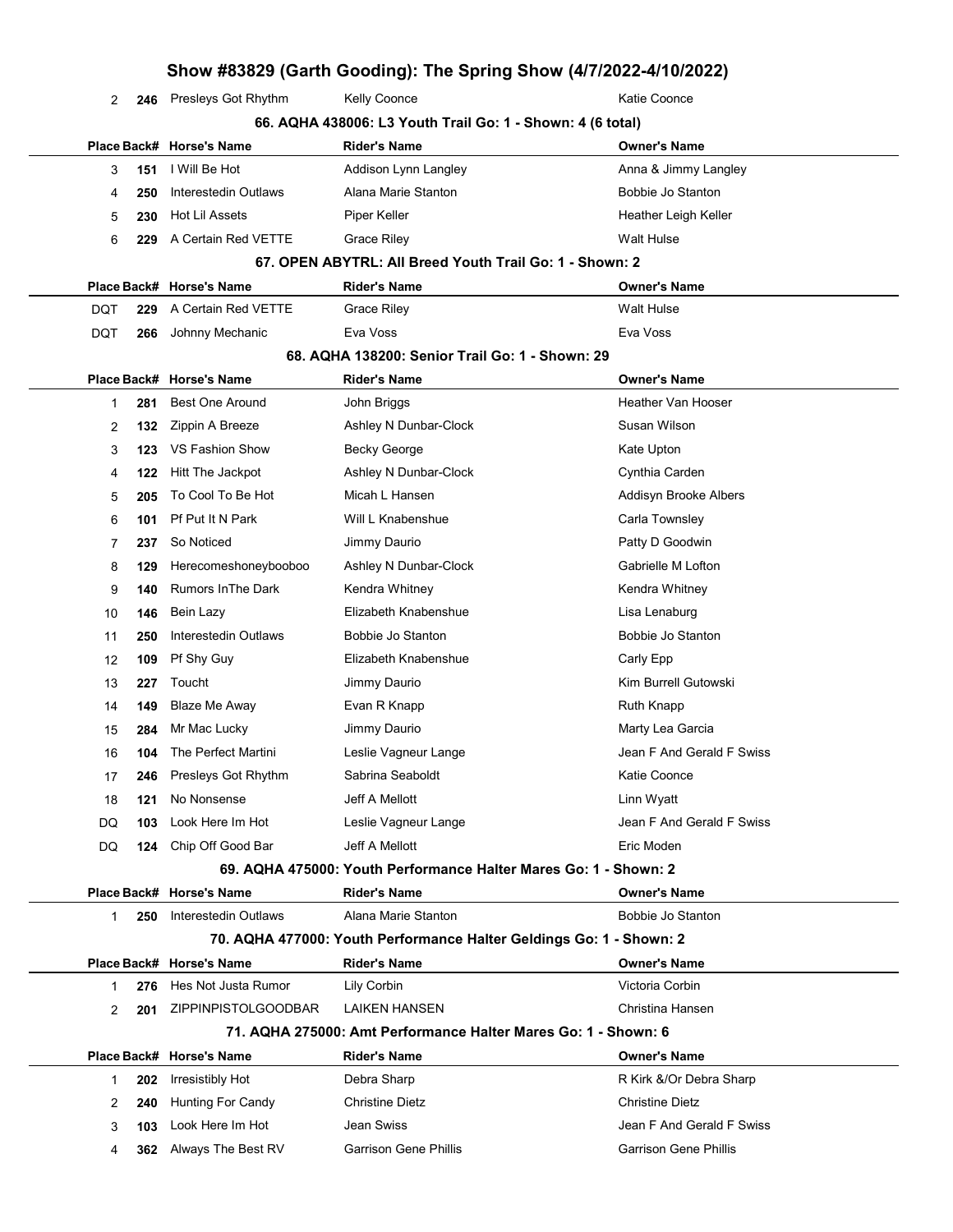## Show #83829 (Debbie Kail): The Spring Show (4/7/2022-4/10/2022) 5 219 Justa Lazy Mouse Christina Hansen Christina Hansen 6 181 Lazy Lookin Lady Morgan Brickham Brickham Quarter Horses 72. AQHA 277000: Amt Performance Halter Geldings Go: 1 - Shown: 19 Place Back# Horse's Name Rider's Name Owner's Name 1 376 Triple X Candace Jussen Candace Tussen Candace Jussen 2 132 Zippin A Breeze Susan Wilson Susan Wilson Susan Wilson 3 273 Cuz Im Da Best **Kelsey Garcia** Reese Garcia Reese Garcia 4 163 Hez Kool Connie L Holtz Connie L Holtz Connie L Holtz 5 165 Krymsun Outlaw Dawn Jindrich Dawn Jindrich 6 142 Alias Goodbar Stormy Vaughn Stormy Vaughn 7 **104** The Perfect Martini Jean Swiss Jean Ferret Swiss Jean F And Gerald F Swiss 8 243 Quick Dun N Steady Hayley Kittler Hayley Kittler Hayley Kittler 9 204 Lopin Makes Me Lazy Sharon Hanks **Communist Communist Communist Communist Communist Communist Communist Communist Communist Communist Communist Communist Communist Communist Communist Communist Communist Communist Co** 73. AQHA 273000: Amt Performance Halter Stallions Go: 1 - Shown: 1 Place Back# Horse's Name **Rider's Name Communist Accord Place Accord Communist Communist Place Back** 1 278 One Notch Above **Emma Verplank** Emma Verplank Emma Verplank 74. AQHA 175000: Performance Halter Mares Go: 1 - Shown: 3 Place Back# Horse's Name Rider's Name Owner's Name 1 202 Irresistibly Hot **Micah L Hansen** R Kirk &/Or Debra Sharp 2 362 Always The Best RV Karissa Rose Tapia Garrison Gene Phillis 3 103 Look Here Im Hot Leslie Vagneur Lange Communication Channel And Gerald F Swiss 75. AQHA 177000: Performance Halter Geldings Go: 1 - Shown: 5 Place Back# Horse's Name Rider's Name Owner's Name 1 **140** Rumors InThe Dark Leslie Vagneur Lange **Kendra Whitney** Kendra Whitney 2 137 Only Roger Kevin Dukes Kevin Gukes Marilyn Swick 3 165 Krymsun Outlaw Dawn Jindrich Dawn Jindrich 4 **101** Pf Put It N Park **Elizabeth Knabenshue** Carla Townsley 5 311 Photo Chute Stacey A Roberson **Stacey A Roberson** Annette L Cline 76. AQHA 173000: Performance Halter Stallions Go: 1 - Shown: 3 Place Back# Horse's Name **Rider's Name Communist Communist Communist** Communist Place Back Assembly Place Back 1 **491** Spoonful Blues Kirt Wingate **All Accords** Ulm Loftin 2 278 One Notch Above **Renee Tidwell Consumers Emma Verplank** 3 298 Dexter 77 Jake Walker 78. AQHA 405500: Youth Two Yr Old Mares Go: 1 - Shown: 1 Place Back# Horse's Name Rider's Name Owner's Name 1 **444** She Has Secretes McKenna Gibson Carolyn Stewart 80. AQHA 405700: Youth Aged Mares Go: 1 - Shown: 1 Place Back# Horse's Name Rider's Name Owner's Name 1 153 Skai Fall Hozanah Hanon Elizabeth Hanon 83. AQHA 205400: Amt Yearling Mares Go: 1 - Shown: 2 Place Back# Horse's Name **Rider's Name Communist Communist Communist** Owner's Name 1 418 Oh Pinch Me Lon Smallwood 2 **442** KR Chocolate Kisses Jeffery Wesley **Jeffery Wesley** Jeffery Wesley 84. AQHA 205500: Amt Two Yr Old Mares Go: 1 - Shown: 2 Place Back# Horse's Name Rider's Name Owner's Name 1 **444** She Has Secretes **Cara McMillian-Gibson** Carolyn Stewart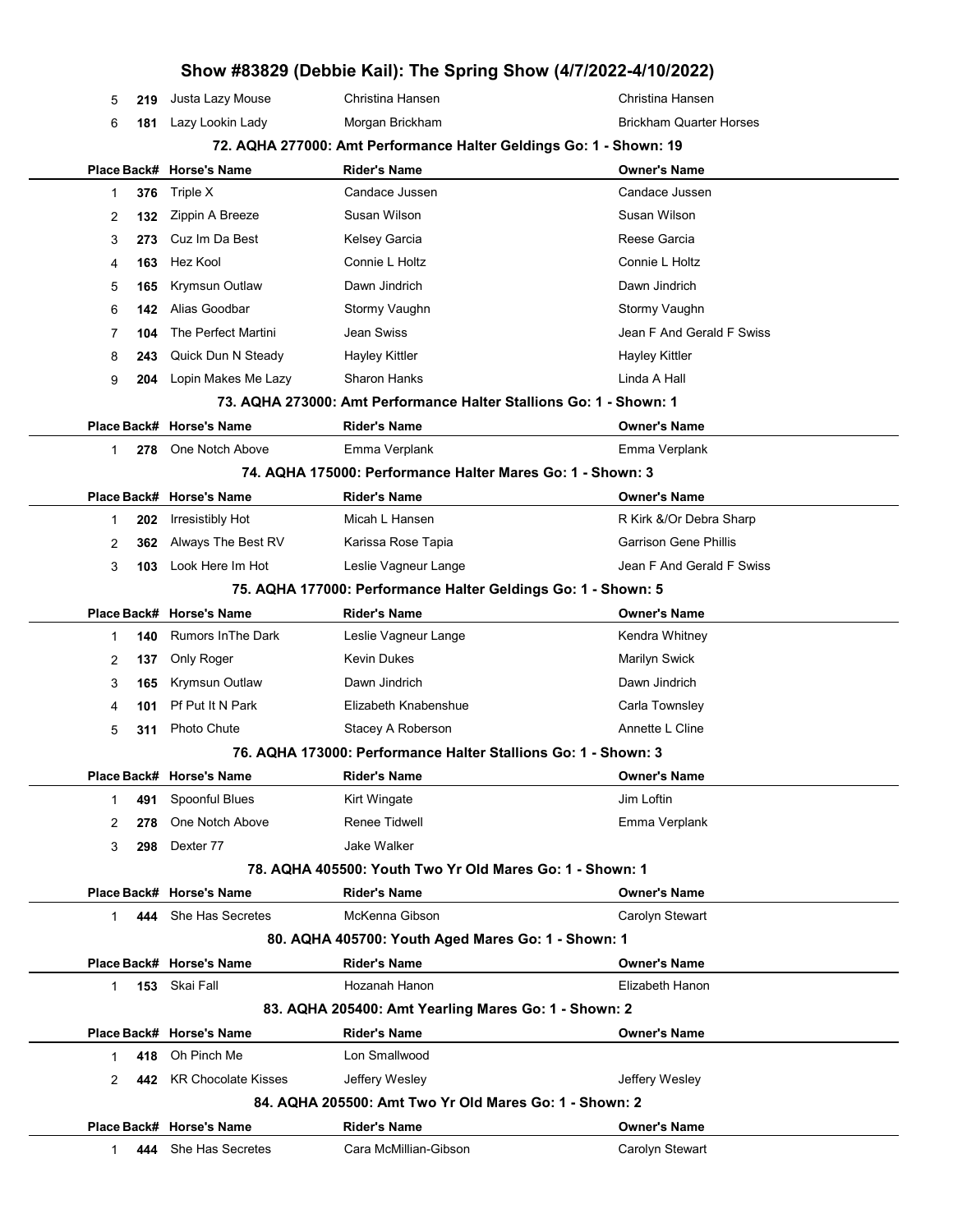|                |     |                             | Show #83829 (Debbie Kail): The Spring Show (4/7/2022-4/10/2022) |                                 |
|----------------|-----|-----------------------------|-----------------------------------------------------------------|---------------------------------|
| $\overline{2}$ | 415 | Ultrasuade                  | Sally Ann Sullivan                                              |                                 |
|                |     |                             | 85. AQHA 205600: Amt Three Yr Old Mares Go: 1 - Shown: 1        |                                 |
|                |     | Place Back# Horse's Name    | <b>Rider's Name</b>                                             | <b>Owner's Name</b>             |
| 1              | 366 | NL Leather N Lace           | <b>Christie Anne Brown</b>                                      | Christie Anne Brown             |
|                |     |                             | 86. AQHA 205700: Amt Aged Mares Go: 1 - Shown: 3                |                                 |
|                |     | Place Back# Horse's Name    | <b>Rider's Name</b>                                             | <b>Owner's Name</b>             |
| 1              | 452 | MagniFicense                | Dan Fox                                                         | Dan Fox                         |
| 2              | 436 | <b>Pretty Charming</b>      | Pam Taylor                                                      |                                 |
| 3              | 168 | Rock The Cash Barr          | Leigh Nitcher                                                   | Leigh Nitcher                   |
|                |     |                             | 89. AQHA 105400: Yearling Mares Go: 1 - Shown: 3                |                                 |
|                |     | Place Back# Horse's Name    | <b>Rider's Name</b>                                             | Owner's Name                    |
| 1              | 418 | Oh Pinch Me                 | Kathy Smallwood                                                 |                                 |
| 2              | 445 | <b>KR Dancin All Night</b>  | Monte Horn                                                      | Carolyn Stewart                 |
| 3              | 442 | <b>KR Chocolate Kisses</b>  | Jeffery Wesley                                                  | Jeffery Wesley                  |
|                |     |                             | 90. AQHA 105500: Two Yr Old Mares Go: 1 - Shown: 3              |                                 |
|                |     | Place Back# Horse's Name    | <b>Rider's Name</b>                                             | <b>Owner's Name</b>             |
| 1              | 444 | She Has Secretes            | Monte Horn                                                      | Carolyn Stewart                 |
| 2              | 439 | Omymy                       | Jason Smith                                                     |                                 |
| 3              | 415 | Ultrasuade                  | P Keith Longacre                                                |                                 |
|                |     |                             | 91. AQHA 105600: Three Yr Old Mares Go: 1 - Shown: 3            |                                 |
|                |     | Place Back# Horse's Name    | <b>Rider's Name</b>                                             | <b>Owner's Name</b>             |
| 1              | 434 | I Gotta Fancy Secret        | Mike McMillian                                                  | F Rogers/Frieda Rogers And      |
| 2              | 366 | NL Leather N Lace           | P Keith Longacre                                                | <b>Christie Anne Brown</b>      |
| 3              | 379 | <b>Limited Edition Lexi</b> | Nikki Longacre                                                  |                                 |
|                |     |                             | 92. AQHA 105700: Aged Mares Go: 1 - Shown: 2                    |                                 |
|                |     | Place Back# Horse's Name    | <b>Rider's Name</b>                                             | <b>Owner's Name</b>             |
| 1              | 452 | MagniFicense                | Luke Castle ()                                                  | Dan Fox                         |
| 2              | 436 | <b>Pretty Charming</b>      | Jason Smith                                                     |                                 |
|                |     |                             | 97. AQHA 407600: Youth Three Yr Old Geldings Go: 1 - Shown: 2   |                                 |
|                |     | Place Back# Horse's Name    | <b>Rider's Name</b>                                             | <b>Owner's Name</b>             |
| 1              | 443 | Legends Secret              | McKenna Gibson                                                  | Carolyn Stewart                 |
| 2              | 513 | Big Kiddin Kid              | Macey Standridge                                                | Charles Or Linda Cline          |
|                |     |                             | 98. AQHA 407700: Youth Aged Geldings Go: 1 - Shown: 2           |                                 |
|                |     | Place Back# Horse's Name    | <b>Rider's Name</b>                                             | <b>Owner's Name</b>             |
| 1              | 514 | Always Kiddin Around        | Macey Standridge                                                | Charles Or Linda Cline          |
| 2              | 265 | <b>Big Time Goodbar</b>     | Reagan Laughlin                                                 | Melinda Laughlin                |
|                |     |                             | 102. AQHA 207500: Amt Two Yr Old Geldings Go: 1 - Shown: 1      |                                 |
|                |     | Place Back# Horse's Name    | <b>Rider's Name</b>                                             | <b>Owner's Name</b>             |
| 1              |     | 437 Mud Bubbles             | Pam Taylor                                                      |                                 |
|                |     |                             | 103. AQHA 207600: Amt Three Yr Old Geldings Go: 1 - Shown: 1    |                                 |
|                |     | Place Back# Horse's Name    | <b>Rider's Name</b>                                             | Owner's Name                    |
| $\mathbf{1}$   | 443 | Legends Secret              | Cara McMillian-Gibson                                           | Carolyn Stewart                 |
|                |     |                             | 104. AQHA 207700: Amt Aged Geldings Go: 1 - Shown: 2            |                                 |
|                |     | Place Back# Horse's Name    | <b>Rider's Name</b>                                             | <b>Owner's Name</b>             |
| 1              | 345 | E Ventually                 | Robert Jerome Herman                                            | <b>Superior Care Management</b> |
| 2              | 435 | Gotta Ante Up               | Lauren M Portman                                                | Anita Wiescamp                  |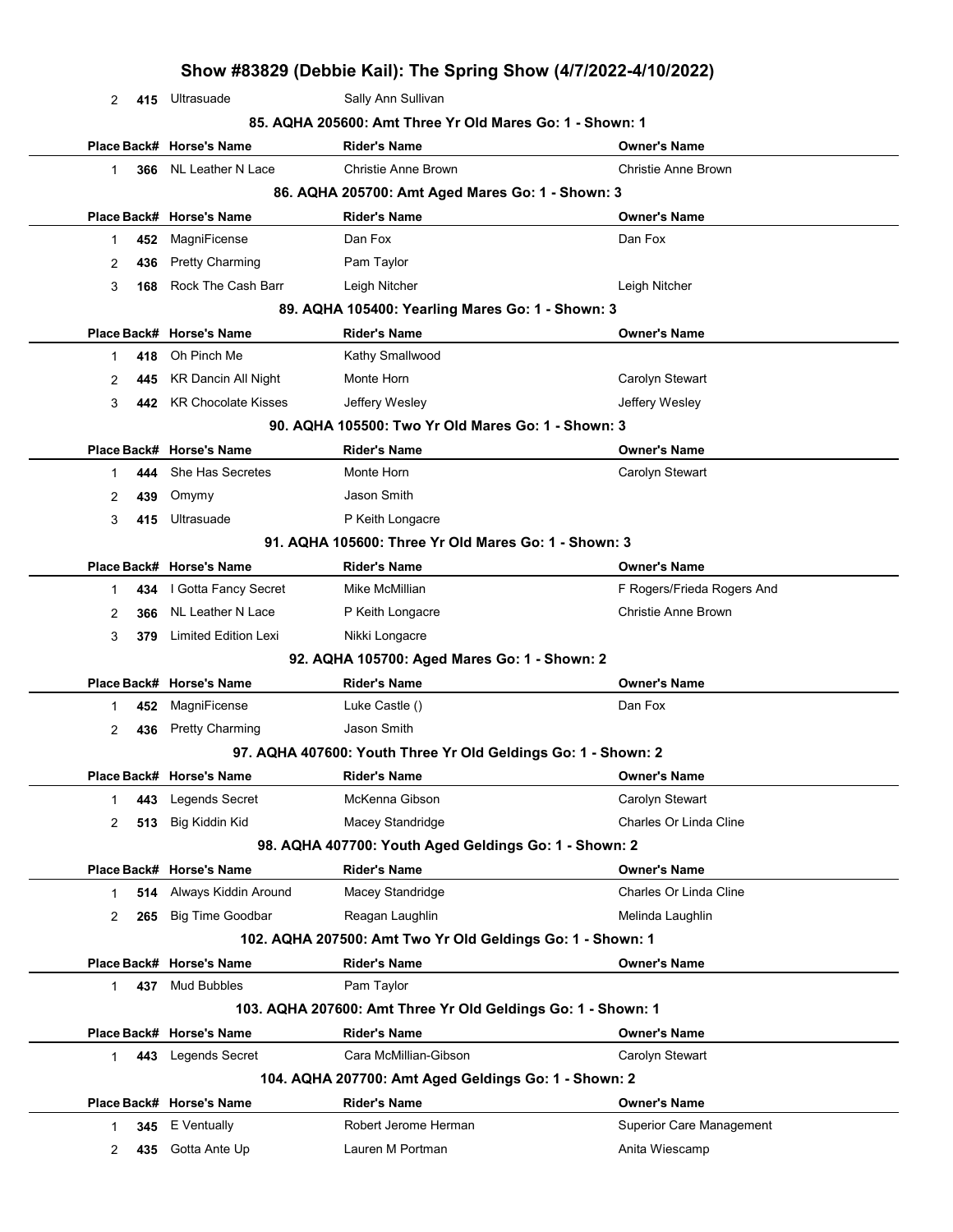107. AQHA 107400: Yearling Geldings Go: 1 - Shown: 1

|           | Place Back# Horse's Name                               | <b>Rider's Name</b>                                       | <b>Owner's Name</b>         |  |  |  |
|-----------|--------------------------------------------------------|-----------------------------------------------------------|-----------------------------|--|--|--|
| 1         | 433   Spy                                              | Mike McMillian                                            | Rebecca D Natress           |  |  |  |
|           | 108. AQHA 107500: Two Yr Old Geldings Go: 1 - Shown: 2 |                                                           |                             |  |  |  |
|           | Place Back# Horse's Name                               | <b>Rider's Name</b>                                       | <b>Owner's Name</b>         |  |  |  |
| 437<br>1  | Mud Bubbles                                            | Jason Smith                                               |                             |  |  |  |
| 2         | 512 Serious Kidder                                     | Lindsay Black                                             | Charles Or Linda Cline      |  |  |  |
|           |                                                        | 109. AQHA 107600: Three Yr Old Geldings Go: 1 - Shown: 2  |                             |  |  |  |
|           | Place Back# Horse's Name                               | <b>Rider's Name</b>                                       | <b>Owner's Name</b>         |  |  |  |
| 443<br>1  | Legends Secret                                         | Monte Horn                                                | Carolyn Stewart             |  |  |  |
| 513<br>2  | Big Kiddin Kid                                         | Amber Wright                                              | Charles Or Linda Cline      |  |  |  |
|           |                                                        | 110. AQHA 107700: Aged Geldings Go: 1 - Shown: 3          |                             |  |  |  |
|           | Place Back# Horse's Name                               | <b>Rider's Name</b>                                       | <b>Owner's Name</b>         |  |  |  |
| 514<br>1  | Always Kiddin Around                                   | Lindsay Black                                             | Charles Or Linda Cline      |  |  |  |
| 2<br>435  | Gotta Ante Up                                          | Mike McMillian                                            | Anita Wiescamp              |  |  |  |
| 3<br>265  | <b>Big Time Goodbar</b>                                | Melinda Laughlin                                          | Melinda Laughlin            |  |  |  |
|           |                                                        | 113. AQHA 203100: Amt Yearling Stallions Go: 1 - Shown: 1 |                             |  |  |  |
|           | Place Back# Horse's Name                               | <b>Rider's Name</b>                                       | <b>Owner's Name</b>         |  |  |  |
| 1         | 416 Prominence                                         | Dan Fox                                                   | Dan Fox                     |  |  |  |
|           |                                                        | 119. AQHA 103100: Yearling Stallions Go: 1 - Shown: 3     |                             |  |  |  |
|           | Place Back# Horse's Name                               | <b>Rider's Name</b>                                       | <b>Owner's Name</b>         |  |  |  |
| 416<br>1  | Prominence                                             | <b>Tim Finkenbinder</b>                                   | Dan Fox                     |  |  |  |
| 2<br>451  | Am I Kiddin You                                        | Luke Castle ()                                            | Charles Or Linda Cline      |  |  |  |
| 3         | 419 Spectacular                                        | Kathy Smallwood                                           |                             |  |  |  |
|           |                                                        | 120. AQHA 103200: Two Yr Old Stallions Go: 1 - Shown: 1   |                             |  |  |  |
|           | Place Back# Horse's Name                               | <b>Rider's Name</b>                                       | <b>Owner's Name</b>         |  |  |  |
| 431<br>1  | IAm The One And Only                                   | Mike McMillian                                            | Jannee And Dominic Pugliani |  |  |  |
|           |                                                        | 136. AQHA 154000: Pleasure Driving Go: 1 - Shown: 2       |                             |  |  |  |
|           | Place Back# Horse's Name                               | <b>Rider's Name</b>                                       | <b>Owner's Name</b>         |  |  |  |
| 1         | 136 Zip N The Dreams                                   | Kevin Dukes                                               | Annelise Sophiea            |  |  |  |
| 2<br>269  | Al Ways Couture                                        | Stacey A Roberson                                         | Dr. Kimberly M Roark        |  |  |  |
|           |                                                        | 138. AQHA 136004: L1 Western Riding Go: 1 - Shown: 11     |                             |  |  |  |
|           | Place Back# Horse's Name                               | <b>Rider's Name</b>                                       | <b>Owner's Name</b>         |  |  |  |
| 158<br>1  | Sheza Potential Diva                                   | Leonard Berryhill                                         | Robin Otto                  |  |  |  |
| 156<br>2  | Shes One Na Million                                    | Will L Knabenshue                                         | Cynthia Keeton Rosson       |  |  |  |
| 3<br>150  | Goin Nowhere Fast                                      | Leonard Berryhill                                         | Anna & Jimmy Langley        |  |  |  |
| 147<br>4  | Kiss Me Im Lazy                                        | Mandie L House                                            | Marcia Gillespie            |  |  |  |
| 5<br>205  | To Cool To Be Hot                                      | Micah L Hansen                                            | Addisyn Brooke Albers       |  |  |  |
| 6<br>217  | VS Bettin On Red                                       | Leonard Berryhill                                         | Superior Care Management    |  |  |  |
| 7<br>206  | Lopin For The Ladys                                    | Micah L Hansen                                            | Julianne Hornig             |  |  |  |
| 8<br>123  | VS Fashion Show                                        | Becky George                                              | Kate Upton                  |  |  |  |
| 9<br>118  | Dont I Look Good                                       | Alyssa M Casa                                             | Ashley Rutledge Roberts     |  |  |  |
| DQ<br>131 | VS Code Of Gold                                        | Ashley N Dunbar-Clock                                     | <b>Brittany Morgan</b>      |  |  |  |
| DQ<br>126 | Pass The Black Gold                                    | Ashley N Dunbar-Clock                                     | Cynthia Roth                |  |  |  |
|           |                                                        | 140. AQHA 236002: L1 Amt Western Riding Go: 1 - Shown: 7  |                             |  |  |  |
|           | Place Back# Horse's Name                               | <b>Rider's Name</b>                                       | <b>Owner's Name</b>         |  |  |  |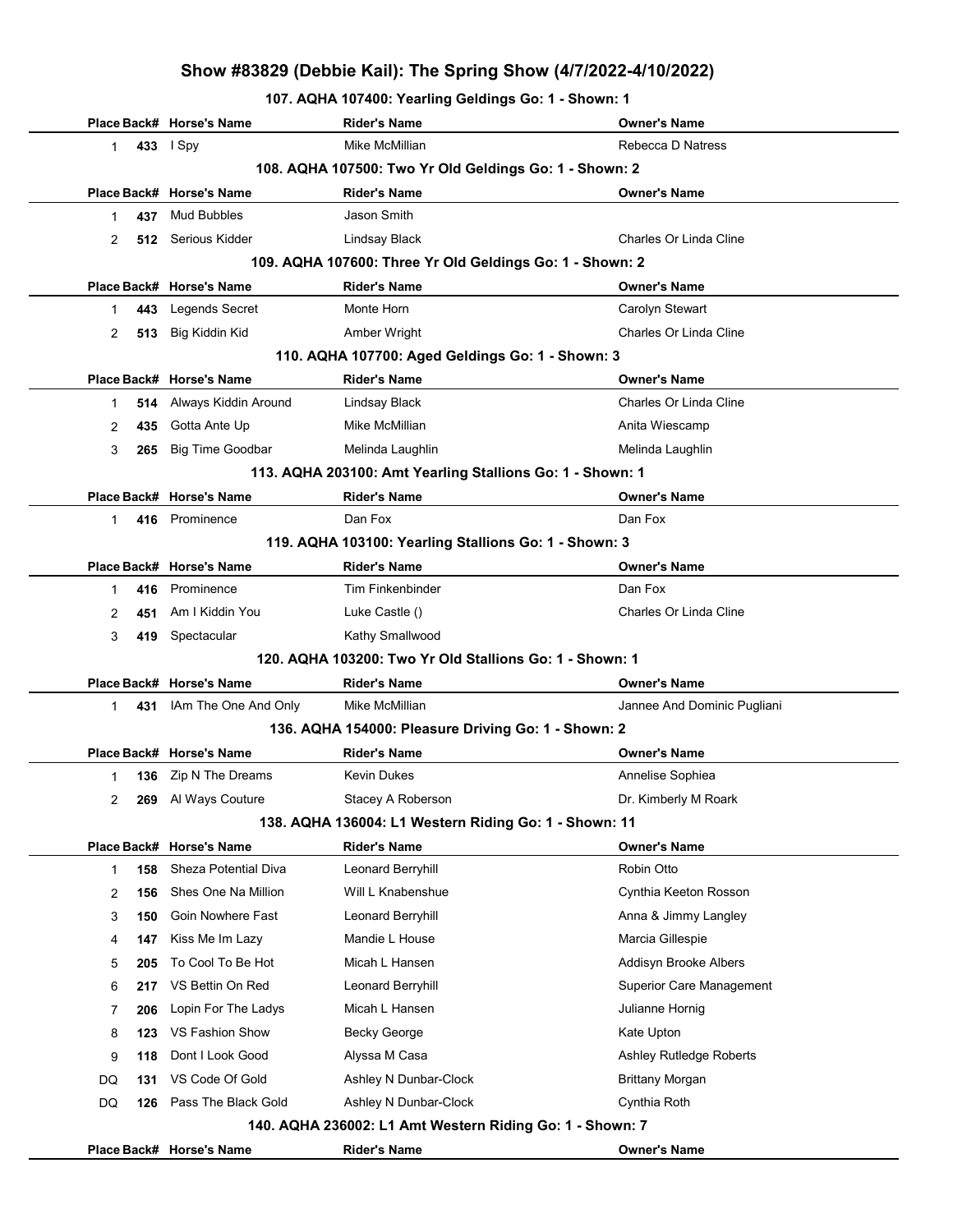|    | 237 | So Noticed                     | Patty D Goodwin      | Patty D Goodwin                 |
|----|-----|--------------------------------|----------------------|---------------------------------|
| 2  | 159 | RR Its Suddenly Nite           | Robert Jerome Herman | <b>Superior Care Management</b> |
|    |     | 272 Lopin A Hot Streak         | Kate Toomey Evans    | Kate Toomey Evans               |
| 4  | 252 | Mighto Machine                 | Joanne Lollis        | Joanne Lollis                   |
| 5  | 163 | Hez Kool                       | Connie L Holtz       | Connie L Holtz                  |
| 6  |     | <b>126</b> Pass The Black Gold | Cynthia Roth         | Cynthia Roth                    |
| DQ | 227 | Toucht                         | Kim Burrell Gutowski | Kim Burrell Gutowski            |
|    |     |                                |                      |                                 |

#### 141. AQHA 436002: L1 Youth Western Riding Go: 1 - Shown: 6

|     |     | Place Back# Horse's Name | <b>Rider's Name</b>  | <b>Owner's Name</b>      |
|-----|-----|--------------------------|----------------------|--------------------------|
|     | 535 | BADA BING BADA BLUE      | Caitlyn Champagne    | Carolyn Champagne        |
|     | 151 | I Will Be Hot            | Addison Lynn Langley | Anna & Jimmy Langley     |
| 3   | 157 | Hesjustalovemachine      | Elizabeth Vinson     | Dallas Zaloudek          |
| 4   | 159 | RR Its Suddenly Nite     | Caroline Lynn Herman | Superior Care Management |
| DQ. | 229 | A Certain Red VETTE      | <b>Grace Riley</b>   | Walt Hulse               |
| DQ  | 230 | Hot Lil Assets           | Piper Keller         | Heather Leigh Keller     |
|     |     |                          |                      |                          |

#### 143. AQHA 236000: Amt Western Riding Go: 1 - Shown: 5

|                                                         |     | Place Back# Horse's Name | <b>Rider's Name</b>     | <b>Owner's Name</b>     |  |  |
|---------------------------------------------------------|-----|--------------------------|-------------------------|-------------------------|--|--|
|                                                         | 154 | Dun Ben Noticed          | Dr Shelley Dawn Grissom | Dr Shelley Dawn Grissom |  |  |
|                                                         | 272 | Lopin A Hot Streak       | Kate Toomey Evans       | Kate Toomey Evans       |  |  |
|                                                         | 101 | Pf Put It N Park         | Carla Townsley          | Carla Townsley          |  |  |
| 4                                                       | 156 | Shes One Na Million      | Cynthia Keeton Rosson   | Cynthia Keeton Rosson   |  |  |
| 144. AQHA 436000: Youth Western Riding Go: 1 - Shown: 3 |     |                          |                         |                         |  |  |
|                                                         |     | Place Back# Horse's Name | <b>Rider's Name</b>     | <b>Owner's Name</b>     |  |  |

|    |     | $F$ iace Dac $F$ Fibrace Straine | NUEL 3 NATIE         | <b>UWITCH</b> STRAING |
|----|-----|----------------------------------|----------------------|-----------------------|
|    | 230 | Hot Lil Assets                   | Piper Keller         | Heather Leigh Keller  |
|    | 151 | I Will Be Hot                    | Addison Lynn Langley | Anna & Jimmy Langley  |
| DQ |     | 535 BADA BING BADA BLUE          | Caitlyn Champagne    | Carolyn Champagne     |
|    |     |                                  |                      |                       |

#### 145. AQHA 136200: Senior Western Riding Go: 1 - Shown: 12

|    |     | Place Back# Horse's Name | <b>Rider's Name</b>   | <b>Owner's Name</b>             |
|----|-----|--------------------------|-----------------------|---------------------------------|
|    | 237 | So Noticed               | Jimmy Daurio          | Patty D Goodwin                 |
| 2  | 292 | Only After You           | Bradley D Ost         | Tara Landon                     |
| 3  | 284 | Mr Mac Lucky             | Jimmy Daurio          | Marty Lea Garcia                |
| 4  | 158 | Sheza Potential Diva     | Leonard Berryhill     | Robin Otto                      |
| 5  | 163 | Hez Kool                 | Leslie Vagneur Lange  | Connie L Holtz                  |
| 6  | 101 | Pf Put It N Park         | Will L Knabenshue     | Carla Townsley                  |
| 7  | 206 | Lopin For The Ladys      | Micah L Hansen        | Julianne Hornig                 |
| 8  | 102 | UF Certainly A Priss     | Will L Knabenshue     | Carla Townsley                  |
| 9  | 156 | Shes One Na Million      | Cynthia Keeton Rosson | Cynthia Keeton Rosson           |
| 10 | 376 | Triple X                 | Candace Jussen        | Candace Jussen                  |
| DQ | 122 | Hitt The Jackpot         | Ashley N Dunbar-Clock | Cynthia Carden                  |
| DQ | 217 | VS Bettin On Red         | Leonard Berryhill     | <b>Superior Care Management</b> |
|    |     |                          |                       |                                 |

#### 146. AQHA 142004: L1 Western Pleasure Go: 1 - Shown: 6

|  |     | Place Back# Horse's Name | <b>Rider's Name</b> | <b>Owner's Name</b>          |
|--|-----|--------------------------|---------------------|------------------------------|
|  |     | 362 Always The Best RV   | Eric J Felt         | <b>Garrison Gene Phillis</b> |
|  |     | 266 Johnny Mechanic      | Micah L Hansen      | Eva Voss                     |
|  |     | 105 Iceing On The Cake   | Will L Knabenshue   | Donna C Nichols              |
|  | 253 | Classic Potential        | Alison Muzyka       | John Pawelek                 |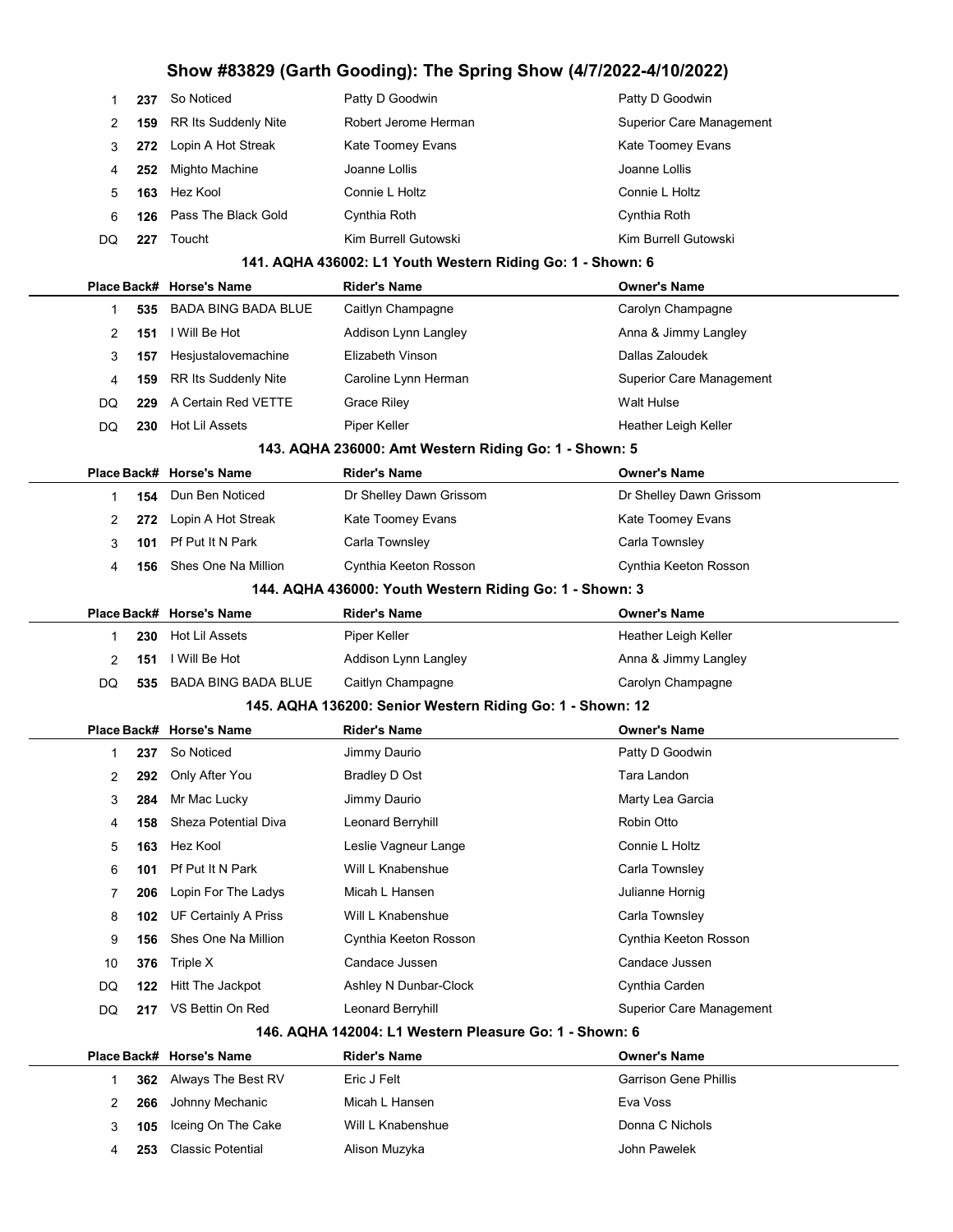## Show #83829 (Garth Gooding): The Spring Show (4/7/2022-4/10/2022) 5 347 Batt Girl Don't Cry Mike Hoeppner 6 547 Shes A Cool Gal Mikayla McCoy Null Allows Walt Hulse 147. AQHA 242102: L1 Amt Walk Trot Western Pleasure Go: 1 - Shown: 8 Place Back# Horse's Name Rider's Name Owner's Name 1 **421** Hezsimplythebest Kim Cassingham Kim Cassingham Kim Cassingham 2 241 Im Smooth N Dreamy Amanda Denise Johnson Amanda Denise Johnson 3 367 Flashin My Martinis Tammy Sanders Tammy Sanders Tammy Sanders 4 235 Look At Him Strut Linda Herrick Linda Herrick Linda Herrick 5 307 Sweethart Invitation **Jayden Kreska** Jayden Kreska Jayden Kreska 6 168 Rock The Cash Barr Leigh Nitcher Leigh Nitcher 7 546 Dreamin Of Whiskey Kayleena Crites 8 146 Bein Lazy Lisa Lenaburg Lisa Lenaburg 148. OPEN ABAWP: All Breed Amt Western Pleasure Go: 1 - Shown: 4 Place Back# Horse's Name Rider's Name Owner's Name 1 306 Impulse Of Hope **Katie Tellor** Katie Tellor **Katie Tellor** Katie Tellor 2 162 Vitals Are Good Cathy Seim Cathy Seim Cathy Seim Cathy Seim 3 338 Pistoll Pete **Haley Adams** Haley Adams **Haley Adams** Haley Adams 149. AQHA 242802: L1 Amt Select Western Pleasure Go: 1 - Shown: 9 Place Back# Horse's Name Rider's Name Owner's Name 1 126 Pass The Black Gold Cynthia Roth Cynthia Roth 2 158 Sheza Potential Diva Robin Otto Robin Otto 3 377 The Whiskey Mmade Me Kathy Hood **Kathy Hood** Kathy Hood Kathy Hood 4 125 Pretensioso Lisa Foreman Stewart Lisa Foreman Stewart 5 215 Huntin The Flatline Linda A Hall Linda A Hall 6 104 The Perfect Martini Jean Swiss Jean F And Gerald F Swiss 7 291 Shes Certainly Lazy Tina King Tina King Tina King Tina King 8 245 Lopin Miss Penny Kimberly Dawn Gartman Hayley Kittler 9 115 Ww Sudden Impulse Suzanne Tyler Suzanne Tyler Suzanne Tyler 150. AQHA 242800: Amt Select Western Pleasure Go: 1 - Shown: 4 Place Back# Horse's Name Rider's Name Owner's Name 1 122 Hitt The Jackpot Cynthia Carden Cynthia Carden 2 126 Pass The Black Gold Cynthia Roth Cynthia Roth 3 125 Pretensioso Lisa Foreman Stewart Lisa Foreman Stewart 4 227 Toucht Kim Burrell Gutowski Kim Burrell Gutowski Kim Burrell Gutowski 151. AQHA 142100: Junior Western Pleasure Go: 1 - Shown: 3 Place Back# Horse's Name Rider's Name Owner's Name 1 363 Dreams Made Of This Eric J Felt National Assemblance Marie Joaquin 2 365 Venture South **Adam Blake Smith** Stacy Muzljakovich DQ 105 Iceing On The Cake Will L Knabenshue Donna C Nichols 152. AQHA 242002: L1 Amt Western Pleasure Go: 1 - Shown: 6 Place Back# Horse's Name Rider's Name Owner's Name 1 306 Impulse Of Hope Katie Tellor Katie Tellor Katie Tellor 2 316 Whoose On First Leane K Capps Leane K Capps Leane K Capps 3 200 Justa Touch To Much Allison Bowen Allison Bowen 4 338 Pistoll Pete **Haley Adams** Haley Adams **Haley Adams** 5 264 Zippen In My Sleep Sarah Clymer Sarah Clymer Sarah Clymer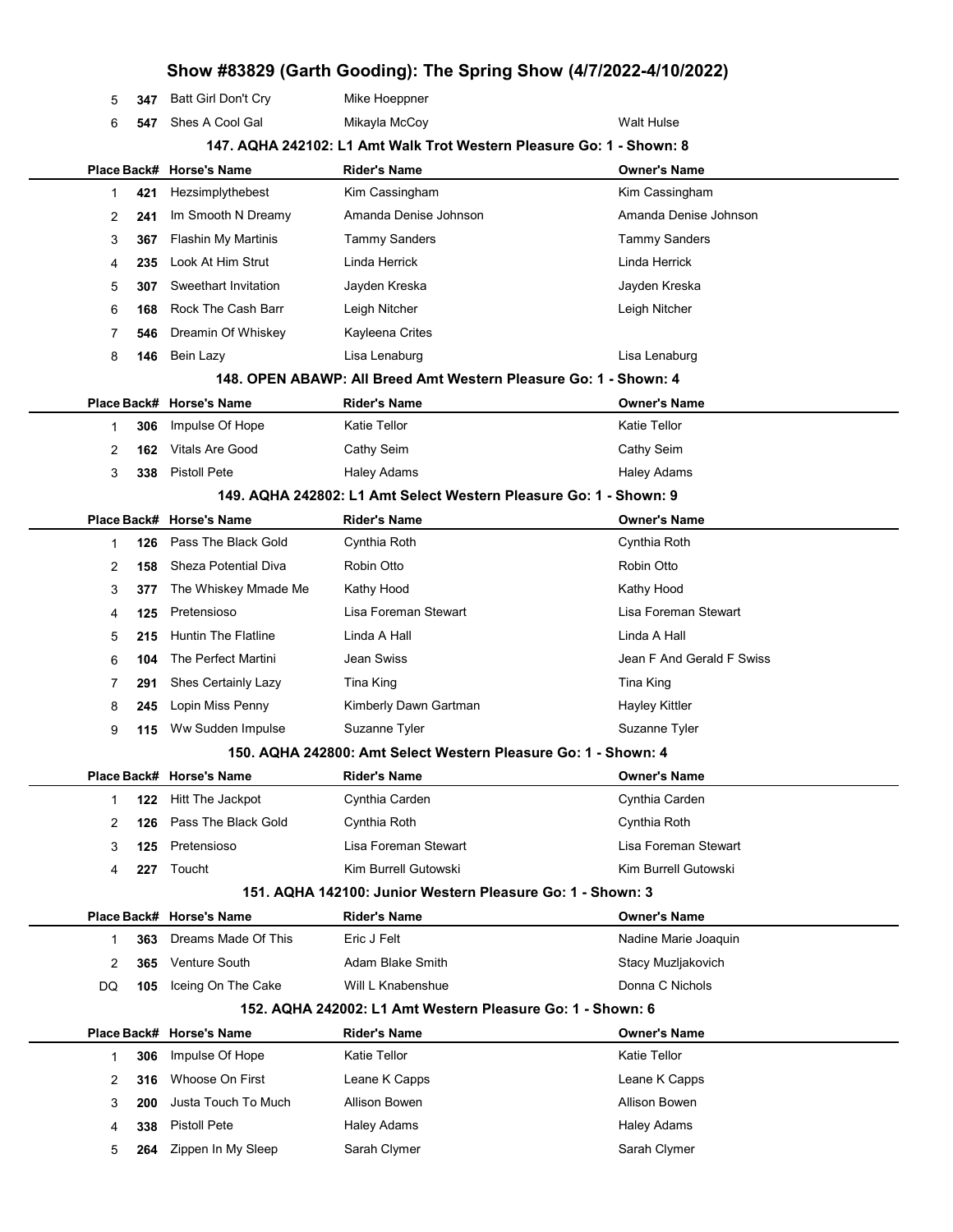6 **142** Alias Goodbar Stormy Vaughn Stormy Vaughn Stormy Vaughn

|              |     |                           | 153. AQHA 242000: Amt Western Pleasure Go: 1 - Shown: 6                |                                 |
|--------------|-----|---------------------------|------------------------------------------------------------------------|---------------------------------|
|              |     | Place Back# Horse's Name  | <b>Rider's Name</b>                                                    | <b>Owner's Name</b>             |
| 1            | 219 | Justa Lazy Mouse          | Christina Hansen                                                       | Christina Hansen                |
| 2            | 217 | VS Bettin On Red          | Robert Jerome Herman                                                   | <b>Superior Care Management</b> |
| 3            | 140 | <b>Rumors In The Dark</b> | Kendra Whitney                                                         | Kendra Whitney                  |
| 4            | 243 | Quick Dun N Steady        | <b>Hayley Kittler</b>                                                  | <b>Hayley Kittler</b>           |
| 5            | 224 | Too Lazy To Pay           | <b>Russell Keith Mueller</b>                                           | <b>Russell Keith Mueller</b>    |
|              |     |                           | 154. AQHA 442102: L1 Youth Walk Trot Western Pleasure Go: 1 - Shown: 6 |                                 |
|              |     | Place Back# Horse's Name  | <b>Rider's Name</b>                                                    | <b>Owner's Name</b>             |
| $\mathbf 1$  | 271 | <b>Shez Pebbles</b>       | Mia Spingola                                                           |                                 |
| 2            | 224 | Too Lazy To Pay           | Brooklyn Mueller                                                       | <b>Russell Keith Mueller</b>    |
| 3            | 201 | ZIPPINPISTOLGOODBAR       | <b>LAIKEN HANSEN</b>                                                   | Christina Hansen                |
| 4            | 257 | All About That Lope       | Maddie Dawson                                                          | Diana E Warden                  |
| 5            | 261 | <b>Truly That Simple</b>  | Emma Frick                                                             |                                 |
| 6            | 153 | Skai Fall                 | Hozanah Hanon                                                          | Elizabeth Hanon                 |
|              |     |                           | 155. OPEN ABYWP: All Breed Youth Western Pleasure Go: 1 - Shown: 2     |                                 |
|              |     | Place Back# Horse's Name  | Rider's Name                                                           | <b>Owner's Name</b>             |
| $\mathbf{1}$ | 266 | Johnny Mechanic           | Eva Voss                                                               | Eva Voss                        |
| 2            | 225 | LF Black Gold             | <b>Cadence Coates</b>                                                  | Cadence Coates                  |
|              |     |                           | 156. AQHA 442002: L1 Youth Western Pleasure Go: 1 - Shown: 5           |                                 |
|              |     | Place Back# Horse's Name  | <b>Rider's Name</b>                                                    | <b>Owner's Name</b>             |
| $\mathbf{1}$ | 266 | Johnny Mechanic           | Eva Voss                                                               | Eva Voss                        |
| 2            | 276 | Hes Not Justa Rumor       | Lily Corbin                                                            | Victoria Corbin                 |
| 3            | 265 | <b>Big Time Goodbar</b>   | Renna Laughlin                                                         | Melinda Laughlin                |
| 4            | 196 | Vital Signs R Stable      | Ella Kate Herman                                                       | <b>Superior Care Management</b> |
|              |     |                           | 157. AQHA 442000: Youth Western Pleasure Go: 1 - Shown: 2              |                                 |
|              |     | Place Back# Horse's Name  | Rider's Name                                                           | <b>Owner's Name</b>             |
| 1            | 175 | lonlydazzleformoney       | Caroline Lynn Herman                                                   | <b>Superior Care Management</b> |
| 2            | 276 | Hes Not Justa Rumor       | Lily Corbin                                                            | Victoria Corbin                 |
|              |     |                           | 158. AQHA 142200: Senior Western Pleasure Go: 1 - Shown: 7             |                                 |
|              |     | Place Back# Horse's Name  | Rider's Name                                                           | <b>Owner's Name</b>             |
| 1            | 316 | Whoose On First           | Adam Blake Smith                                                       | Leane K Capps                   |
| 2            | 361 | One Code Of Red           | Eric J Felt                                                            | Robin Loreth                    |
| 3            | 140 | <b>Rumors In The Dark</b> | Leslie Vagneur Lange                                                   | Kendra Whitney                  |
| 4            | 205 | To Cool To Be Hot         | Micah L Hansen                                                         | Addisyn Brooke Albers           |
| 5            | 175 | lonlydazzleformoney       | Caroline Lynn Herman                                                   | <b>Superior Care Management</b> |
| DQ           | 270 | PS Bringin The Bucks      | Stacey A Roberson                                                      | Natalie Ward                    |
| DQ           | 122 | Hitt The Jackpot          | Ashley N Dunbar-Clock                                                  | Cynthia Carden                  |
|              |     |                           | 159. OPEN SFWP: Small Fry Western Pleasure Go: 1 - Shown: 3            |                                 |
|              |     | Place Back# Horse's Name  | <b>Rider's Name</b>                                                    | <b>Owner's Name</b>             |
| $\mathbf 1$  | 280 | Hot In My Blue Jeans      | Finley Faith Magdeburg                                                 | Finley Faith Magdeburg          |
| 2            | 201 | ZIPPINPISTOLGOODBAR       | <b>LAIKEN HANSEN</b>                                                   | Christina Hansen                |
| 3            | 319 | Double DeeInvestment      | Harper Black                                                           | Harper Black                    |
|              |     |                           | 160. OPEN SFHMS: Small Fry Horsemanship Go: 1 - Shown: 3               |                                 |
|              |     | Place Back# Horse's Name  | <b>Rider's Name</b>                                                    | <b>Owner's Name</b>             |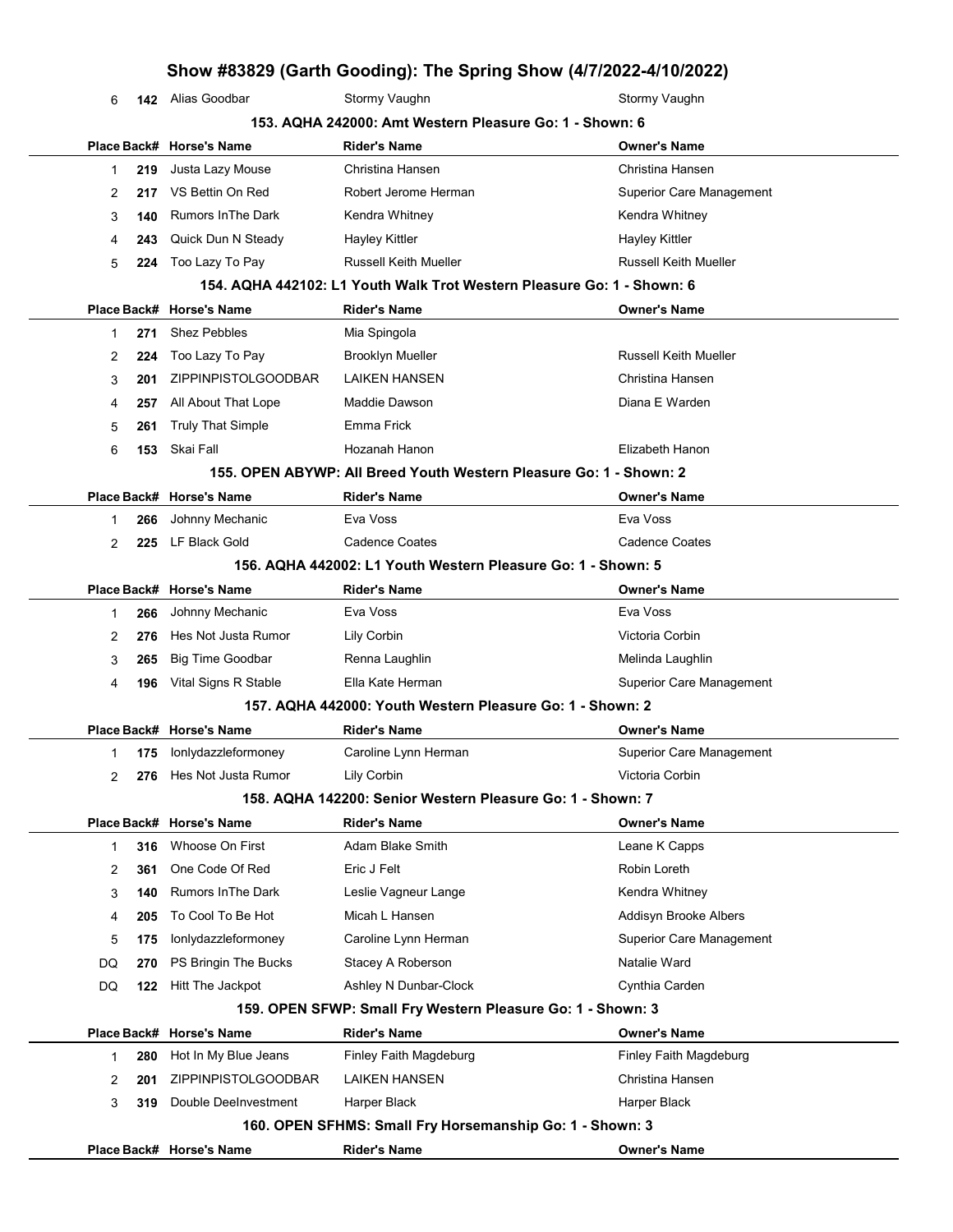|   |     |                          | Show #83829 (Garth Gooding): The Spring Show (4/7/2022-4/10/2022)                |                              |
|---|-----|--------------------------|----------------------------------------------------------------------------------|------------------------------|
| 1 | 201 | ZIPPINPISTOLGOODBAR      | <b>LAIKEN HANSEN</b>                                                             | Christina Hansen             |
| 2 | 280 | Hot In My Blue Jeans     | Finley Faith Magdeburg                                                           | Finley Faith Magdeburg       |
| 3 | 319 | Double DeeInvestment     | Harper Black                                                                     | Harper Black                 |
|   |     |                          | 161. AQHA 440102: L1 Youth Walk Trot Horsemanship Go: 1 - Shown: 4               |                              |
|   |     | Place Back# Horse's Name | <b>Rider's Name</b>                                                              | Owner's Name                 |
| 1 | 153 | Skai Fall                | Hozanah Hanon                                                                    | Elizabeth Hanon              |
| 2 | 224 | Too Lazy To Pay          | <b>Brooklyn Mueller</b>                                                          | <b>Russell Keith Mueller</b> |
| 3 | 261 | <b>Truly That Simple</b> | Emma Frick                                                                       |                              |
| 4 | 257 | All About That Lope      | Maddie Dawson                                                                    | Diana E Warden               |
|   |     |                          | 162. AQHA 240102: L1 Amt Walk Trot Horsemanship Go: 1 - Shown: 5                 |                              |
|   |     | Place Back# Horse's Name | <b>Rider's Name</b>                                                              | <b>Owner's Name</b>          |
| 1 | 315 | Sheza Blazing Zip        | Leane K Capps                                                                    | Leane K Capps                |
| 2 | 168 | Rock The Cash Barr       | Leigh Nitcher                                                                    | Leigh Nitcher                |
| 3 | 235 | Look At Him Strut        | Linda Herrick                                                                    | Linda Herrick                |
| 4 | 146 | Bein Lazy                | Lisa Lenaburg                                                                    | Lisa Lenaburg                |
| 5 | 307 | Sweethart Invitation     | Jayden Kreska                                                                    | Jayden Kreska                |
|   |     |                          | 163. OPEN ABAHMS: All Breed Amt Horsemanship Go: 1 - Shown: 6                    |                              |
|   |     | Place Back# Horse's Name | <b>Rider's Name</b>                                                              | <b>Owner's Name</b>          |
| 1 | 162 | <b>Vitals Are Good</b>   | Cathy Seim                                                                       | Cathy Seim                   |
| 2 | 239 | Always Bet On Black      | <b>Ashley Mauney</b>                                                             | <b>William Mauney</b>        |
| 3 | 141 | Whos Lazy Now            | Ann Nordquist                                                                    | Kristen Kahler               |
| 4 | 233 | Double Gold Trigger      | Sheri Catania                                                                    | Sheri Catania                |
| 5 | 170 | Tell A Good Tail         | Callie McCarthy                                                                  | Jodell B Johnston            |
| 6 | 332 | Asleep At Last           | Kodi Yorman                                                                      | Kodi Yorman                  |
|   |     |                          | 164. AQHA 240802: L1 Amt Select Western Horsemanship Go: 1 - Shown: 15           |                              |
|   |     | Place Back# Horse's Name | <b>Rider's Name</b>                                                              | <b>Owner's Name</b>          |
| 1 | 126 | Pass The Black Gold      | Cynthia Roth                                                                     | Cynthia Roth                 |
| 2 | 377 | The Whiskey Mmade Me     | Kathy Hood                                                                       | Kathy Hood                   |
| 3 | 173 | Theperfectmargarita      | Lynise M Marshall                                                                | Kim Bombard                  |
| 4 | 147 | Kiss Me Im Lazy          | Marcia Gillespie                                                                 | Marcia Gillespie             |
| 5 | 291 | Shes Certainly Lazy      | Tina King                                                                        | Tina King                    |
| 6 | 311 | Photo Chute              | Annette L Cline                                                                  | Annette L Cline              |
| 7 | 234 | Im An Absolute Star      | Krystal Kirkland                                                                 | Krystal Kirkland             |
| 8 | 116 | Glowin Red Hot           | Susanne Wilkerson                                                                | Susanne Wilkerson            |
| 9 | 166 | Itza Slam Dunk           | Pamela Wilson                                                                    | Pamela Wilson                |
|   |     |                          | 165. AQHA 240803: L2 Amt Select Western Horsemanship Go: 1 - Shown: 15           |                              |
|   |     | Place Back# Horse's Name | <b>Rider's Name</b>                                                              | <b>Owner's Name</b>          |
| 1 | 237 | So Noticed               | Patty D Goodwin                                                                  | Patty D Goodwin              |
| 2 | 163 | Hez Kool                 | Connie L Holtz                                                                   | Connie L Holtz               |
| 3 | 147 | Kiss Me Im Lazy          | Marcia Gillespie                                                                 | Marcia Gillespie             |
| 4 | 125 | Pretensioso              | Lisa Foreman Stewart                                                             | Lisa Foreman Stewart         |
| 5 | 166 | Itza Slam Dunk           | Pamela Wilson                                                                    | Pamela Wilson                |
| 6 | 234 | Im An Absolute Star      | Krystal Kirkland                                                                 | Krystal Kirkland             |
| 7 | 328 | Zipping Hot Secret       | Darlene Kaupke                                                                   | Darlene Kaupke               |
|   |     |                          | 166. AQHA 240806: L3 Amt Select Western Horsemanship Go: 1 - Shown: 2 (17 total) |                              |
|   |     | Place Back# Horse's Name | <b>Rider's Name</b>                                                              | <b>Owner's Name</b>          |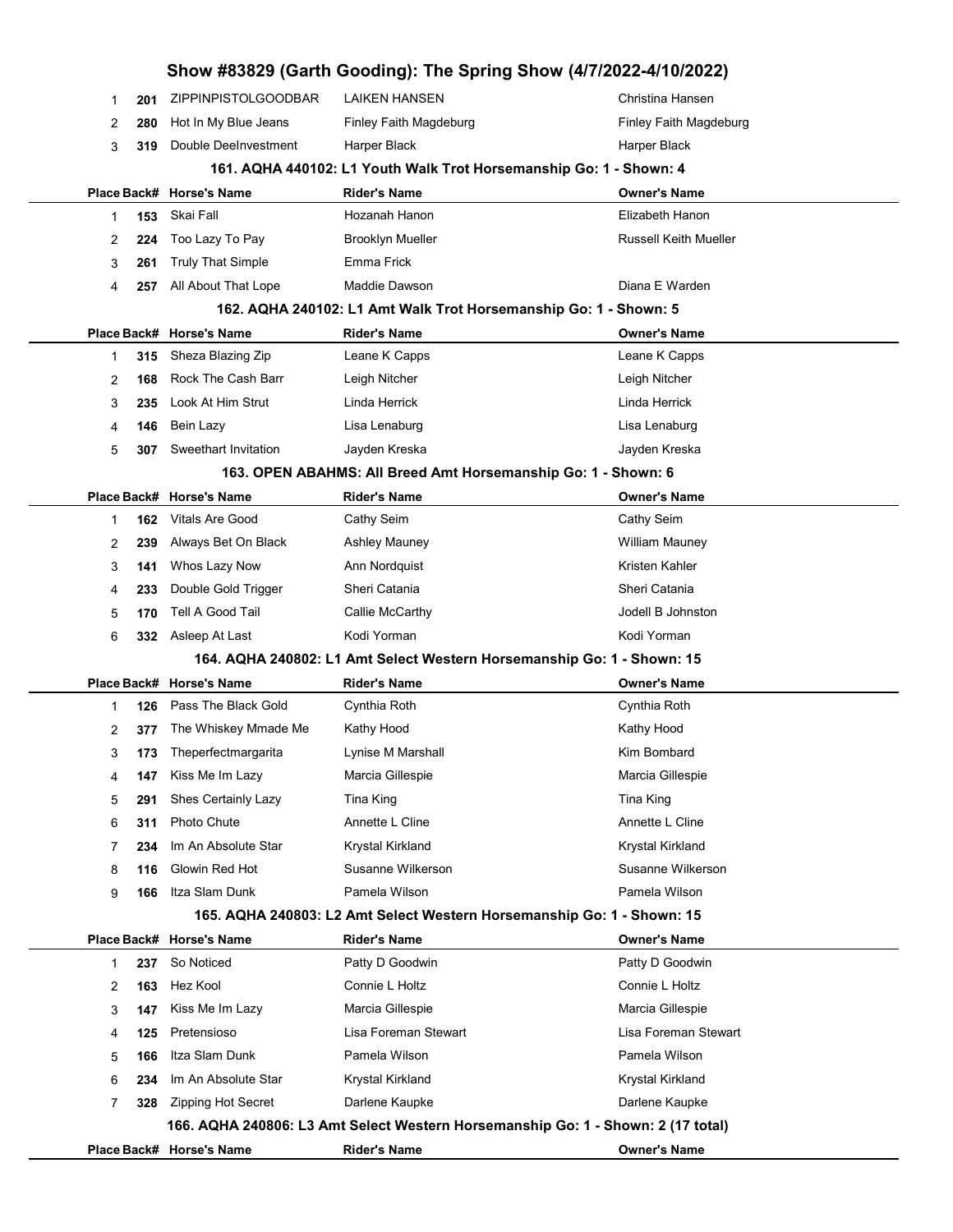|        |            |                                      | Show #83829 (Garth Gooding): The Spring Show (4/7/2022-4/10/2022)         |                                               |
|--------|------------|--------------------------------------|---------------------------------------------------------------------------|-----------------------------------------------|
| 1      | 227        | Toucht                               | Kim Burrell Gutowski                                                      | Kim Burrell Gutowski                          |
| 3      | 231        | A Martini Girl                       | Heather Leigh Keller                                                      | Heather Leigh Keller                          |
|        |            |                                      | 167. AQHA 240002: L1 Amt Western Horsemanship Go: 1 - Shown: 8            |                                               |
|        |            | Place Back# Horse's Name             | <b>Rider's Name</b>                                                       | <b>Owner's Name</b>                           |
| 1      | 183        | VS Ride The Line                     | <b>Lindsey Sue York</b>                                                   | <b>Brenda Salsbury</b>                        |
| 2      | 273        | Cuz Im Da Best                       | Kelsey Garcia                                                             | Reese Garcia                                  |
| 3      | 142        | Alias Goodbar                        | Stormy Vaughn                                                             | Stormy Vaughn                                 |
| 4      | 371        | <b>Hunting For Unicorns</b>          | Kayla Herl                                                                | Kayla Hurl                                    |
| 5      | 384        | A Certain Luxury                     | <b>Lindy Terry</b>                                                        | <b>Lindy Terry</b>                            |
| 6      | 264        | Zippen In My Sleep                   | Sarah Clymer                                                              | Sarah Clymer                                  |
| 7      | 211        | Bonnaroo Blue                        | Kathy Green                                                               | Kathy Green                                   |
| 8      | 170        | Tell A Good Tail                     | Callie McCarthy                                                           | Jodell B Johnston                             |
|        |            |                                      | 168. AQHA 240003: L2 Amt Western Horsemanship Go: 1 - Shown: 11           |                                               |
|        |            | Place Back# Horse's Name             | <b>Rider's Name</b>                                                       | <b>Owner's Name</b>                           |
| 1      | 210        | <b>CP President Cahill</b>           | Janislynn Dorris                                                          | Nick And Janislynn Dorris                     |
| 2      | 243        | Quick Dun N Steady                   | Hayley Kittler                                                            | <b>Hayley Kittler</b>                         |
| 3      | 176        | Mmade To Order                       | Harley K Huff                                                             | Harley K Huff                                 |
| 4      | 219        | Justa Lazy Mouse                     | Christina Hansen                                                          | Christina Hansen                              |
| 5      | 273        | Cuz Im Da Best                       | Kelsey Garcia                                                             | Reese Garcia                                  |
| 6      | 200        | Justa Touch To Much                  | Allison Bowen                                                             | Allison Bowen                                 |
| 7      | 183        | VS Ride The Line                     | <b>Lindsey Sue York</b>                                                   | <b>Brenda Salsbury</b>                        |
| 8      | 371        | <b>Hunting For Unicorns</b>          | Kayla Herl                                                                | Kayla Hurl                                    |
|        |            |                                      | 169. AQHA 240006: L3 Amt Western Horsemanship Go: 1 - Shown: 1 (12 total) |                                               |
|        |            |                                      |                                                                           |                                               |
|        |            | Place Back# Horse's Name             | <b>Rider's Name</b>                                                       | <b>Owner's Name</b>                           |
| 9      | 224        | Too Lazy To Pay                      | Russell Keith Mueller                                                     | Russell Keith Mueller                         |
|        |            |                                      | 170. OPEN ABYHMS: All Breed Youth Horsemanship Go: 1 - Shown: 4           |                                               |
|        |            | Place Back# Horse's Name             | <b>Rider's Name</b>                                                       | <b>Owner's Name</b>                           |
| 1      | 157        | Hesjustalovemachine                  | Elizabeth Vinson                                                          | Dallas Zaloudek                               |
| 2      | 339        | Lazy Intentions                      | London Liner                                                              | Lorren And Barry Tarp                         |
| 3      | 225        | LF Black Gold                        | <b>Cadence Coates</b>                                                     | <b>Cadence Coates</b>                         |
| 4      | 266        | Johnny Mechanic                      | Eva Voss                                                                  | Eva Voss                                      |
|        |            |                                      | 171. AQHA 440002: L1 Youth Western Horsemanship Go: 1 - Shown: 16         |                                               |
|        |            | Place Back# Horse's Name             | <b>Rider's Name</b>                                                       | <b>Owner's Name</b>                           |
| 1      | 175        | lonlydazzleformoney                  | Caroline Lynn Herman                                                      | <b>Superior Care Management</b>               |
| 2      | 339        | Lazy Intentions                      | London Liner                                                              | Lorren And Barry Tarp                         |
| 3      | 151        | I Will Be Hot                        | Addison Lynn Langley                                                      | Anna & Jimmy Langley                          |
| 4      | 159        | <b>RR Its Suddenly Nite</b>          | Ella Kate Herman                                                          | <b>Superior Care Management</b>               |
| 5      | 364        | <b>Machine Shopping</b>              | Madilyn Marie Bradley                                                     | Madilyn Marie Bradley                         |
| 6      | 133        | Definition Of Lazy                   | Ava Glenn                                                                 | Ava Glenn                                     |
| 7      | 229        | A Certain Red VETTE                  | <b>Grace Riley</b>                                                        | <b>Walt Hulse</b>                             |
| 8      | 212        | The Krymsun Ryde                     | Avery Newsom                                                              | Avery Newsom                                  |
| 9      | 283        | Rock N All Night                     | Avery Grace Adamson                                                       | Avery Grace Adamson                           |
|        |            |                                      | 172. AQHA 440003: L2 Youth Western Horsemanship Go: 1 - Shown: 9          |                                               |
|        |            | Place Back# Horse's Name             | <b>Rider's Name</b>                                                       | <b>Owner's Name</b>                           |
| 1<br>2 | 150<br>339 | Goin Nowhere Fast<br>Lazy Intentions | Avery M Langley<br>London Liner                                           | Anna & Jimmy Langley<br>Lorren And Barry Tarp |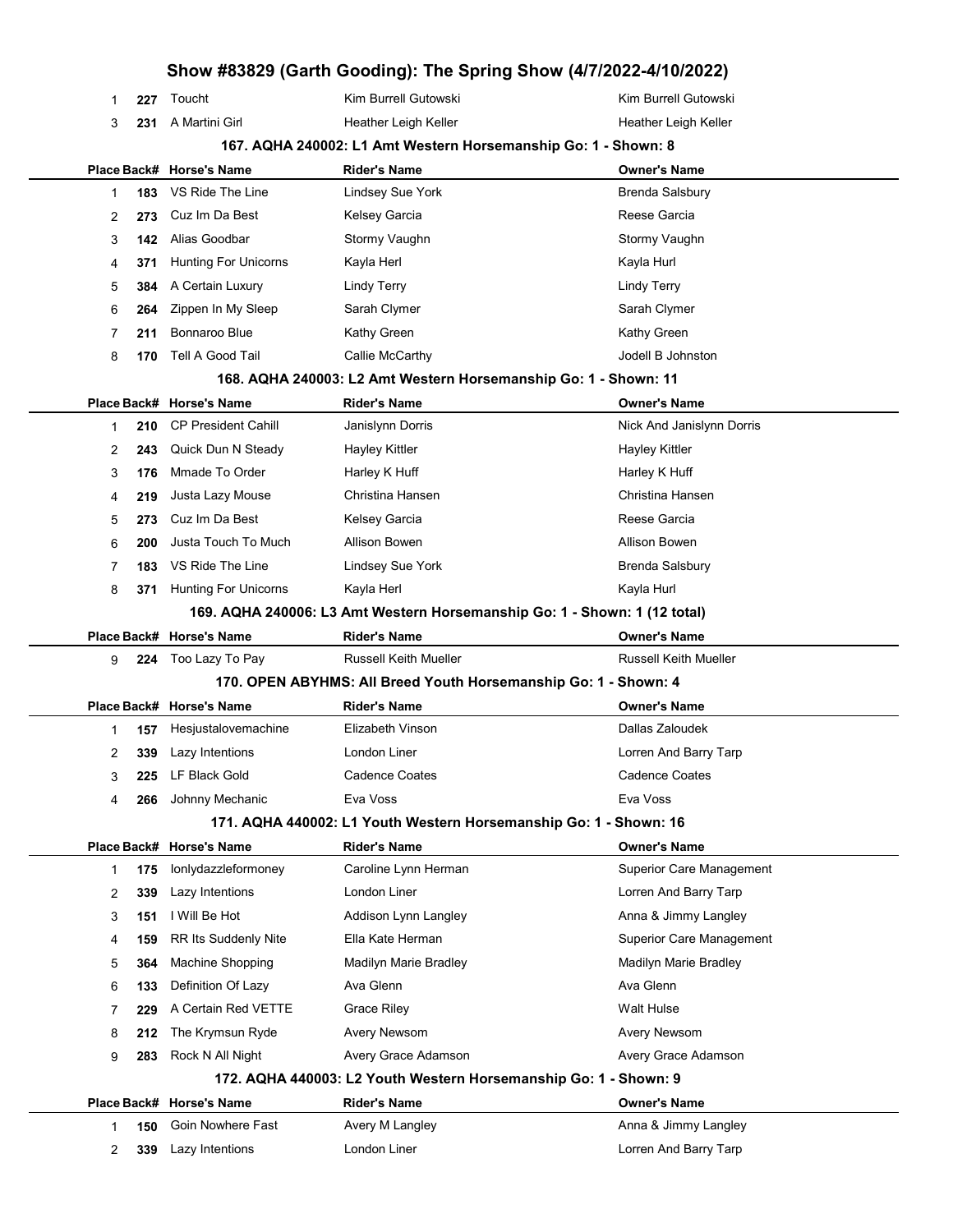|  |                                                                             |           | Place Back# Horse's Name | <b>Rider's Name</b>  | <b>Owner's Name</b>  |  |  |  |
|--|-----------------------------------------------------------------------------|-----------|--------------------------|----------------------|----------------------|--|--|--|
|  | 173. AQHA 440006: L3 Youth Western Horsemanship Go: 1 - Shown: 6 (15 total) |           |                          |                      |                      |  |  |  |
|  |                                                                             | $5 - 151$ | I Will Be Hot            | Addison Lynn Langley | Anna & Jimmy Langley |  |  |  |
|  | 4                                                                           |           | 276 Hes Not Justa Rumor  | Lily Corbin          | Victoria Corbin      |  |  |  |
|  |                                                                             |           | 283 Rock N All Night     | Avery Grace Adamson  | Avery Grace Adamson  |  |  |  |

|     | 231 A Martini Girl       | Tatum Keller      | Heather Leigh Keller |
|-----|--------------------------|-------------------|----------------------|
|     | 270 PS Bringin The Bucks | June D Roberson   | Natalie Ward         |
| 230 | Hot Lil Assets           | Piper Keller      | Heather Leigh Keller |
|     | 535 BADA BING BADA BLUE  | Caitlyn Champagne | Carolyn Champagne    |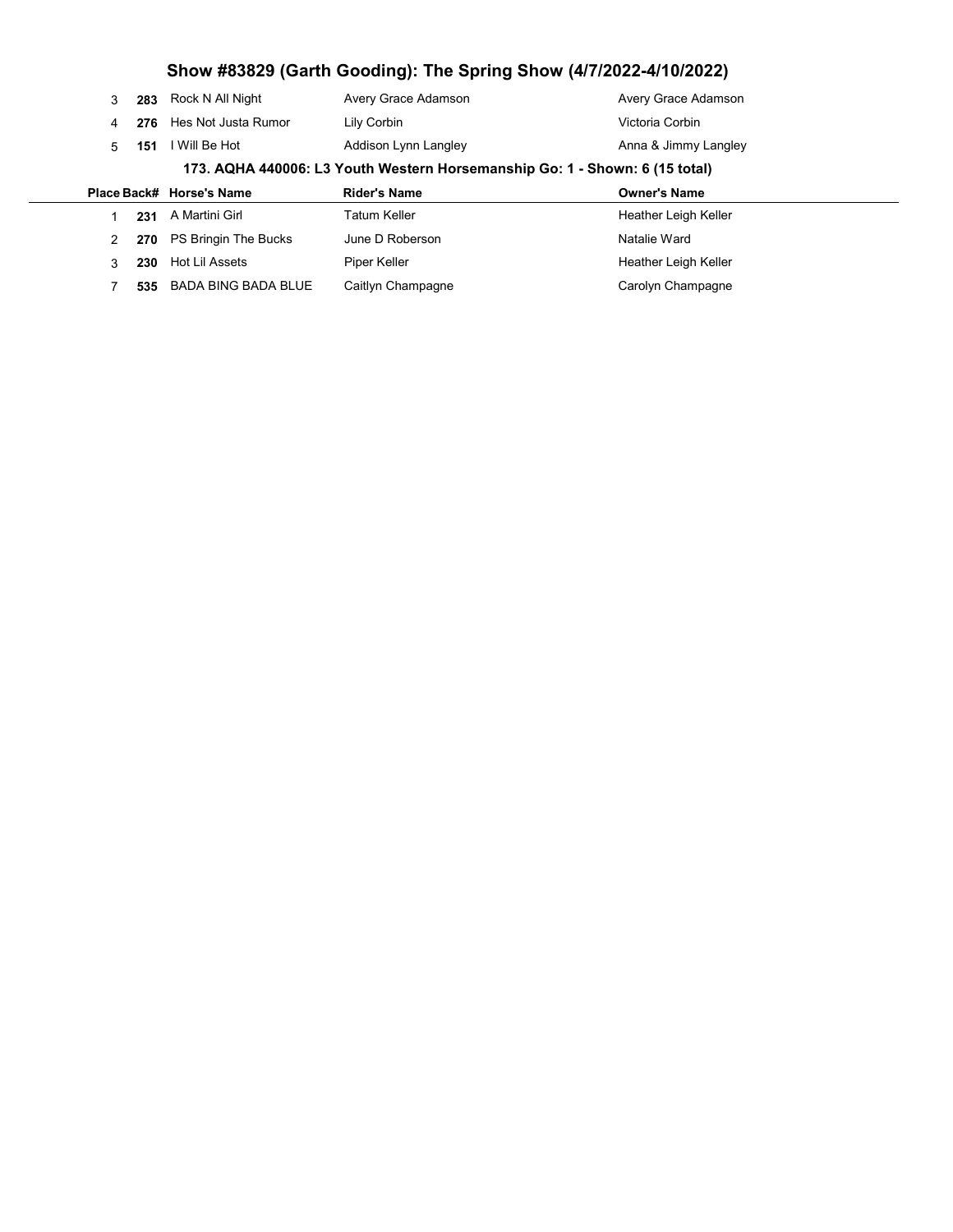## Show #83830 (Cindy Hale): The Spring Show (4/7/2022-4/10/2022)

### 1. OPEN ABASMS: All Breed Amt Showmanship Go: 1 - Shown: 4

|             |     | Place Back# Horse's Name                | <b>Rider's Name</b>                                                            | <b>Owner's Name</b>                          |
|-------------|-----|-----------------------------------------|--------------------------------------------------------------------------------|----------------------------------------------|
| 1           | 170 | Tell A Good Tail                        | Callie McCarthy                                                                | Jodell B Johnston                            |
| 2           | 239 | Always Bet On Black                     | <b>Ashley Mauney</b>                                                           | <b>William Mauney</b>                        |
| 3           | 168 | Rock The Cash Barr                      | Leigh Nitcher                                                                  | Leigh Nitcher                                |
| 4           | 233 | Double Gold Trigger                     | Sheri Catania                                                                  | Sheri Catania                                |
|             |     |                                         | 2. AQHA 212802: L1 Amt Select Showmanship at Halter Go: 1 - Shown: 8           |                                              |
|             |     | Place Back# Horse's Name                | <b>Rider's Name</b>                                                            | <b>Owner's Name</b>                          |
| 1           | 237 | So Noticed                              | Patty D Goodwin                                                                | Patty D Goodwin                              |
| 2           | 208 | Ima Mr Cool Package                     | Roberta Jaye                                                                   | Roberta Jaye                                 |
| 3           | 234 | Im An Absolute Star                     | Krystal Kirkland                                                               | Krystal Kirkland                             |
| 4           | 199 | <b>Sudden Passions</b>                  | Rhonda Kraft                                                                   | Rhonda Kraft                                 |
| 5           | 233 | Double Gold Trigger                     | Sheri Catania                                                                  | Sheri Catania                                |
| 6           | 168 | Rock The Cash Barr                      | Leigh Nitcher                                                                  | Leigh Nitcher                                |
| 7           | 173 | Theperfectmargarita                     | Lynise M Marshall                                                              | Kim Bombard                                  |
| 8           | 116 | Glowin Red Hot                          | Susanne Wilkerson                                                              | Susanne Wilkerson                            |
|             |     |                                         | 3. AQHA 212803: L2 Amt Select Showmanship at Halter Go: 1 - Shown: 5           |                                              |
|             |     | Place Back# Horse's Name                | <b>Rider's Name</b>                                                            | <b>Owner's Name</b>                          |
| 1           | 240 | <b>Hunting For Candy</b>                | <b>Christine Dietz</b>                                                         | <b>Christine Dietz</b>                       |
| 2           | 199 | <b>Sudden Passions</b>                  | Rhonda Kraft                                                                   | Rhonda Kraft                                 |
| 3           | 116 | Glowin Red Hot                          | Susanne Wilkerson                                                              | Susanne Wilkerson                            |
| 4           | 234 | Im An Absolute Star                     | Krystal Kirkland                                                               | Krystal Kirkland                             |
| 5           | 141 | Whos Lazy Now                           | Ann Nordquist                                                                  | Kristen Kahler                               |
|             |     |                                         | 4. AQHA 212806: L3 Amt Select Showmanship at Halter Go: 1 - Shown: 4 (9 total) |                                              |
|             |     |                                         |                                                                                |                                              |
|             |     | Place Back# Horse's Name                | <b>Rider's Name</b>                                                            | <b>Owner's Name</b>                          |
| 1           | 227 | Toucht                                  | Kim Burrell Gutowski                                                           | Kim Burrell Gutowski                         |
| 2           | 102 | UF Certainly A Priss                    | Carla Townsley                                                                 | Carla Townsley                               |
| 3           | 204 | Lopin Makes Me Lazy                     | Sharon Hanks                                                                   | Linda A Hall                                 |
| 6           | 107 | I Fancy The Crowd                       | Karen Jorgenson                                                                | Karen Jorgenson                              |
|             |     |                                         | 5. AQHA 212002: L1 Amt Showmanship at Halter Go: 1 - Shown: 6                  |                                              |
|             |     | Place Back# Horse's Name                | <b>Rider's Name</b>                                                            | <b>Owner's Name</b>                          |
| 1           | 371 | <b>Hunting For Unicorns</b>             | Kayla Herl                                                                     | Kayla Hurl                                   |
| 2           | 170 | Tell A Good Tail                        | Callie McCarthy                                                                | Jodell B Johnston                            |
| 3           | 182 | Zip Me A Million                        | Mariah Murphy                                                                  | Mariah Murphy                                |
| 4           | 421 | Hezsimplythebest                        | <b>Torin Enevoldsen</b>                                                        | Kim Cassingham                               |
| 5           | 241 | Im Smooth N Dreamy                      | Amanda Denise Johnson                                                          | Amanda Denise Johnson                        |
| 6           | 142 | Alias Goodbar                           | Stormy Vaughn                                                                  | Stormy Vaughn                                |
|             |     |                                         | 6. AQHA 212003: L2 Amt Showmanship at Halter Go: 1 - Shown: 4                  |                                              |
|             |     | Place Back# Horse's Name                | <b>Rider's Name</b>                                                            | <b>Owner's Name</b>                          |
| 1           | 238 | Grace Kelly                             | Jamie Radebaugh                                                                | Jamie Radebaugh                              |
| 2           | 170 | Tell A Good Tail                        | Callie McCarthy                                                                | Jodell B Johnston                            |
| 3           | 371 | <b>Hunting For Unicorns</b>             | Kayla Herl                                                                     | Kayla Hurl                                   |
| 4           | 142 | Alias Goodbar                           | Stormy Vaughn                                                                  | Stormy Vaughn                                |
|             |     |                                         | 7. AQHA 212006: L3 Amt Showmanship at Halter Go: 1 - Shown: 3 (7 total)        |                                              |
| Place Back# |     | <b>Horse's Name</b><br>Good Deal Better | <b>Rider's Name</b><br><b>Chandry Nelson</b>                                   | <b>Owner's Name</b><br><b>Chandry Nelson</b> |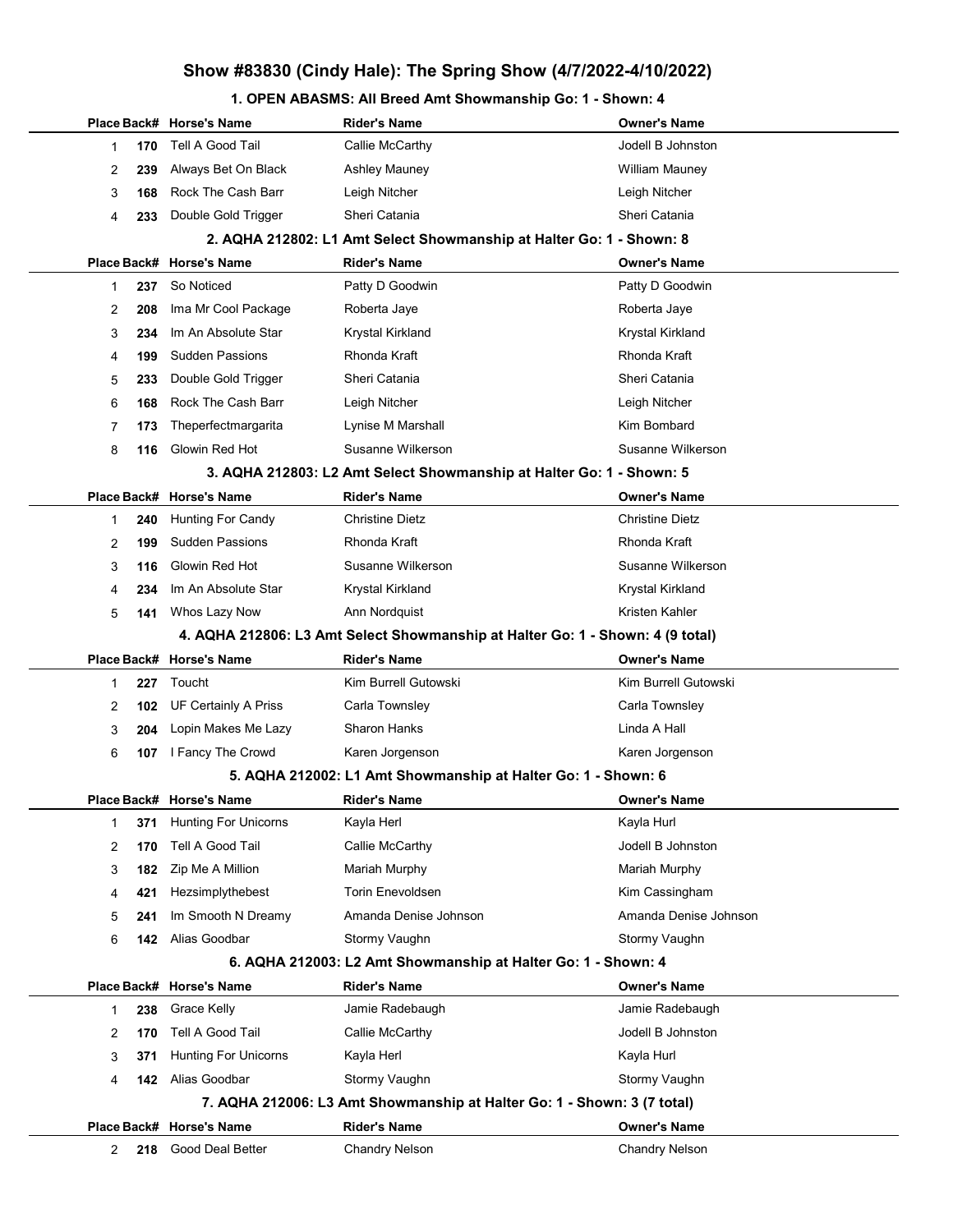| 3  | 181 | Lazy Lookin Lady           | Morgan Brickham                                                             | <b>Brickham Quarter Horses</b> |
|----|-----|----------------------------|-----------------------------------------------------------------------------|--------------------------------|
| 5  | 224 | Too Lazy To Pay            | <b>Russell Keith Mueller</b>                                                | <b>Russell Keith Mueller</b>   |
|    |     |                            | 8. OPEN ABYSMS: All Breed Youth Showmanship Go: 1 - Shown: 6                |                                |
|    |     | Place Back# Horse's Name   | <b>Rider's Name</b>                                                         | <b>Owner's Name</b>            |
| 1  | 249 | Powderandlead              | Alana Marie Stanton                                                         | Susanne Lilly                  |
| 2  | 153 | Skai Fall                  | Hozanah Hanon                                                               | Elizabeth Hanon                |
| 3  | 254 | Zip N Pulsion              | Maddie Dawson                                                               | Mike And Laura Dawson          |
| 4  | 339 | Lazy Intentions            | London Liner                                                                | Lorren And Barry Tarp          |
| 5  | 225 | LF Black Gold              | <b>Cadence Coates</b>                                                       | Cadence Coates                 |
| DQ | 157 | Hesjustalovemachine        | Elizabeth Vinson                                                            | Dallas Zaloudek                |
|    |     |                            | 9. AQHA 412002: L1 Youth Showmanship at Halter Go: 1 - Shown: 19            |                                |
|    |     | Place Back# Horse's Name   | <b>Rider's Name</b>                                                         | <b>Owner's Name</b>            |
| 1  | 230 | Hot Lil Assets             | Piper Keller                                                                | Heather Leigh Keller           |
| 2  | 339 | Lazy Intentions            | London Liner                                                                | Lorren And Barry Tarp          |
| 3  | 259 | Chips Hoofin Slow          | Simone West                                                                 | Simone West                    |
| 4  | 247 | A Passing 747              | Lyla Martin                                                                 | Lindsay & Lyla Maratin         |
| 5  | 157 | Hesjustalovemachine        | Elizabeth Vinson                                                            | Dallas Zaloudek                |
| 6  | 182 | Zip Me A Million           | Lennon Jones                                                                | Mariah Murphy                  |
| 7  | 260 | A Lazy Cowboy              | <b>Hattie Vanburskirk</b>                                                   |                                |
| 8  | 265 | <b>Big Time Goodbar</b>    | Renna Laughlin                                                              | Melinda Laughlin               |
| 9  | 263 | <b>Justin Beamer</b>       | Samantha Heilers                                                            | Amanda Heilers                 |
|    |     |                            | 10. AQHA 412003: L2 Youth Showmanship at Halter Go: 1 - Shown: 10           |                                |
|    |     | Place Back# Horse's Name   | <b>Rider's Name</b>                                                         | <b>Owner's Name</b>            |
| 1  | 261 | <b>Truly That Simple</b>   | ELLIE KATE WILBURN                                                          |                                |
| 2  | 372 | One Of The Cool Kids       | Madison Grace Dolan                                                         | Madison Grace Dolan            |
| 3  | 247 | A Passing 747              | Lyla Martin                                                                 | Lindsay & Lyla Maratin         |
| 4  | 153 | Skai Fall                  | Hozanah Hanon                                                               | Elizabeth Hanon                |
| 5  | 259 | Chips Hoofin Slow          | Simone West                                                                 | Simone West                    |
| 6  | 535 | <b>BADA BING BADA BLUE</b> | Caitlyn Champagne                                                           | Carolyn Champagne              |
|    |     |                            | 11. AQHA 412006: L3 Youth Showmanship at Halter Go: 1 - Shown: 4 (14 total) |                                |
|    |     | Place Back# Horse's Name   | <b>Rider's Name</b>                                                         | <b>Owner's Name</b>            |
| 1  | 230 | Hot Lil Assets             | Piper Keller                                                                | Heather Leigh Keller           |
| 2  | 250 | Interestedin Outlaws       | Alana Marie Stanton                                                         | Bobbie Jo Stanton              |
| 4  | 246 | Presleys Got Rhythm        | Kelly Coonce                                                                | Katie Coonce                   |
| 10 | 260 | A Lazy Cowboy              | <b>Hattie Vanburskirk</b>                                                   |                                |
|    |     |                            | 13. OPEN SFHUS: Small Fry Hunter Under Saddle Go: 1 - Shown: 3              |                                |
|    |     | Place Back# Horse's Name   | <b>Rider's Name</b>                                                         | <b>Owner's Name</b>            |
| 1  | 280 | Hot In My Blue Jeans       | Finley Faith Magdeburg                                                      | Finley Faith Magdeburg         |
| 2  | 182 | Zip Me A Million           | Emma Rothlein                                                               | Mariah Murphy                  |
| 3  | 319 | Double DeeInvestment       | Harper Black                                                                | Harper Black                   |
|    |     |                            | 14. OPEN SFHSE: Small Fry Hunt Seat Equitation Go: 1 - Shown: 2             |                                |
|    |     | Place Back# Horse's Name   | <b>Rider's Name</b>                                                         | <b>Owner's Name</b>            |
| 1  | 182 | Zip Me A Million           | Emma Rothlein                                                               | Mariah Murphy                  |
| 2  | 319 | Double DeeInvestment       | Harper Black                                                                | Harper Black                   |
|    |     |                            | 15. AQHA 444102: L1 Youth Walk Trot Hunter Under Saddle Go: 1 - Shown: 5    |                                |
|    |     | Place Back# Horse's Name   | <b>Rider's Name</b>                                                         | <b>Owner's Name</b>            |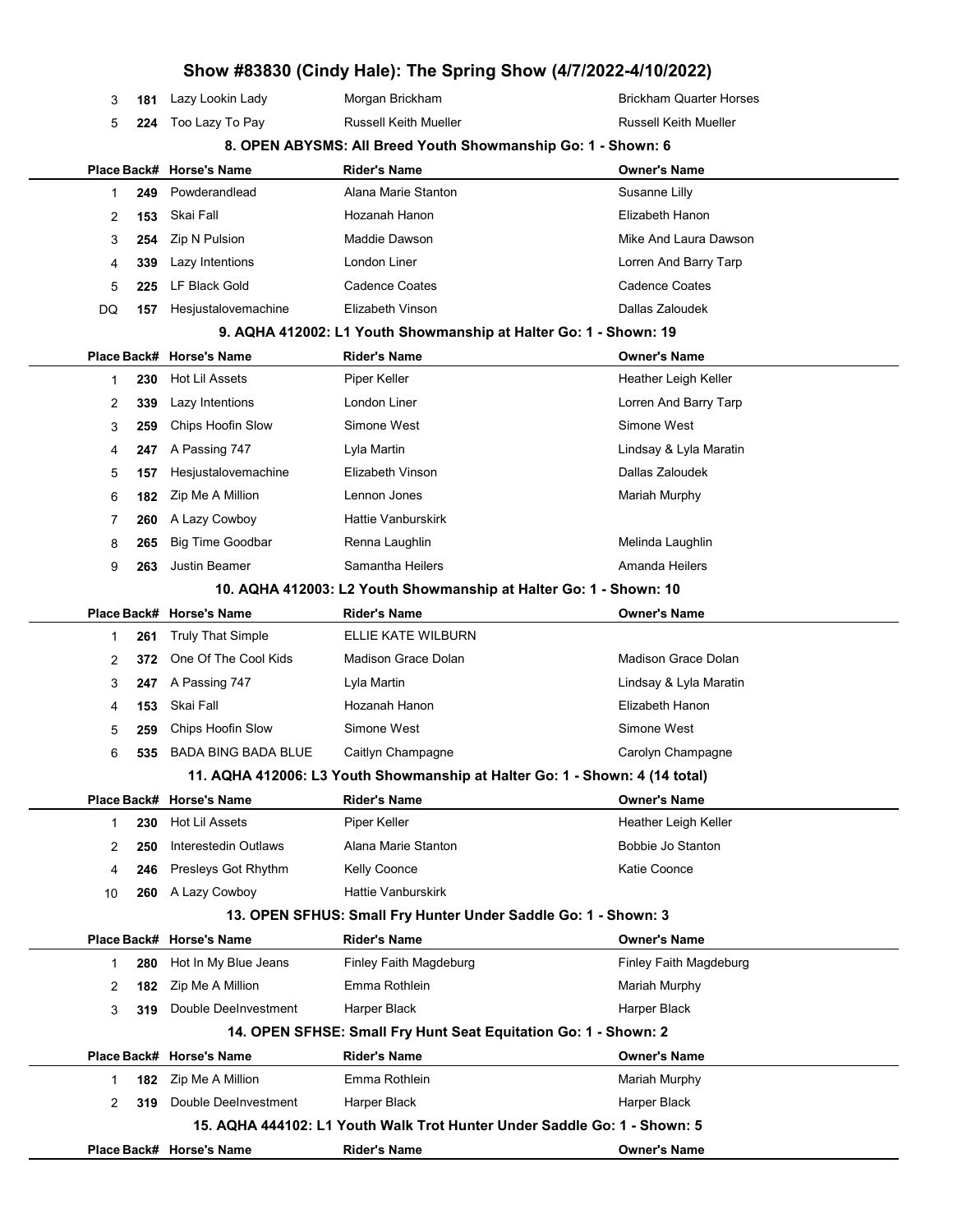|   |     |                           | Show #83830 (Cindy Hale): The Spring Show (4/7/2022-4/10/2022)         |                                 |
|---|-----|---------------------------|------------------------------------------------------------------------|---------------------------------|
| 1 | 280 | Hot In My Blue Jeans      | Finley Faith Magdeburg                                                 | Finley Faith Magdeburg          |
| 2 | 224 | Too Lazy To Pay           | <b>Brooklyn Mueller</b>                                                | <b>Russell Keith Mueller</b>    |
| 3 | 257 | All About That Lope       | Maddie Dawson                                                          | Diana E Warden                  |
| 4 | 286 | <b>Hubbout A Shoutout</b> | Claire Allen                                                           | Chris And Renee Leggett-        |
| 5 | 319 | Double DeeInvestment      | Harper Black                                                           | Harper Black                    |
|   |     |                           | 16. AQHA 244102: L1 Amt Walk Trot Hunter Under Saddle Go: 1 - Shown: 2 |                                 |
|   |     | Place Back# Horse's Name  | <b>Rider's Name</b>                                                    | <b>Owner's Name</b>             |
| 1 | 537 | Alianna                   | <b>Beverly Burak</b>                                                   | <b>Beverly Burak</b>            |
| 2 | 168 | Rock The Cash Barr        | Leigh Nitcher                                                          | Leigh Nitcher                   |
|   |     |                           | 17. AQHA 144004: L1 Hunter Under Saddle Go: 1 - Shown: 7               |                                 |
|   |     | Place Back# Horse's Name  | <b>Rider's Name</b>                                                    | <b>Owner's Name</b>             |
| 1 | 267 | You Red Me All Wrong      | Kristin L Pokluda                                                      | Kristin L Pokluda               |
| 2 | 103 | Look Here Im Hot          | Leslie Vagneur Lange                                                   | Jean F And Gerald F Swiss       |
| 3 | 221 | The Suddeninvestment      | Sarah Nicole Keith                                                     | Leslie Penkhus                  |
| 4 | 311 | Photo Chute               | Stacey A Roberson                                                      | Annette L Cline                 |
| 5 | 178 | The Iron Outlaw           | <b>Claire Marcell</b>                                                  | Jeanne Hammell Reed             |
| 6 | 278 | One Notch Above           | Renee Tidwell                                                          | Emma Verplank                   |
|   |     |                           | 18. OPEN ABYHUS: All Breed Youth Hunter Under Saddle Go: 1 - Shown: 5  |                                 |
|   |     | Place Back# Horse's Name  | <b>Rider's Name</b>                                                    | <b>Owner's Name</b>             |
| 1 | 263 | <b>Justin Beamer</b>      | Samantha Heilers                                                       | Amanda Heilers                  |
| 2 | 249 | Powderandlead             | Alana Marie Stanton                                                    | Susanne Lilly                   |
| 3 | 216 | Achieve Only Blue         | <b>Haleigh Miller</b>                                                  | Leslie Ann Reynolds             |
| 4 | 285 | Wee Do Chocolate          | Camille E Kennedy                                                      | Anne Kennedy                    |
| 5 | 225 | LF Black Gold             | <b>Cadence Coates</b>                                                  | <b>Cadence Coates</b>           |
|   |     |                           | 19. AQHA 444002: L1 Youth Hunter Under Saddle Go: 1 - Shown: 9         |                                 |
|   |     | Place Back# Horse's Name  | <b>Rider's Name</b>                                                    | <b>Owner's Name</b>             |
| 1 | 276 | Hes Not Justa Rumor       | Lily Corbin                                                            | Victoria Corbin                 |
| 2 | 265 | <b>Big Time Goodbar</b>   | Renna Laughlin                                                         | Melinda Laughlin                |
| 3 |     | 216 Achieve Only Blue     | <b>Haleigh Miller</b>                                                  | Leslie Ann Reynolds             |
| 4 | 175 | lonlydazzleformoney       | Caroline Lynn Herman                                                   | <b>Superior Care Management</b> |
| 5 | 260 | A Lazy Cowboy             | <b>Hattie Vanburskirk</b>                                              |                                 |
| 6 | 159 | RR Its Suddenly Nite      | Ella Kate Herman                                                       | <b>Superior Care Management</b> |
| 7 | 212 | The Krymsun Ryde          | <b>Avery Newsom</b>                                                    | Avery Newsom                    |
| 8 | 152 | The Right Mechanic        | Addison Lynn Langley                                                   | Anna & Jimmy Langley            |
|   |     |                           | 20. AQHA 444000: Youth Hunter Under Saddle Go: 1 - Shown: 7            |                                 |
|   |     | Place Back# Horse's Name  | <b>Rider's Name</b>                                                    | <b>Owner's Name</b>             |
| 1 | 276 | Hes Not Justa Rumor       | Lily Corbin                                                            | Victoria Corbin                 |
| 2 | 339 | Lazy Intentions           | London Liner                                                           | Lorren And Barry Tarp           |
| 3 | 216 | Achieve Only Blue         | <b>Haleigh Miller</b>                                                  | Leslie Ann Reynolds             |
| 4 | 263 | Justin Beamer             | Samantha Heilers                                                       | Amanda Heilers                  |
| 5 | 372 | One Of The Cool Kids      | Madison Grace Dolan                                                    | Madison Grace Dolan             |
| 6 | 279 | A Midnight Cowboy         | Emma DeJong                                                            | Emma DeJong                     |
| 7 | 152 | The Right Mechanic        | Addison Lynn Langley                                                   | Anna & Jimmy Langley            |
|   |     |                           | 21. AQHA 144000: Hunter Under Saddle Go: 1 - Shown: 10                 |                                 |
|   |     |                           |                                                                        |                                 |
|   |     | Place Back# Horse's Name  | <b>Rider's Name</b>                                                    | <b>Owner's Name</b>             |

l.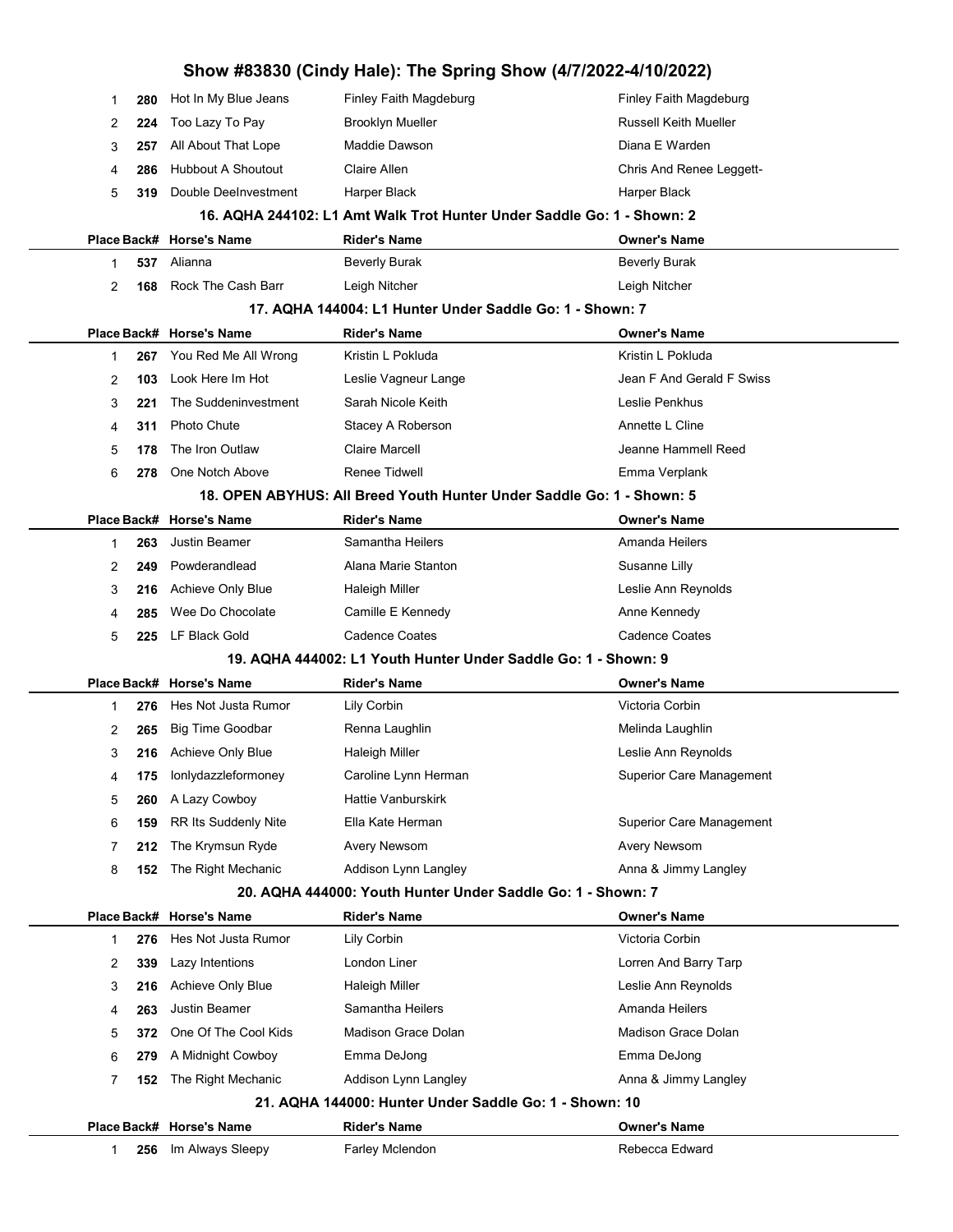# Show #83830 (Cindy Hale): The Spring Show (4/7/2022-4/10/2022)

| 2 | 269 | Al Ways Couture          | Stacey A Roberson                                                   | Dr. Kimberly M Roark            |
|---|-----|--------------------------|---------------------------------------------------------------------|---------------------------------|
| 3 | 103 | Look Here Im Hot         | Leslie Vagneur Lange                                                | Jean F And Gerald F Swiss       |
| 4 | 137 | Only Roger               | <b>Kevin Dukes</b>                                                  | <b>Marilyn Swick</b>            |
| 5 | 221 | The Suddeninvestment     | Sarah Nicole Keith                                                  | Leslie Penkhus                  |
| 6 | 251 | U Better Believe It      | Kristin L Pokluda                                                   | David Beck                      |
| 7 | 178 | The Iron Outlaw          | <b>Claire Marcell</b>                                               | Jeanne Hammell Reed             |
| 8 | 278 | One Notch Above          | Renee Tidwell                                                       | Emma Verplank                   |
| 9 | 282 | Always Somethin          | Christina M Kapp-Kelly                                              | Kelly A Turner                  |
|   |     |                          | 22. OPEN ABAHUS: All Breed Amt Hunter Under Saddle Go: 1 - Shown: 1 |                                 |
|   |     | Place Back# Horse's Name | <b>Rider's Name</b>                                                 | <b>Owner's Name</b>             |
| 1 | 239 | Always Bet On Black      | <b>Ashley Mauney</b>                                                | William Mauney                  |
|   |     |                          | 23. AQHA 244002: L1 Amt Hunter Under Saddle Go: 1 - Shown: 8        |                                 |
|   |     | Place Back# Horse's Name | <b>Rider's Name</b>                                                 | <b>Owner's Name</b>             |
| 1 | 219 | Justa Lazy Mouse         | Christina Hansen                                                    | Christina Hansen                |
| 2 | 273 | Cuz Im Da Best           | Kelsey Garcia                                                       | Reese Garcia                    |
| 3 | 125 | Pretensioso              | Lisa Foreman Stewart                                                | Lisa Foreman Stewart            |
| 4 | 264 | Zippen In My Sleep       | Sarah Clymer                                                        | Sarah Clymer                    |
| 5 | 134 | Hez Too Hot              | Elizabeth Gall                                                      | Elizabeth Gall                  |
| 6 | 171 | Mr Tall Dark N Hot       | Kate Barnes                                                         | Ashlyn Landy                    |
| 7 | 421 | Hezsimplythebest         | <b>Torin Enevoldsen</b>                                             | Kim Cassingham                  |
| 8 | 165 | Krymsun Outlaw           | Dawn Jindrich                                                       | Dawn Jindrich                   |
|   |     |                          | 25. AQHA 244000: Amt Hunter Under Saddle Go: 1 - Shown: 7           |                                 |
|   |     | Place Back# Horse's Name | <b>Rider's Name</b>                                                 | <b>Owner's Name</b>             |
| 1 | 269 | Al Ways Couture          | Dr Kimberly M Roark                                                 | Dr. Kimberly M Roark            |
| 2 | 219 | Justa Lazy Mouse         | Christina Hansen                                                    | Christina Hansen                |
| 3 | 277 | <b>Gunnz N Roses</b>     | Kim L Neas                                                          | Kim L Neas                      |
| 4 | 204 | Lopin Makes Me Lazy      | Sharon Hanks                                                        | Linda A Hall                    |
| 5 | 536 | Hoo Loves Chocolate      | Stephanie Manhardt                                                  |                                 |
| 6 | 278 | One Notch Above          | Emma Verplank                                                       | Emma Verplank                   |
| 7 | 273 | Cuz Im Da Best           | Kelsey Garcia                                                       | Reese Garcia                    |
|   |     |                          | 26. AQHA 452002: L1 Youth Hunt Seat Equitation Go: 1 - Shown: 11    |                                 |
|   |     | Place Back# Horse's Name | <b>Rider's Name</b>                                                 | <b>Owner's Name</b>             |
| 1 | 263 | <b>Justin Beamer</b>     | Samantha Heilers                                                    | Amanda Heilers                  |
| 2 | 133 | Definition Of Lazy       | Ava Glenn                                                           | Ava Glenn                       |
| 3 | 339 | Lazy Intentions          | London Liner                                                        | Lorren And Barry Tarp           |
| 4 | 265 | <b>Big Time Goodbar</b>  | Renna Laughlin                                                      | Melinda Laughlin                |
| 5 | 175 | lonlydazzleformoney      | Caroline Lynn Herman                                                | <b>Superior Care Management</b> |
| 6 | 283 | Rock N All Night         | Avery Grace Adamson                                                 | Avery Grace Adamson             |
| 7 | 212 | The Krymsun Ryde         | <b>Avery Newsom</b>                                                 | Avery Newsom                    |
| 8 | 259 | Chips Hoofin Slow        | Simone West                                                         | Simone West                     |
|   |     |                          | 27. AQHA 452000: Youth Hunt Seat Equitation Go: 1 - Shown: 8        |                                 |
|   |     | Place Back# Horse's Name | <b>Rider's Name</b>                                                 | <b>Owner's Name</b>             |
| 1 | 230 | Hot Lil Assets           | Piper Keller                                                        | Heather Leigh Keller            |
| 2 | 263 | <b>Justin Beamer</b>     | Samantha Heilers                                                    | Amanda Heilers                  |
| 3 | 276 | Hes Not Justa Rumor      | Lily Corbin                                                         | Victoria Corbin                 |
| 4 | 372 | One Of The Cool Kids     | Madison Grace Dolan                                                 | Madison Grace Dolan             |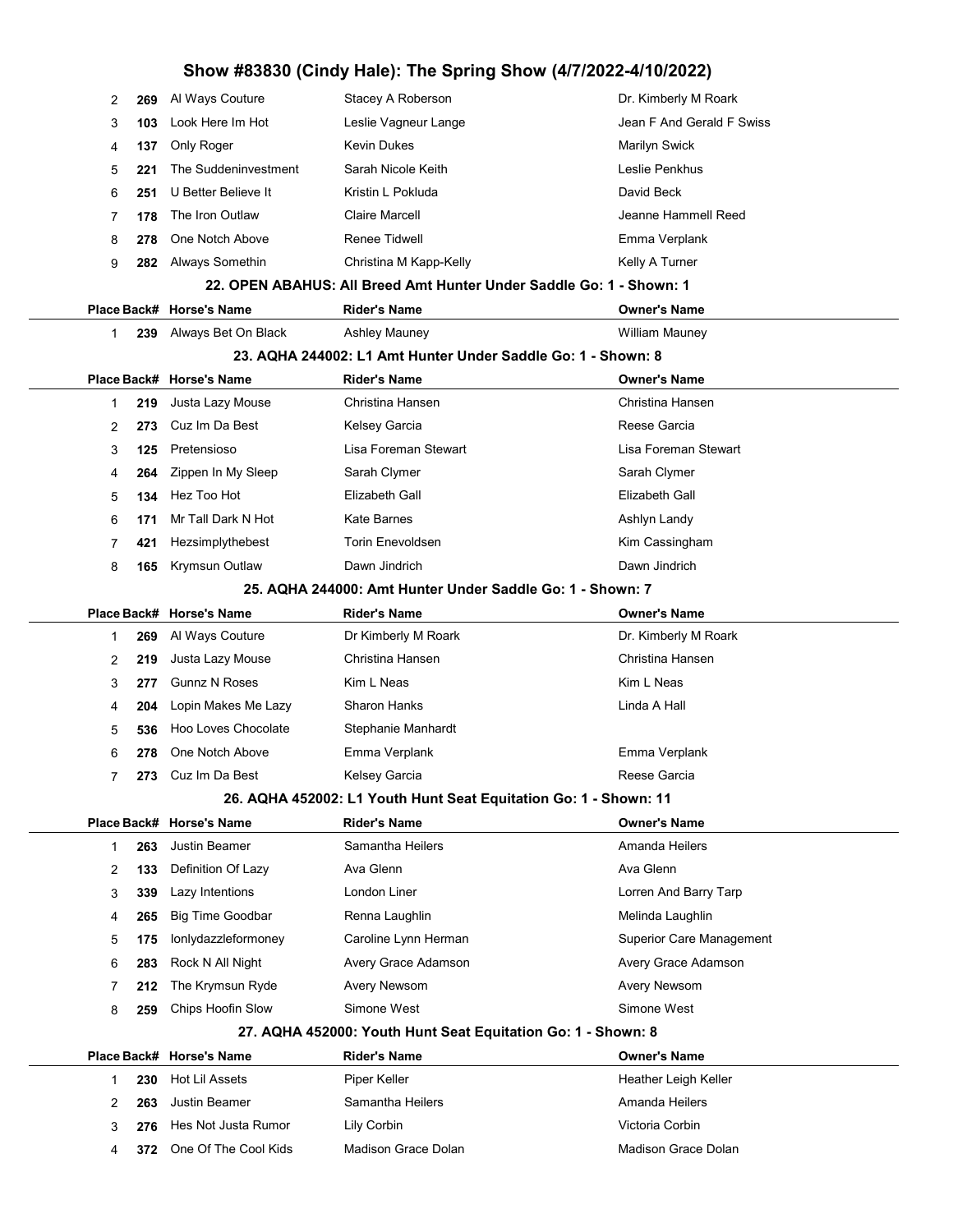|      |     |                            | Show #83830 (Cindy Hale): The Spring Show (4/7/2022-4/10/2022)            |                              |
|------|-----|----------------------------|---------------------------------------------------------------------------|------------------------------|
| 5    | 250 | Interestedin Outlaws       | Alana Marie Stanton                                                       | Bobbie Jo Stanton            |
| 6    | 216 | Achieve Only Blue          | <b>Haleigh Miller</b>                                                     | Leslie Ann Reynolds          |
| 7    | 265 | <b>Big Time Goodbar</b>    | Renna Laughlin                                                            | Melinda Laughlin             |
| DQ   | 283 | Rock N All Night           | Avery Grace Adamson                                                       | Avery Grace Adamson          |
|      |     |                            | 28. OPEN ABYHSE: All Breed Youth Hunt Seat Equitation Go: 1 - Shown: 2    |                              |
|      |     | Place Back# Horse's Name   | <b>Rider's Name</b>                                                       | <b>Owner's Name</b>          |
| 1    | 249 | Powderandlead              | Alana Marie Stanton                                                       | Susanne Lilly                |
| 2    | 285 | Wee Do Chocolate           | Camille E Kennedy                                                         | Anne Kennedy                 |
|      |     |                            | 29. AQHA 452102: L1 Youth Walk Trot Hunt Seat Equitation Go: 1 - Shown: 3 |                              |
|      |     | Place Back# Horse's Name   | <b>Rider's Name</b>                                                       | <b>Owner's Name</b>          |
| 1    | 319 | Double DeeInvestment       | Harper Black                                                              | Harper Black                 |
| 2    | 257 | All About That Lope        | Maddie Dawson                                                             | Diana E Warden               |
| 3    | 224 | Too Lazy To Pay            | <b>Brooklyn Mueller</b>                                                   | <b>Russell Keith Mueller</b> |
|      |     |                            | 30. AQHA 252102: L1 Amt Walk Trot Hunt Seat Equitation Go: 1 - Shown: 1   |                              |
|      |     | Place Back# Horse's Name   | <b>Rider's Name</b>                                                       | <b>Owner's Name</b>          |
| 1    | 168 | Rock The Cash Barr         | Leigh Nitcher                                                             | Leigh Nitcher                |
|      |     |                            | 31. AQHA 252002: L1 Amt Hunt Seat Equitation Go: 1 - Shown: 7             |                              |
|      |     | Place Back# Horse's Name   | <b>Rider's Name</b>                                                       | Owner's Name                 |
| 1    | 421 | Hezsimplythebest           | <b>Torin Enevoldsen</b>                                                   | Kim Cassingham               |
| 2    | 116 | Glowin Red Hot             | Susanne Wilkerson                                                         | Susanne Wilkerson            |
| 3    | 237 | So Noticed                 | Patty D Goodwin                                                           | Patty D Goodwin              |
| 4    | 311 | <b>Photo Chute</b>         | Annette L Cline                                                           | Annette L Cline              |
| 5    | 208 | Ima Mr Cool Package        | Roberta Jaye                                                              | Roberta Jaye                 |
| 6    | 264 | Zippen In My Sleep         | Sarah Clymer                                                              | Sarah Clymer                 |
| 7    | 273 | Cuz Im Da Best             | Kelsey Garcia                                                             | Reese Garcia                 |
|      |     |                            | 32. AQHA 252800: Amt Select Hunt Seat Equitation Go: 1 - Shown: 4         |                              |
|      |     | Place Back# Horse's Name   | <b>Rider's Name</b>                                                       | <b>Owner's Name</b>          |
| 1    | 107 | I Fancy The Crowd          | Karen Jorgenson                                                           | Karen Jorgenson              |
| 2    | 204 | Lopin Makes Me Lazy        | <b>Sharon Hanks</b>                                                       | Linda A Hall                 |
| 3    | 311 | Photo Chute                | Annette L Cline                                                           | Annette L Cline              |
| 4    | 125 | Pretensioso                | Lisa Foreman Stewart                                                      | Lisa Foreman Stewart         |
|      |     |                            | 33. AQHA 252000: Amt Hunt Seat Equitation Go: 1 - Shown: 6                |                              |
|      |     | Place Back# Horse's Name   | <b>Rider's Name</b>                                                       | Owner's Name                 |
| 1    | 269 | Al Ways Couture            | Dr Kimberly M Roark                                                       | Dr. Kimberly M Roark         |
| 2    | 210 | <b>CP President Cahill</b> | Janislynn Dorris                                                          | Nick And Janislynn Dorris    |
| 3    | 536 | Hoo Loves Chocolate        | Stephanie Manhardt                                                        |                              |
| 4    | 273 | Cuz Im Da Best             | Kelsey Garcia                                                             | Reese Garcia                 |
| 5    | 292 | Only After You             | Millie Landon                                                             | Tara Landon                  |
| DQ   | 264 | Zippen In My Sleep         | Sarah Clymer                                                              | Sarah Clymer                 |
|      |     |                            | 34. OPEN ABORT: All Breed Open Ranch Trail Go: 1 - Shown: 5               |                              |
|      |     | Place Back# Horse's Name   | <b>Rider's Name</b>                                                       | <b>Owner's Name</b>          |
| 1    | 255 | Magnums Artful Dream       | Ellie Mae Sliss                                                           | Sharon Mclendon              |
| 2    | 293 | Steppin N Chips            | Jake Huston                                                               |                              |
| 3    | 317 | Classic San Badger         | Eleanor Hartman                                                           |                              |
| 4    | 330 | MMB Whimpys Top Chic       | Marki Huston                                                              |                              |
| OP15 | 248 | Heaven Sent A Chick        | Alison Muzyka                                                             | Jennifer Jackson             |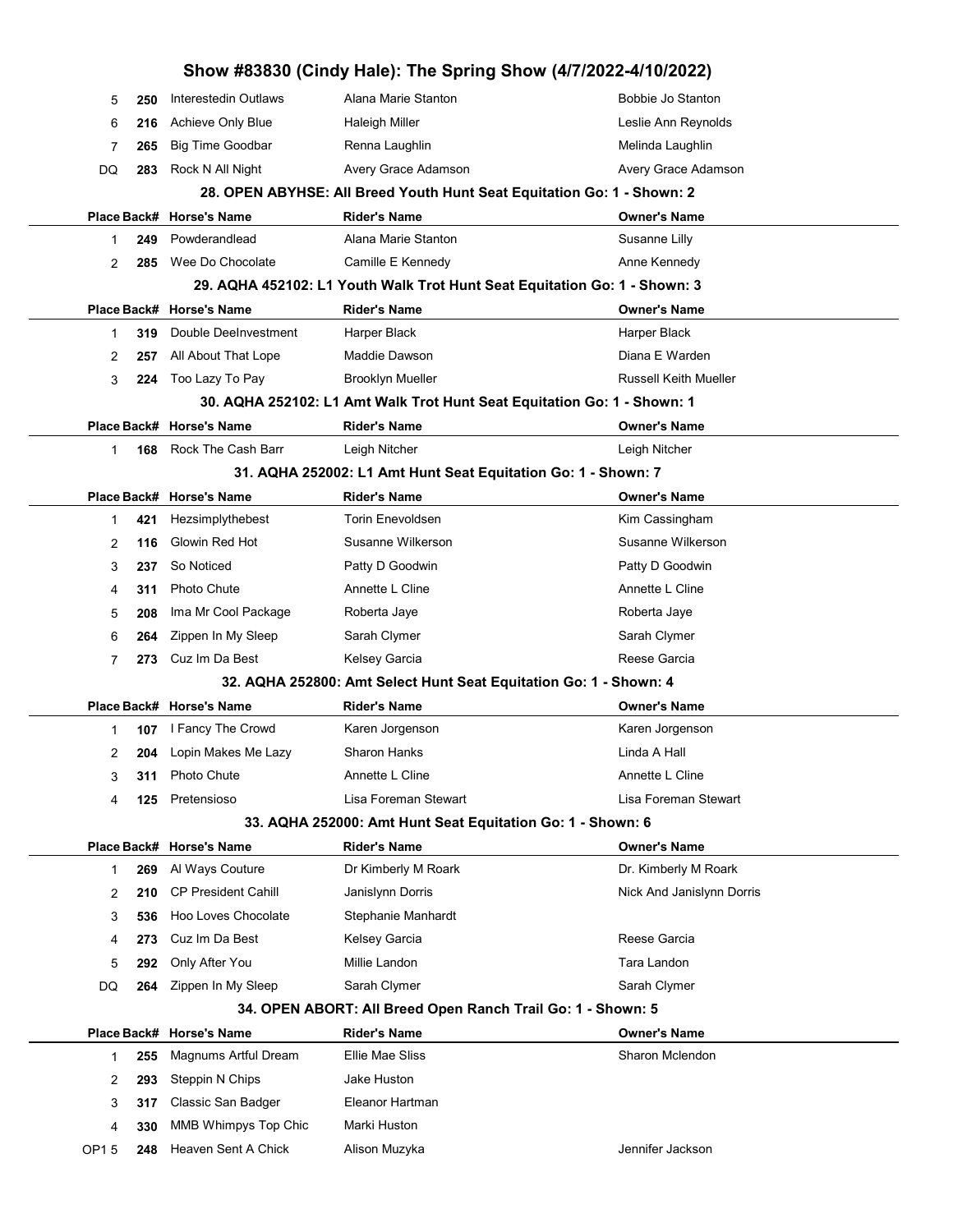#### 35. AQHA 110909: Ranch Trail Go: 1 - Shown: 12

|        |             | Place Back# Horse's Name   | <b>Rider's Name</b>                                          | Owner's Name                  |
|--------|-------------|----------------------------|--------------------------------------------------------------|-------------------------------|
| 1      | 222         | Cowpuncher Cadillac        | Jimmy Daurio                                                 | Jimmy Daurio/David Renier     |
| 2      | 312         | <b>Playboys Shining</b>    | Sandy Bendele                                                | <b>Bendele Quarter Horses</b> |
| 3      | 167         | GunpowderNMoonshine        | Stacey A Roberson                                            | Erin Hart                     |
| 4      | 213         | Banjo Rain                 | Denise Daugherty                                             | Denise Daugherty              |
| 5      | 198         | Cant Stop The Dream        | Debbie Zinser                                                | Debbie Zinser                 |
| 6      | 248         | Heaven Sent A Chick        | Alison Muzyka                                                | Jennifer Jackson              |
| 7      | 288         | Double This Surprise       | <b>Butch Campbell</b>                                        | Dana E Wiebe                  |
| 8      | 113         | <b>Smart Little Lights</b> | <b>Butch Campbell</b>                                        | Patricia L Clements           |
| 9      | 302         | <b>Chocolate Chexed</b>    | Carrie Cook                                                  | Tangie R Denzer               |
| 10     | 351         | <b>Custom Conquistador</b> | Sherri A Tearney                                             | Sherri &/or Phil Tearney      |
| 11     | 255         | Magnums Artful Dream       | Ellie Mae Sliss                                              | Sharon Mclendon               |
| 12     | 197         | Shine Ima Shine            | Debbie Zinser                                                | Debbie Zinser                 |
|        |             |                            | 36. AQHA 410909: Youth Ranch Trail Go: 1 - Shown: 4          |                               |
|        |             | Place Back# Horse's Name   | <b>Rider's Name</b>                                          | <b>Owner's Name</b>           |
| 1      | 247         | A Passing 747              | Lyla Martin                                                  | Lindsay & Lyla Maratin        |
| 2      | 293         | Steppin N Chips            | Jake Huston                                                  |                               |
| 3      | 255         | Magnums Artful Dream       | Ellie Mae Sliss                                              | Sharon Mclendon               |
| 4      | 320         | Possumbility               | Kameelah Anderson                                            | Kameelah Anderson             |
|        |             |                            | 37. AQHA 210909: Amt Ranch Trail Go: 1 - Shown: 14           |                               |
|        | Place Back# | <b>Horse's Name</b>        | <b>Rider's Name</b>                                          | <b>Owner's Name</b>           |
| 1      | 213         | Banjo Rain                 | Denise Daugherty                                             | Denise Daugherty              |
| 2      | 222         | Cowpuncher Cadillac        | David Renier                                                 | Jimmy Daurio/David Renier     |
| 3      | 197         | Shine Ima Shine            | Debbie Zinser                                                | Debbie Zinser                 |
| 4      | 312         | <b>Playboys Shining</b>    | Sandy Bendele                                                | <b>Bendele Quarter Horses</b> |
| 5      | 351         | <b>Custom Conquistador</b> | Sherri A Tearney                                             | Sherri &/or Phil Tearney      |
| 6      | 198         | Cant Stop The Dream        | Debbie Zinser                                                | Debbie Zinser                 |
| 7      | 302         | <b>Chocolate Chexed</b>    | Tangie R Denzer                                              | Tangie R Denzer               |
| 8      | 160         | Gunna Cash Big Chex        | <b>Susan Mattox</b>                                          | <b>Susan Mattox</b>           |
| 9      | 167         | GunpowderNMoonshine        | Erin Marie Hart                                              | Erin Hart                     |
| 10     | 288         | Double This Surprise       | Dana E Wiebe                                                 | Dana E Wiebe                  |
| 11     | 169         | Chics Want My Number       | Jodell B Johnston                                            | Jodell B Johnston             |
| 12     | 290         | <b>JNP Swift Sue</b>       | Casey Mizer                                                  | <b>Jett Mizer</b>             |
| 13     | 184         | <b>Cromed Out Affair</b>   | Karen Stell                                                  | Karen Stell                   |
| OP1 14 | 326         | Magnums Shining Rey        | Miranda L Ruleford                                           | Miranda L Ruleford            |
|        |             |                            | 38. OPEN ABORR: All Breed Open Ranch Riding Go: 1 - Shown: 7 |                               |
|        |             | Place Back# Horse's Name   | <b>Rider's Name</b>                                          | <b>Owner's Name</b>           |
| 0      | 331         | Lil Pep N My Step          | Mandie L House                                               | Mandie L House                |
| 1      | 139         | The Witch Dr               | Leslie Vagneur Lange                                         | Roxanne Doogan                |
| 2      | 299         | Kachina Tag N Chex         | Patty Campbell                                               | Dana E Wiebe                  |
| 3      | 308         | Inferno Smoking Gun        | Michael Keller                                               | Angie Watts Schmeck           |
| 4      | 309         | Pw Blu Boon                | Michael Keller                                               | Janie Dvorak-Compton          |
| 5      | 334         | Boon Shooter 10            | Britani Di Santi                                             | Britani Di Santi              |
|        |             |                            | 39. AQHA 143004: L1 Ranch Riding Go: 1 - Shown: 14           |                               |
|        |             | Place Back# Horse's Name   | <b>Rider's Name</b>                                          | <b>Owner's Name</b>           |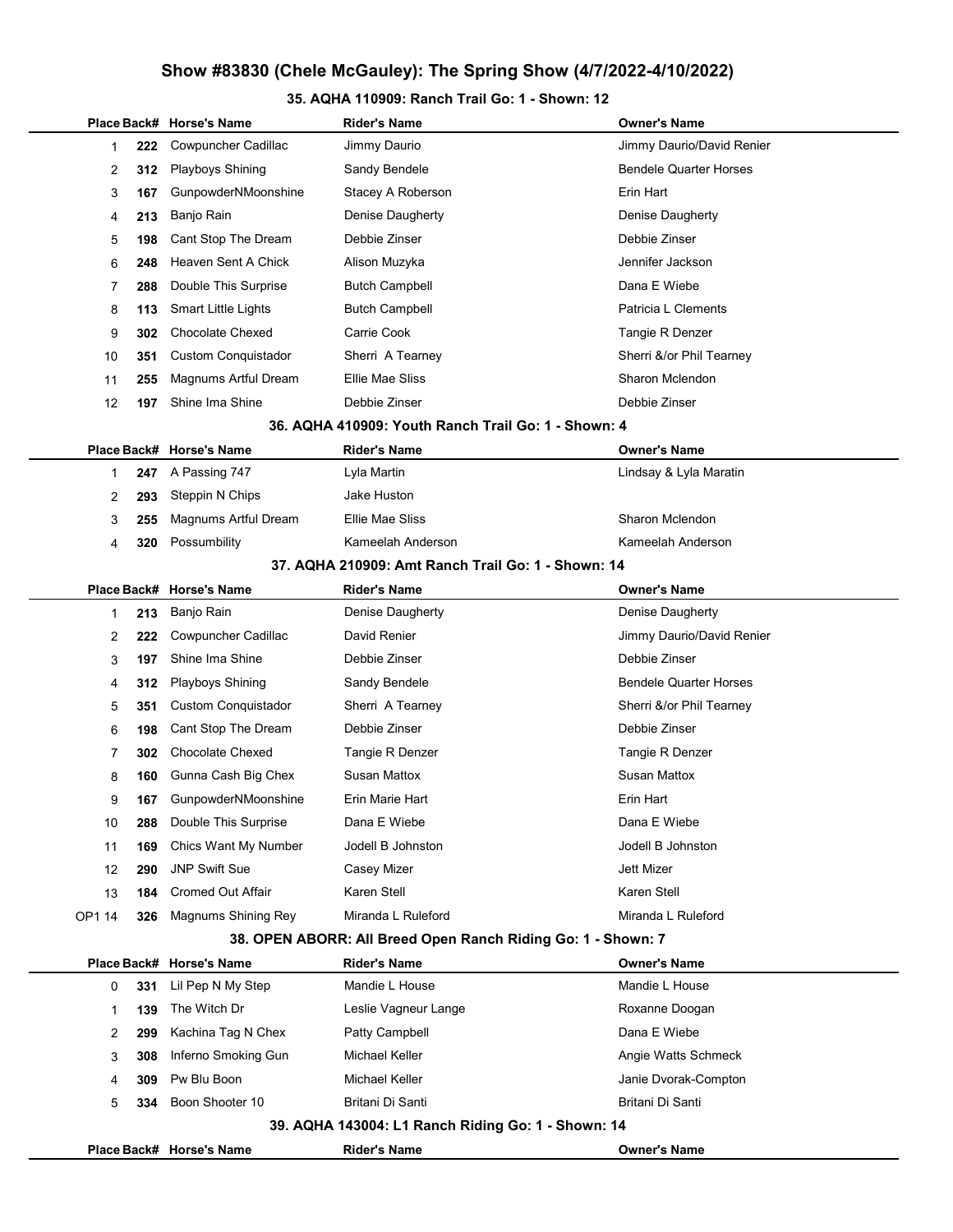|                   | 349 | <b>Cattin For Diamonds</b> | Bud Lyon              | Shannon And Hershel Reid |
|-------------------|-----|----------------------------|-----------------------|--------------------------|
| 2                 | 350 | <b>Later Haters</b>        | Bud Lyon              | Bud Lyon                 |
| 3                 | 139 | The Witch Dr               | Leslie Vagneur Lange  | Roxanne Doogan           |
| 4                 | 381 | <b>Tom Collins</b>         | Stacey A Roberson     |                          |
| 5                 | 113 | <b>Smart Little Lights</b> | <b>Butch Campbell</b> | Patricia L Clements      |
| 6                 | 308 | Inferno Smoking Gun        | Michael Keller        | Angie Watts Schmeck      |
|                   | 331 | Lil Pep N My Step          | Mandie L House        | Mandie L House           |
| 8                 | 310 | Chex Out My Dough          | Kerry K Papendick     | Kerry K Papendick        |
| 9                 | 334 | Boon Shooter 10            | Britani Di Santi      | Britani Di Santi         |
| 10                | 255 | Magnums Artful Dream       | Ellie Mae Sliss       | Sharon Mclendon          |
| 11                | 177 | The Yeti                   | Claire Marcell        | Pamela Quakenbush        |
| $12 \overline{ }$ | 309 | Pw Blu Boon                | Michael Keller        | Janie Dvorak-Compton     |
| 13                | 329 | To Much Drama              | Leonard Berryhill     | <b>Walter Hulse</b>      |
| DQ                | 248 | Heaven Sent A Chick        | Lindsay E Treece      | Jennifer Jackson         |

#### 40. AQHA 143000: Ranch Riding Go: 1 - Shown: 18

|                                                             |     | Place Back# Horse's Name   | <b>Rider's Name</b>   | <b>Owner's Name</b>       |  |  |
|-------------------------------------------------------------|-----|----------------------------|-----------------------|---------------------------|--|--|
|                                                             | 350 | <b>Later Haters</b>        | Bud Lyon              | Bud Lyon                  |  |  |
| 2                                                           | 349 | <b>Cattin For Diamonds</b> | Bud Lyon              | Shannon And Hershel Reid  |  |  |
| 3                                                           | 374 | Stargazer                  | <b>Rusty Dare</b>     | Michell Anne Kimball      |  |  |
| 4                                                           | 324 | Viva La Voodoo             | <b>Clint Ramsey</b>   | Cathy Atchley             |  |  |
| 5                                                           | 113 | <b>Smart Little Lights</b> | <b>Butch Campbell</b> | Patricia L Clements       |  |  |
| 6                                                           | 309 | Pw Blu Boon                | <b>Michael Keller</b> | Janie Dvorak-Compton      |  |  |
| 7                                                           | 302 | <b>Chocolate Chexed</b>    | Carrie Cook           | Tangie R Denzer           |  |  |
| 8                                                           | 373 | Donatella Style            | <b>Rusty Dare</b>     | Michell Anne Kimball      |  |  |
| 9                                                           | 375 | Ten Steps Ahead            | <b>Rusty Dare</b>     | Kath Loan Koranda         |  |  |
| 10                                                          | 308 | Inferno Smoking Gun        | <b>Michael Keller</b> | Angie Watts Schmeck       |  |  |
| 11                                                          | 198 | Cant Stop The Dream        | Debbie Zinser         | Debbie Zinser             |  |  |
| $12 \overline{ }$                                           | 184 | <b>Cromed Out Affair</b>   | Karen Stell           | Karen Stell               |  |  |
| 13                                                          | 197 | Shine Ima Shine            | Debbie Zinser         | Debbie Zinser             |  |  |
| 14                                                          | 322 | Docs Sweet Zan             | <b>Michael Keller</b> | Louis And Peggy Missel    |  |  |
| DQ                                                          | 167 | GunpowderNMoonshine        | Stacey A Roberson     | Erin Hart                 |  |  |
| DQ                                                          | 222 | Cowpuncher Cadillac        | Jimmy Daurio          | Jimmy Daurio/David Renier |  |  |
| 41. OPEN ABARR: All Breed Amt Ranch Riding Go: 1 - Shown: 4 |     |                            |                       |                           |  |  |

|                                                         |     | Place Back# Horse's Name | <b>Rider's Name</b> | <b>Owner's Name</b> |  |  |
|---------------------------------------------------------|-----|--------------------------|---------------------|---------------------|--|--|
|                                                         | 213 | Banjo Rain               | Denise Daugherty    | Denise Daugherty    |  |  |
|                                                         | 209 | SNU Hustlin Twister      | <b>Nick Dorris</b>  |                     |  |  |
| 3                                                       | 323 | Justa Freckled Syline    | <b>Beth Lanier</b>  |                     |  |  |
| OP14                                                    | 313 | Lil Shot Of Patron       | Lauren Bowen        | Lauren Bowen        |  |  |
| $42$ AOHA 243002: 1.1 Amt Ranch Riding Go: 1 - Shown: 8 |     |                          |                     |                     |  |  |

#### 42. AQHA 243002: L1 Amt Ranch Riding Go: 1 - Shown: 8

|   |     | Place Back# Horse's Name | <b>Rider's Name</b> | <b>Owner's Name</b>           |
|---|-----|--------------------------|---------------------|-------------------------------|
|   | 209 | SNU Hustlin Twister      | Nick Dorris         |                               |
| 2 |     | 312 Playboys Shining     | Sandy Bendele       | <b>Bendele Quarter Horses</b> |
| 3 |     | 313 Lil Shot Of Patron   | Lauren Bowen        | Lauren Bowen                  |
| 4 | 322 | Docs Sweet Zan           | Louis W Missel      | Louis And Peggy Missel        |
| 5 | 295 | Spookamatic              | Kaylee Dufreshe     | Top Fuel LLC                  |
| 6 | 169 | Chics Want My Number     | Jodell B Johnston   | Jodell B Johnston             |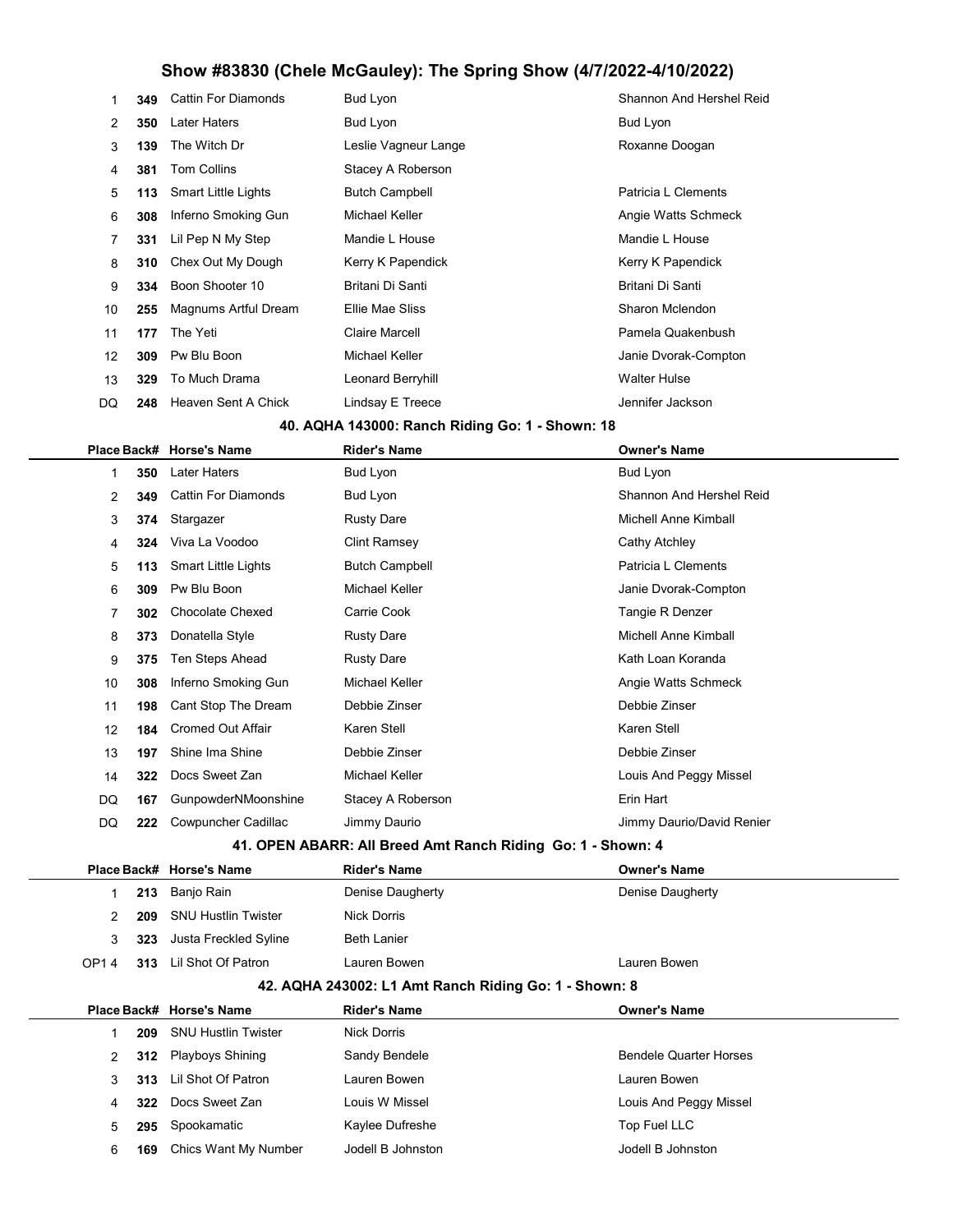7 296 Sierras Lucky Notion Kaylee Dufreshe The Top Fuel LLC

|              |                                   | 43. AQHA 243800: Amt Select Ranch Riding Go: 1 - Shown: 13    |                               |
|--------------|-----------------------------------|---------------------------------------------------------------|-------------------------------|
|              | Place Back# Horse's Name          | <b>Rider's Name</b>                                           | <b>Owner's Name</b>           |
| 1            | Banjo Rain<br>213                 | Denise Daugherty                                              | Denise Daugherty              |
| 2            | Chex Out My Dough<br>310          | Kerry K Papendick                                             | Kerry K Papendick             |
| 3            | Shine Ima Shine<br>197            | Debbie Zinser                                                 | Debbie Zinser                 |
| 4            | <b>Playboys Shining</b><br>312    | Sandy Bendele                                                 | <b>Bendele Quarter Horses</b> |
| 5            | Gunna Cash Big Chex<br>160        | <b>Susan Mattox</b>                                           | <b>Susan Mattox</b>           |
| 6            | Double This Surprise<br>288       | Dana E Wiebe                                                  | Dana E Wiebe                  |
| 7            | Chics Want My Number<br>169       | Jodell B Johnston                                             | Jodell B Johnston             |
| 8            | Kachina Tag N Chex<br>299         | Dana E Wiebe                                                  | Dana E Wiebe                  |
| 9            | <b>Cromed Out Affair</b><br>184   | Karen Stell                                                   | Karen Stell                   |
| 10           | <b>Custom Conquistador</b><br>351 | Sherri A Tearney                                              | Sherri &/or Phil Tearney      |
| 11           | Cant Stop The Dream<br>198        | Debbie Zinser                                                 | Debbie Zinser                 |
| 12           | Cowpuncher Cadillac<br>222        | David Renier                                                  | Jimmy Daurio/David Renier     |
| 13           | Docs Sweet Zan<br>322             | Louis W Missel                                                | Louis And Peggy Missel        |
|              |                                   | 44. AQHA 243000: Amt Ranch Riding Go: 1 - Shown: 5            |                               |
|              | Place Back# Horse's Name          | <b>Rider's Name</b>                                           | <b>Owner's Name</b>           |
| 1            | <b>SNU Hustlin Twister</b><br>209 | <b>Nick Dorris</b>                                            |                               |
| 2            | <b>Chocolate Chexed</b><br>302    | Tangie R Denzer                                               | Tangie R Denzer               |
| 3            | Magnums Shining Rey<br>326        | Miranda L Ruleford                                            | Miranda L Ruleford            |
| 4            | GunpowderNMoonshine<br>167        | Erin Marie Hart                                               | Erin Hart                     |
| 5            | Lil Shot Of Patron<br>313         | Lauren Bowen                                                  | Lauren Bowen                  |
|              |                                   | 45. OPEN ABYRR: All Breed Youth Ranch Riding Go: 1 - Shown: 4 |                               |
|              | Place Back# Horse's Name          | <b>Rider's Name</b>                                           | <b>Owner's Name</b>           |
| 1            | <b>SLJ Ruf Like Juice</b><br>325  | Charli Dupree                                                 | Charli Dupree                 |
| 2            | Wee Do Chocolate<br>285           | Camille E Kennedy                                             | Anne Kennedy                  |
| 3            | Steppin N Chips<br>293            | Jake Huston                                                   |                               |
| 4            | Classic San Badger<br>317         | Eleanor Hartman                                               |                               |
|              |                                   | 46. AQHA 443002: L1 Youth Ranch Riding Go: 1 - Shown: 4       |                               |
|              | Place Back# Horse's Name          | <b>Rider's Name</b>                                           | <b>Owner's Name</b>           |
| 1            | Steppin N Chips<br>293            | Jake Huston                                                   |                               |
| 2            | Magnums Artful Dream<br>255       | Ellie Mae Sliss                                               | Sharon Mclendon               |
| 3            | Chic Witha Magnum<br>314          | Rosemary Hartman                                              |                               |
| 4            | <b>247</b> A Passing 747          | Lyla Martin                                                   | Lindsay & Lyla Maratin        |
|              |                                   | 47. AQHA 443000: Youth Ranch Riding Go: 1 - Shown: 7          |                               |
|              | Place Back# Horse's Name          | <b>Rider's Name</b>                                           | <b>Owner's Name</b>           |
| $\mathbf{1}$ | A Passing 747<br>247              | Lyla Martin                                                   | Lindsay & Lyla Maratin        |
| 2            | Steppin N Chips<br>293            | Jake Huston                                                   |                               |
| 3            | SS Goldschlager<br>321            | Kendal Sheppard                                               |                               |
| 4            | Chic Witha Magnum<br>314          | Rosemary Hartman                                              |                               |
| 5            | Come On Lets Cruise<br>262        | ELLIE KATE WILBURN                                            | ELLIE KATE WILBURN            |
| 6            | Magnums Artful Dream<br>255       | Ellie Mae Sliss                                               | Sharon Mclendon               |
| 7            | Possumbility<br>320               | Kameelah Anderson                                             | Kameelah Anderson             |
|              |                                   | 48. AQHA 134000: Reining Go: 1 - Shown: 18                    |                               |
|              | Place Back# Horse's Name          | <b>Rider's Name</b>                                           | <b>Owner's Name</b>           |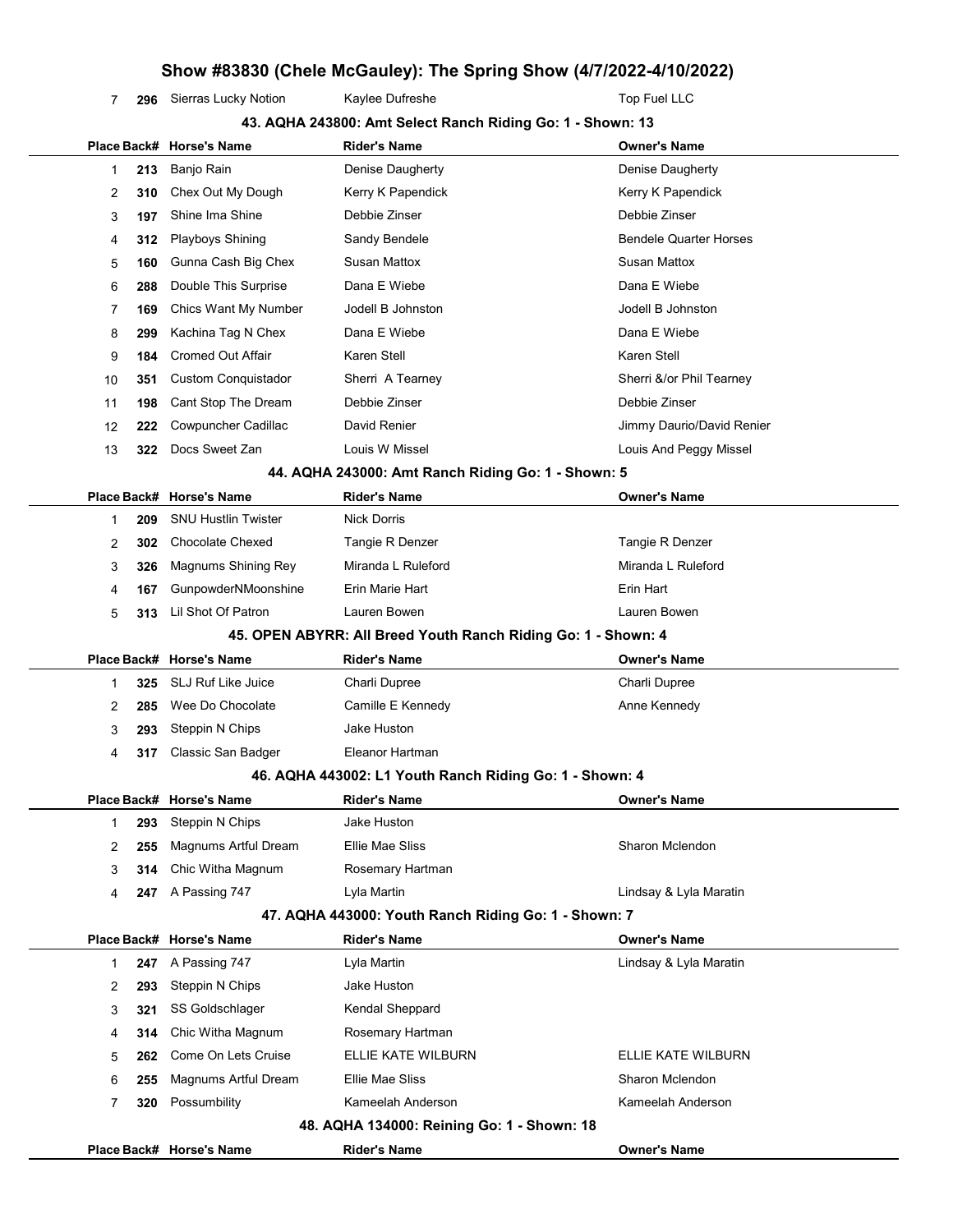| 1  | 354 | Smart Voodoo Brother | Bud Lyon                | Sheila Richey           |
|----|-----|----------------------|-------------------------|-------------------------|
| 2  | 353 | Gotta Magic Gun      | Bud Lyon                | Hector Pacheco          |
| 3  | 326 | Magnums Shining Rey  | Clint Ramsey            | Miranda L Ruleford      |
| 4  | 327 | K R Retro            | Clint Ramsey            | Miranda L Ruleford      |
| 5  | 380 | Einsteins Harlequin  | Chris Woolsey           |                         |
| 6  | 169 | Chics Want My Number | Jodell B Johnston       | Jodell B Johnston       |
| 7  | 385 | Rufin Up The Chics   | Jacob Harris            | <b>Elizabeth Harris</b> |
| 8  | 290 | <b>JNP Swift Sue</b> | Jennifer Harshbarger    | <b>Jett Mizer</b>       |
| 9  | 198 | Cant Stop The Dream  | Debbie Zinser           | Debbie Zinser           |
| 10 | 294 | Watch Dogg           | Travis Fisher           | Top Fuel LLC            |
| 11 | 187 | Flashy Vegas Lights  | Jennifer Harshbarger    | Sherri Keys             |
| 12 | 287 | The Rio Thing        | Jennifer Harshbarger    | Jennifer Harshbarger    |
| DQ | 387 | Smartly Loaded Gun   | Chris Woolsey           | Lindsey R Wedlake       |
| DQ | 386 | Shiny Trailer Trash  | <b>Elizabeth Harris</b> | <b>Elizabeth Harris</b> |
| DQ | 369 | Trashya Shine        | Michael Keller          | Sakari Jade Wilkinson   |
|    |     |                      |                         |                         |

49. AQHA 234800: Amt Select Reining Go: 1 - Shown: 4

|                                               |     | Place Back# Horse's Name | <b>Rider's Name</b> | <b>Owner's Name</b> |  |  |
|-----------------------------------------------|-----|--------------------------|---------------------|---------------------|--|--|
|                                               | 169 | Chics Want My Number     | Jodell B Johnston   | Jodell B Johnston   |  |  |
| $\mathcal{P}$                                 | 417 | Whiskey N Honey          | Lee Redding         | Lee Redding         |  |  |
| 3                                             | 184 | Cromed Out Affair        | Karen Stell         | Karen Stell         |  |  |
| 4                                             | 187 | Flashy Vegas Lights      | Sherri L Keys       | Sherri Keys         |  |  |
| 50. AQHA 234000: Amt Reining Go: 1 - Shown: 3 |     |                          |                     |                     |  |  |
|                                               |     | Place Back# Horse's Name | <b>Rider's Name</b> | <b>Owner's Name</b> |  |  |
|                                               | 198 | Cant Stop The Dream      | Debbie Zinser       | Debbie Zinser       |  |  |

| DQ |  | 387 Smartly Loaded Gun     | Lindsey R Wedlake | Lindsey R Wedlake |  |  |
|----|--|----------------------------|-------------------|-------------------|--|--|
| DQ |  | <b>197</b> Shine Ima Shine | Debbie Zinser     | Debbie Zinser     |  |  |
|    |  |                            |                   |                   |  |  |

#### 51. AQHA 434000: Youth Reining Go: 1 - Shown: 7

|    |     | Place Back# Horse's Name | Rider's Name          | <b>Owner's Name</b>     |
|----|-----|--------------------------|-----------------------|-------------------------|
|    |     | 385 Rufin Up The Chics   | Jacob Harris          | <b>Elizabeth Harris</b> |
| 2  | 321 | <b>SS Goldschlager</b>   | Kendal Sheppard       |                         |
| 3  | 386 | Shiny Trailer Trash      | Jacob Harris          | <b>Elizabeth Harris</b> |
| 4  |     | 314 Chic Witha Magnum    | Rosemary Hartman      |                         |
| 5  | 320 | Possumbility             | Kameelah Anderson     | Kameelah Anderson       |
| 6  | 369 | Trashya Shine            | Sakari Jade Wilkinson | Sakari Jade Wilkinson   |
| DQ | 228 | Rey Town                 | Savvy Ganzkow         | Savvy Ganzkow           |

#### 52. AQHA 238802: L1 Amt Select Trail Go: 1 - Shown: 11

|   |     | Place Back# Horse's Name | <b>Rider's Name</b> | <b>Owner's Name</b> |
|---|-----|--------------------------|---------------------|---------------------|
|   | 237 | So Noticed               | Patty D Goodwin     | Patty D Goodwin     |
| 2 |     | 174 Just Becuz Im Lazy   | Tamie L Richey      | Tamie L Richey      |
| 3 | 173 | Theperfectmargarita      | Lynise M Marshall   | Kim Bombard         |
| 4 | 166 | Itza Slam Dunk           | Pamela Wilson       | Pamela Wilson       |
| 5 | 147 | Kiss Me Im Lazy          | Marcia Gillespie    | Marcia Gillespie    |
| 6 | 252 | Mighto Machine           | Joanne Lollis       | Joanne Lollis       |
|   |     | 126 Pass The Black Gold  | Cynthia Roth        | Cynthia Roth        |
| 8 | 199 | Sudden Passions          | Rhonda Kraft        | Rhonda Kraft        |
| 9 | 158 | Sheza Potential Diva     | Robin Otto          | Robin Otto          |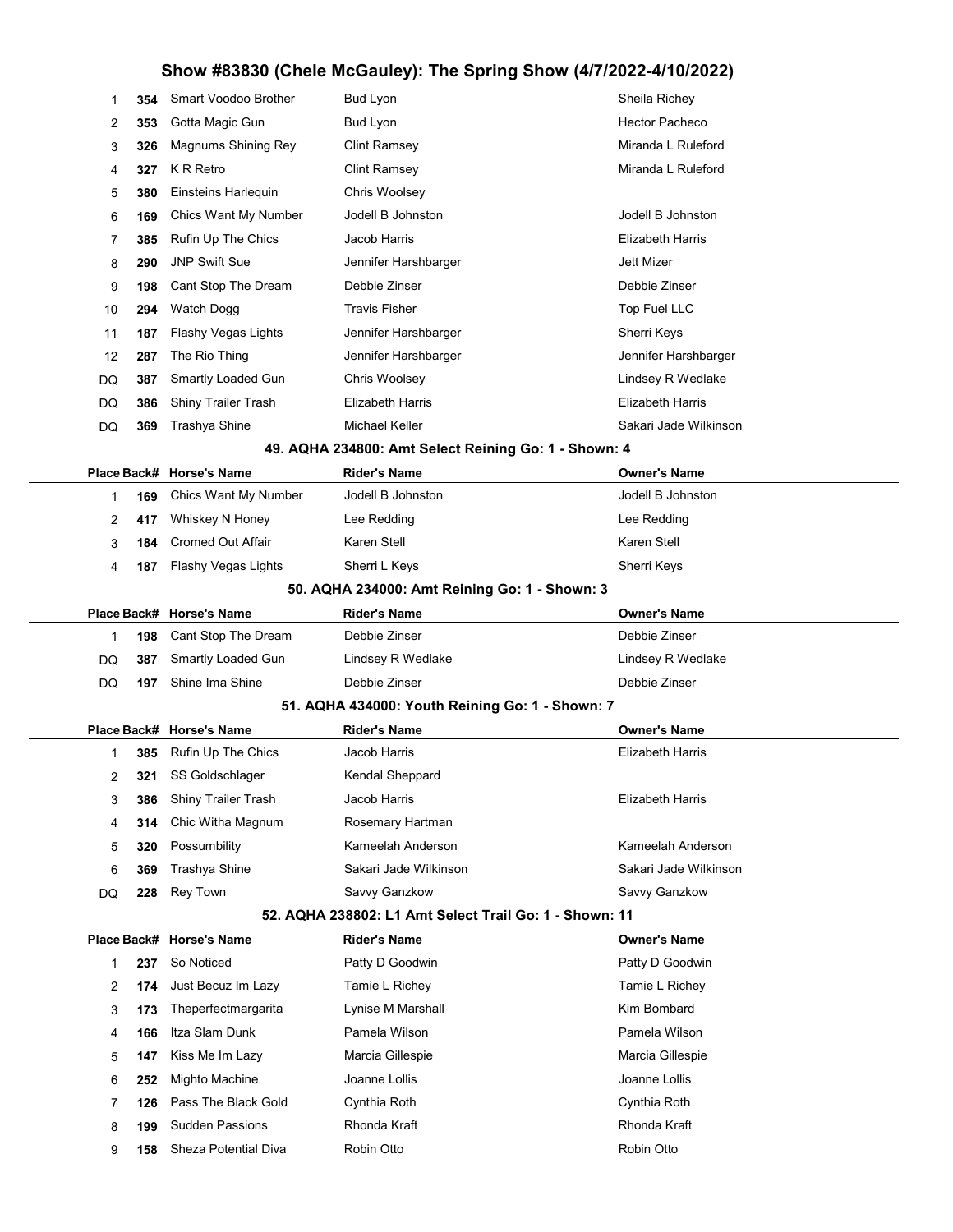10 245 Lopin Miss Penny Kimberly Dawn Gartman Hayley Kittler

|    | 53. AQHA 238803: L2 Amt Select Trail Go: 1 - Shown: 11 |                             |                                                                  |                                 |  |  |  |
|----|--------------------------------------------------------|-----------------------------|------------------------------------------------------------------|---------------------------------|--|--|--|
|    |                                                        | Place Back# Horse's Name    | <b>Rider's Name</b>                                              | <b>Owner's Name</b>             |  |  |  |
| 1  | 163                                                    | Hez Kool                    | Connie L Holtz                                                   | Connie L Holtz                  |  |  |  |
| 2  | 110                                                    | So Dang Lazy                | Patricia L Clements                                              | Patricia L Clements             |  |  |  |
| 3  | 126                                                    | Pass The Black Gold         | Cynthia Roth                                                     | Cynthia Roth                    |  |  |  |
| 4  | 174                                                    | Just Becuz Im Lazy          | Tamie L Richey                                                   | Tamie L Richey                  |  |  |  |
| 5  | 155                                                    | <b>Western Dreams</b>       | Cynthia Keeton Rosson                                            | Cynthia Rosson                  |  |  |  |
| 6  | 166                                                    | Itza Slam Dunk              | Pamela Wilson                                                    | Pamela Wilson                   |  |  |  |
| 7  | 237                                                    | So Noticed                  | Patty D Goodwin                                                  | Patty D Goodwin                 |  |  |  |
| 8  | 147                                                    | Kiss Me Im Lazy             | Marcia Gillespie                                                 | Marcia Gillespie                |  |  |  |
| 9  | 252                                                    | Mighto Machine              | Joanne Lollis                                                    | Joanne Lollis                   |  |  |  |
| 10 | 103                                                    | Look Here Im Hot            | Jean Swiss                                                       | Jean F And Gerald F Swiss       |  |  |  |
|    |                                                        |                             | 54. AQHA 238806: L3 Amt Select Trail Go: 1 - Shown: 7 (18 total) |                                 |  |  |  |
|    |                                                        | Place Back# Horse's Name    | <b>Rider's Name</b>                                              | <b>Owner's Name</b>             |  |  |  |
| 2  | 101                                                    | Pf Put It N Park            | Carla Townsley                                                   | Carla Townsley                  |  |  |  |
| 3  | 202                                                    | Irresistibly Hot            | Debra Sharp                                                      | R Kirk &/Or Debra Sharp         |  |  |  |
| 4  | 227                                                    | Toucht                      | Kim Burrell Gutowski                                             | Kim Burrell Gutowski            |  |  |  |
| 5  | 132                                                    | Zippin A Breeze             | Susan Wilson                                                     | Susan Wilson                    |  |  |  |
| 6  | 119                                                    | All But Sudden              | Robert D Huver II                                                | Rob And Jane Huver              |  |  |  |
|    |                                                        |                             | 55. AQHA 238002: L1 Amt Trail Go: 1 - Shown: 6                   |                                 |  |  |  |
|    |                                                        | Place Back# Horse's Name    | <b>Rider's Name</b>                                              | <b>Owner's Name</b>             |  |  |  |
| 1  | 219                                                    | Justa Lazy Mouse            | Christina Hansen                                                 | Christina Hansen                |  |  |  |
| 2  | 159                                                    | <b>RR Its Suddenly Nite</b> | Robert Jerome Herman                                             | <b>Superior Care Management</b> |  |  |  |
| 3  | 200                                                    | Justa Touch To Much         | Allison Bowen                                                    | Allison Bowen                   |  |  |  |
| 4  | 264                                                    | Zippen In My Sleep          | Sarah Clymer                                                     | Sarah Clymer                    |  |  |  |
| 5  | 371                                                    | <b>Hunting For Unicorns</b> | Kayla Herl                                                       | Kayla Hurl                      |  |  |  |
| DQ | 234                                                    | Im An Absolute Star         | Krystal Kirkland                                                 | Krystal Kirkland                |  |  |  |
|    |                                                        |                             | 56. AQHA 238003: L2 Amt Trail Go: 1 - Shown: 9                   |                                 |  |  |  |
|    |                                                        | Place Back# Horse's Name    | <b>Rider's Name</b>                                              | <b>Owner's Name</b>             |  |  |  |
| 1  | 281                                                    | <b>Best One Around</b>      | Heather Van Hooser                                               | Heather Van Hooser              |  |  |  |
| 2  | 131                                                    | VS Code Of Gold             | Gabrielle M Lofton                                               | <b>Brittany Morgan</b>          |  |  |  |
| 3  | 154                                                    | Dun Ben Noticed             | Dr Shelley Dawn Grissom                                          | Dr Shelley Dawn Grissom         |  |  |  |
| 4  | 210                                                    | <b>CP President Cahill</b>  | Janislynn Dorris                                                 | Nick And Janislynn Dorris       |  |  |  |
| 5  | 129                                                    | Herecomeshoneybooboo        | Gabrielle M Lofton                                               | Gabrielle M Lofton              |  |  |  |
| 6  | 371                                                    | <b>Hunting For Unicorns</b> | Kayla Herl                                                       | Kayla Hurl                      |  |  |  |
|    |                                                        |                             | 57. AQHA 238006: L3 Amt Trail Go: 1 - Shown: 5 (14 total)        |                                 |  |  |  |
|    |                                                        | Place Back# Horse's Name    | <b>Rider's Name</b>                                              | <b>Owner's Name</b>             |  |  |  |
| 2  | 140                                                    | <b>Rumors In The Dark</b>   | Kendra Whitney                                                   | Kendra Whitney                  |  |  |  |
| 3  | 243                                                    | Quick Dun N Steady          | <b>Hayley Kittler</b>                                            | <b>Hayley Kittler</b>           |  |  |  |
| 7  | 224                                                    | Too Lazy To Pay             | <b>Russell Keith Mueller</b>                                     | <b>Russell Keith Mueller</b>    |  |  |  |
| 9  | 180                                                    | Willy Good Breeze           | Morgan Brickham                                                  | <b>Brickham Quarter Horses</b>  |  |  |  |
|    |                                                        |                             | 58. OPEN ABATR: All Breed Amt Trail Go: 1 - Shown: 11            |                                 |  |  |  |
|    |                                                        | Place Back# Horse's Name    | <b>Rider's Name</b>                                              | <b>Owner's Name</b>             |  |  |  |
| 1  | 129                                                    | Herecomeshoneybooboo        | Gabrielle M Lofton                                               | Gabrielle M Lofton              |  |  |  |
| 2  | 163                                                    | Hez Kool                    | Connie L Holtz                                                   | Connie L Holtz                  |  |  |  |
|    |                                                        |                             |                                                                  |                                 |  |  |  |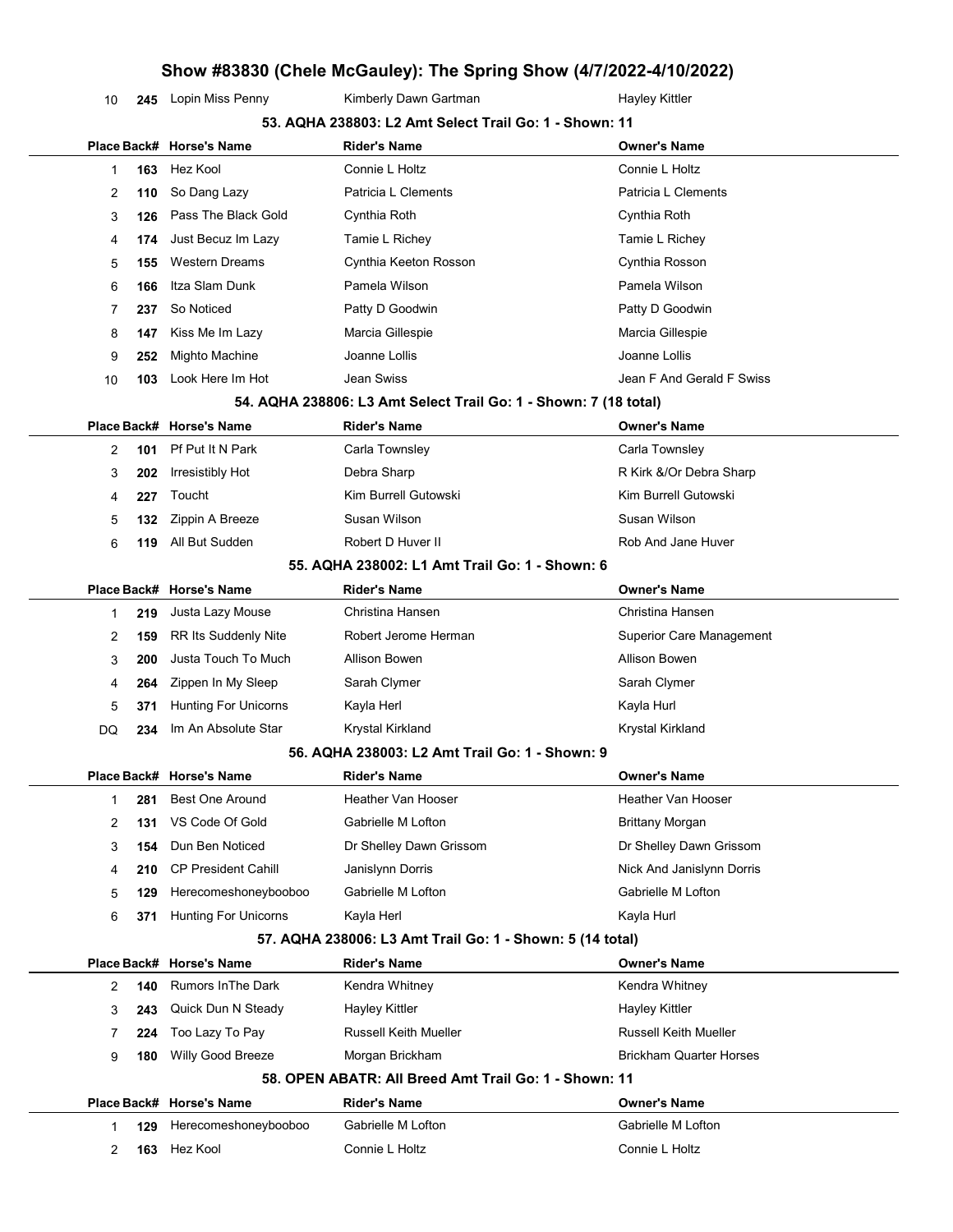| 3  |     | <b>140</b> Rumors In The Dark | Kendra Whitney          | Kendra Whitney          |
|----|-----|-------------------------------|-------------------------|-------------------------|
| 4  |     | 272 Lopin A Hot Streak        | Kate Toomey Evans       | Kate Toomey Evans       |
| 5  | 132 | Zippin A Breeze               | Susan Wilson            | Susan Wilson            |
| 6  | 122 | Hitt The Jackpot              | Cynthia Carden          | Cynthia Carden          |
|    |     | 154 Dun Ben Noticed           | Dr Shelley Dawn Grissom | Dr Shelley Dawn Grissom |
| 8  |     | <b>174</b> Just Becuz Im Lazy | Tamie L Richey          | Tamie L Richey          |
| 9  |     | 126 Pass The Black Gold       | Cynthia Roth            | Cynthia Roth            |
| 10 | 162 | Vitals Are Good               | Cathy Seim              | Cathy Seim              |
| 11 | 131 | VS Code Of Gold               | Gabrielle M Lofton      | Brittany Morgan         |
|    |     |                               |                         |                         |

#### 59. AQHA 138004: L1 Trail Go: 1 - Shown: 34

|     |     | Place Back# Horse's Name    | <b>Rider's Name</b>   | <b>Owner's Name</b>             |
|-----|-----|-----------------------------|-----------------------|---------------------------------|
| 1   | 176 | Mmade To Order              | John Briggs           | Harley K Huff                   |
| 2   | 238 | Grace Kelly                 | Bradley D Ost         | Jamie Radebaugh                 |
| 3   | 232 | Her Southern Best           | Bradley D Ost         | Julia Sanderson                 |
| 4   | 117 | By All Means                | Duke Williams         | Duke Williams                   |
| 5   | 205 | To Cool To Be Hot           | Micah L Hansen        | Addisyn Brooke Albers           |
| 6T  | 112 | South Beech                 | <b>Becky George</b>   | Kate Upton                      |
| 6T  | 535 | <b>BADA BING BADA BLUE</b>  | Caitlyn Champagne     | Carolyn Champagne               |
| 6T  | 116 | Glowin Red Hot              | Alyssa M Casa         | Susanne Wilkerson               |
| 9   | 276 | Hes Not Justa Rumor         | Nikkole L Riddle      | Victoria Corbin                 |
| 10  | 179 | Willy Invite Brady          | <b>Beth Treptow</b>   | <b>Brickham Quarter Horses</b>  |
| 11  | 107 | I Fancy The Crowd           | Adam Blake Smith      | Karen Jorgenson                 |
| 12  | 211 | <b>Bonnaroo Blue</b>        | Evan R Knapp          | Kathy Green                     |
| 13  | 242 | To Kool Tobe Krymsun        | Katelyn Connolly      | Martha Lou Oltjen               |
| 14  | 108 | Cabo Margarita              | Becky George          | Patricia Rosier                 |
| 15  | 266 | Johnny Mechanic             | Micah L Hansen        | Eva Voss                        |
| 16  | 164 | Gota Lota Lazy              | <b>Beth Treptow</b>   | Michele A Brickham              |
| 17  | 130 | Vs For Certain              | Becky George          | Michelle Rod                    |
| 18  | 257 | All About That Lope         | Lindsay E Treece      | Diana E Warden                  |
| 19  | 145 | Live Laugh And Lope         | <b>Becky George</b>   | <b>Sherry Allen</b>             |
| 20T | 223 | Only In De Moonlight        | Eric J Felt           | Robin Loreth                    |
| 20T | 203 | Luck Of Tha Irish           | Micah L Hansen        | Christina Hansen                |
| 22  | 217 | VS Bettin On Red            | Mandie L House        | <b>Superior Care Management</b> |
| 23  | 371 | <b>Hunting For Unicorns</b> | Chris Champagne       | Kayla Hurl                      |
| 24  | 199 | <b>Sudden Passions</b>      | Rhonda Kraft          | Rhonda Kraft                    |
| 25  | 128 | Lazy Patrick                | Ashley N Dunbar-Clock | Gabrielle M Lofton              |
| 26  | 144 | <b>Follow The Girl Code</b> | Eric J Felt           | Katherine Lacasse               |
| 27  | 226 | Red Betweenthe Lines        | Nikkole L Riddle      | Catherine Craig                 |
|     |     |                             |                       |                                 |

#### 60. AQHA 138100: Junior Trail Go: 1 - Shown: 12

|   |     | Place Back# Horse's Name | <b>Rider's Name</b> | <b>Owner's Name</b>    |
|---|-----|--------------------------|---------------------|------------------------|
|   | 176 | Mmade To Order           | John Briggs         | Harley K Huff          |
|   | 219 | Justa Lazy Mouse         | Micah L Hansen      | Christina Hansen       |
| 3 | 100 | Extremely Good To U      | <b>Becky George</b> | <b>Becky George</b>    |
| 4 |     | 243 Quick Dun N Steady   | Hayley Kittler      | Hayley Kittler         |
| 5 | 131 | VS Code Of Gold          | Gabrielle M Lofton  | <b>Brittany Morgan</b> |
| 6 | 128 | Lazy Patrick             | Gabrielle M Lofton  | Gabrielle M Lofton     |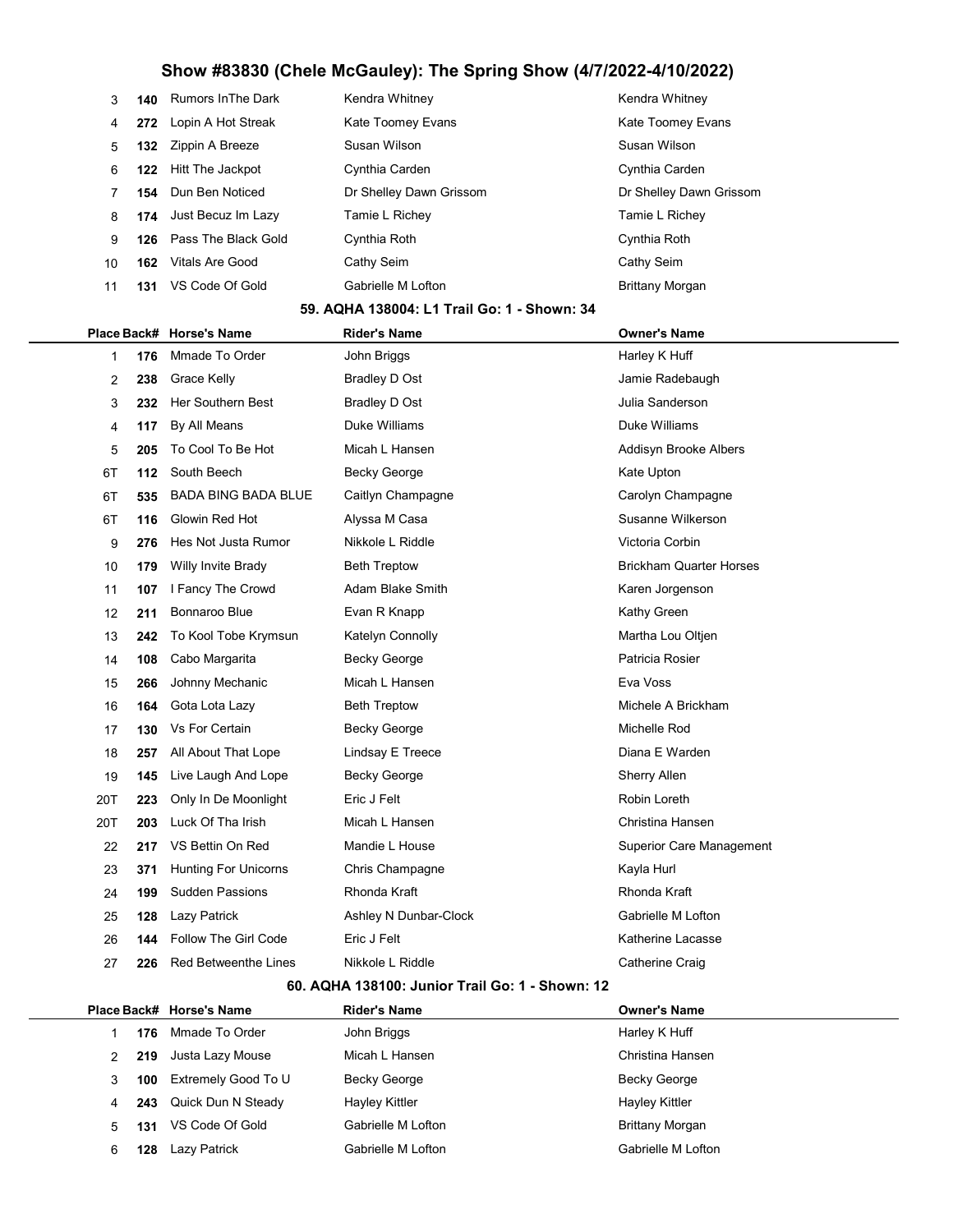|    |     |                                 | Show #83830 (Chele McGauley): The Spring Show (4/7/2022-4/10/2022) |                                 |
|----|-----|---------------------------------|--------------------------------------------------------------------|---------------------------------|
| 7  | 135 | Ima Southern Thing              | <b>Becky George</b>                                                | Carolyn Alexander               |
| 8  |     | 112 South Beech                 | Becky George                                                       | Kate Upton                      |
|    |     |                                 | 61. OPEN SFTRL: Small Fry Trail Go: 1 - Shown: 1                   |                                 |
|    |     | Place Back# Horse's Name        | <b>Rider's Name</b>                                                | <b>Owner's Name</b>             |
| 1  | 201 | ZIPPINPISTOLGOODBAR             | <b>LAIKEN HANSEN</b>                                               | Christina Hansen                |
|    |     |                                 | 62. AQHA 438102: L1 Youth Walk Trot Trail Go: 1 - Shown: 3         |                                 |
|    |     | Place Back# Horse's Name        | <b>Rider's Name</b>                                                | <b>Owner's Name</b>             |
| 1  | 266 | Johnny Mechanic                 | Eva Voss                                                           | Eva Voss                        |
| 2  | 201 | ZIPPINPISTOLGOODBAR             | <b>LAIKEN HANSEN</b>                                               | Christina Hansen                |
|    |     |                                 | 63. AQHA 238102: L1 Amt Walk Trot Trail Go: 1 - Shown: 3           |                                 |
|    |     | Place Back# Horse's Name        | <b>Rider's Name</b>                                                | <b>Owner's Name</b>             |
| 1  | 168 | Rock The Cash Barr              | Leigh Nitcher                                                      | Leigh Nitcher                   |
| 2  | 108 | Cabo Margarita                  | Patricia Rosier                                                    | Patricia Rosier                 |
| 3  | 146 | Bein Lazy                       | Lisa Lenaburg                                                      | Lisa Lenaburg                   |
|    |     |                                 | 64. AQHA 438002: L1 Youth Trail Go: 1 - Shown: 7                   |                                 |
|    |     | Place Back# Horse's Name        | <b>Rider's Name</b>                                                | <b>Owner's Name</b>             |
| 1  | 246 | Presleys Got Rhythm             | Kelly Coonce                                                       | Katie Coonce                    |
| 2  | 151 | I Will Be Hot                   | Addison Lynn Langley                                               | Anna & Jimmy Langley            |
| 3  | 229 | A Certain Red VETTE             | <b>Grace Riley</b>                                                 | Walt Hulse                      |
| 4  | 230 | Hot Lil Assets                  | Piper Keller<br>Ella Kate Herman                                   | Heather Leigh Keller            |
| 5  | 159 | RR Its Suddenly Nite            | 65. AQHA 438003: L2 Youth Trail Go: 1 - Shown: 2                   | <b>Superior Care Management</b> |
|    |     | Place Back# Horse's Name        | <b>Rider's Name</b>                                                | <b>Owner's Name</b>             |
| 1  | 535 | <b>BADA BING BADA BLUE</b>      | Caitlyn Champagne                                                  | Carolyn Champagne               |
| 2  |     | 246 Presleys Got Rhythm         | <b>Kelly Coonce</b>                                                | Katie Coonce                    |
|    |     |                                 | 66. AQHA 438006: L3 Youth Trail Go: 1 - Shown: 4 (6 total)         |                                 |
|    |     | Place Back# Horse's Name        | <b>Rider's Name</b>                                                | <b>Owner's Name</b>             |
| 3  | 151 | I Will Be Hot                   | Addison Lynn Langley                                               | Anna & Jimmy Langley            |
| 4  |     | <b>250</b> Interestedin Outlaws | Alana Marie Stanton                                                | Bobbie Jo Stanton               |
| 5  | 230 | Hot Lil Assets                  | Piper Keller                                                       | Heather Leigh Keller            |
| 6  | 229 | A Certain Red VETTE             | <b>Grace Riley</b>                                                 | Walt Hulse                      |
|    |     |                                 | 68. AQHA 138200: Senior Trail Go: 1 - Shown: 29                    |                                 |
|    |     | Place Back# Horse's Name        | <b>Rider's Name</b>                                                | <b>Owner's Name</b>             |
| 1  | 281 | <b>Best One Around</b>          | John Briggs                                                        | Heather Van Hooser              |
| 2  | 237 | So Noticed                      | Jimmy Daurio                                                       | Patty D Goodwin                 |
| 3  | 101 | Pf Put It N Park                | Will L Knabenshue                                                  | Carla Townsley                  |
| 4  | 123 | VS Fashion Show                 | Becky George                                                       | Kate Upton                      |
| 5  | 129 | Herecomeshoneybooboo            | Ashley N Dunbar-Clock                                              | Gabrielle M Lofton              |
| 6  | 132 | Zippin A Breeze                 | Ashley N Dunbar-Clock                                              | Susan Wilson                    |
| 7  | 205 | To Cool To Be Hot               | Micah L Hansen                                                     | Addisyn Brooke Albers           |
| 8  | 122 | Hitt The Jackpot                | Ashley N Dunbar-Clock                                              | Cynthia Carden                  |
| 9  | 250 | Interestedin Outlaws            | Bobbie Jo Stanton                                                  | Bobbie Jo Stanton               |
| 10 | 227 | Toucht                          | Jimmy Daurio                                                       | Kim Burrell Gutowski            |
| 11 | 140 | <b>Rumors In The Dark</b>       | Kendra Whitney                                                     | Kendra Whitney                  |
| 12 | 109 | Pf Shy Guy                      | Elizabeth Knabenshue                                               | Carly Epp                       |
| 13 | 149 | <b>Blaze Me Away</b>            | Evan R Knapp                                                       | <b>Ruth Knapp</b>               |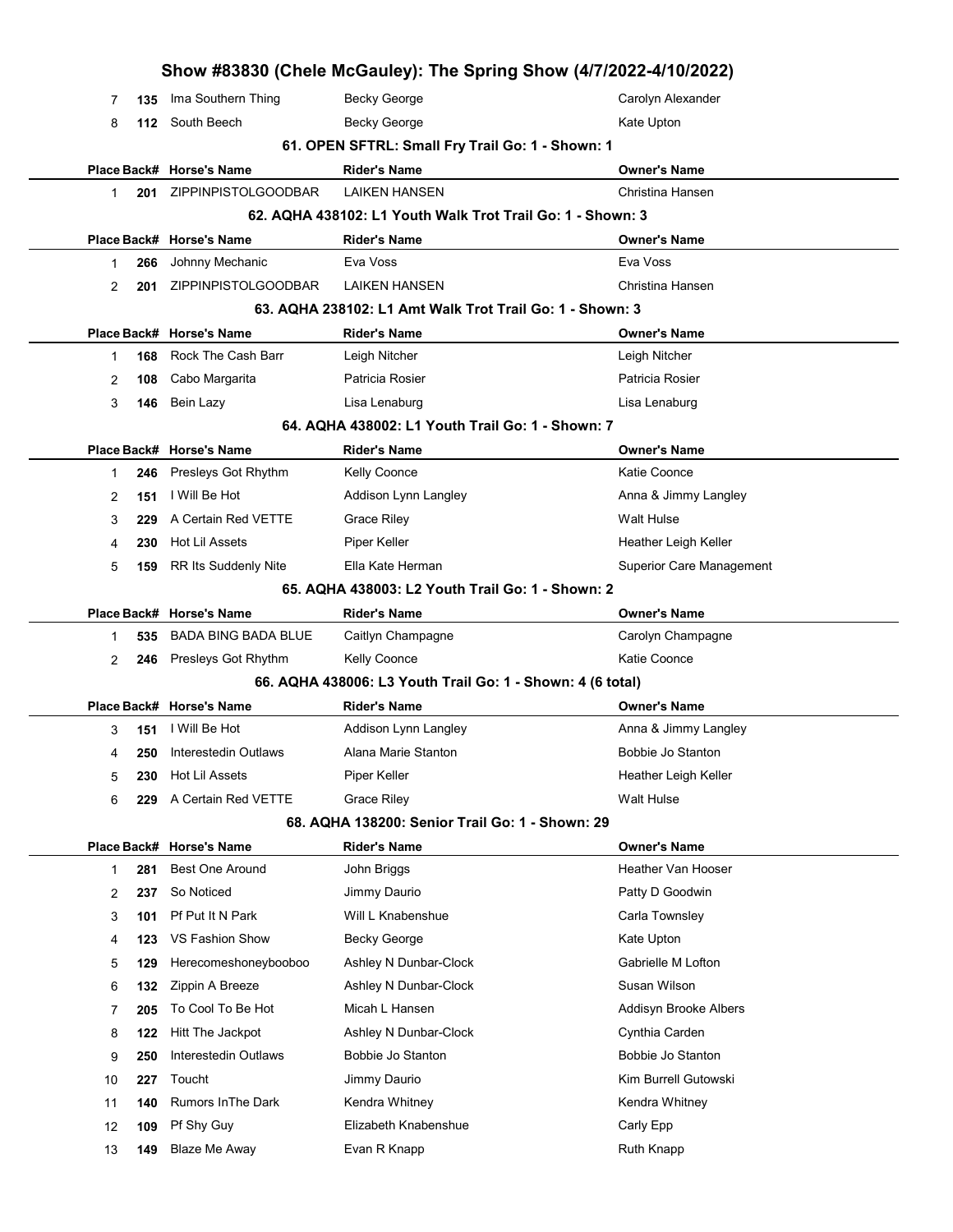| 14     | 284        | Mr Mac Lucky                            | Jimmy Daurio                                                        | Marty Lea Garcia                |
|--------|------------|-----------------------------------------|---------------------------------------------------------------------|---------------------------------|
| 15     | 146        | Bein Lazy                               | Elizabeth Knabenshue                                                | Lisa Lenaburg                   |
| 16     | 104        | The Perfect Martini                     | Leslie Vagneur Lange                                                | Jean F And Gerald F Swiss       |
| 17     | 246        | Presleys Got Rhythm                     | Sabrina Seaboldt                                                    | Katie Coonce                    |
| 18     | 121        | No Nonsense                             | Jeff A Mellott                                                      | Linn Wyatt                      |
| DQ     | 103        | Look Here Im Hot                        | Leslie Vagneur Lange                                                | Jean F And Gerald F Swiss       |
| DQ     | 124        | Chip Off Good Bar                       | Jeff A Mellott                                                      | Eric Moden                      |
|        |            |                                         | 69. AQHA 475000: Youth Performance Halter Mares Go: 1 - Shown: 2    |                                 |
|        |            | Place Back# Horse's Name                | <b>Rider's Name</b>                                                 | <b>Owner's Name</b>             |
| 1      | 250        | Interestedin Outlaws                    | Alana Marie Stanton                                                 | Bobbie Jo Stanton               |
|        |            |                                         | 70. AQHA 477000: Youth Performance Halter Geldings Go: 1 - Shown: 2 |                                 |
|        |            | Place Back# Horse's Name                | <b>Rider's Name</b>                                                 | <b>Owner's Name</b>             |
| 1      | 276        | Hes Not Justa Rumor                     | Lily Corbin                                                         | Victoria Corbin                 |
| 2      | 201        | ZIPPINPISTOLGOODBAR                     | <b>LAIKEN HANSEN</b>                                                | Christina Hansen                |
|        |            |                                         | 71. AQHA 275000: Amt Performance Halter Mares Go: 1 - Shown: 6      |                                 |
|        |            | Place Back# Horse's Name                | <b>Rider's Name</b>                                                 | <b>Owner's Name</b>             |
| 1      | 202        | Irresistibly Hot                        | Debra Sharp                                                         | R Kirk &/Or Debra Sharp         |
| 2      | 362        | Always The Best RV                      | <b>Garrison Gene Phillis</b>                                        | <b>Garrison Gene Phillis</b>    |
| 3      | 103        | Look Here Im Hot                        | Jean Swiss                                                          | Jean F And Gerald F Swiss       |
| 4      | 240        | <b>Hunting For Candy</b>                | <b>Christine Dietz</b>                                              | <b>Christine Dietz</b>          |
| 5      | 219        | Justa Lazy Mouse                        | Christina Hansen                                                    | Christina Hansen                |
| 6      | 181        | Lazy Lookin Lady                        | Morgan Brickham                                                     | <b>Brickham Quarter Horses</b>  |
|        |            |                                         | 72. AQHA 277000: Amt Performance Halter Geldings Go: 1 - Shown: 19  |                                 |
|        |            | Place Back# Horse's Name                | <b>Rider's Name</b>                                                 | <b>Owner's Name</b>             |
|        |            |                                         |                                                                     |                                 |
| 1      | 101        | Pf Put It N Park                        | Carla Townsley                                                      | Carla Townsley                  |
| 2      | 140        | <b>Rumors In The Dark</b>               | Kendra Whitney                                                      | Kendra Whitney                  |
| 3      | 132        | Zippin A Breeze                         | Susan Wilson                                                        | Susan Wilson                    |
| 4      | 204        | Lopin Makes Me Lazy                     | <b>Sharon Hanks</b>                                                 | Linda A Hall                    |
| 5      | 243        | Quick Dun N Steady                      | <b>Hayley Kittler</b>                                               | <b>Hayley Kittler</b>           |
| 6      | 200        | Justa Touch To Much                     | Allison Bowen                                                       | Allison Bowen                   |
| 7      | 227        | Toucht                                  | Kim Burrell Gutowski                                                | Kim Burrell Gutowski            |
| 8      | 142        | Alias Goodbar                           | Stormy Vaughn                                                       | Stormy Vaughn                   |
| 9      | 104        | The Perfect Martini                     | Jean Swiss                                                          | Jean F And Gerald F Swiss       |
|        |            |                                         | 73. AQHA 273000: Amt Performance Halter Stallions Go: 1 - Shown: 1  |                                 |
|        |            | Place Back# Horse's Name                | <b>Rider's Name</b>                                                 | <b>Owner's Name</b>             |
| 1      | 278        | One Notch Above                         | Emma Verplank                                                       | Emma Verplank                   |
|        |            |                                         | 74. AQHA 175000: Performance Halter Mares Go: 1 - Shown: 3          |                                 |
|        |            | Place Back# Horse's Name                | <b>Rider's Name</b>                                                 | <b>Owner's Name</b>             |
| 1      | 202        | Irresistibly Hot                        | Micah L Hansen                                                      | R Kirk &/Or Debra Sharp         |
| 2      | 362        | Always The Best RV                      | Karissa Rose Tapia                                                  | <b>Garrison Gene Phillis</b>    |
| 3      | 103        | Look Here Im Hot                        | Leslie Vagneur Lange                                                | Jean F And Gerald F Swiss       |
|        |            |                                         | 75. AQHA 177000: Performance Halter Geldings Go: 1 - Shown: 5       |                                 |
|        |            | Place Back# Horse's Name                | <b>Rider's Name</b>                                                 | <b>Owner's Name</b>             |
| 1      | 101        | Pf Put It N Park                        | Elizabeth Knabenshue                                                | Carla Townsley                  |
| 2<br>3 | 140<br>137 | <b>Rumors In The Dark</b><br>Only Roger | Leslie Vagneur Lange<br>Kevin Dukes                                 | Kendra Whitney<br>Marilyn Swick |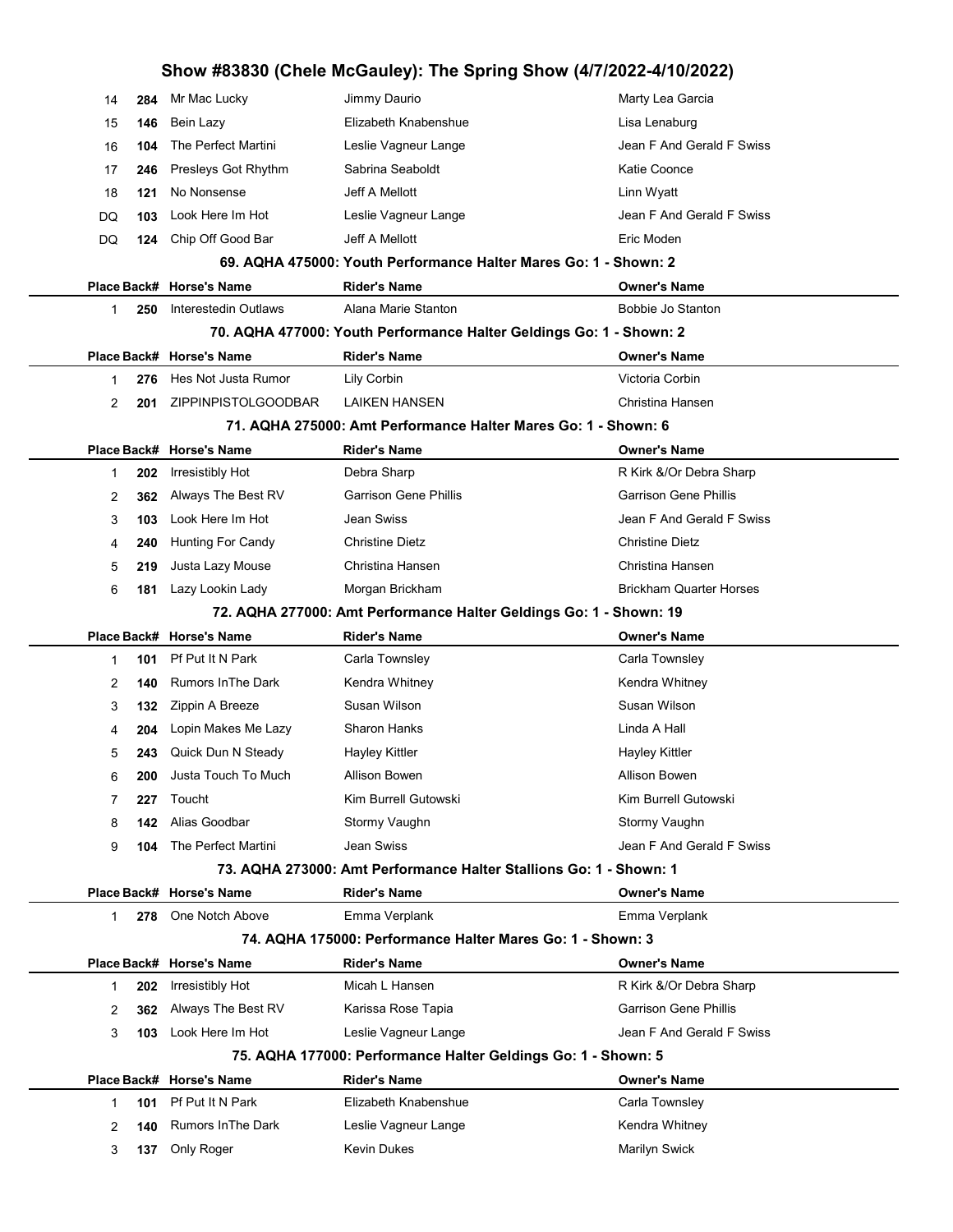| 2 |     | 442 KR Chocolate Kisses     | Jeffery Wesley<br>84. AQHA 205500: Amt Two Yr Old Mares Go: 1 - Shown: 2 | Jeffery Wesley             |  |
|---|-----|-----------------------------|--------------------------------------------------------------------------|----------------------------|--|
|   |     | Place Back# Horse's Name    | <b>Rider's Name</b>                                                      | <b>Owner's Name</b>        |  |
|   |     | She Has Secretes            | Cara McMillian-Gibson                                                    |                            |  |
| 1 | 444 |                             |                                                                          | Carolyn Stewart            |  |
| 2 |     | 415 Ultrasuade              | Sally Ann Sullivan                                                       |                            |  |
|   |     |                             | 85. AQHA 205600: Amt Three Yr Old Mares Go: 1 - Shown: 1                 |                            |  |
|   |     | Place Back# Horse's Name    | <b>Rider's Name</b>                                                      | <b>Owner's Name</b>        |  |
| 1 |     | 366 NL Leather N Lace       | <b>Christie Anne Brown</b>                                               | Christie Anne Brown        |  |
|   |     |                             | 86. AQHA 205700: Amt Aged Mares Go: 1 - Shown: 3                         |                            |  |
|   |     | Place Back# Horse's Name    | <b>Rider's Name</b>                                                      | <b>Owner's Name</b>        |  |
|   | 452 | MagniFicense                | Dan Fox                                                                  | Dan Fox                    |  |
| 1 |     |                             |                                                                          |                            |  |
| 2 | 436 | <b>Pretty Charming</b>      | Pam Taylor                                                               |                            |  |
| 3 | 168 | Rock The Cash Barr          | Leigh Nitcher                                                            | Leigh Nitcher              |  |
|   |     |                             | 89. AQHA 105400: Yearling Mares Go: 1 - Shown: 3                         |                            |  |
|   |     | Place Back# Horse's Name    | <b>Rider's Name</b>                                                      | <b>Owner's Name</b>        |  |
| 1 | 445 | <b>KR Dancin All Night</b>  | Monte Horn                                                               | Carolyn Stewart            |  |
| 2 | 418 | Oh Pinch Me                 | Kathy Smallwood                                                          |                            |  |
| 3 | 442 | <b>KR Chocolate Kisses</b>  |                                                                          |                            |  |
|   |     |                             | Jeffery Wesley<br>90. AQHA 105500: Two Yr Old Mares Go: 1 - Shown: 3     | Jeffery Wesley             |  |
|   |     | Place Back# Horse's Name    | <b>Rider's Name</b>                                                      | <b>Owner's Name</b>        |  |
|   |     | She Has Secretes            | Monte Horn                                                               |                            |  |
| 1 | 444 |                             |                                                                          | Carolyn Stewart            |  |
| 2 | 439 | Omymy                       | Jason Smith                                                              |                            |  |
| 3 | 415 | Ultrasuade                  | P Keith Longacre                                                         |                            |  |
|   |     |                             | 91. AQHA 105600: Three Yr Old Mares Go: 1 - Shown: 3                     |                            |  |
|   |     | Place Back# Horse's Name    | <b>Rider's Name</b>                                                      | <b>Owner's Name</b>        |  |
| 1 | 366 | NL Leather N Lace           | P Keith Longacre                                                         | <b>Christie Anne Brown</b> |  |
| 2 | 434 | I Gotta Fancy Secret        | Mike McMillian                                                           | F Rogers/Frieda Rogers And |  |
| 3 | 379 | <b>Limited Edition Lexi</b> | Nikki Longacre                                                           |                            |  |
|   |     |                             | 92. AQHA 105700: Aged Mares Go: 1 - Shown: 2                             |                            |  |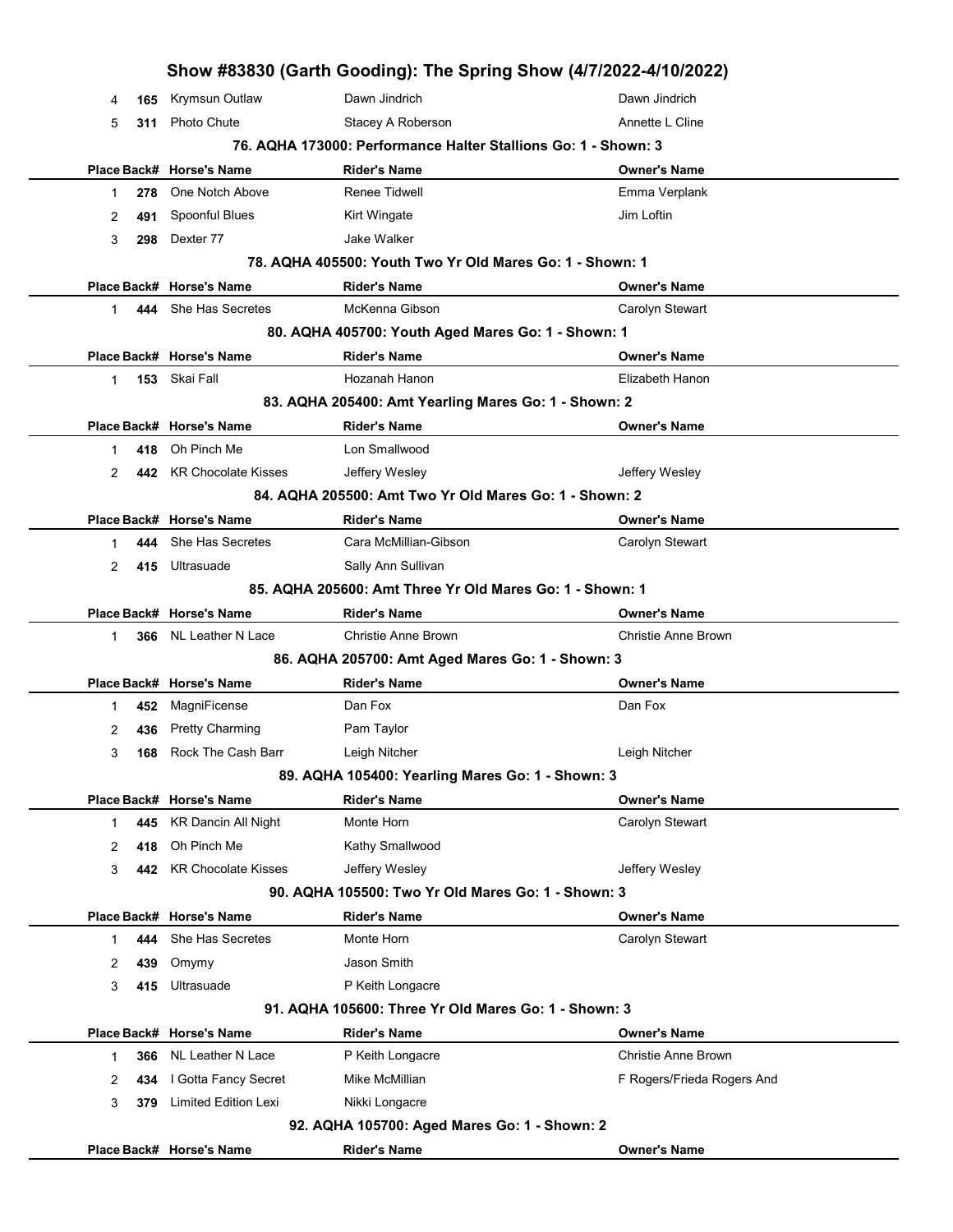|              |     |                          |                                                               | Show #83830 (Garth Gooding): The Spring Show (4/7/2022-4/10/2022) |
|--------------|-----|--------------------------|---------------------------------------------------------------|-------------------------------------------------------------------|
| 1            | 452 | MagniFicense             | Luke Castle ()                                                | Dan Fox                                                           |
| 2            | 436 | <b>Pretty Charming</b>   | Jason Smith                                                   |                                                                   |
|              |     |                          | 97. AQHA 407600: Youth Three Yr Old Geldings Go: 1 - Shown: 2 |                                                                   |
|              |     | Place Back# Horse's Name | <b>Rider's Name</b>                                           | Owner's Name                                                      |
| 1            | 443 | Legends Secret           | McKenna Gibson                                                | Carolyn Stewart                                                   |
| 2            | 513 | Big Kiddin Kid           | Macey Standridge                                              | Charles Or Linda Cline                                            |
|              |     |                          | 98. AQHA 407700: Youth Aged Geldings Go: 1 - Shown: 2         |                                                                   |
|              |     | Place Back# Horse's Name | <b>Rider's Name</b>                                           | <b>Owner's Name</b>                                               |
| 1            | 514 | Always Kiddin Around     | Macey Standridge                                              | Charles Or Linda Cline                                            |
| 2            | 265 | <b>Big Time Goodbar</b>  | Reagan Laughlin                                               | Melinda Laughlin                                                  |
|              |     |                          | 102. AQHA 207500: Amt Two Yr Old Geldings Go: 1 - Shown: 1    |                                                                   |
|              |     | Place Back# Horse's Name | <b>Rider's Name</b>                                           | Owner's Name                                                      |
| $\mathbf 1$  | 437 | <b>Mud Bubbles</b>       | Pam Taylor                                                    |                                                                   |
|              |     |                          | 103. AQHA 207600: Amt Three Yr Old Geldings Go: 1 - Shown: 1  |                                                                   |
|              |     | Place Back# Horse's Name | <b>Rider's Name</b>                                           | Owner's Name                                                      |
| $\mathbf{1}$ | 443 | <b>Legends Secret</b>    | Cara McMillian-Gibson                                         | Carolyn Stewart                                                   |
|              |     |                          | 104. AQHA 207700: Amt Aged Geldings Go: 1 - Shown: 2          |                                                                   |
|              |     | Place Back# Horse's Name | <b>Rider's Name</b>                                           | Owner's Name                                                      |
| 1            | 345 | E Ventually              | Robert Jerome Herman                                          | <b>Superior Care Management</b>                                   |
| 2            | 435 | Gotta Ante Up            | Lauren M Portman                                              | Anita Wiescamp                                                    |
|              |     |                          | 107. AQHA 107400: Yearling Geldings Go: 1 - Shown: 1          |                                                                   |
|              |     | Place Back# Horse's Name | <b>Rider's Name</b>                                           | Owner's Name                                                      |
| $\mathbf{1}$ |     | 433 I Spy                | Mike McMillian                                                | Rebecca D Natress                                                 |
|              |     |                          | 108. AQHA 107500: Two Yr Old Geldings Go: 1 - Shown: 2        |                                                                   |
|              |     | Place Back# Horse's Name | <b>Rider's Name</b>                                           | Owner's Name                                                      |
| 1            | 437 | <b>Mud Bubbles</b>       | Jason Smith                                                   |                                                                   |
| 2            |     | 512 Serious Kidder       | Lindsay Black                                                 | Charles Or Linda Cline                                            |
|              |     |                          | 109. AQHA 107600: Three Yr Old Geldings Go: 1 - Shown: 2      |                                                                   |
|              |     | Place Back# Horse's Name | <b>Rider's Name</b>                                           | <b>Owner's Name</b>                                               |
| 1            | 443 | <b>Legends Secret</b>    | Monte Horn                                                    | Carolyn Stewart                                                   |
| 2            | 513 | Big Kiddin Kid           | Amber Wright                                                  | Charles Or Linda Cline                                            |
|              |     |                          | 110. AQHA 107700: Aged Geldings Go: 1 - Shown: 3              |                                                                   |
|              |     | Place Back# Horse's Name | <b>Rider's Name</b>                                           | <b>Owner's Name</b>                                               |
| 1            | 514 | Always Kiddin Around     | Lindsay Black                                                 | Charles Or Linda Cline                                            |
| 2            | 435 | Gotta Ante Up            | Mike McMillian                                                | Anita Wiescamp                                                    |
| 3            | 265 | <b>Big Time Goodbar</b>  | Melinda Laughlin                                              | Melinda Laughlin                                                  |
|              |     |                          | 113. AQHA 203100: Amt Yearling Stallions Go: 1 - Shown: 1     |                                                                   |
|              |     | Place Back# Horse's Name | <b>Rider's Name</b>                                           | Owner's Name                                                      |
| $\mathbf{1}$ |     | 416 Prominence           | Dan Fox                                                       | Dan Fox                                                           |
|              |     |                          | 119. AQHA 103100: Yearling Stallions Go: 1 - Shown: 3         |                                                                   |
|              |     | Place Back# Horse's Name | <b>Rider's Name</b>                                           | Owner's Name                                                      |
| 1            | 416 | Prominence               | <b>Tim Finkenbinder</b>                                       | Dan Fox                                                           |
| 2            | 451 | Am I Kiddin You          | Luke Castle ()                                                | Charles Or Linda Cline                                            |
| 3            | 419 | Spectacular              | Kathy Smallwood                                               |                                                                   |
|              |     |                          | 120. AQHA 103200: Two Yr Old Stallions Go: 1 - Shown: 1       |                                                                   |
|              |     | Place Back# Horse's Name | <b>Rider's Name</b>                                           | Owner's Name                                                      |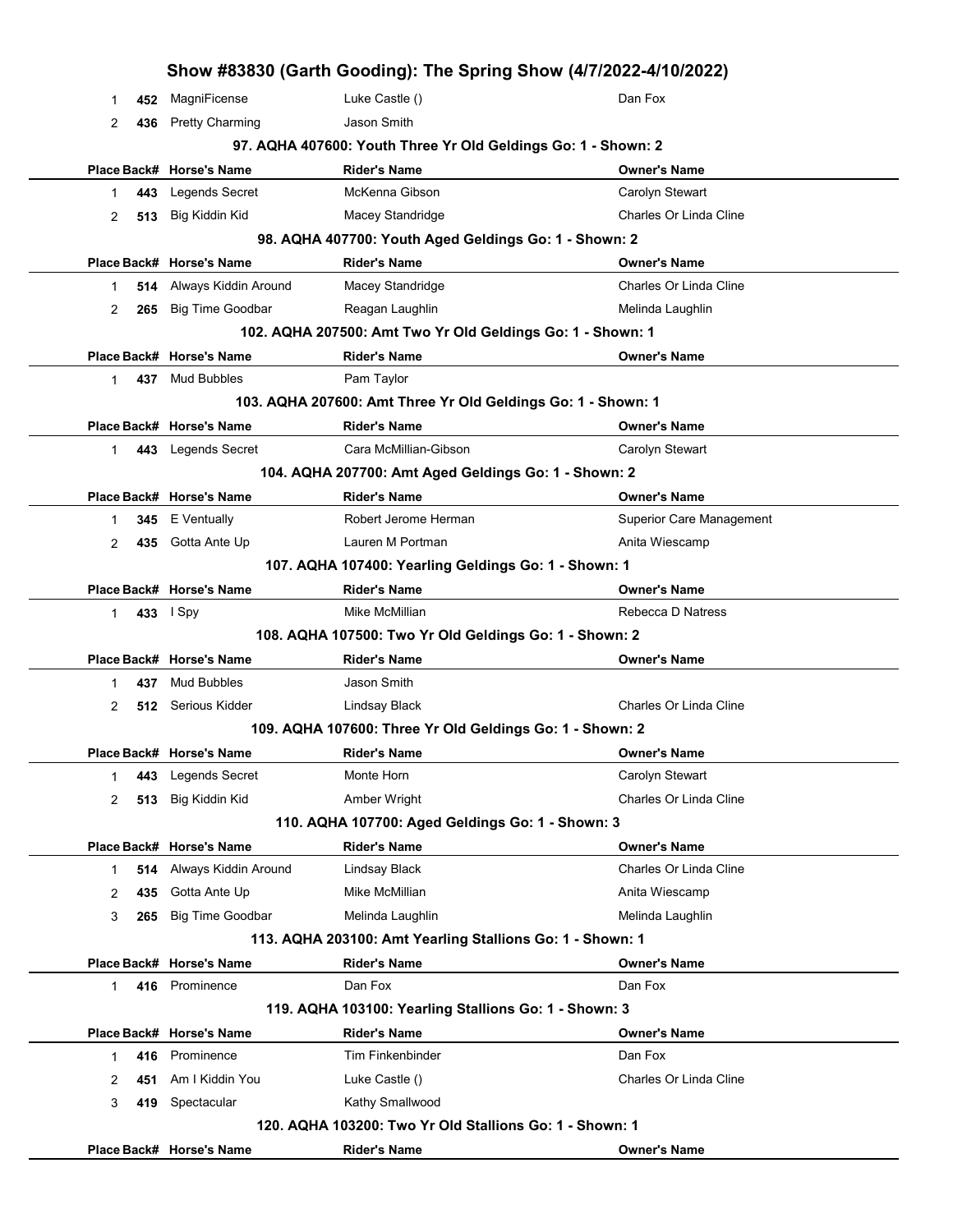|  |  | 1 431 IAm The One And Only | Mike McMillian | Jannee And Dominic Pugliani |
|--|--|----------------------------|----------------|-----------------------------|
|--|--|----------------------------|----------------|-----------------------------|

L,

|              |     |                             | 136. AQHA 154000: Pleasure Driving Go: 1 - Shown: 2        |                                 |
|--------------|-----|-----------------------------|------------------------------------------------------------|---------------------------------|
|              |     | Place Back# Horse's Name    | <b>Rider's Name</b>                                        | <b>Owner's Name</b>             |
| 1            | 136 | Zip N The Dreams            | Kevin Dukes                                                | Annelise Sophiea                |
| 2            | 269 | Al Ways Couture             | Stacey A Roberson                                          | Dr. Kimberly M Roark            |
|              |     |                             | 138. AQHA 136004: L1 Western Riding Go: 1 - Shown: 11      |                                 |
|              |     | Place Back# Horse's Name    | <b>Rider's Name</b>                                        | <b>Owner's Name</b>             |
| 1            | 158 | <b>Sheza Potential Diva</b> | Leonard Berryhill                                          | Robin Otto                      |
| 2            | 147 | Kiss Me Im Lazy             | Mandie L House                                             | Marcia Gillespie                |
| 3            | 156 | Shes One Na Million         | Will L Knabenshue                                          | Cynthia Keeton Rosson           |
| 4            | 150 | Goin Nowhere Fast           | Leonard Berryhill                                          | Anna & Jimmy Langley            |
| 5            | 205 | To Cool To Be Hot           | Micah L Hansen                                             | Addisyn Brooke Albers           |
| 6            | 118 | Dont I Look Good            | Alyssa M Casa                                              | <b>Ashley Rutledge Roberts</b>  |
| 7            | 217 | VS Bettin On Red            | Leonard Berryhill                                          | <b>Superior Care Management</b> |
| 8            | 123 | VS Fashion Show             | <b>Becky George</b>                                        | Kate Upton                      |
| 9            | 206 | Lopin For The Ladys         | Micah L Hansen                                             | Julianne Hornig                 |
| DQ           | 131 | VS Code Of Gold             | Ashley N Dunbar-Clock                                      | <b>Brittany Morgan</b>          |
| DQ           | 126 | Pass The Black Gold         | Ashley N Dunbar-Clock                                      | Cynthia Roth                    |
|              |     |                             | 140. AQHA 236002: L1 Amt Western Riding Go: 1 - Shown: 7   |                                 |
|              |     | Place Back# Horse's Name    | <b>Rider's Name</b>                                        | <b>Owner's Name</b>             |
| 1            | 237 | So Noticed                  | Patty D Goodwin                                            | Patty D Goodwin                 |
| 2            | 272 | Lopin A Hot Streak          | Kate Toomey Evans                                          | Kate Toomey Evans               |
| 3            | 159 | <b>RR Its Suddenly Nite</b> | Robert Jerome Herman                                       | <b>Superior Care Management</b> |
| 4            | 252 | Mighto Machine              | Joanne Lollis                                              | Joanne Lollis                   |
| 5            | 126 | Pass The Black Gold         | Cynthia Roth                                               | Cynthia Roth                    |
| 6            | 163 | Hez Kool                    | Connie L Holtz                                             | Connie L Holtz                  |
| DQ           | 227 | Toucht                      | Kim Burrell Gutowski                                       | Kim Burrell Gutowski            |
|              |     |                             | 141. AQHA 436002: L1 Youth Western Riding Go: 1 - Shown: 6 |                                 |
|              |     | Place Back# Horse's Name    | Rider's Name                                               | <b>Owner's Name</b>             |
| 1            | 151 | I Will Be Hot               | Addison Lynn Langley                                       | Anna & Jimmy Langley            |
| 2            | 535 | BADA BING BADA BLUE         | Caitlyn Champagne                                          | Carolyn Champagne               |
| 3            | 157 | Hesjustalovemachine         | Elizabeth Vinson                                           | Dallas Zaloudek                 |
| 4            | 159 | <b>RR Its Suddenly Nite</b> | Caroline Lynn Herman                                       | <b>Superior Care Management</b> |
| DQ           | 229 | A Certain Red VETTE         | <b>Grace Riley</b>                                         | Walt Hulse                      |
| DQ           | 230 | Hot Lil Assets              | Piper Keller                                               | Heather Leigh Keller            |
|              |     |                             | 143. AQHA 236000: Amt Western Riding Go: 1 - Shown: 5      |                                 |
|              |     | Place Back# Horse's Name    | Rider's Name                                               | <b>Owner's Name</b>             |
| $\mathbf{1}$ | 154 | Dun Ben Noticed             | Dr Shelley Dawn Grissom                                    | Dr Shelley Dawn Grissom         |
| 2            | 272 | Lopin A Hot Streak          | Kate Toomey Evans                                          | Kate Toomey Evans               |
| 3            | 156 | Shes One Na Million         | Cynthia Keeton Rosson                                      | Cynthia Keeton Rosson           |
| 4            | 101 | Pf Put It N Park            | Carla Townsley                                             | Carla Townsley                  |
|              |     |                             | 144. AQHA 436000: Youth Western Riding Go: 1 - Shown: 3    |                                 |
|              |     | Place Back# Horse's Name    | Rider's Name                                               | <b>Owner's Name</b>             |
| 1            | 230 | Hot Lil Assets              | Piper Keller                                               | Heather Leigh Keller            |
| 2            | 151 | I Will Be Hot               | Addison Lynn Langley                                       | Anna & Jimmy Langley            |
| DQ           | 535 | <b>BADA BING BADA BLUE</b>  | Caitlyn Champagne                                          | Carolyn Champagne               |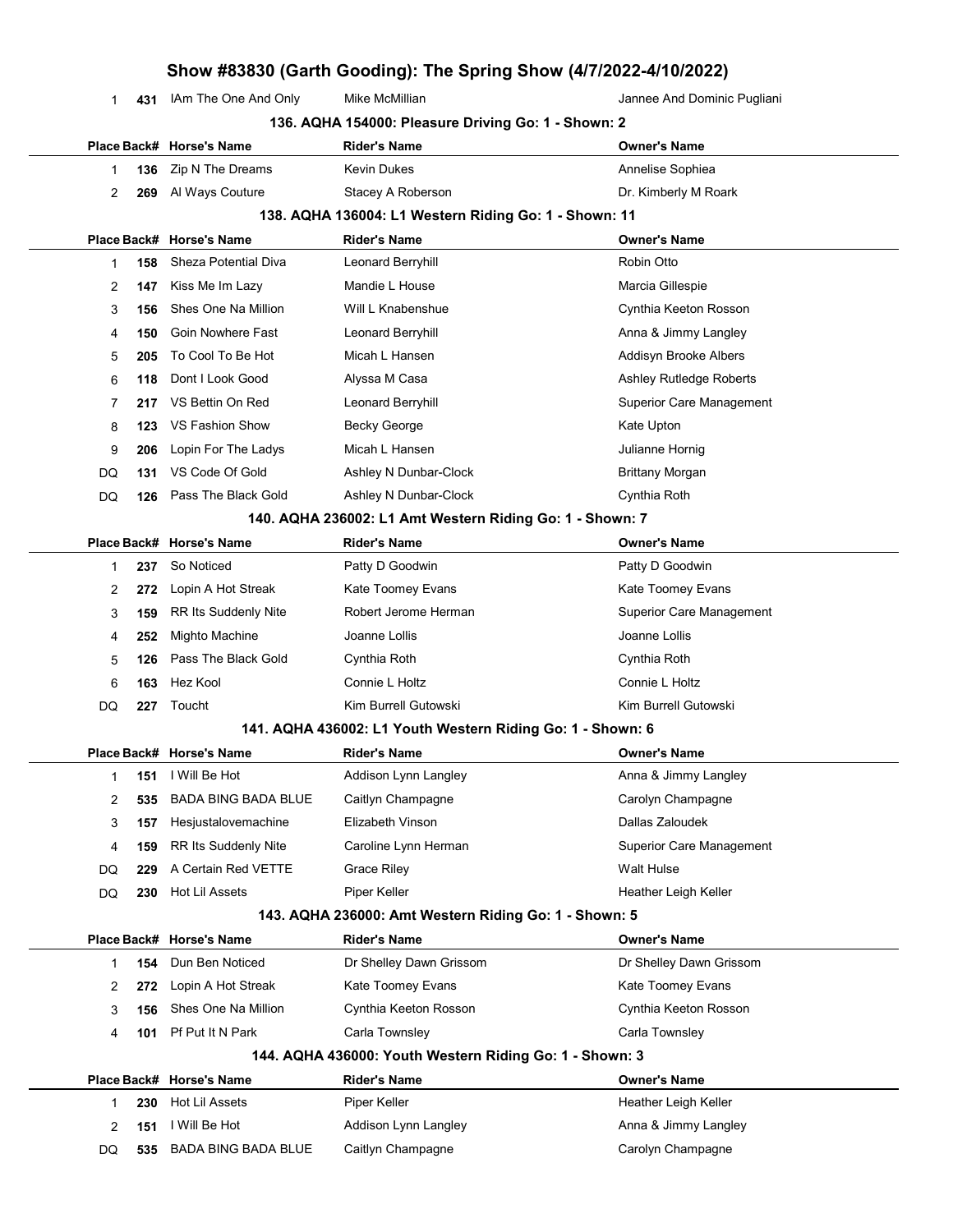### 145. AQHA 136200: Senior Western Riding Go: 1 - Shown: 12

|    |           | Place Back# Horse's Name        | Rider's Name                                                         | <b>Owner's Name</b>             |
|----|-----------|---------------------------------|----------------------------------------------------------------------|---------------------------------|
|    | 1<br>284  | Mr Mac Lucky                    | Jimmy Daurio                                                         | Marty Lea Garcia                |
|    | 2<br>158  | <b>Sheza Potential Diva</b>     | Leonard Berryhill                                                    | Robin Otto                      |
|    | 3<br>163  | Hez Kool                        | Leslie Vagneur Lange                                                 | Connie L Holtz                  |
|    | 4<br>237  | So Noticed                      | Jimmy Daurio                                                         | Patty D Goodwin                 |
|    | 5<br>101  | Pf Put It N Park                | Will L Knabenshue                                                    | Carla Townsley                  |
|    | 6<br>292  | Only After You                  | Bradley D Ost                                                        | Tara Landon                     |
|    | 7<br>102  | <b>UF Certainly A Priss</b>     | Will L Knabenshue                                                    | Carla Townsley                  |
|    | 8<br>206  | Lopin For The Ladys             | Micah L Hansen                                                       | Julianne Hornig                 |
|    | 9<br>156  | Shes One Na Million             | Cynthia Keeton Rosson                                                | Cynthia Keeton Rosson           |
|    | 10<br>376 | Triple X                        | Candace Jussen                                                       | Candace Jussen                  |
| DQ | 122       | Hitt The Jackpot                | Ashley N Dunbar-Clock                                                | Cynthia Carden                  |
| DQ | 217       | VS Bettin On Red                | Leonard Berryhill                                                    | <b>Superior Care Management</b> |
|    |           |                                 | 146. AQHA 142004: L1 Western Pleasure Go: 1 - Shown: 6               |                                 |
|    |           | Place Back# Horse's Name        | <b>Rider's Name</b>                                                  | Owner's Name                    |
|    | 1<br>362  | Always The Best RV              | Eric J Felt                                                          | Garrison Gene Phillis           |
|    | 2<br>266  | Johnny Mechanic                 | Micah L Hansen                                                       | Eva Voss                        |
|    | 3<br>105  | Iceing On The Cake              | Will L Knabenshue                                                    | Donna C Nichols                 |
|    | 347<br>4  | Batt Girl Don't Cry             | Mike Hoeppner                                                        |                                 |
|    | 5<br>253  | <b>Classic Potential</b>        | Alison Muzyka                                                        | John Pawelek                    |
|    | 6<br>547  | Shes A Cool Gal                 | Mikayla McCoy                                                        | <b>Walt Hulse</b>               |
|    |           |                                 | 147. AQHA 242102: L1 Amt Walk Trot Western Pleasure Go: 1 - Shown: 8 |                                 |
|    |           | Place Back# Horse's Name        | <b>Rider's Name</b>                                                  | Owner's Name                    |
|    | 241<br>1  | Im Smooth N Dreamy              | Amanda Denise Johnson                                                | Amanda Denise Johnson           |
|    | 2<br>235  | Look At Him Strut               | Linda Herrick                                                        | Linda Herrick                   |
|    | 3<br>421  | Hezsimplythebest                | Kim Cassingham                                                       | Kim Cassingham                  |
|    | 367<br>4  | <b>Flashin My Martinis</b>      | <b>Tammy Sanders</b>                                                 | <b>Tammy Sanders</b>            |
|    | 5<br>146  | Bein Lazy                       | Lisa Lenaburg                                                        | Lisa Lenaburg                   |
|    | 6<br>546  | Dreamin Of Whiskey              | Kayleena Crites                                                      |                                 |
|    | 7<br>168  | Rock The Cash Barr              | Leigh Nitcher                                                        | Leigh Nitcher                   |
|    | 8         | <b>307</b> Sweethart Invitation | Jayden Kreska                                                        | Jayden Kreska                   |
|    |           |                                 | 148. OPEN ABAWP: All Breed Amt Western Pleasure Go: 1 - Shown: 4     |                                 |
|    |           | Place Back# Horse's Name        | <b>Rider's Name</b>                                                  | <b>Owner's Name</b>             |
|    | 338<br>1  | <b>Pistoll Pete</b>             | <b>Haley Adams</b>                                                   | <b>Haley Adams</b>              |
|    | 2<br>306  | Impulse Of Hope                 | Katie Tellor                                                         | Katie Tellor                    |
|    | 3         | 162 Vitals Are Good             | Cathy Seim                                                           | Cathy Seim                      |
|    |           |                                 | 149. AQHA 242802: L1 Amt Select Western Pleasure Go: 1 - Shown: 9    |                                 |
|    |           | Place Back# Horse's Name        | <b>Rider's Name</b>                                                  | Owner's Name                    |
|    | 1<br>158  | Sheza Potential Diva            | Robin Otto                                                           | Robin Otto                      |
|    | 2<br>126  | Pass The Black Gold             | Cynthia Roth                                                         | Cynthia Roth                    |
|    | 3<br>125  | Pretensioso                     | Lisa Foreman Stewart                                                 | Lisa Foreman Stewart            |
|    | 215<br>4  | <b>Huntin The Flatline</b>      | Linda A Hall                                                         | Linda A Hall                    |
|    | 5<br>104  | The Perfect Martini             | Jean Swiss                                                           | Jean F And Gerald F Swiss       |
|    | 6<br>291  | Shes Certainly Lazy             | Tina King                                                            | Tina King                       |
|    | 7<br>377  | The Whiskey Mmade Me            | Kathy Hood                                                           | Kathy Hood                      |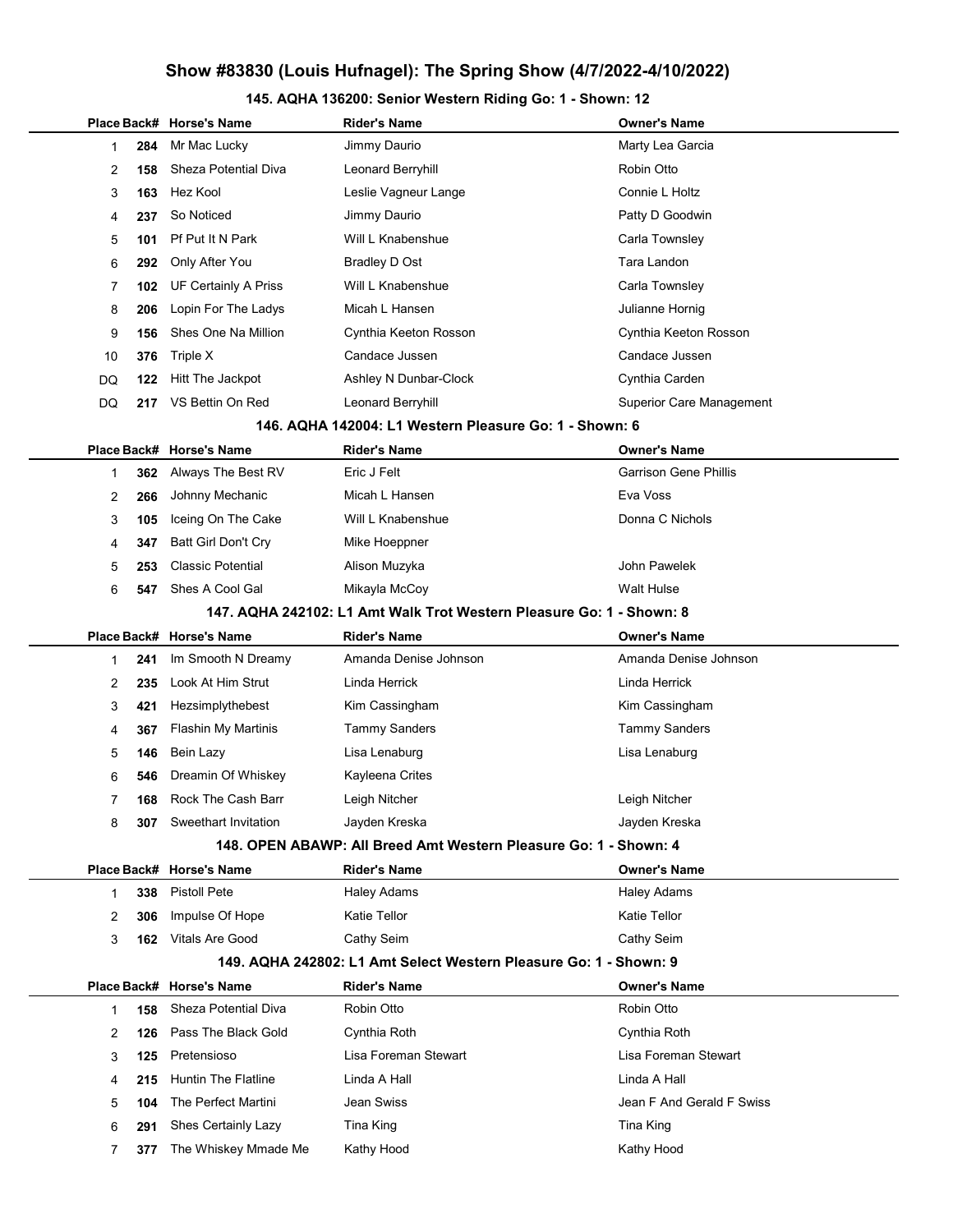|    |     |                                  | Show #83830 (Louis Hufnagel): The Spring Show (4/7/2022-4/10/2022)     |                                 |
|----|-----|----------------------------------|------------------------------------------------------------------------|---------------------------------|
| 8  | 245 | Lopin Miss Penny                 | Kimberly Dawn Gartman                                                  | Hayley Kittler                  |
| 9  |     | 115 Ww Sudden Impulse            | Suzanne Tyler                                                          | Suzanne Tyler                   |
|    |     |                                  | 150. AQHA 242800: Amt Select Western Pleasure Go: 1 - Shown: 4         |                                 |
|    |     | Place Back# Horse's Name         | <b>Rider's Name</b>                                                    | <b>Owner's Name</b>             |
| 1  | 122 | Hitt The Jackpot                 | Cynthia Carden                                                         | Cynthia Carden                  |
| 2  | 126 | Pass The Black Gold              | Cynthia Roth                                                           | Cynthia Roth                    |
| 3  | 125 | Pretensioso                      | Lisa Foreman Stewart                                                   | Lisa Foreman Stewart            |
| 4  | 227 | Toucht                           | Kim Burrell Gutowski                                                   | Kim Burrell Gutowski            |
|    |     |                                  | 151. AQHA 142100: Junior Western Pleasure Go: 1 - Shown: 3             |                                 |
|    |     | Place Back# Horse's Name         | <b>Rider's Name</b>                                                    | <b>Owner's Name</b>             |
| 1  | 363 | Dreams Made Of This              | Eric J Felt                                                            | Nadine Marie Joaquin            |
| 2  | 365 | <b>Venture South</b>             | Adam Blake Smith                                                       | Stacy Muzljakovich              |
| DQ | 105 | Iceing On The Cake               | Will L Knabenshue                                                      | Donna C Nichols                 |
|    |     |                                  | 152. AQHA 242002: L1 Amt Western Pleasure Go: 1 - Shown: 6             |                                 |
|    |     | Place Back# Horse's Name         | <b>Rider's Name</b>                                                    | <b>Owner's Name</b>             |
| 1  | 316 | Whoose On First                  | Leane K Capps                                                          | Leane K Capps                   |
| 2  | 264 | Zippen In My Sleep               | Sarah Clymer                                                           | Sarah Clymer                    |
| 3  | 338 | <b>Pistoll Pete</b>              | <b>Haley Adams</b>                                                     | <b>Haley Adams</b>              |
| 4  | 306 | Impulse Of Hope                  | <b>Katie Tellor</b>                                                    | <b>Katie Tellor</b>             |
| 5  | 200 | Justa Touch To Much              | Allison Bowen                                                          | Allison Bowen                   |
| 6  | 142 | Alias Goodbar                    | Stormy Vaughn                                                          | Stormy Vaughn                   |
|    |     |                                  | 153. AQHA 242000: Amt Western Pleasure Go: 1 - Shown: 6                |                                 |
|    |     | Place Back# Horse's Name         | <b>Rider's Name</b>                                                    | <b>Owner's Name</b>             |
| 1  | 219 | Justa Lazy Mouse                 | Christina Hansen                                                       | Christina Hansen                |
| 2  | 140 | <b>Rumors In The Dark</b>        | Kendra Whitney                                                         | Kendra Whitney                  |
| 3  | 243 | Quick Dun N Steady               | Hayley Kittler                                                         | Hayley Kittler                  |
| 4  | 217 | VS Bettin On Red                 | Robert Jerome Herman                                                   | <b>Superior Care Management</b> |
| 5  | 224 | Too Lazy To Pay                  | <b>Russell Keith Mueller</b>                                           | <b>Russell Keith Mueller</b>    |
|    |     |                                  | 154. AQHA 442102: L1 Youth Walk Trot Western Pleasure Go: 1 - Shown: 6 |                                 |
|    |     | Place Back# Horse's Name         | Rider's Name                                                           | <b>Owner's Name</b>             |
| 1  | 271 | <b>Shez Pebbles</b>              | Mia Spingola                                                           |                                 |
| 2  | 257 | All About That Lope              | Maddie Dawson                                                          | Diana E Warden                  |
| 3  | 201 | <b>ZIPPINPISTOLGOODBAR</b>       | <b>LAIKEN HANSEN</b>                                                   | Christina Hansen                |
| 4  | 224 | Too Lazy To Pay                  | <b>Brooklyn Mueller</b>                                                | <b>Russell Keith Mueller</b>    |
| 5  | 153 | Skai Fall                        | Hozanah Hanon                                                          | Elizabeth Hanon                 |
| 6  | 261 | <b>Truly That Simple</b>         | Emma Frick                                                             |                                 |
|    |     |                                  | 155. OPEN ABYWP: All Breed Youth Western Pleasure Go: 1 - Shown: 2     |                                 |
|    |     | Place Back# Horse's Name         | Rider's Name<br>Eva Voss                                               | <b>Owner's Name</b><br>Eva Voss |
| 1  | 266 | Johnny Mechanic<br>LF Black Gold | <b>Cadence Coates</b>                                                  | <b>Cadence Coates</b>           |
| 2  | 225 |                                  | 156. AQHA 442002: L1 Youth Western Pleasure Go: 1 - Shown: 5           |                                 |
|    |     | Place Back# Horse's Name         | Rider's Name                                                           | <b>Owner's Name</b>             |
| 1  | 266 | Johnny Mechanic                  | Eva Voss                                                               | Eva Voss                        |
| 2  | 276 | Hes Not Justa Rumor              | Lily Corbin                                                            | Victoria Corbin                 |
| 3  | 196 | Vital Signs R Stable             | Ella Kate Herman                                                       | Superior Care Management        |
| 4  | 265 | <b>Big Time Goodbar</b>          | Renna Laughlin                                                         | Melinda Laughlin                |
|    |     |                                  |                                                                        |                                 |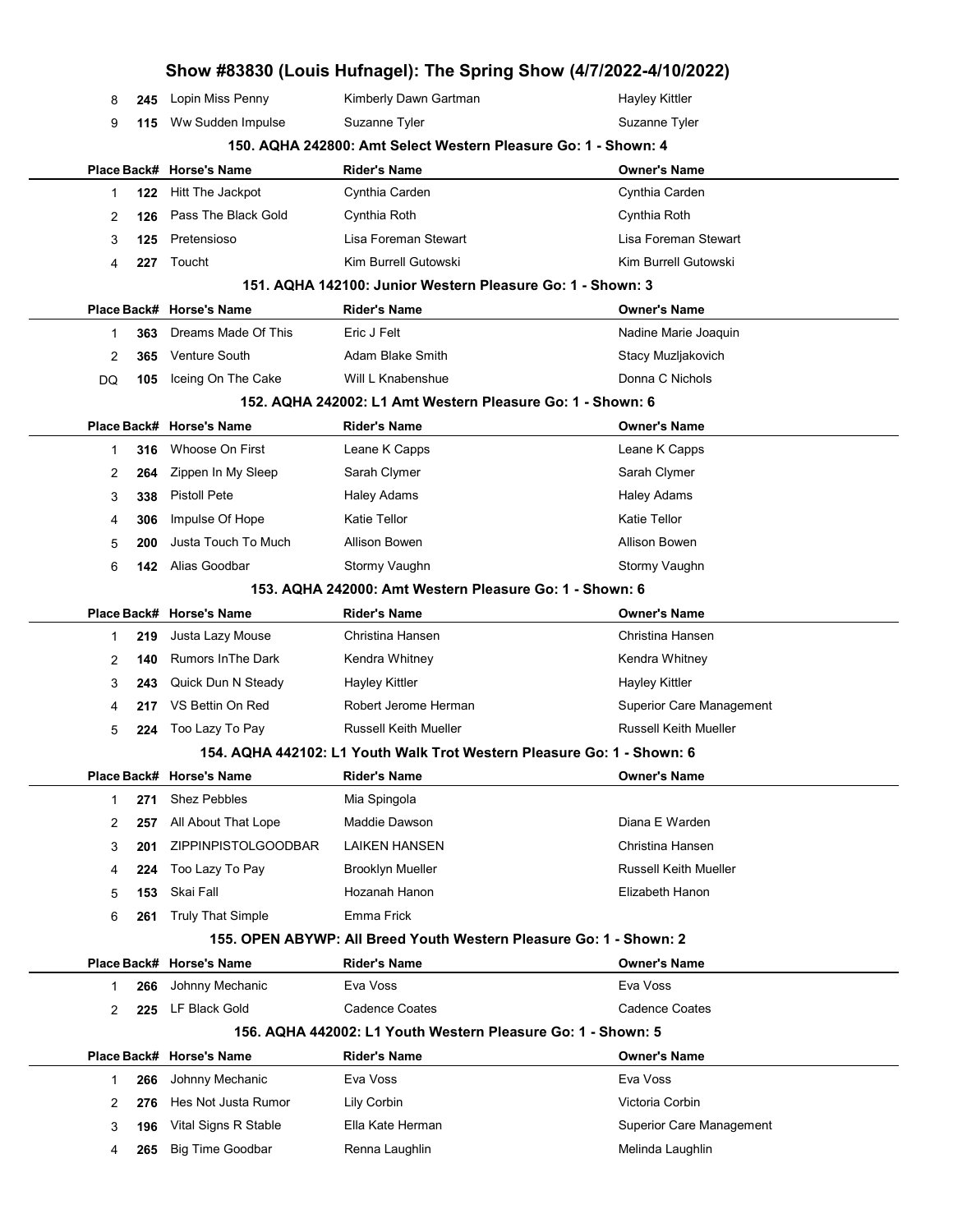#### 157. AQHA 442000: Youth Western Pleasure Go: 1 - Shown: 2

|                      | Place Back# Horse's Name   | Rider's Name                                                                   | <b>Owner's Name</b>             |
|----------------------|----------------------------|--------------------------------------------------------------------------------|---------------------------------|
| 175<br>1             | lonlydazzleformoney        | Caroline Lynn Herman                                                           | <b>Superior Care Management</b> |
| 2<br>276             | Hes Not Justa Rumor        | Lily Corbin                                                                    | Victoria Corbin                 |
|                      |                            | 158. AQHA 142200: Senior Western Pleasure Go: 1 - Shown: 7                     |                                 |
|                      | Place Back# Horse's Name   | Rider's Name                                                                   | <b>Owner's Name</b>             |
| 1<br>205             | To Cool To Be Hot          | Micah L Hansen                                                                 | Addisyn Brooke Albers           |
| 140<br>2             | <b>Rumors In The Dark</b>  | Leslie Vagneur Lange                                                           | Kendra Whitney                  |
| 3<br>361             | One Code Of Red            | Eric J Felt                                                                    | Robin Loreth                    |
| 4<br>316             | Whoose On First            | Adam Blake Smith                                                               | Leane K Capps                   |
| 5<br>175             | lonlydazzleformoney        | Caroline Lynn Herman                                                           | <b>Superior Care Management</b> |
| DQ<br>270            | PS Bringin The Bucks       | Stacey A Roberson                                                              | Natalie Ward                    |
| DQ<br>122            | Hitt The Jackpot           | Ashley N Dunbar-Clock                                                          | Cynthia Carden                  |
|                      |                            | 159. OPEN SFWP: Small Fry Western Pleasure Go: 1 - Shown: 3                    |                                 |
|                      | Place Back# Horse's Name   | <b>Rider's Name</b>                                                            | <b>Owner's Name</b>             |
| 280<br>1             | Hot In My Blue Jeans       | Finley Faith Magdeburg                                                         | Finley Faith Magdeburg          |
| 2<br>201             | ZIPPINPISTOLGOODBAR        | LAIKEN HANSEN                                                                  | Christina Hansen                |
| 3<br>319             | Double DeeInvestment       | Harper Black                                                                   | Harper Black                    |
|                      |                            | 160. OPEN SFHMS: Small Fry Horsemanship Go: 1 - Shown: 3                       |                                 |
|                      | Place Back# Horse's Name   | <b>Rider's Name</b>                                                            | <b>Owner's Name</b>             |
| 201<br>1             | <b>ZIPPINPISTOLGOODBAR</b> | <b>LAIKEN HANSEN</b>                                                           | Christina Hansen                |
| 2<br>280             | Hot In My Blue Jeans       | Finley Faith Magdeburg                                                         | Finley Faith Magdeburg          |
| 3<br>319             | Double DeeInvestment       | Harper Black                                                                   | Harper Black                    |
|                      |                            | 161. AQHA 440102: L1 Youth Walk Trot Horsemanship Go: 1 - Shown: 4             |                                 |
|                      | Place Back# Horse's Name   | <b>Rider's Name</b>                                                            | Owner's Name                    |
| 1<br>257             | All About That Lope        | Maddie Dawson                                                                  | Diana E Warden                  |
| 2<br>153             | Skai Fall                  | Hozanah Hanon                                                                  | Elizabeth Hanon                 |
| 3<br>224             | Too Lazy To Pay            | <b>Brooklyn Mueller</b>                                                        | Russell Keith Mueller           |
| 4<br>261             | <b>Truly That Simple</b>   | Emma Frick                                                                     |                                 |
|                      |                            | 162. AQHA 240102: L1 Amt Walk Trot Horsemanship Go: 1 - Shown: 5               |                                 |
|                      | Place Back# Horse's Name   | Rider's Name                                                                   | Owner's Name                    |
| 315<br>1             | Sheza Blazing Zip          | Leane K Capps                                                                  | Leane K Capps                   |
| 2<br>168             | Rock The Cash Barr         | Leigh Nitcher                                                                  | Leigh Nitcher                   |
| 3<br>235             | Look At Him Strut          | Linda Herrick                                                                  | Linda Herrick                   |
| 307<br>4             | Sweethart Invitation       | Jayden Kreska                                                                  | Jayden Kreska                   |
| 5<br>146             | Bein Lazy                  | Lisa Lenaburg<br>163. OPEN ABAHMS: All Breed Amt Horsemanship Go: 1 - Shown: 6 | Lisa Lenaburg                   |
|                      | Place Back# Horse's Name   | <b>Rider's Name</b>                                                            | Owner's Name                    |
| 239<br>1             | Always Bet On Black        | Ashley Mauney                                                                  | William Mauney                  |
|                      | Vitals Are Good            | Cathy Seim                                                                     | Cathy Seim                      |
| 2<br>162<br>3<br>141 | Whos Lazy Now              | Ann Nordquist                                                                  | Kristen Kahler                  |
|                      | Double Gold Trigger        | Sheri Catania                                                                  | Sheri Catania                   |
| 233<br>4<br>5<br>170 | Tell A Good Tail           | Callie McCarthy                                                                | Jodell B Johnston               |
| 6<br>332             | Asleep At Last             | Kodi Yorman                                                                    | Kodi Yorman                     |
|                      |                            | 164. AQHA 240802: L1 Amt Select Western Horsemanship Go: 1 - Shown: 15         |                                 |
|                      |                            | <b>Rider's Name</b>                                                            | <b>Owner's Name</b>             |
|                      | Place Back# Horse's Name   |                                                                                |                                 |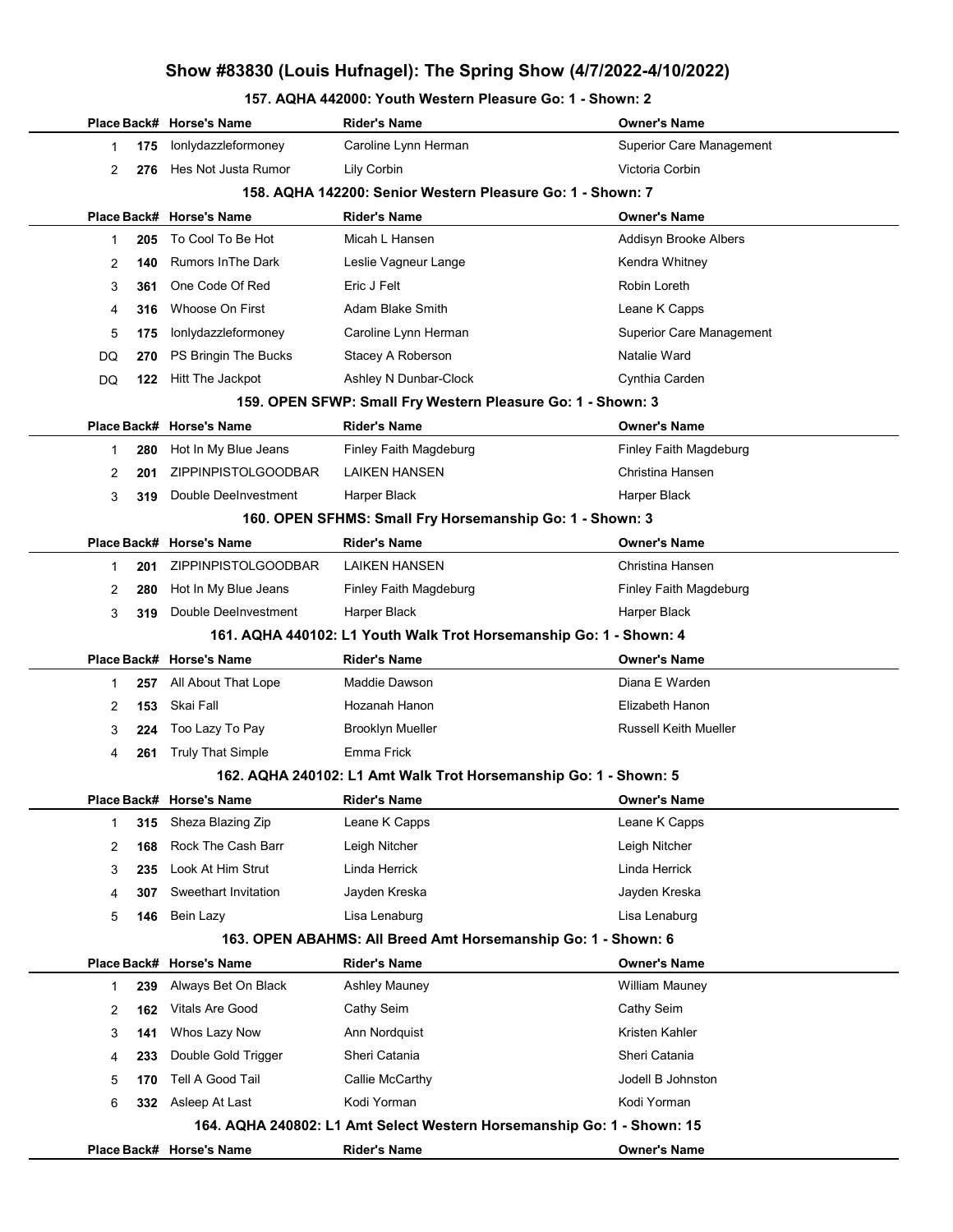| 1 | 147 | Kiss Me Im Lazy             | Marcia Gillespie                                                                                | Marcia Gillespie             |
|---|-----|-----------------------------|-------------------------------------------------------------------------------------------------|------------------------------|
| 2 | 116 | Glowin Red Hot              | Susanne Wilkerson                                                                               | Susanne Wilkerson            |
| 3 | 377 | The Whiskey Mmade Me        | Kathy Hood                                                                                      | Kathy Hood                   |
| 4 | 173 | Theperfectmargarita         | Lynise M Marshall                                                                               | Kim Bombard                  |
| 5 | 115 | Ww Sudden Impulse           | Suzanne Tyler                                                                                   | Suzanne Tyler                |
| 6 | 208 | Ima Mr Cool Package         | Roberta Jaye                                                                                    | Roberta Jaye                 |
| 7 | 166 | Itza Slam Dunk              | Pamela Wilson                                                                                   | Pamela Wilson                |
| 8 | 234 | Im An Absolute Star         | Krystal Kirkland                                                                                | Krystal Kirkland             |
| 9 | 311 | Photo Chute                 | Annette L Cline                                                                                 | Annette L Cline              |
|   |     |                             | 165. AQHA 240803: L2 Amt Select Western Horsemanship Go: 1 - Shown: 15                          |                              |
|   |     | Place Back# Horse's Name    | <b>Rider's Name</b>                                                                             | <b>Owner's Name</b>          |
| 1 | 163 | Hez Kool                    | Connie L Holtz                                                                                  | Connie L Holtz               |
| 2 | 237 | So Noticed                  | Patty D Goodwin                                                                                 | Patty D Goodwin              |
| 3 | 233 | Double Gold Trigger         | Sheri Catania                                                                                   | Sheri Catania                |
| 4 | 202 | Irresistibly Hot            | Debra Sharp                                                                                     | R Kirk &/Or Debra Sharp      |
| 5 | 234 | Im An Absolute Star         | Krystal Kirkland                                                                                | Krystal Kirkland             |
| 6 | 147 | Kiss Me Im Lazy             | Marcia Gillespie                                                                                | Marcia Gillespie             |
| 7 | 125 | Pretensioso                 | Lisa Foreman Stewart                                                                            | Lisa Foreman Stewart         |
|   |     |                             | 166. AQHA 240806: L3 Amt Select Western Horsemanship Go: 1 - Shown: 2 (17 total)                |                              |
|   |     | Place Back# Horse's Name    | <b>Rider's Name</b>                                                                             | <b>Owner's Name</b>          |
| 1 | 227 | Toucht                      | Kim Burrell Gutowski                                                                            | Kim Burrell Gutowski         |
| 2 | 231 | A Martini Girl              | Heather Leigh Keller                                                                            | Heather Leigh Keller         |
|   |     |                             | 167. AQHA 240002: L1 Amt Western Horsemanship Go: 1 - Shown: 8                                  |                              |
|   |     | Place Back# Horse's Name    |                                                                                                 | <b>Owner's Name</b>          |
|   |     |                             | <b>Rider's Name</b>                                                                             |                              |
| 1 | 371 | <b>Hunting For Unicorns</b> | Kayla Herl                                                                                      | Kayla Hurl                   |
| 2 | 142 | Alias Goodbar               | Stormy Vaughn                                                                                   | Stormy Vaughn                |
| 3 | 183 | VS Ride The Line            | Lindsey Sue York                                                                                | <b>Brenda Salsbury</b>       |
| 4 | 384 | A Certain Luxury            | <b>Lindy Terry</b>                                                                              | <b>Lindy Terry</b>           |
| 5 | 273 | Cuz Im Da Best              | Kelsey Garcia                                                                                   | Reese Garcia                 |
| 6 | 264 | Zippen In My Sleep          | Sarah Clymer                                                                                    | Sarah Clymer                 |
| 7 | 170 | Tell A Good Tail            | Callie McCarthy                                                                                 | Jodell B Johnston            |
| 8 | 211 | Bonnaroo Blue               | Kathy Green                                                                                     | Kathy Green                  |
|   |     |                             | 168. AQHA 240003: L2 Amt Western Horsemanship Go: 1 - Shown: 11                                 |                              |
|   |     | Place Back# Horse's Name    | <b>Rider's Name</b>                                                                             | <b>Owner's Name</b>          |
| 1 | 243 | Quick Dun N Steady          | <b>Hayley Kittler</b>                                                                           | <b>Hayley Kittler</b>        |
| 2 | 210 | <b>CP President Cahill</b>  | Janislynn Dorris                                                                                | Nick And Janislynn Dorris    |
| 3 | 176 | Mmade To Order              | Harley K Huff                                                                                   | Harley K Huff                |
| 4 | 273 | Cuz Im Da Best              | Kelsey Garcia                                                                                   | Reese Garcia                 |
| 5 | 371 | <b>Hunting For Unicorns</b> | Kayla Herl                                                                                      | Kayla Hurl                   |
| 6 | 183 | VS Ride The Line            | Lindsey Sue York                                                                                | <b>Brenda Salsbury</b>       |
| 7 | 219 | Justa Lazy Mouse            | Christina Hansen                                                                                | Christina Hansen             |
| 8 | 200 | Justa Touch To Much         | Allison Bowen                                                                                   | Allison Bowen                |
|   |     |                             | 169. AQHA 240006: L3 Amt Western Horsemanship Go: 1 - Shown: 1 (12 total)                       |                              |
|   |     | Place Back# Horse's Name    | <b>Rider's Name</b>                                                                             | <b>Owner's Name</b>          |
| 4 | 224 | Too Lazy To Pay             | <b>Russell Keith Mueller</b><br>170. OPEN ABYHMS: All Breed Youth Horsemanship Go: 1 - Shown: 4 | <b>Russell Keith Mueller</b> |